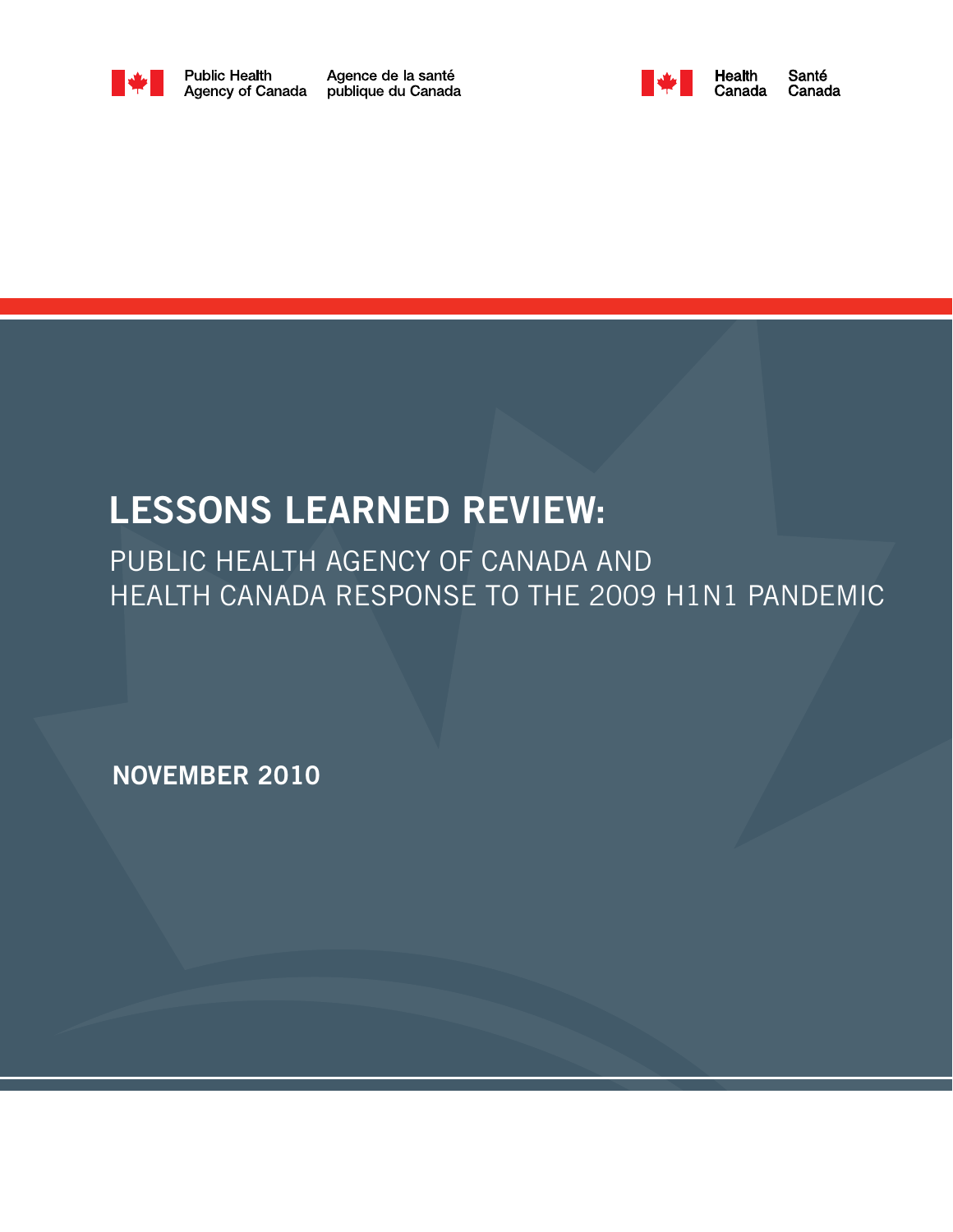The information in this report was obtained by the Public Health Agency of Canada Evaluation Services Directorate through a review of relevant material and a series of interviews. This report does not draw exhaustive or definitive conclusions on all the activities leading up to or taken by various individuals or entities during the H1N1 pandemic response. Rather, the observations in this report are meant to give senior management of the Public Health Agency of Canada and Health Canada a general overview of what worked well in response to this particular event and what needs further refinement to be better prepared for future pandemics and other national public health events.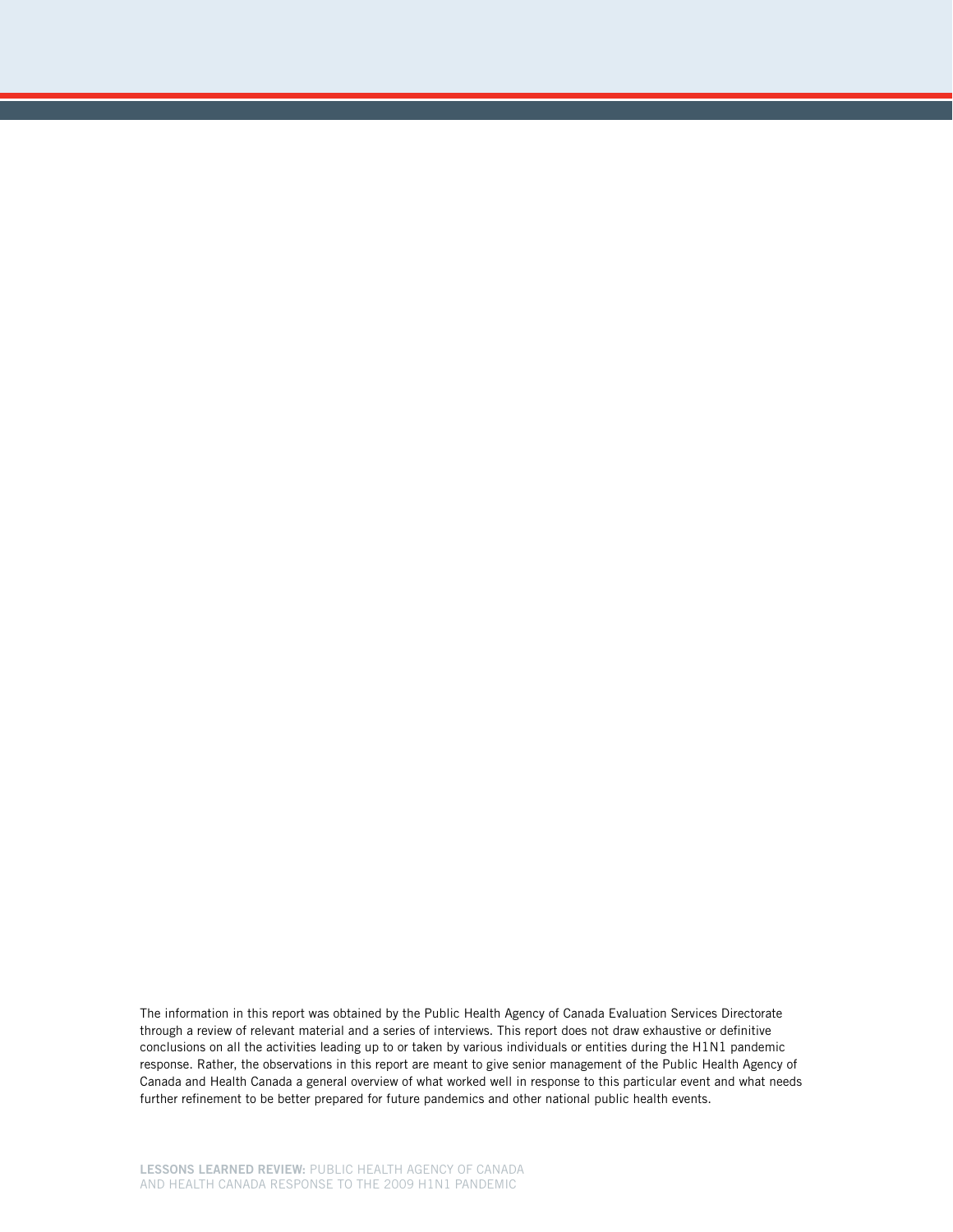# Acknowledgement

It is important to acknowledge the profound professionalism, commitment and hard work of staff across the Public Health Agency of Canada and Health Canada during the H1N1 pandemic. Their dedication to anticipating and responding to the needs of Canadians was admirable.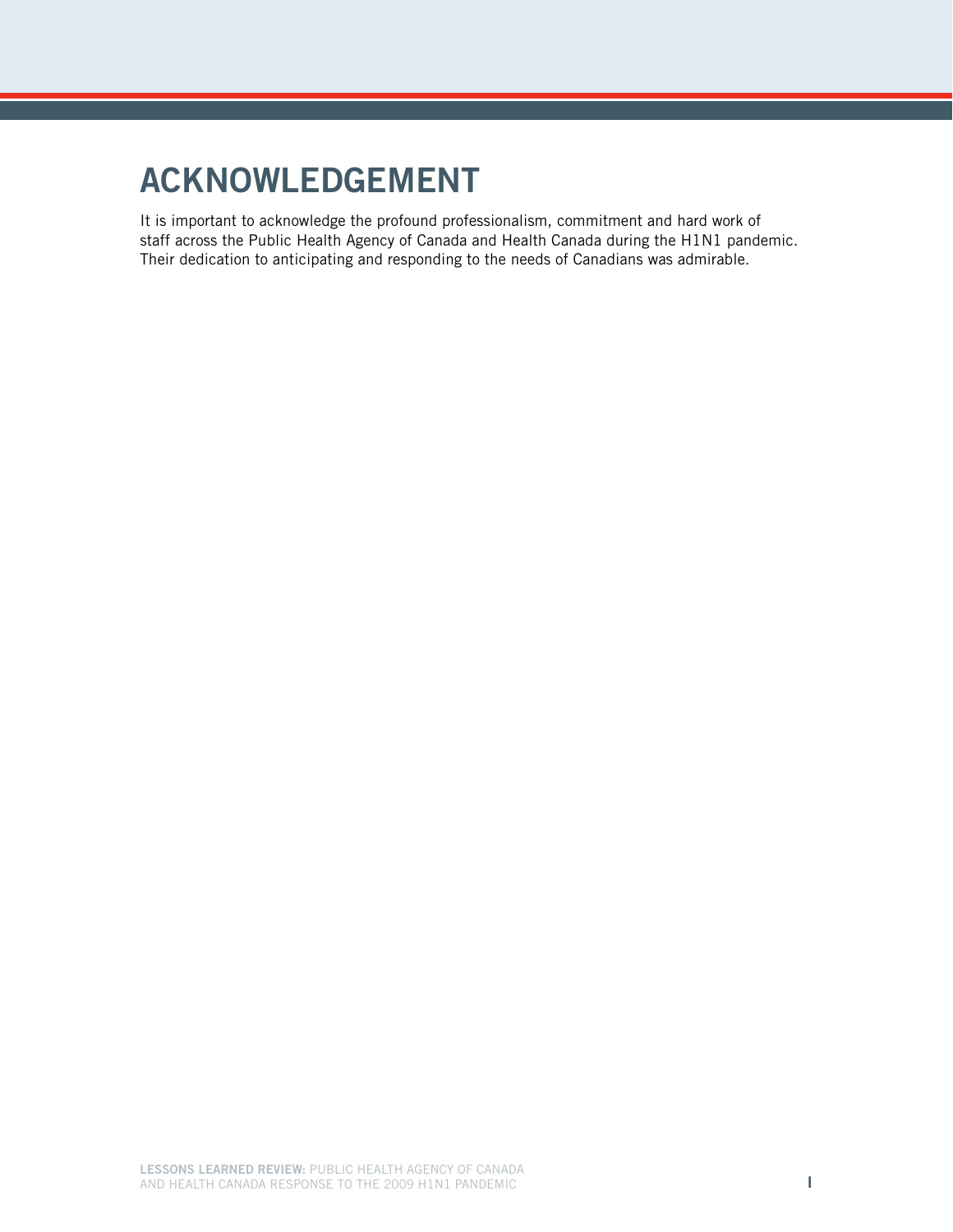# TABLE OF CONTENTS

| 1. |     |  |  |  |  |  |
|----|-----|--|--|--|--|--|
| 2. |     |  |  |  |  |  |
| 3. |     |  |  |  |  |  |
|    | 3.1 |  |  |  |  |  |
|    | 3.2 |  |  |  |  |  |
|    | 3.3 |  |  |  |  |  |
|    | 3.4 |  |  |  |  |  |
|    | 3.5 |  |  |  |  |  |
|    | 3.6 |  |  |  |  |  |
|    | 3.7 |  |  |  |  |  |
|    | 3.8 |  |  |  |  |  |
|    | 3.9 |  |  |  |  |  |
| 4. |     |  |  |  |  |  |
|    |     |  |  |  |  |  |

## List of Figures

| Figure 2.1 |                                                                                                                                                     |  |
|------------|-----------------------------------------------------------------------------------------------------------------------------------------------------|--|
| Figure 2.2 |                                                                                                                                                     |  |
| Figure 2.3 | Cumulative numbers of hospitalized cases, intensive care unit admissions<br>and deaths among pandemic H1N1 confirmed cases, Canada, April 12, 2009, |  |
| Figure 2.4 |                                                                                                                                                     |  |
|            | Figure 3.2.1 Federal/provincial/territorial H1N1 health emergency management response                                                               |  |
|            | and organization as at December 21, 2009 (time limited for H1N1 response only)  38                                                                  |  |
|            | Figure 3.3.1 Overview of the Public Health Agency of Canada and                                                                                     |  |
|            |                                                                                                                                                     |  |
|            | Figure 3.9.1 Description of H1N1 activation levels in the Emergency Operations Centre (EOC)  78                                                     |  |
|            |                                                                                                                                                     |  |
| Figure 4.1 |                                                                                                                                                     |  |

CAT: HP5-102/2010E-PDF ISBN: 978-1-100-17287-3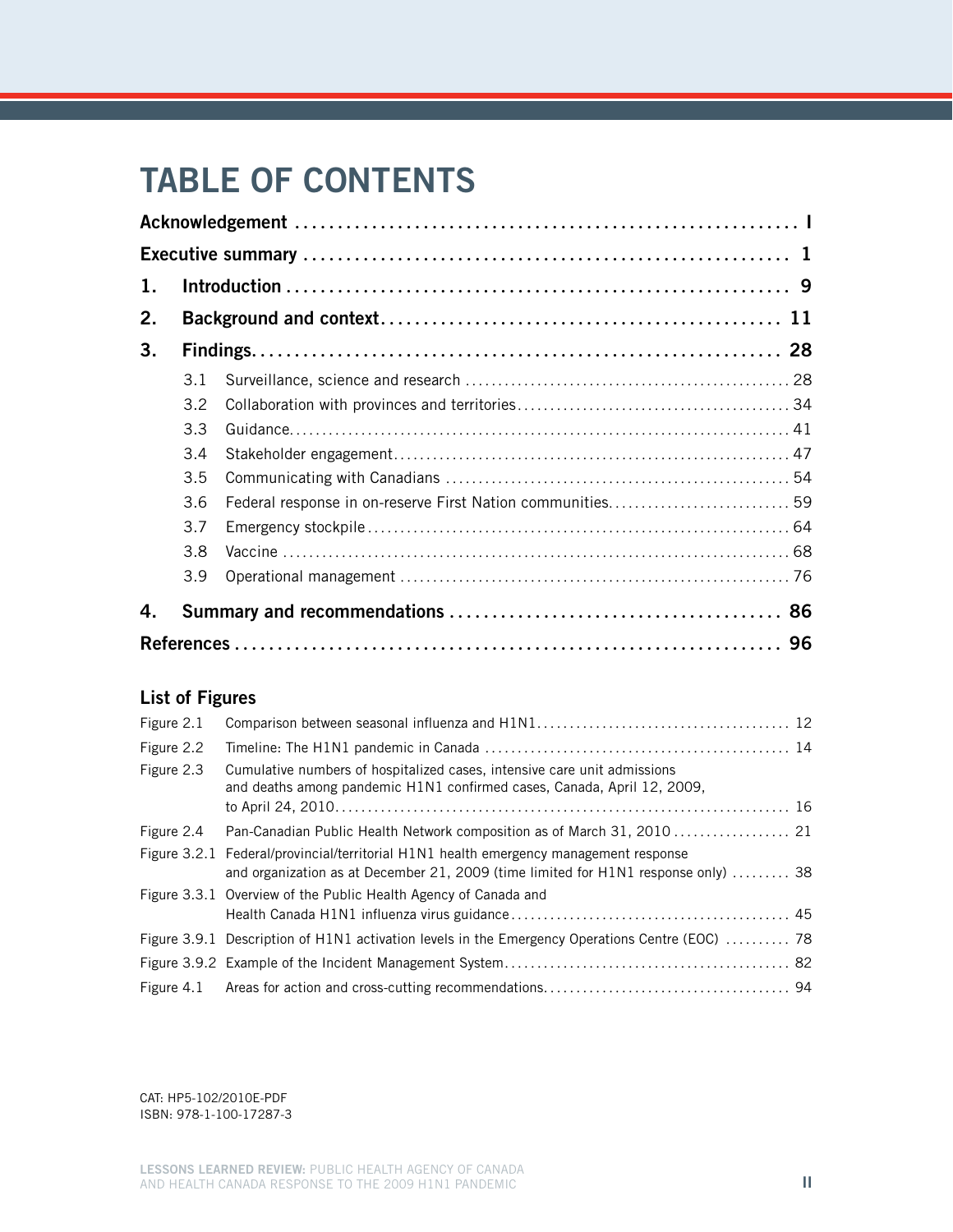

# Executive summary

# Introduction

The Lessons Learned Review examined the response of the Public Health Agency of Canada and Health Canada to the 2009 H1N1 influenza pandemic. The purpose of this joint Review was to gain an understanding of what worked well and areas for action. Health Portfolio management and staff will use the findings for planning and decision making in preparation for future pandemics and other types of national public health events.

The Review analyzed information from multiple sources. First, key internal documents were examined, such as assessments conducted by operational areas within the Public Health Agency of Canada and Health Canada or by various groups within the response structure, including those with provincial/territorial officials and expert advisors. Second, reviews completed by other organizations were analyzed (e.g. provinces, non-governmental organizations and other countries). Third, written feedback was solicited from external organizations engaged by the Public Health Agency of Canada and Health Canada during the H1N1 pandemic. Finally, interviews were conducted with key senior managers.

# **Background**

Influenza pandemics have the potential to cause serious illness, death, and extensive social and economic disruption. There were three influenza pandemics in the  $20<sup>th</sup>$  century: 1918-19, 1957-58 and 1968-69. Each pandemic differed in severity, duration and the populations most affected.

The virus responsible for the 2009 pandemic was a unique combination of influenza virus genes never before identified in either animals or people. Determined to be the cause of severe respiratory illness outbreaks in Mexico in March 2009, the virus spread to Canada within weeks. The first Canadian cases of H1N1 were confirmed by the Public Health Agency of Canada on April 26, 2009.

Influenza pandemics are difficult to predict. At the very outset of the pandemic, the Public Health Agency of Canada was instrumental in achieving a better understanding of the virus that emerged in Mexico and its impact on populations around the world. The National Microbiology Laboratory was called on for laboratory assistance and five Public Health Agency scientists helped with testing in Mexico over the course of six weeks. Due to the National Microbiology Laboratory's work, Canada was the first country to characterize the entire genomic sequence of the pandemic H1N1 influenza virus. This made a significant contribution to international scientific understanding of this novel strain.

As knowledge of the H1N1 virus evolved, information to Canadians also evolved, which, at times, contributed to uncertainty and anxiety among some Canadians.

As one key informant noted, the Health Portfolio "*dealt with constantly evolving knowledge and evidence requiring it to adjust its advice and manage the flow of information in 'real time' across 14 jurisdictions, each with different needs and capacities, and spread across six time zones*."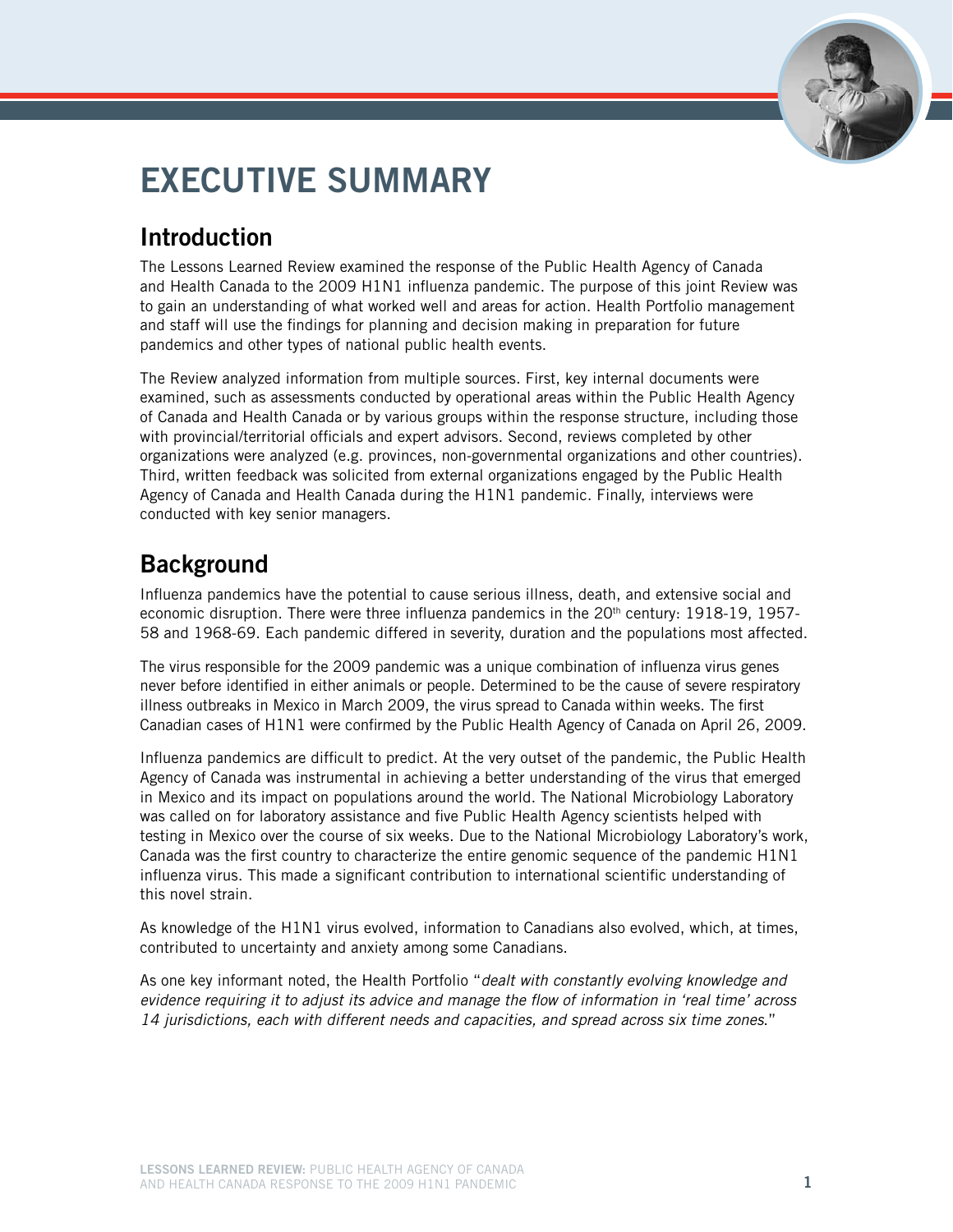To date, Canada has experienced two distinct waves of H1N1. The first wave occurred in spring 2009 between April 12 and August 29, with influenza activity reaching its peak during the first three weeks of June. The second wave reached its peak in early November 2009. On January 27, 2010, the Public Health Agency of Canada announced that the second wave of the pandemic in Canada was over. Later in the year, on August 10, 2010, the World Health Organization announced that the world had entered the post-pandemic phase.

The Health Portfolio's initial response to the first wave of the pandemic had an exponential tempo. The Health Portfolio Emergency Operations Centre was activated quickly and ran 24 hours a day and seven days a week for several weeks.

Canada's second wave resulted in four to five times more hospitalizations and deaths compared with the first wave. Increased rates of hospitalization, intensive care unit admissions and mortality were found to be highest among Aboriginal people, pregnant women and individuals with at least one underlying medical condition, although the risk for Aboriginal people and pregnant women decreased considerably in the second wave compared with the first wave.

The virus is still having an impact. Some of those who experienced the most serious symptoms have reported lingering effects.

Pandemic response is a shared responsibility among municipal, provincial, territorial and federal governments, and involves a complex interface of multi-jurisdictional players, policies, plans and procedures. The Health Portfolio plays an important leadership role, as outlined below.

The Public Health Agency of Canada is the lead federal agency responsible for addressing pandemic influenza preparedness and response. Key activities include the following:

- conducting scientific research to better identify, understand and track the virus
- obtaining surveillance (or tracking) information from its federal, provincial, territorial and local partners, as well as non-governmental organizations (influenza surveillance helps to determine: when, where and which influenza viruses are circulating; their intensity, spread and impact; and if specific population groups are at higher risk for illness)
- ordering sufficient vaccine for the Canadian population, in collaboration with the provinces and territories
- stockpiling pharmaceuticals, equipment and supplies to assist the provinces and territories with surge capacity
- providing information and advice to the general public and particular groups, such as vulnerable populations, as well as issuing guidance for health professionals and other stakeholders
- providing regional coordination of federal health emergency activities
- managing international aspects of pandemic preparedness and response, including liaising with the World Health Organization and acting as the focal point for coordinating the implementation of the *International Health Regulations*
- developing and supporting the process required to update and maintain the *Canadian Pandemic Influenza Plan for the Health Sector*, in cooperation with Health Portfolio and provincial/territorial representatives.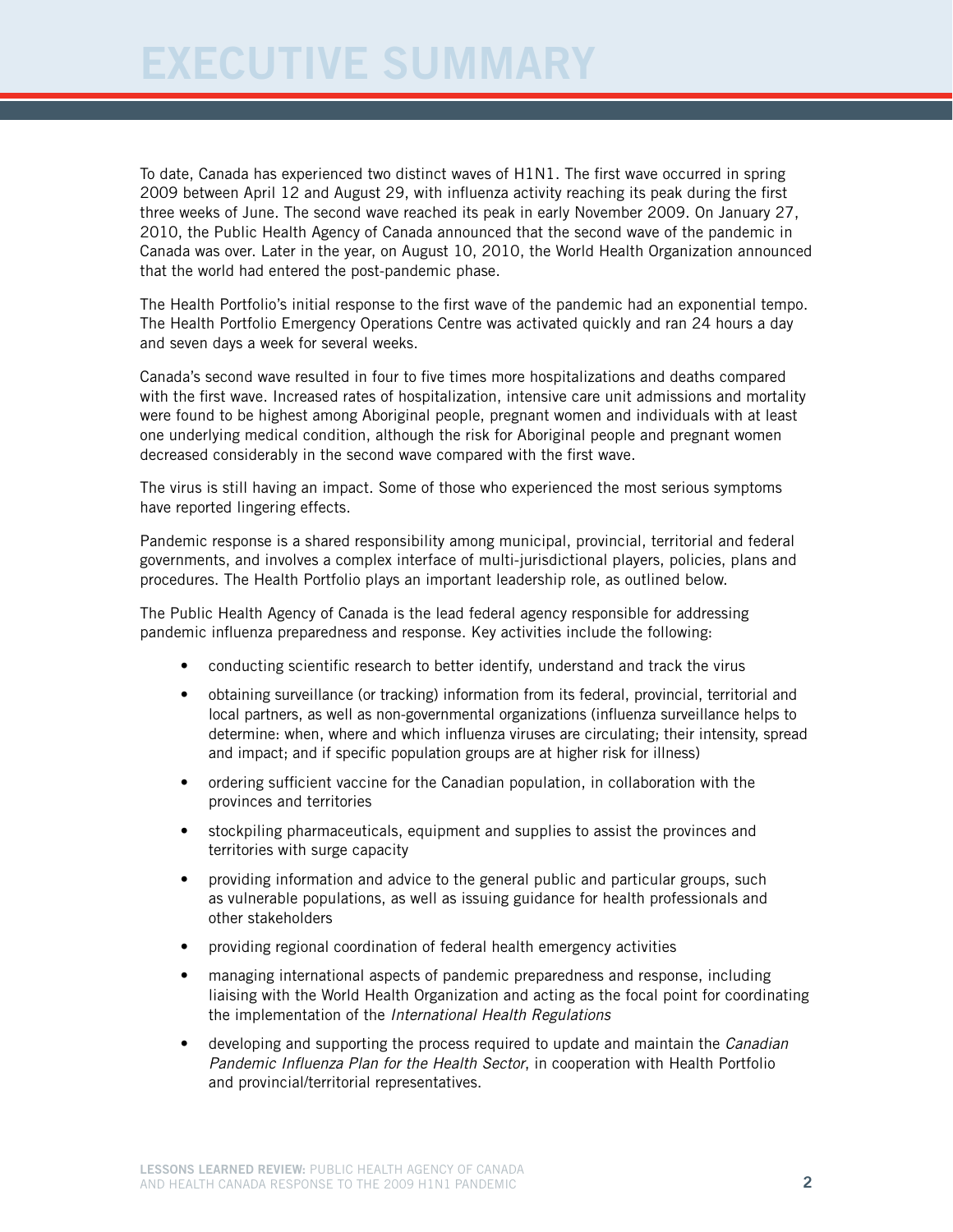During a pandemic, Health Canada engages and coordinates efforts among domestic and international partners in the following areas:

- developing a regulatory framework for the review, approval and release for sale of pandemic vaccines and other health products used to prevent or treat the H1N1 influenza virus
- ensuring new influenza vaccines meet standards of safety, quality and efficacy
- undertaking surveillance and risk management of post-market safety issues related to the use of health products to treat or prevent influenza, including antivirals, masks, hand sanitizers and disinfectants
- protecting public health on conveyances (e.g. aircraft and ships) and related infrastructure (e.g. airports and seaports) to reduce the spread of the pandemic into, across and out of Canada.

Health Canada is also responsible for ensuring that health services are available and accessible to on-reserve First Nation communities. This includes assistance in the development, testing and revision of pandemic plans. In collaboration with provinces and territories, the First Nations and Inuit Health Branch of Health Canada is also responsible for distributing and administering vaccines and antivirals, reporting adverse effects of immunization and treatment, as well as providing culturally appropriate information and guidance to health care workers on reserves.

# Findings and recommendations

This was the first pandemic in 40 years. It tested the Health Portfolio's ability to respond to a pan-Canadian and international public health event.

### What worked well?

Overall, the response of the Health Portfolio to the H1N1 pandemic is considered to have been effective. Strengths can be identified in all nine areas of pandemic readiness and response capacity. The following were identified as high-level activities that worked particularly well during H1N1. The Public Health Agency of Canada and Health Canada should continue to build on these successes.

Surveillance, science and research

- Existing networks, systems and tools facilitated the prompt exchange of science, surveillance and research information
- The Public Health Agency of Canada helped identify, understand and monitor the H1N1 virus
- Health Canada's review of the H1N1 vaccine's safety was conducted promptly
- The Public Health Agency of Canada and Health Canada were leaders in the international response to H1N1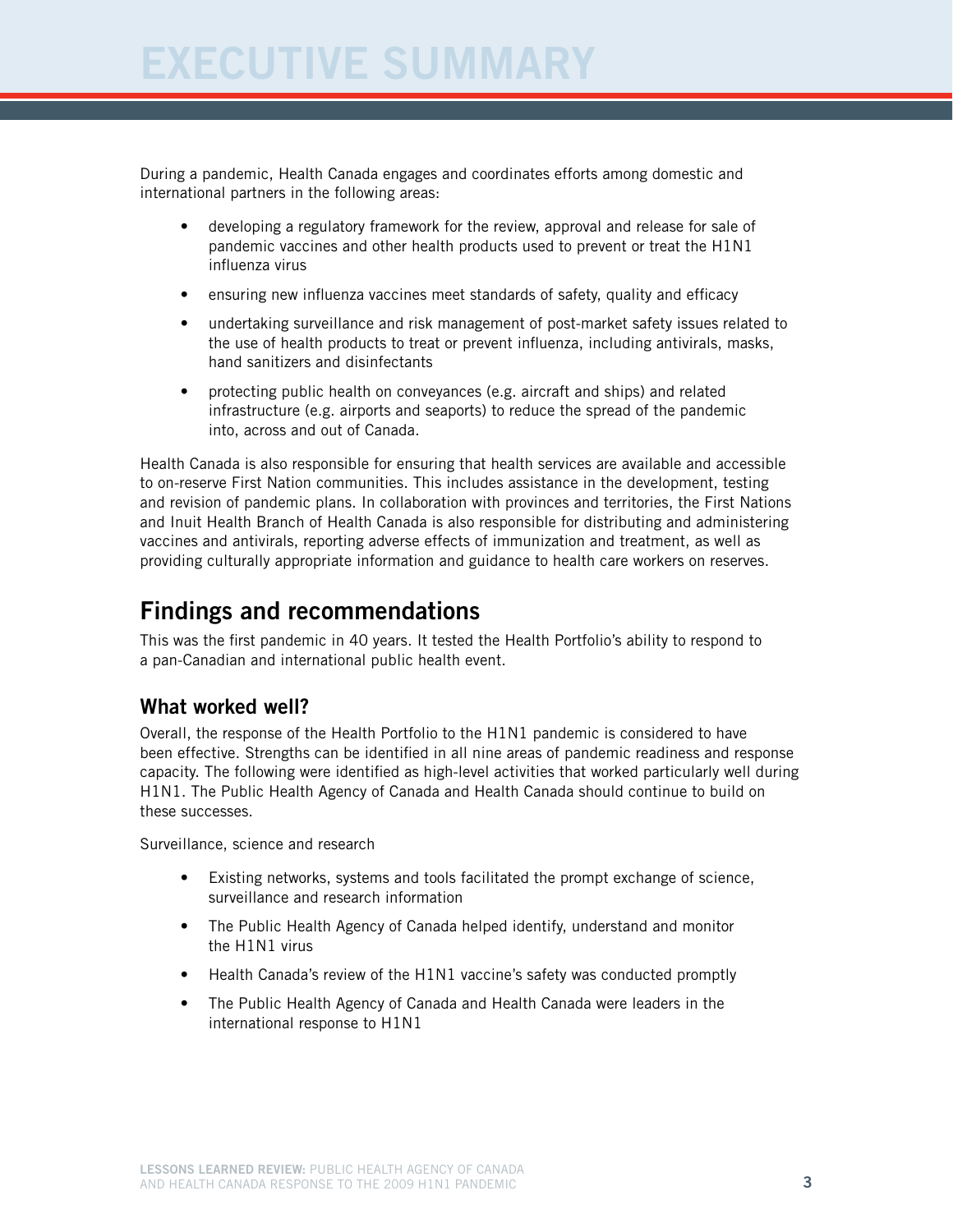Collaboration with provinces and territories

- Federal and provincial/territorial governments demonstrated a high level of collaboration
- Basic mechanisms to support federal/provincial/territorial collaboration were in place
- New structures were created to respond to emerging issues

#### **Guidance**

- Guidance documents were produced for a variety of audiences
- Expert advisors were effective in assisting in the development of guidance

Stakeholder engagement

- • A stakeholder engagement plan was put in place
- The Chief Public Health Officer established a Science Advisory Committee of researchers from the academic community
- There was strong collaboration with other countries, as well as international organizations

#### Communicating with Canadians

- Communication with the Canadian public was a key priority during the pandemic
- Key spokespeople, like the Minister of Health and the Chief Public Health Officer, were visible throughout the pandemic
- Advance planning ensured key communication products and activities were quickly implemented
- Social marketing efforts helped to change infection prevention behaviours
- There was strong and effective coordination of communication activities between federal and provincial/territorial governments

Federal response in on-reserve First Nation communities

- Many First Nation communities had pandemic plans in place
- Vaccination clinics on reserves were generally successful
- Antivirals were pre-positioned in remote and isolated communities for the second wave and personal protection equipment was purchased
- There was good cooperation among Health Canada, the Public Health Agency of Canada, Indian and Northern Affairs Canada, the provinces and First Nations leadership
- Health Canada appointed a Senior Medical Advisor to oversee the H1N1 on-reserve response

Emergency stockpile

• Advance planning ensured antivirals and emergency medical supplies were readily available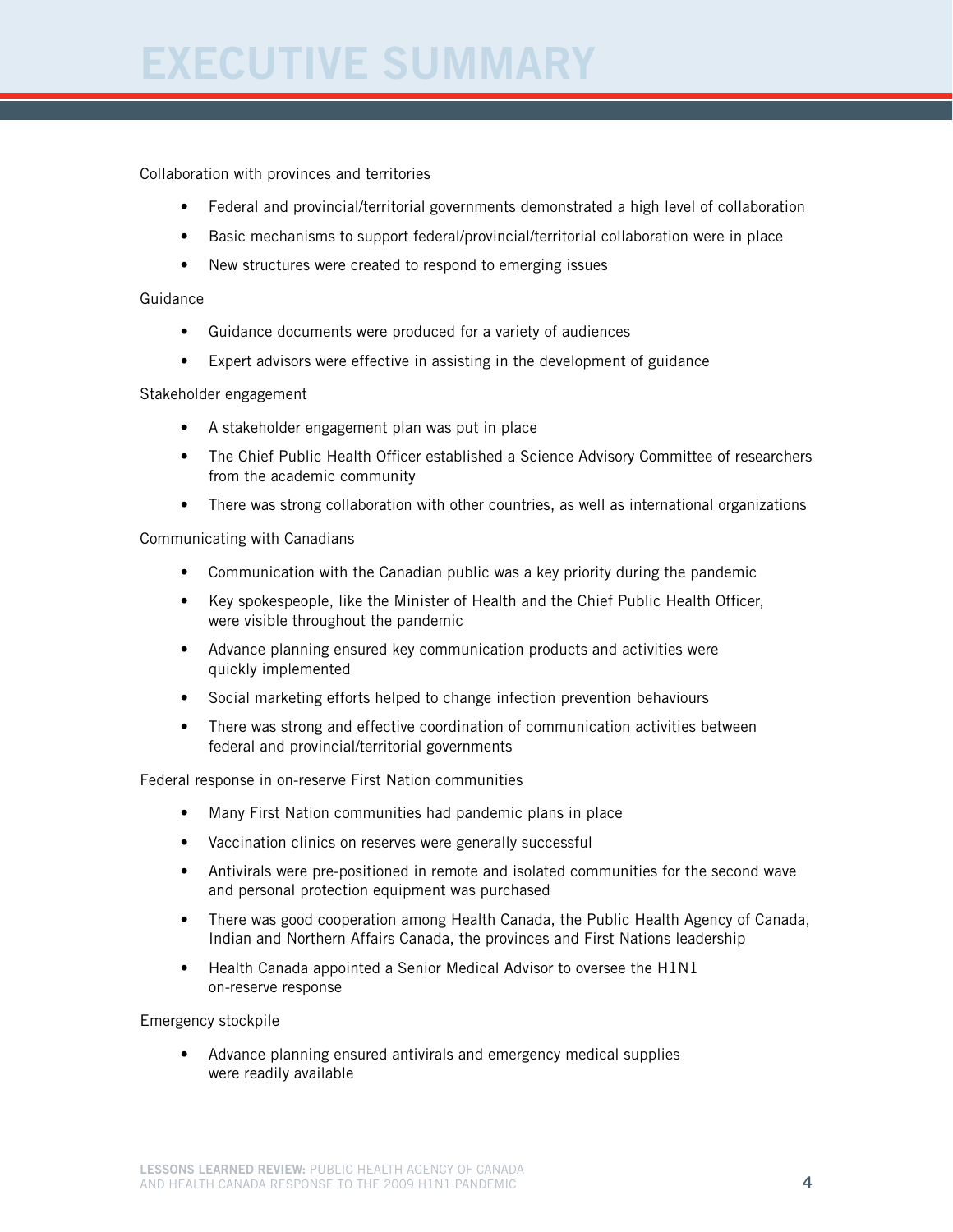#### Vaccine

- Advance planning for the vaccine supply ensured timely access to a safe and effective vaccine
- The Canadian rate of immunization was one of the highest in the world
- There was close collaboration with the World Health Organization and international regulatory counterparts
- Science, policy and regulatory experts worked together as a team
- Interim orders were appropriate regulatory measures to expedite access to the H1N1 vaccine, as well as to antivirals for children under one year of age

Operational management

- Key structures, resources, relationships, plans and tools were in place
- Staff showed remarkable dedication and endurance
- A financial framework for pandemic influenza had been already established
- Internal communications with staff began early and was extensive

#### Areas for action

Notwithstanding these strengths of the Health Portfolio response, improvements are required. Specific areas for action are identified below:

Surveillance, science and research

- Finalize agreements on sharing surveillance information across jurisdictions
- Consider options to ensure that appropriate mechanisms exist to facilitate the rapid conduct of critical research
- Refine approaches for translating scientific knowledge into information useful for planning, decision-making and communications

Collaboration with provinces and territories

- Continue to work with provincial and territorial partners to review and streamline the federal/provincial/territorial governance structure for pandemic influenza
- Clarify and communicate the roles and responsibilities of the various advisory groups within the pandemic governance structure
- Clarify decision-making processes during a pandemic and communicate them to expert or advisory groups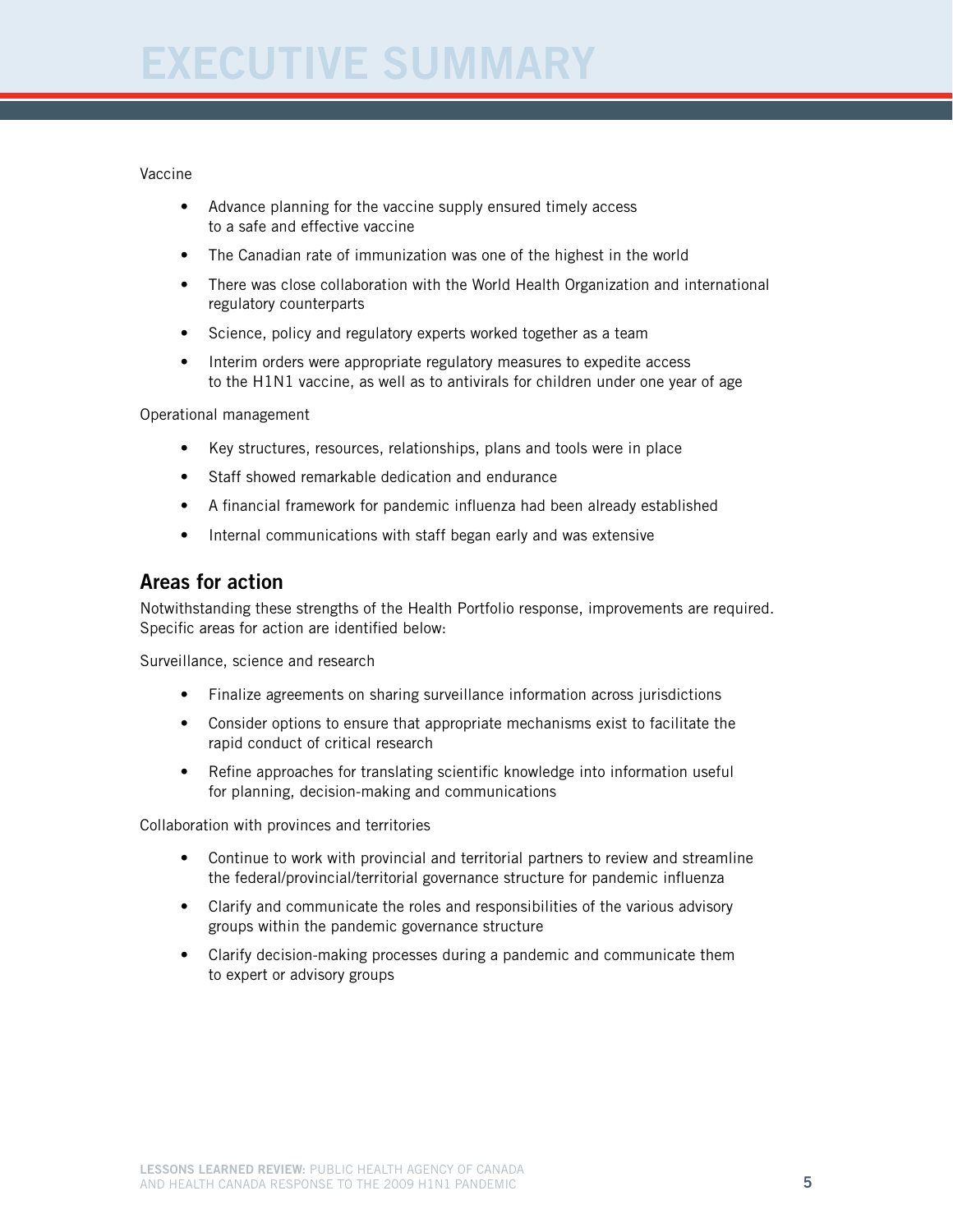#### Guidance

- Clarify the federal role in developing clinical guidance
- Formalize an expedited approval process for guidance documents
- Fill gaps in existing guidance
- Use appropriate language and formats for guidance documents

#### Stakeholder engagement

- Increase multi-jurisdictional coordination of information for stakeholder groups
- Enhance capacity to anticipate and respond to issues raised by all stakeholder groups
- Support development of guidance documents for health professionals
- Review Health Portfolio management of international relationships

#### Communicating with Canadians

- Improve consistency of information communicated to Canadians across different jurisdictions
- Review strategies to communicate uncertainty, risk and shifts in scientific knowledge in order to build public trust

Federal response in on-reserve First Nation communities

- Develop guidance on the logistical aspects of implementing pandemic plans
- Ensure timely availability of public health guidance for First Nation communities
- Respond to local issues by using regional spokespeople
- Address barriers for the movement of health professionals during a public health event

#### Emergency stockpile

- Review the National Emergency Stockpile System and the National Antiviral Stockpile in light of the H1N1 experience
- Consider options for prescribing and dispensing antivirals in remote and isolated communities during a pandemic
- Seek authority to donate stockpile supplies to other countries

#### Vaccine

- Implement an integrated surveillance system for immunization, including managing inventories, tracking vaccine uptake and monitoring adverse events
- Review the approach for federal delivery of vaccines to provinces and territories
- Establish a permanent regulatory regime for future public health events
- Effectively communicate regulatory processes and mechanisms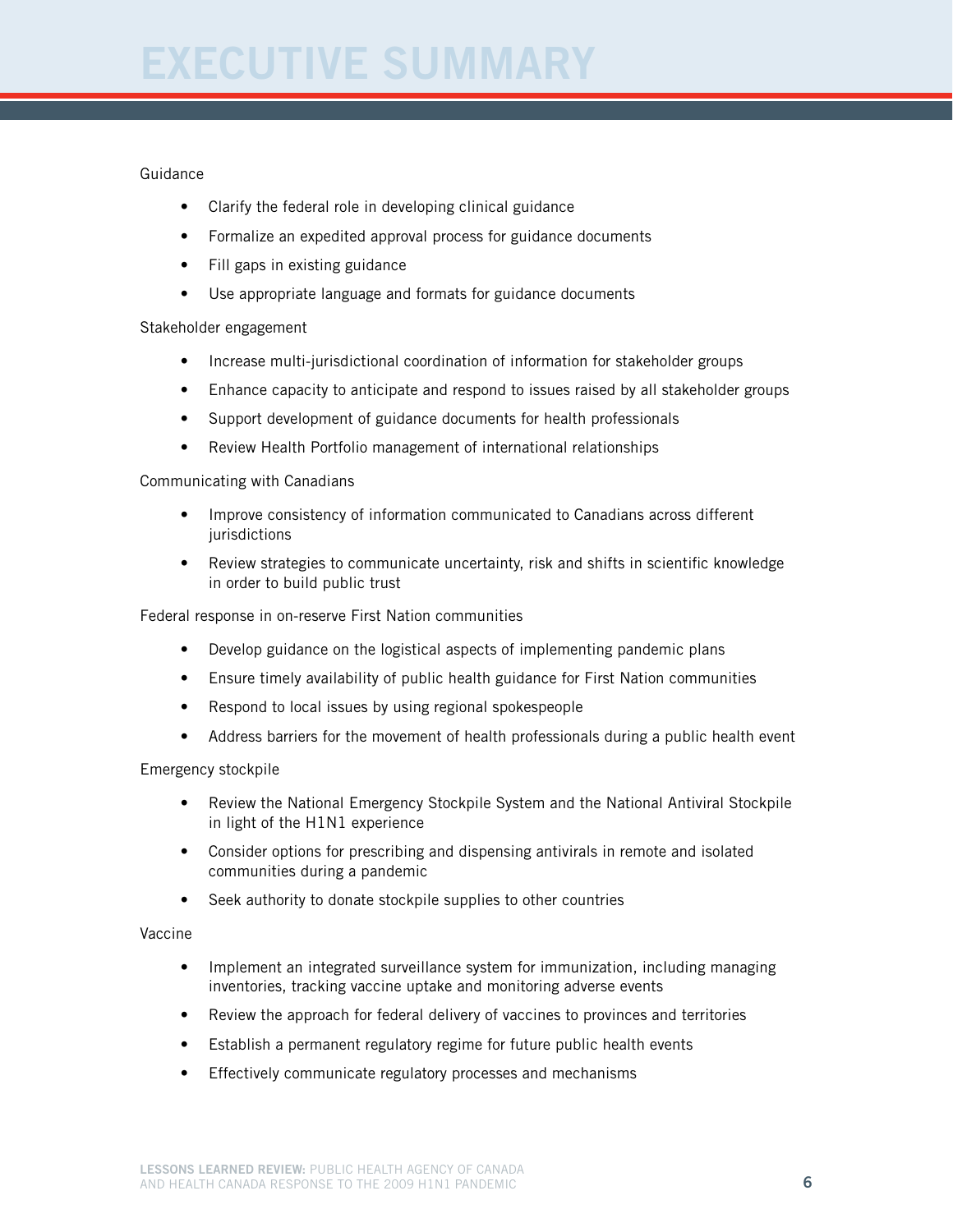Operational management

- • Governance during significant public health events
	- Examine the Incident Management System used in the Health Portfolio Emergency Operations Centre and adapt it for future responses
	- Develop a common understanding of the decision-making process during an emergency when public health and public policy issues intersect
	- Look for opportunities to streamline briefings and meetings involving senior management
	- Continue to distinguish roles and responsibilities among the Public Health Agency of Canada's senior executives
	- Distinguish roles and responsibilities within the Public Health Agency of Canada between the emergency management and the operations groups
- Corporate support during significant public health events
	- Put mechanisms in place to ensure responsiveness of the Public Health Agency of Canada's corporate services
	- Pay particular attention to policies, plans and procedures for human resources management

# Cross-cutting recommendations

The 34 areas of action listed above can be clustered into three overarching recommendations for improvements within existing roles, responsibilities and structures. The first recommendation is specific to pandemic preparedness and response, and requires federal collaboration with the provinces and territories. The second recommendation is federally oriented and specific to emergency management. The scope of the third recommendation is limited to the Public Health Agency of Canada and Health Canada and focuses on strengthening science-based communications.

#### Recommendation 1 — Further strengthen federal/provincial/territorial capacity to prepare for and respond to pandemic influenza.

- • Update the *Canadian Pandemic Influenza Plan for the Health Sector* with a particular focus on:
	- adaptability and scalability to different pandemic scenarios
	- efficiency and effectiveness of governance structures (i.e. roles and responsibilities of all partners, composition of committees/groups, as well as accompanying decision-making and approval processes)
	- collaborative processes to develop and strengthen guidance documents to ensure availability, accessibility and consistency of messaging
	- finalization and implementation of data-sharing agreements with provinces and territories.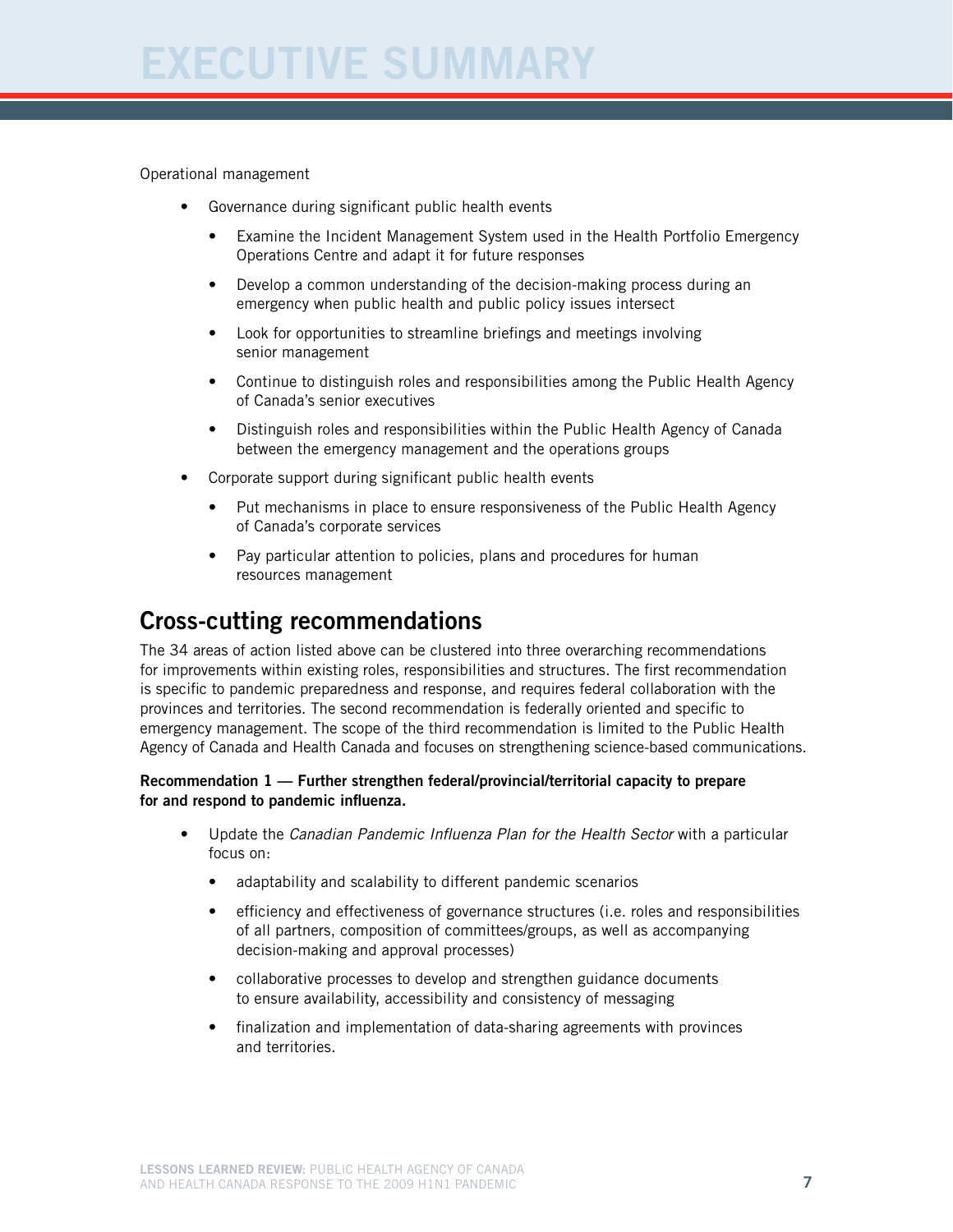#### Recommendation 2 — Continue to clarify, communicate and test federal emergency management roles, responsibilities and mechanisms, with particular attention to sustainability of response capacity and decision-making roles.

- • Finalize the *Health Portfolio Emergency Response Policy* and update the *Health Portfolio Emergency Response Plan* with attention to:
	- decision-making roles and responsibilities and accompanying approval processes/timelines
	- activation and escalation standards commensurate with the severity of an event
	- principles and procedures for ensuring the sustainability of response with sufficient surge capacity.
- Continue to orient and train on emergency management.
- Consider a more integrated approach to lessons learned exercises.

#### Recommendation 3 — Improve the Health Portfolio's ability to communicate science to various audiences.

- Develop plain-language approaches to convey complex scientific findings, processes, uncertainties, risks and shifts for various audiences/purposes, including:
	- Health Portfolio staff in areas such as policy, program, communications and operations
	- decision makers/decision influencers
	- stakeholders
	- the media
	- the general public.

## Next steps

Planning is a continuous process. The lessons learned from the experiences from the Severe Acute Respiratory Syndrome (SARS) outbreak and other significant events, such as the 2008 listeriosis outbreak, laid the groundwork for improvements to the Health Portfolio's pandemic response capacity. For H1N1, lessons learned from the first wave were applied to activities during the second wave. It is expected that the lessons learned from this Review will lead to an even more efficient and effective response to future pandemics and other types of national public health events.

Immediate steps should be taken by the Public Health Agency of Canada and Health Canada to implement the lessons learned highlighted in this report. Senior management should oversee the development, implementation and ongoing monitoring of a detailed action plan to respond to each of the findings and recommendations.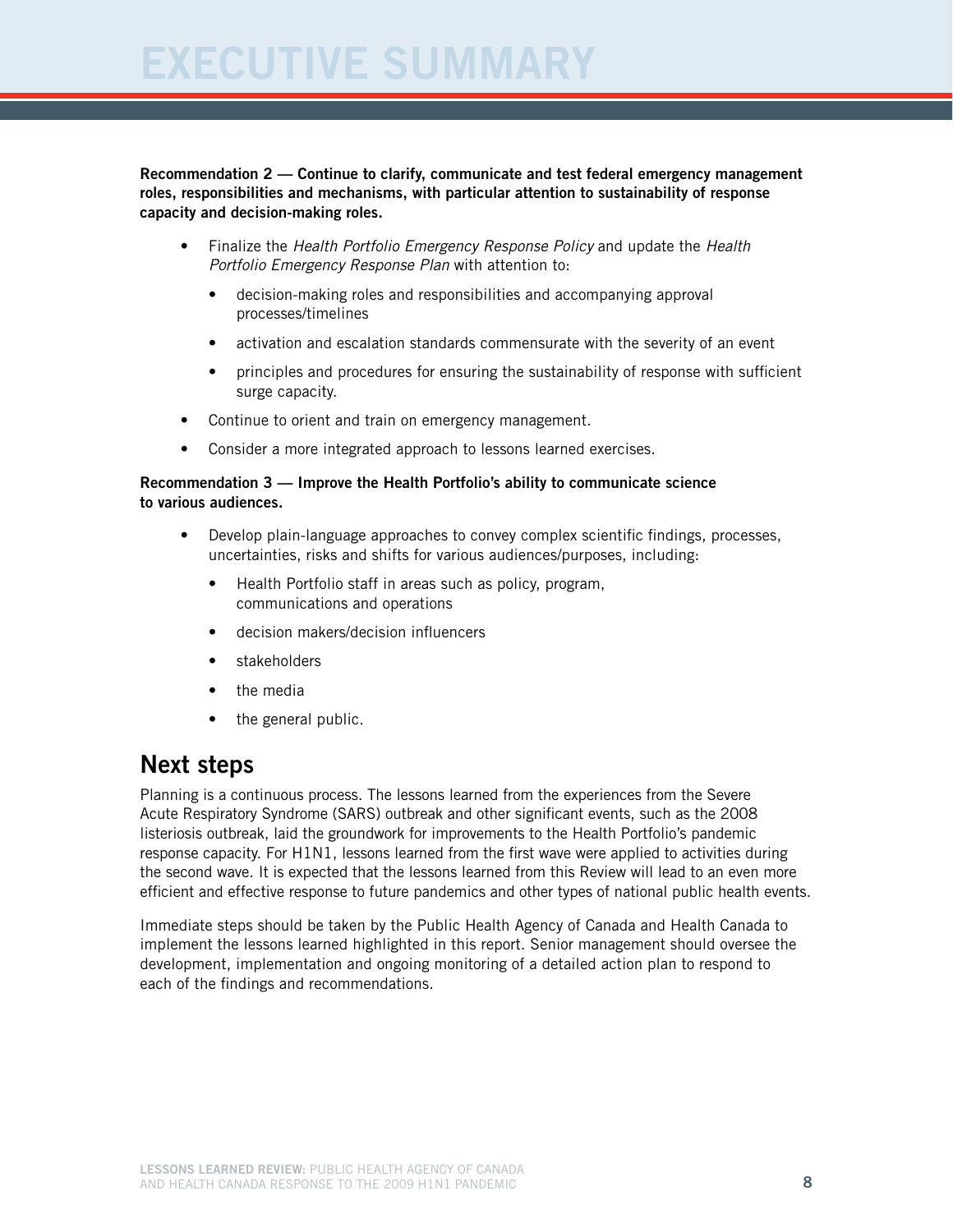

# 1. Introduction

# Purpose and scope of the Lessons Learned Review

The Lessons Learned Review examined the response of the Public Health Agency of Canada and Health Canada to the 2009 H1N1 influenza pandemic. The purpose of this joint Review was to gain an understanding of what worked well and what requires action. Management and staff should use the findings and recommendations of this internal review for planning and decisionmaking in preparation for future pandemics and other types of national public health events.

The Review examined nine broad areas of the Health Portfolio's pandemic response:

- • surveillance, science and research
- collaboration with provinces and territories
- guidance
- stakeholder engagement
- communicating with Canadians
- federal response in on-reserve First Nation communities
- emergency stockpile
- vaccine
- operational management.

This report devotes separate sections to each area above. Their order is not intended to reflect their relative importance and some sections overlap in content. For example, issues about vaccine distribution and use are discussed in section 3.3, Guidance; section 3.6, Federal response in on-reserve First Nation communities; and section 3.8, Vaccine. To avoid duplicating content, some sections direct the reader to related content elsewhere in the report.

This report:

- provides a description of the H1N1 context
- documents the response of the Public Health Agency of Canada and Health Canada to the pandemic
- identifies what worked well, as well as areas for action, within each of the nine broad areas of pandemic response listed above, culminating in three cross-cutting recommendations for improvements within existing roles, responsibilities and structures at the Public Health Agency of Canada and Health Canada.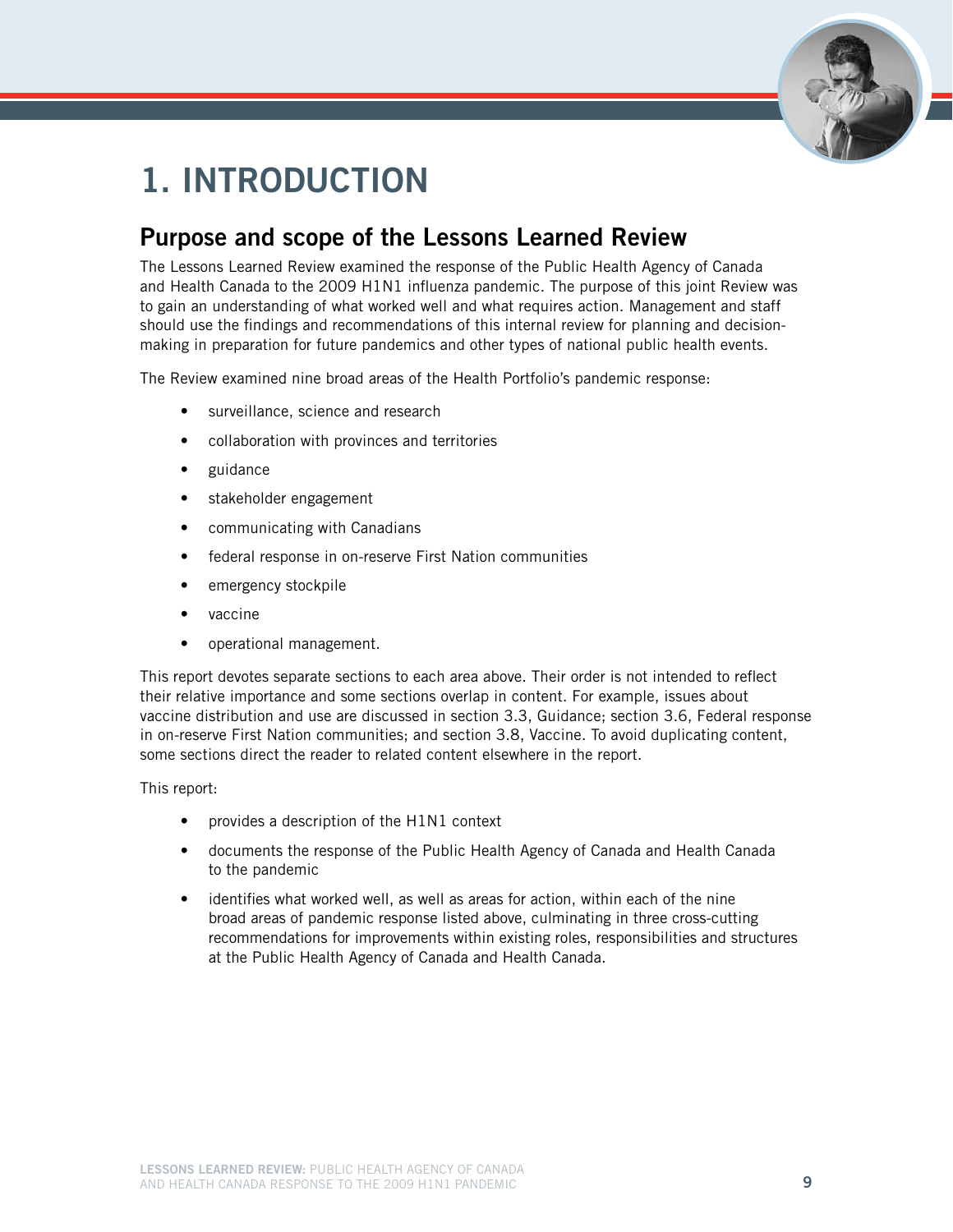# Methodology

The Review was conducted by the Evaluation Services Directorate, a group internal to the Public Health Agency of Canada but not involved in the program areas that responded to the pandemic.

The Review analyzed information from multiple sources.

- Key internal documents including:
	- assessments of pandemic response conducted by various operational areas within the Public Health Agency of Canada and Health Canada (sometimes known as after-action reports or 'hotwashes')
	- assessments of the H1N1 experience carried out by various groups within the response structure, including provincial/territorial officials and expert advisors
	- a synthesis of H1N1-related public opinion research
	- an analysis of media coverage of the pandemic.
- Reviews of the H1N1 response completed by other organizations (for example provincial governments and/or their Chief Medical Officer of Health, other Canadian organizations, as well as other countries). In some instances, direct quotes from these reviews have been included in the report (sources are cited in the endnotes in the References section).
- Written feedback from domestic stakeholders engaged by the Public Health Agency of Canada and Health Canada during the H1N1 pandemic including:
	- • national Aboriginal organizations
	- health professional associations
	- private sector representatives (engaged through the Private Sector Working Group on Avian and Pandemic Influenza Planning)
	- emergency response organizations
	- • organized labour for the health sector.
- Interviews with key senior managers from the Public Health Agency of Canada and Health Canada. Verbatim quotes from some of these interviews have been integrated into the report to help illustrate key points and patterns that emerged from the analysis. Quotes from these interviews have not been attributed to the source.

The project was supported by two internal groups that provided advice to the project team: an Assistant Deputy Minister Project Advisory Committee and a Director General Reference Group.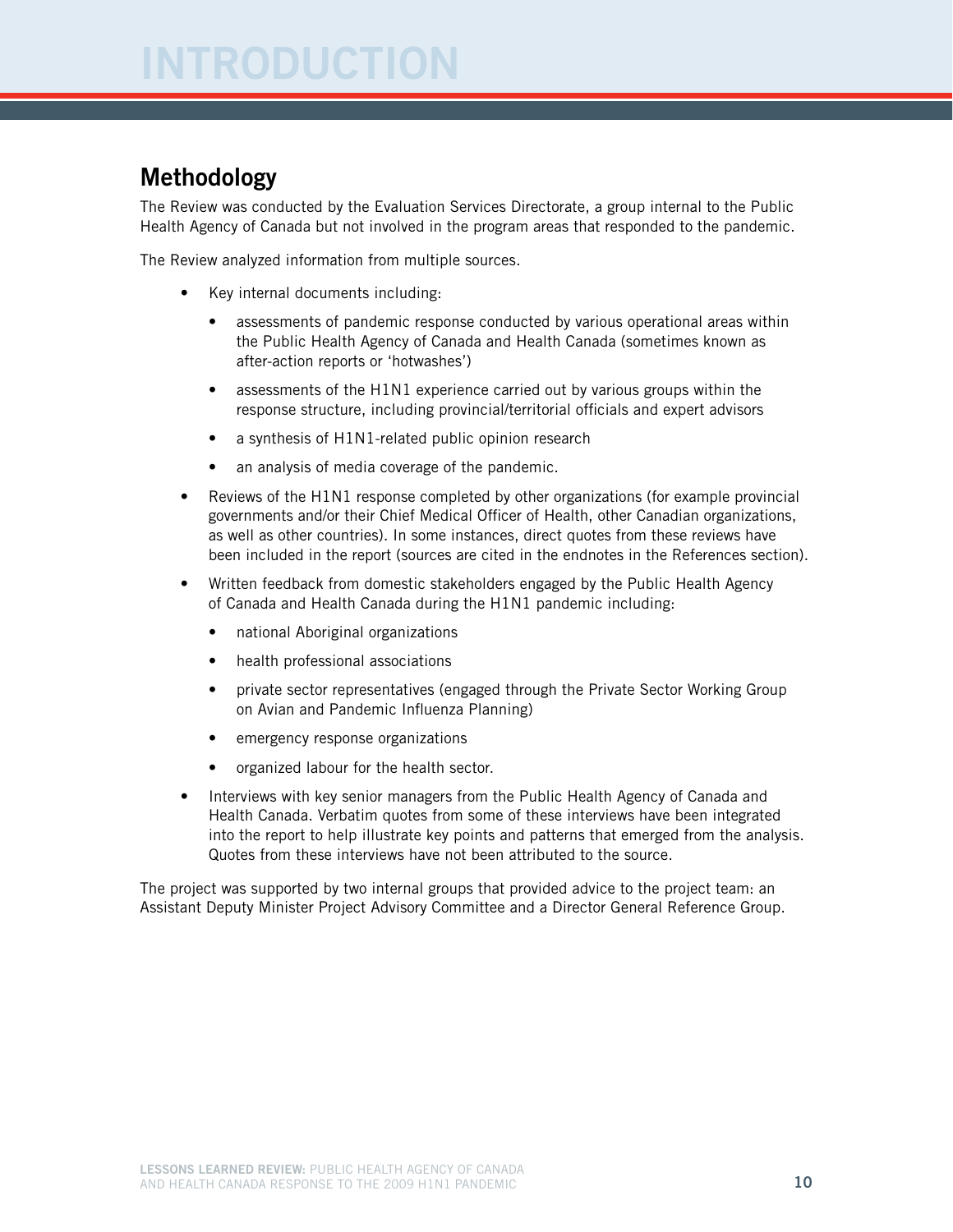

# 2. Background and context

This section provides a description of the nature of the H1N1 2009 influenza virus, its evolution and the experience in Canada in 2009-10. It also provides a broad overview of the roles and responsibilities for public health in Canada and internationally. In terms of the domestic response to pandemics (and H1N1 in particular), this section outlines roles and responsibilities across jurisdictions and mandates: municipal and provincial/territorial governments, non-governmental organizations, federal/provincial/territorial collaboration and the federal government. It also delineates the key committees, networks, plans and strategies.

# H1N1 — The pandemic

## Pandemic influenza

People are exposed to different strains of influenza viruses many times during their lives, allowing them to build immunity over time. Three to four times each century, for unknown reasons, a radical change takes place in the influenza A virus, causing a new strain to emerge. When this happens, people's immune systems may not provide protection against the new strain causing them to be more vulnerable to becoming ill from the virus. An influenza pandemic occurs with the appearance of a new influenza virus against which none of us has any immunity, resulting in several, simultaneous epidemics worldwide.<sup>1</sup>

## The H1N1 2009 virus

The influenza A H1N1 2009 virus was determined to be a unique combination of influenza A virus genes, never before identified in either animals or people. Initial reports referred to the virus as "swine flu" because the virus genes appeared to be a combination of genes most closely related to North American and Eurasian H1N1 swine influenza viruses. Further investigation determined that the H1N1 virus contained genetic elements from North American swine influenza, North American avian influenza, human influenza and a Eurasian swine influenza.

Because H1N1 2009 was a new strain of influenza, a large population of humans had little to no natural immunity to the virus. While similar in some ways to seasonal influenza, H1N1 2009 led to patterns of death and illness not normally seen in seasonal influenza infections. Figure 2.1 highlights the differences between the H1N1 influenza and seasonal influenza.

Although the illness caused generally mild symptoms for most people, it proved to be severe in a small minority of cases. The World Health Organization indicated that, globally, some groups of people appeared to be at higher risk of more complicated or severe illness including:

- pregnant women
- infants and children under age five (especially those younger than two years old)
- people of any age with certain chronic health conditions (including asthma or chronic lung disease, liver disease, heart disease, diabetes, severe obesity, blood disorders, kidney disease or some neurological conditions)
- people with severely compromised immune systems (for example, people taking cancer drugs or people with HIV/AIDS).2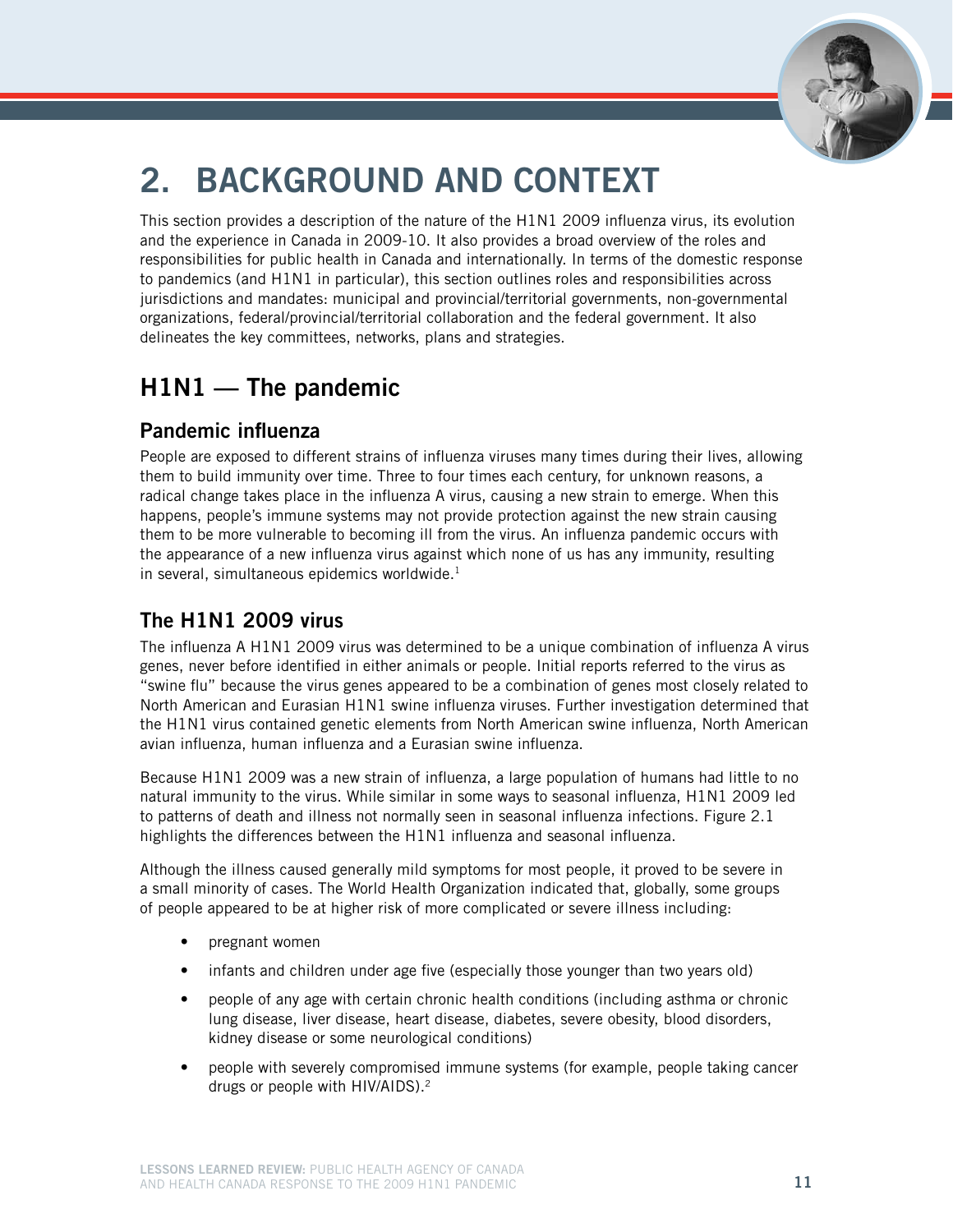# Background and Context

#### FIGURE 2.1 Comparison between seasonal influenza and  $H1N1<sup>3</sup>$

|                                        | <b>SEASONAL INFLUENZA</b>                                                                                                                                                                                                                                         | <b>INFLUENZA A PANDEMIC H1N1 2009</b>                                                                                                                                                                                                                                                                                                                                                                                                                                                                                                                                                                                         |
|----------------------------------------|-------------------------------------------------------------------------------------------------------------------------------------------------------------------------------------------------------------------------------------------------------------------|-------------------------------------------------------------------------------------------------------------------------------------------------------------------------------------------------------------------------------------------------------------------------------------------------------------------------------------------------------------------------------------------------------------------------------------------------------------------------------------------------------------------------------------------------------------------------------------------------------------------------------|
| Origins of the virus                   | Influenza A or B strains similar to previous years<br>with minor variation.<br>Many people have some immune protection from<br>previous exposure.                                                                                                                 | A new virus that:<br>• has never before circulated in humans<br>• is of animal origin with a unique mix<br>of genes from swine, bird and human influenza<br>viruses<br>• has a genetic composition distinctly different<br>from that of the older H1N1 virus that has been<br>causing seasonal epidemics since 1977.<br>Exposure to seasonal influenza does not protect<br>most people from infection.                                                                                                                                                                                                                        |
| <b>Epidemiological patterns</b>        | In countries with a temperate climate, seasonal<br>epidemics typically taper off in the spring and<br>end before the summer.                                                                                                                                      | Epidemiological patterns differed from seasonal<br>epidemics of influenza. A widespread, high level<br>of infection with the new virus occurred during<br>the summer in the northern hemisphere in<br>multiple countries, and was followed by even<br>higher levels during the fall and winter months.                                                                                                                                                                                                                                                                                                                        |
| <b>Symptoms</b>                        | Seasonal influenza symptoms:<br>• fever greater than 38°C<br>$\bullet$ cough<br>• fatigue<br>• muscle aches<br>• lack of appetite<br>• runny or stuffy nose.<br>Nausea, vomiting and diarrhea may occur<br>and is more common in children.                        | Same as seasonal influenza. Nausea, vomiting<br>and diarrhea may occur.                                                                                                                                                                                                                                                                                                                                                                                                                                                                                                                                                       |
| <b>Pattern of illness</b><br>and death | Majority (more than 90 percent) of deaths occur<br>in frail elderly people, who often suffer one or<br>more chronic medical conditions.<br>Most cases of pneumonia are caused by<br>secondary bacterial infections, which usually<br>respond well to antibiotics. | People age 65 or older are the least likely to<br>be infected with the virus, but those who do get<br>sick are also at high risk of developing serious<br>complications, just as they are from seasonal<br>influenza.<br>Unlike seasonal influenza, younger age groups,<br>including those who were otherwise healthy, were<br>most affected in all categories:<br>• those most frequently infected<br>• those requiring hospitalization<br>• those requiring intensive care<br>• those dying from their infection.<br>A frequent cause of death was viral pneumonia,<br>caused directly by the virus and difficult to treat. |
|                                        |                                                                                                                                                                                                                                                                   | While many of those who died had underlying<br>medical conditions associated with a higher<br>risk, many others who died were previously in<br>good health.                                                                                                                                                                                                                                                                                                                                                                                                                                                                   |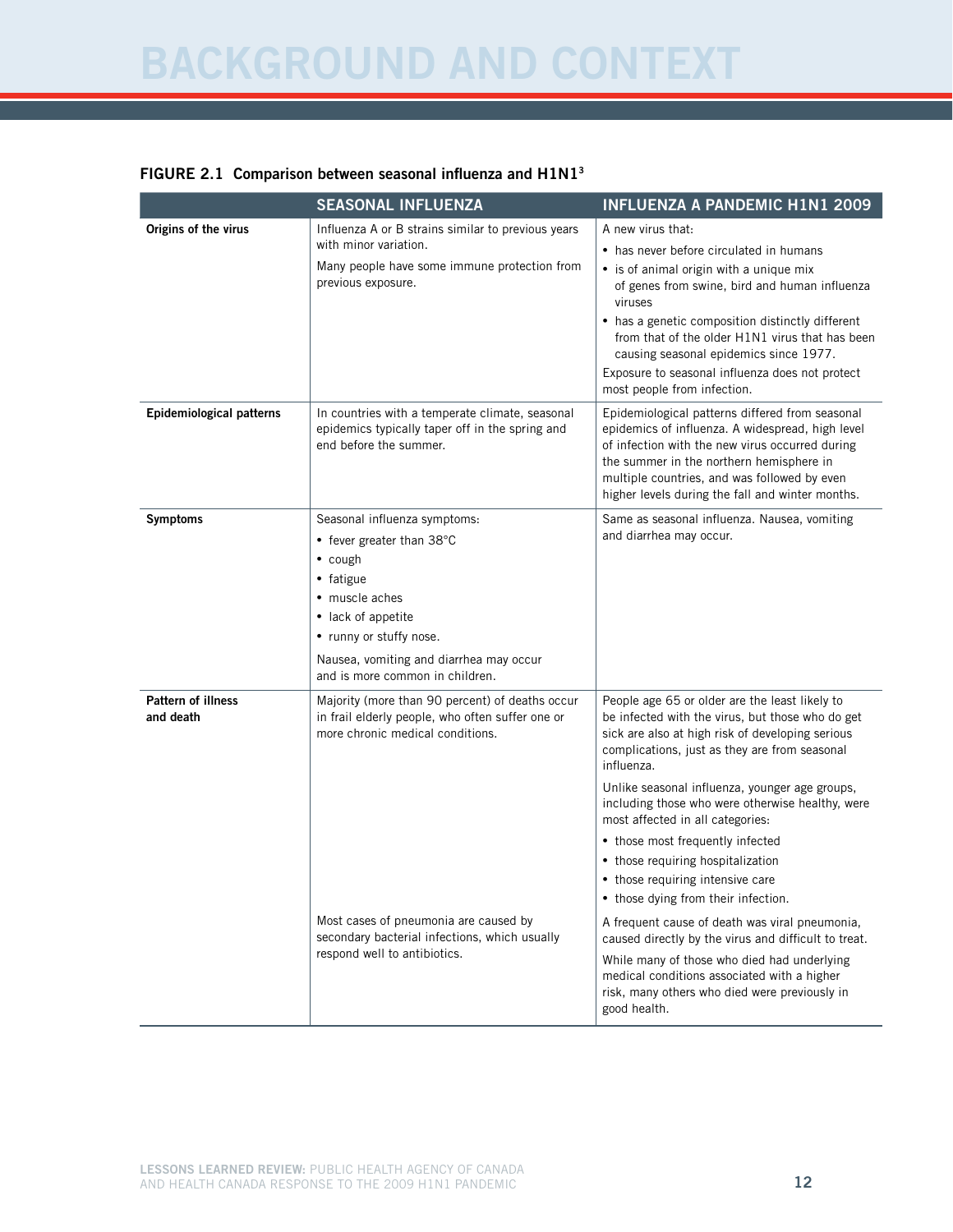# Evolution of H1N1 2009

Determined to be the cause of severe respiratory illness outbreaks in Mexico in March 2009, the H1N1 2009 virus spread to the United States and Canada within weeks (see Figure 2.2). On April 25, 2009, the Director General of the World Health Organization declared the 2009 H1N1 outbreak a "*public health emergency of international concern*" in accordance with the *International Health Regulations*. The World Health Organization warned of the "*pandemic potential of the new swine flu virus which can be transmitted from human to human*" and recommended that "*all countries intensify surveillance for unusual outbreaks of influenza-like illness and severe pneumonia.*"4

Over the course of the next six weeks, the virus spread rapidly worldwide. When the World Health Organization raised the level of pandemic influenza alert to phase 6 on June 11, 2009, signalling the first pandemic of the 21st century, 74 countries and territories had reported laboratoryconfirmed cases.<sup>5</sup> By July 18, 2010, the World Health Organization reported that worldwide more than 214 countries and overseas territories or communities had reported laboratory-confirmed cases of H1N1, including over 18,000 deaths.<sup>6</sup>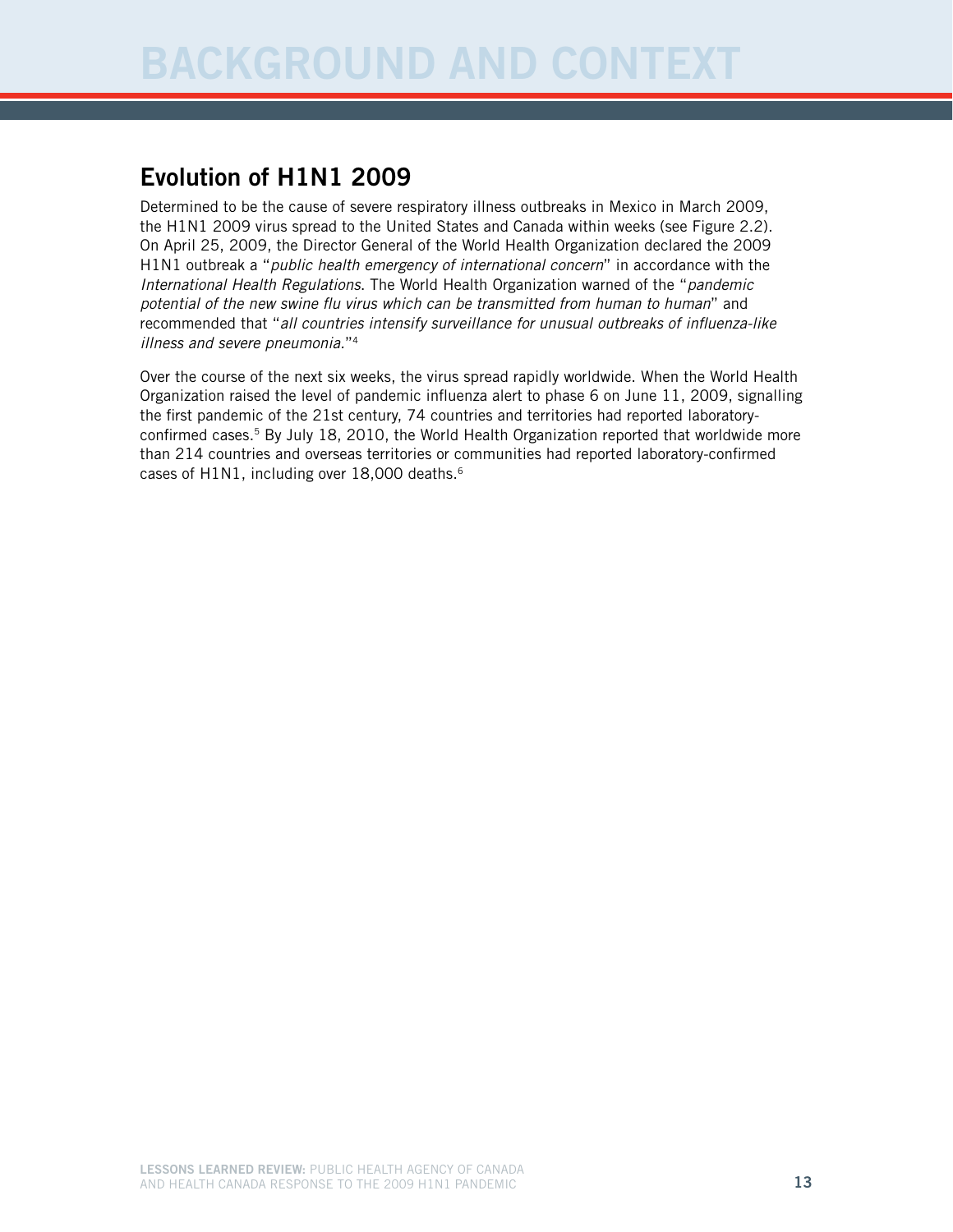| <b>AUGUST</b><br><b>ATOL</b><br><b>JUNE</b> | pandemic officially begins<br>announces Canada's order<br>30 Second wave of H1N1<br>pandemic officially ends<br>29 First wave of H1N1<br>of 50.4 million doses<br>6 Minister of Health<br>of H1N1 vaccine<br>in Canada<br>in Canada<br>28 Provinces and territories<br>meeting on global response<br>Chief Public Health Officer<br>participate in international<br>2 Minister of Health and<br>report surveillance data<br>to H1N1 flu virus in<br>through FluWatch<br>Cancun, Mexico<br>Organization declares<br>a global pandemic:<br>11 World Health<br>phase 6                                                                                                                                                                                                                                                                                                                            |
|---------------------------------------------|------------------------------------------------------------------------------------------------------------------------------------------------------------------------------------------------------------------------------------------------------------------------------------------------------------------------------------------------------------------------------------------------------------------------------------------------------------------------------------------------------------------------------------------------------------------------------------------------------------------------------------------------------------------------------------------------------------------------------------------------------------------------------------------------------------------------------------------------------------------------------------------------|
| <b>MAY</b>                                  | in terminology from "swine<br>health information-sharing<br>Officer announces change<br>teleconference is initiated<br>planning page on website<br>flu" to H1N1 influenza A<br>treatment of moderately<br>3 Public Health Agency<br>1 Public Health Agency<br>6 International vaccine<br>1 Chief Public Health<br>regulatory and public<br>recommends antiviral<br>ill people at high risk<br>launches pandemic<br>for influenza                                                                                                                                                                                                                                                                                                                                                                                                                                                               |
| <b>APRIL</b>                                | Operations Centre to level 2<br>specimens from Mexico are<br>N1 influenza<br>Operations Centre to level 4<br>territorial health authorities<br>Health Portfolio Emergency<br>tre to level 3<br>Health Portfolio Emergency<br>Health Portfolio Emergency<br>Agency notifies provincial/<br>reports first case of H1N1<br>crobiology<br>26 Public Health Agency<br>29 Public Health Agency<br>Organization raises level<br>nfluenza<br>of two confirmed cases<br>of pandemic influenza<br>alert to phase 5<br>million<br>(full 24/7 activation)<br>doses of antivirals to<br>23 Activation of the<br>26 Activation of the<br>22 Activation of the<br>Laboratory confirms<br>influenza in Canada<br>(partial activation)<br>(partial activation)<br>20 Public Health<br>29 World Health<br>of new H1N1 in<br>Operations Cen<br>positive for H1<br>23 National M<br>purchases 5.7<br>in California |
| <b>VIARCH</b>                               | 18 Detection of severe<br>respiratory infections<br>in Mexico                                                                                                                                                                                                                                                                                                                                                                                                                                                                                                                                                                                                                                                                                                                                                                                                                                  |

Figure 2.2 Timeline: The H1 N1 pandemic in Canada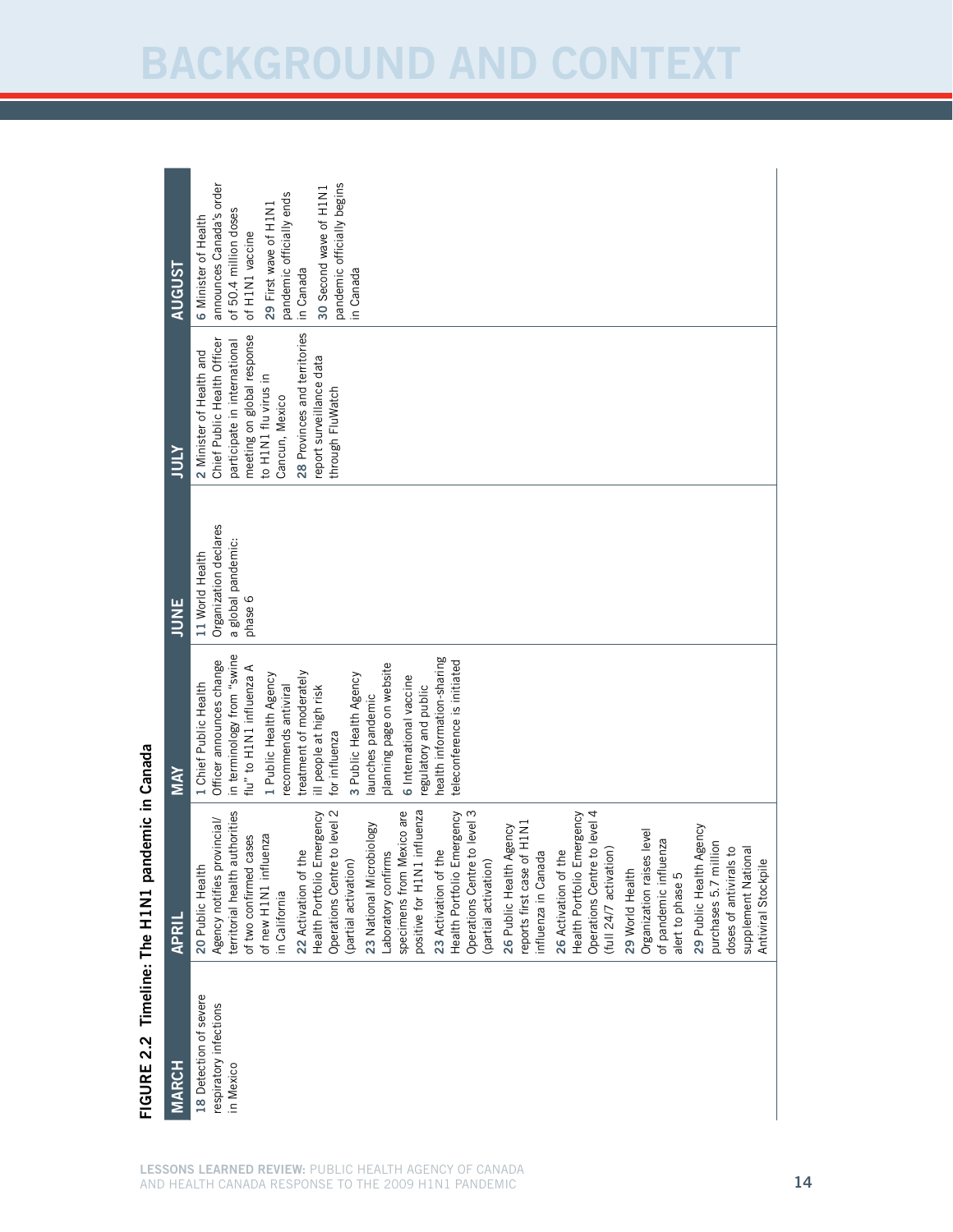| FEBRUARY         | Emergency Operations<br>10 Health Portfolio<br>Centre demobilizes<br>H1N1 response                                                                                                                                                                                                                                            |
|------------------|-------------------------------------------------------------------------------------------------------------------------------------------------------------------------------------------------------------------------------------------------------------------------------------------------------------------------------|
| <b>JANUARY</b>   | and Health Canada begin<br>27 Public Health Agency<br>1 Public Health Agency<br>announces five million<br>announces end of the<br>to de-escalate H1N1<br>6 Minister of Health<br>2009 vaccine to be<br>pandemic response<br>doses of the H1N1<br>second wave of the<br>sent to Mexico by<br>the manufacturer<br>H1N1 pandemic |
| <b>DECEMBER</b>  | 4 All FluWatch influenza<br>indicators continue<br>to decline                                                                                                                                                                                                                                                                 |
| <b>NOVEMBER</b>  | authorizes the sale of<br>unadjuvanted H1N1<br>12 Health Canada<br>2009 vaccine                                                                                                                                                                                                                                               |
| <b>OCTOBER</b>   | 2009 vaccine to provinces,<br>pre-positioning<br>begins shipment of H1N1<br>territories and federal<br>19-25 Manufacturer<br>of adjuvanted H1N1<br>authorizes the sale<br>21 Health Canada<br>Φ<br>agencies for<br>2009 vaccin                                                                                                |
| <b>SEPTEMBER</b> | on H1N1 2009 vaccine<br>Officer issues guidance<br>16 Chief Public Health<br>sequencing                                                                                                                                                                                                                                       |

# Figure 2.2 Timeline: FIGURE 2.2 Timeline: The H1N1 pandemic in Canada (con't) N1 pandemic in Canada *(con't)*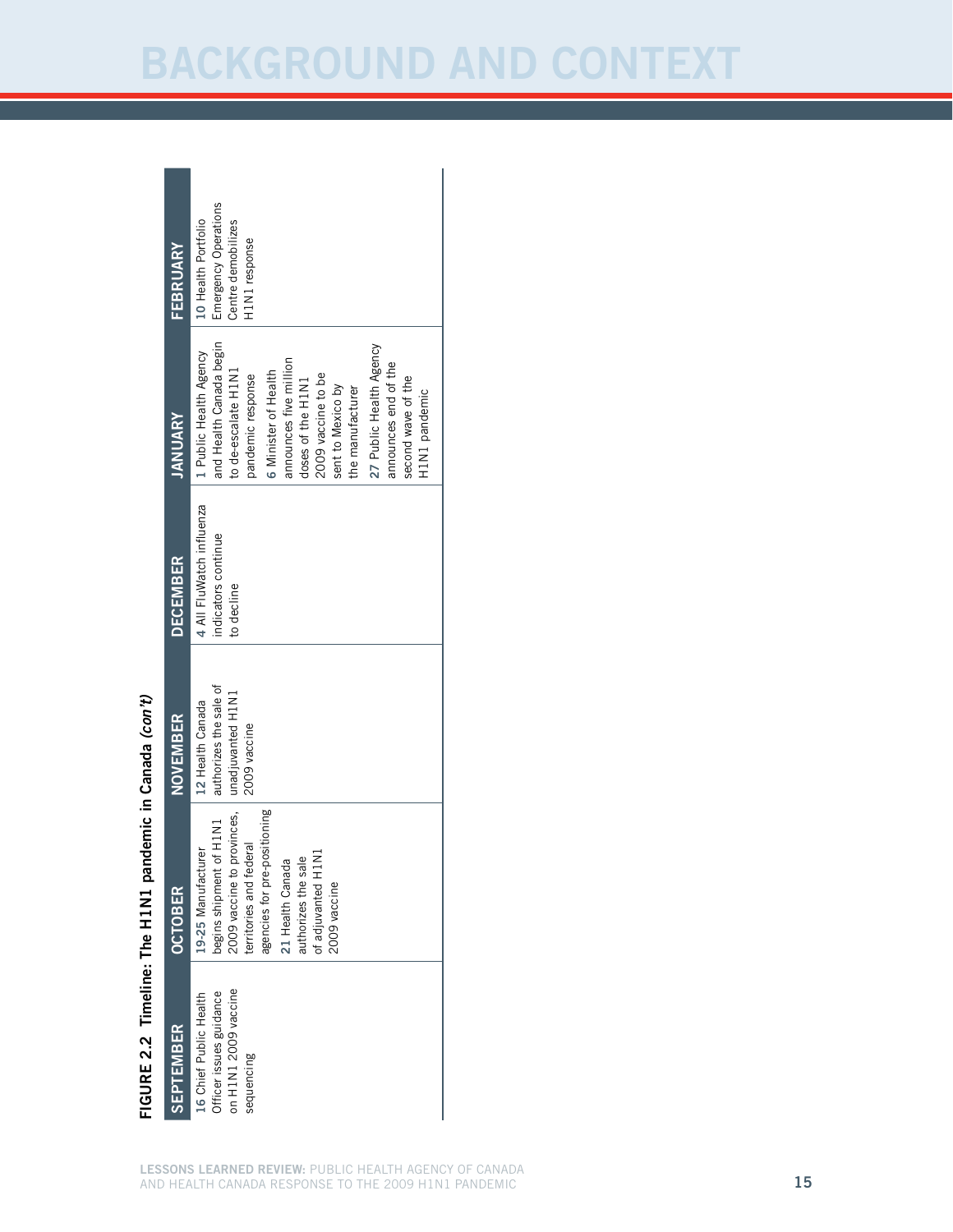## H1N1 — The Canadian experience

The first Canadian cases of H1N1 were confirmed by the Public Health Agency of Canada on April 26, 2009.<sup>7</sup> Canada experienced two distinct waves of H1N1 (see Figure 2.2). The first wave occurred in the spring between April 12, 2009 and August 29, 2009. During this period, influenza activity reached its highest level during the first three weeks of June. The first wave was followed by a second wave in the fall between August 30, 2009, and January 27, 2010. Influenza activity during the second wave reached its highest level in early November 2009.<sup>8</sup>

At the end of the second wave, Canada reported over 40,000 laboratory-confirmed cases of  $H1N1<sup>9, 10</sup>$  This figure is a significant underestimation of the actual number of Canadian cases for several reasons. First, a large proportion of those affected did not seek medical attention because they had mild symptoms and so remained undetected. Second, the type of influenza was not determined for a large number of laboratory samples tested during the pandemic time period. Finally, beginning in early June 2009, given that treatment approaches for influenza symptoms were regularized and there were limited laboratory resources for testing, only hospitalized cases were tested in a number of provinces and territories. As a result, the number of reported laboratory-confirmed H1N1 cases cannot be compared between the first and second waves.

However, hospitalization rates, intensive care unit admissions and deaths can be compared. As seen in Figure 2.3, most of these hospitalizations, intensive care unit admissions and deaths occurred during the second wave of increased influenza activity. The second wave was substantially larger than the first and resulted in four to five times more hospitalizations and deaths compared with the first wave. All provinces and territories showed higher levels of transmission during the second wave, except Manitoba and Nunavut, which reported higher hospitalization rates in the first wave.<sup>11</sup>



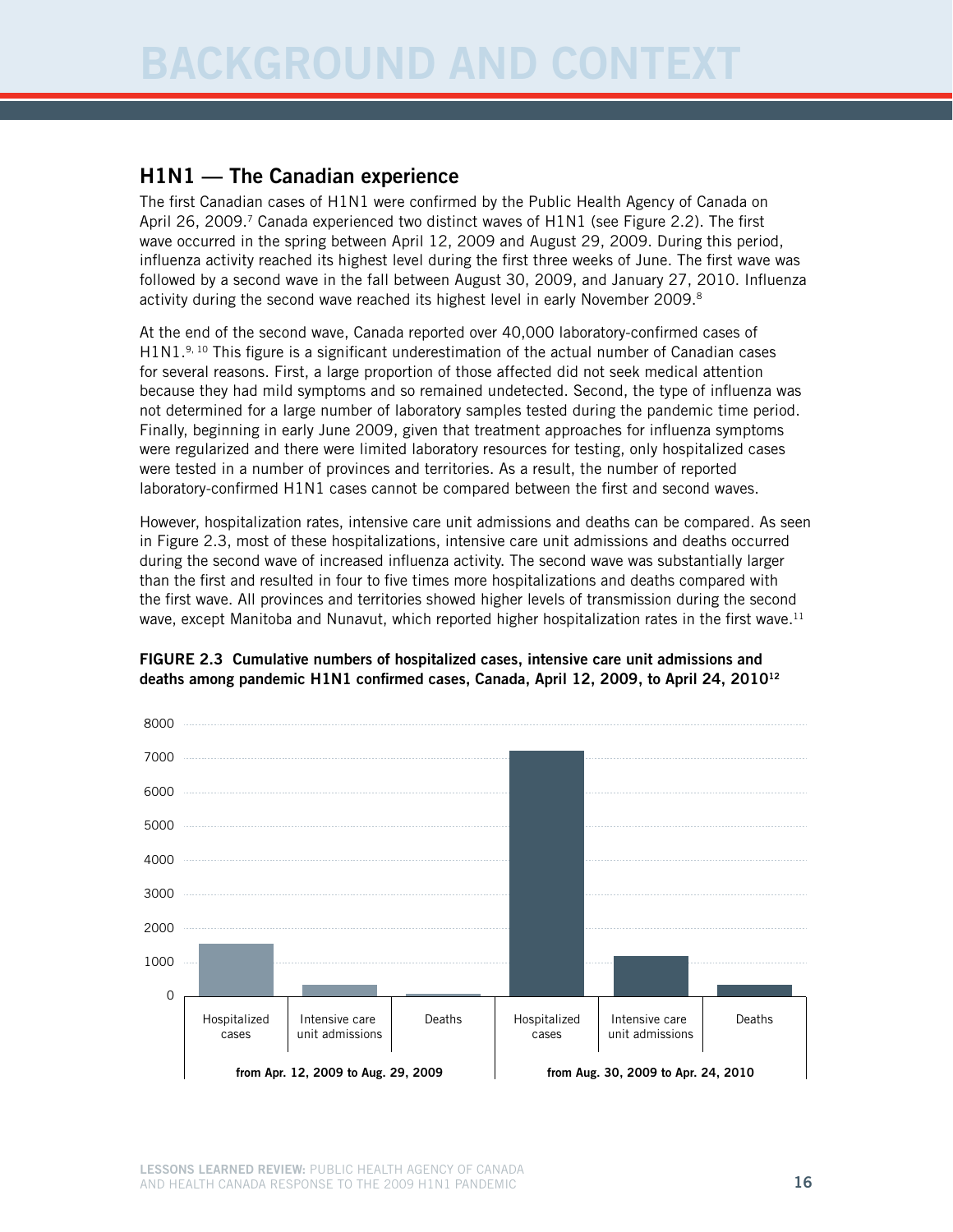Increased rate of hospitalization, intensive care unit admission and mortality were found to be highest among Aboriginal peoples, pregnant women and individuals with at least one underlying medical condition, although the risk for Aboriginal people and pregnant women decreased considerably in the second wave.

The virus is still having an impact. Some patients who spent time in the intensive care unit with the virus report lingering effects.

# Roles and responsibilities for public health

Public health events such as the H1N1 pandemic involve international health authorities, as well as municipal, provincial/territorial health authorities, non-governmental organizations, the Public Health Agency of Canada, Health Canada and federal emergency response partners.

The H1N1 pandemic occurred against a backdrop of pandemic response planning at all levels of government including years of developing, refining and exercising response plans at the international, federal, provincial/territorial, regional and community levels in anticipation of an avian influenza A (H5N1) outbreak. Despite differences in planning scenarios and the actual H1N1 pandemic, many of the response plans and systems established through pandemic planning, and the roles and responsibilities defined in these plans, came into play in the response to H1N1.

## International

In responding to a public health event, Canada works with its international partners through organizations such as the World Health Organization and mechanisms such as the Global Health Security Initiative. Canada also works closely with its North American partners, the United States and Mexico.

#### World Health Organization

The World Health Organization provides leadership on global health matters and has the lead in the international public health response to pandemic influenza.

The responsibilities of the World Health Organization in a disease outbreak include:

- coordinating the international response
- declaring the level of global pandemic alert (phases  $1$  to  $6$ )
- selecting the pandemic vaccine strain and making recommendations for when to begin production of a pandemic vaccine instead of a seasonal influenza vaccine
- coordinating rapid containment operations
- providing early assessments of pandemic severity on health. $13$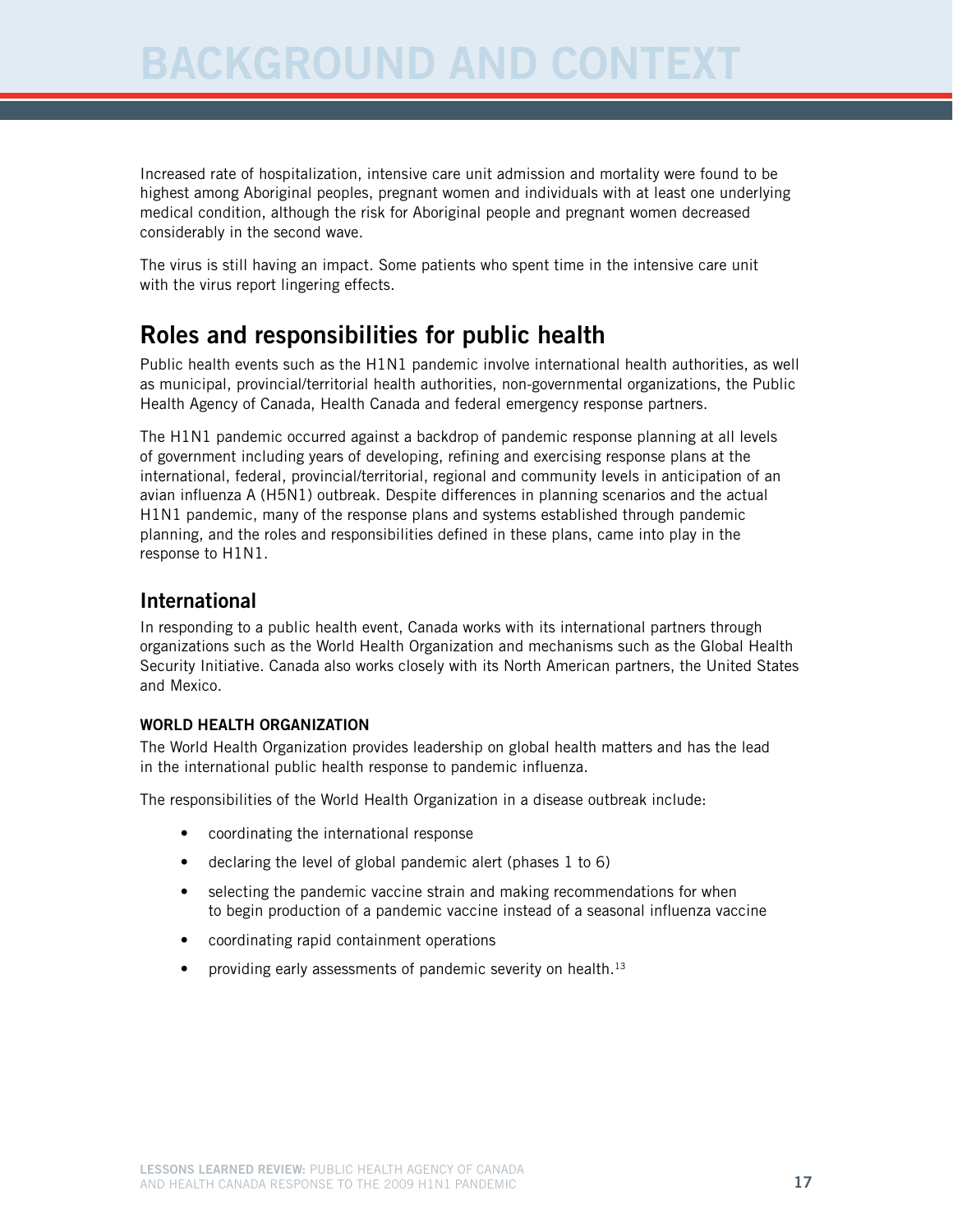As a result of its experience with the Severe Acute Respiratory Syndrome (SARS) outbreak, the World Health Organization recognized the need to strengthen disease detection and reporting capabilities. It introduced the *International Health Regulations* (2005), an international agreement that came into force in June 2007 and to which Canada is a party. The Regulations provide a framework for detecting, reporting and managing international outbreaks and for strengthening international public health security.<sup>14</sup> Each member state is required to designate or establish a national *International Health Regulations* focal point, responsible within its respective jurisdiction for the implementation of health measures under these Regulations.

Also in 2005, the World Health Organization began working with its international partners to plan for the possibility of an avian influenza outbreak. Through the *Pandemic Influenza Preparedness and Response: A WHO Guidance Document*, it sought to improve international coordination, transparency and management of risk in responding to such threats.<sup>15</sup>

The World Health Organization's Special Advisory Group of Experts was established in 1999 to provide technical guidance and support on immunization and vaccines. During the H1N1 pandemic, the Special Advisory Group of Experts activated an Ad Hoc Policy Advisory Working Group on influenza A (H1N1) vaccines. The Special Advisory Group of Experts reviewed the feasibility of influenza A (H1N1) vaccines and provided recommendations to the Director General of the World Health Organization on international guidelines and procedures on use and distribution of H1N1 vaccines.<sup>16</sup>

The World Health Organization also maintains an electronic network, the Global Outbreak Alert and Response Network, to manage and regularly communicate critical epidemiological and operational information about outbreaks to its member countries, key international health professionals, laboratories and other members of the Network.

#### Global Health Security Initiative

Canada is a member of the Global Health Security Initiative, an international partnership among jurisdictions such as France, Germany, Italy, Japan, Mexico, the United Kingdom and the United States, intended to strengthen preparedness and response globally to public health threats. During the H1N1 pandemic, participation in this partnership helped Canada acquire critical information relevant to vaccine development and authorization, target groups, vaccination strategies, the use of antiviral drugs, and risk communications strategies and approaches.

In 2001, the Global Health Security Action Group of senior officials was established by health ministers of these countries to develop and implement concrete actions to improve global health security. It would also serve as a network of rapid communication/reaction in a crisis. The Global Health Security Action Group has established a number of technical working groups, among them three groups that had an important role in the global H1N1 pandemic response: the Global Health Security Laboratory Network, the Pandemic Influenza Working Group, and the Risk Management and Communications Working Group.

Health Canada acts as the international secretariat for the Global Health Security Initiative, ensuring coordination among member countries and convening senior officials to address collaborative efforts to respond to global risks to health.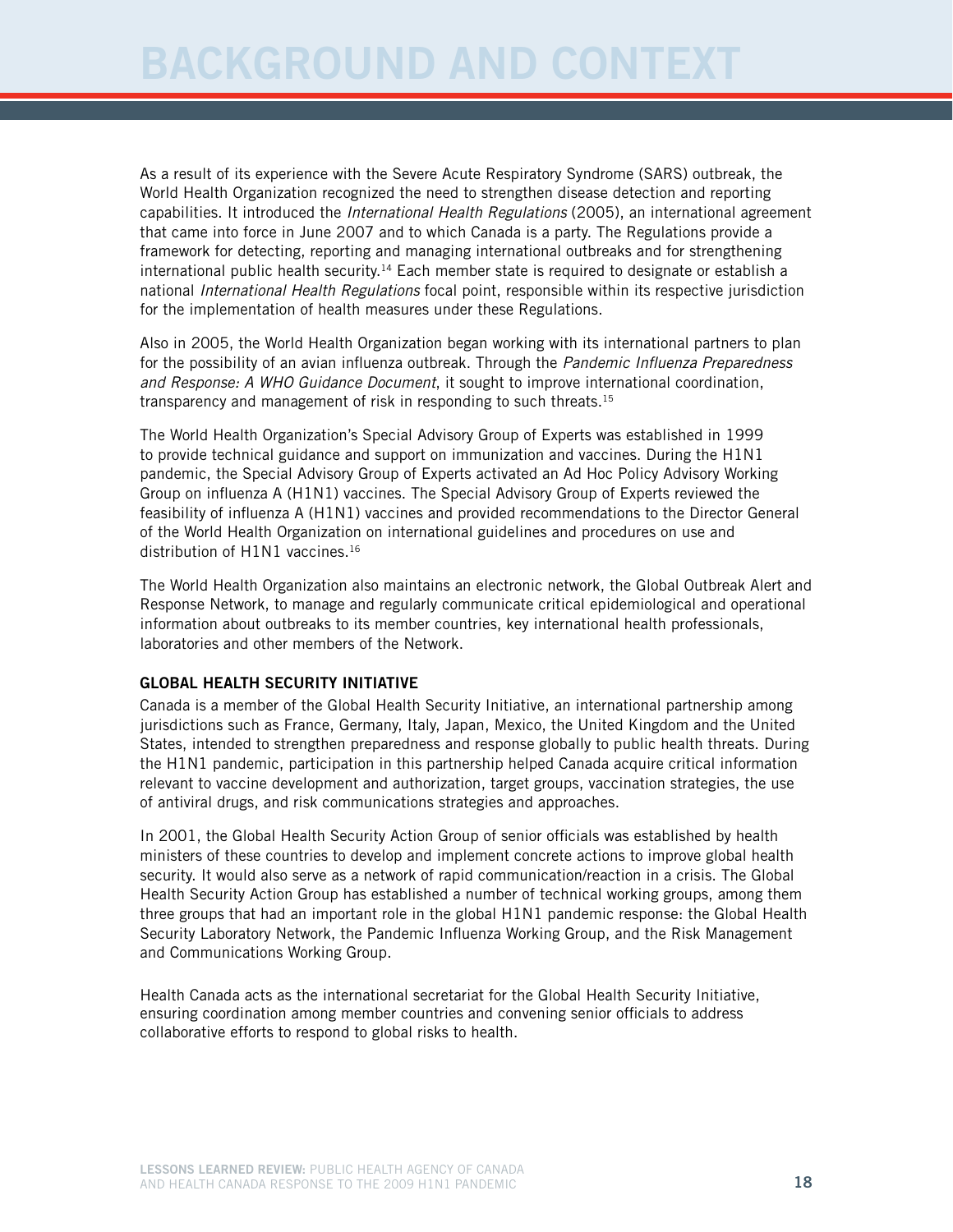#### North American collaboration

Canada works closely with its North American neighbours, the United States and Mexico. Among the priorities of this relationship is the protection of people from disease.

Guided by the *North American Plan for Avian and Pandemic Influenza*, Canada, Mexico and the United States work together to prepare for and manage an outbreak of avian influenza or an influenza pandemic in North America. Recognizing that the social and economic health of the three countries is closely intertwined, this *Plan* outlines a collaborative and coordinated North American approach to controlling the spread of avian influenza or a novel strain of human influenza.

The *North American Plan for Avian and Pandemic Influenza* describes joint activities to be carried out through six lines of action: health promotion and risk communications, coordination, epidemiological surveillance and laboratory practices, health care provision, strategic stockpile, and research and development, with the aim to:

- detect, contain and control an avian influenza outbreak and prevent transmission to humans
- prevent or slow the entry of a novel strain of human influenza to North America
- minimize illness and deaths
- sustain infrastructure and mitigate the impact to the economy and the functioning of society.<sup>17</sup>

#### Canadian public health system

Public health is a shared responsibility in Canada. All levels of the public health system (municipal, provincial/territorial and federal) collect information to detect and monitor emerging disease threats and to detect changes in disease trends. Information collected locally is shared with the province or territory and with the Public Health Agency of Canada as appropriate, and if identified in existing information-sharing agreements.

#### Municipal and provincial/territorial roles

In general, a domestic infectious disease outbreak or emergency involving the health of the population is managed first at the local level by front-line public health responders and/or emergency management systems working with local health care providers. The role of local public health authorities includes monitoring and detection of health events, conducting outbreak investigations to identify the source (including laboratory testing, isolation and treatment), and following up with contacts of those affected.

Municipalities have a significant role to play in planning for and responding to a pandemic. Municipal governments are generally responsible for the first response to an emergency (e.g. police, ambulance and firefighter services). As highlighted by the Federation of Canadian Municipalities on its website,<sup>18</sup> business continuity and response services provided by other orders of government are dependent on core municipal infrastructure, including police, firefighters, water and wastewater treatment, public transit and municipal public health services.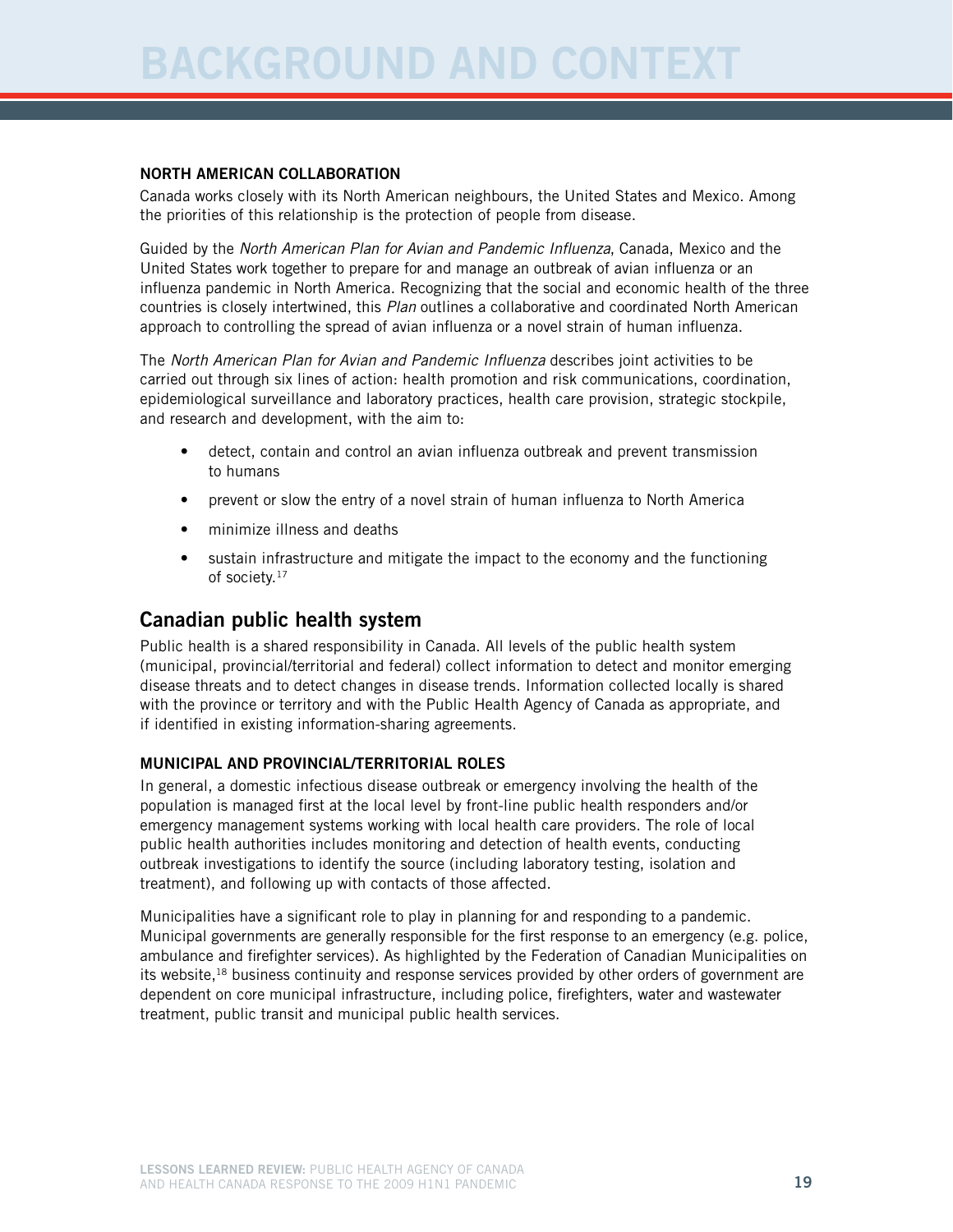Provincial or territorial health authorities may become engaged in a disease outbreak or an emergency if local public health authorities request assistance or resources. If an outbreak spreads beyond local borders, has serious human health implications or exceeds local capacity, the province or territory will assume leadership in coordinating the management of the response.<sup>19</sup> Provinces and territories have their own public health legislation, emergency management plans, standards and guidelines for responding to outbreaks, and laboratory services. The provinces and territories deliver health care services to the population as well as deliver vaccines through local health authorities.

#### Non-governmental organizations

Public health practice relies heavily on collaboration among government and non-governmental organizations, such as professional associations. These groups may be health-focused or may have primary interests in other related areas.<sup>20</sup>

Non-governmental organizations play essential roles in responding to a pandemic and actively contribute in a manner consistent with their mandate. For example, various organizations may be involved in the development and dissemination of guidance documents, share information and provide advice through participation on various committees, work to ensure business continuity planning is in place, and deliver services in the community.

#### Federal/provincial/territorial collaboration

#### *Conference of Deputy Ministers of Health*

The federal/provincial/territorial Deputy Ministers of Health report to the Ministers of Health. During the H1N1 response, in addition to their regular face-to-face conferences, bilateral and multilateral calls were held weekly, and sometimes daily, to make decisions on key policy and other issues related to the response.

#### *Pan-Canadian Public Health Network*

The Pan-Canadian Public Health Network was established by Canada's federal, provincial and territorial Health Ministers in 2005 (see Figure 2.4). Led by a 17-member Pan-Canadian Public Health Network Council, with representatives from each province and territory and the federal government, the Network enables different levels of government and experts to work together to improve public health in Canada. The Pan-Canadian Public Health Network takes a collaborative approach to public health that is critical at all times, but is especially important for coordination and collaboration during public health emergencies. The Public Health Agency of Canada acts as the Secretariat for the Pan-Canadian Public Health Network Council and its groups and committees.

The mandate of the Network is multifaceted, ranging from facilitating the sharing of information among all jurisdictions in Canada, to working with and providing policy and technical advice to federal/provincial/territorial Deputy Ministers of Health on public health matters, to supporting the public health challenges jurisdictions may face during emergencies and crises. The Network's link with government decision makers and other key players in the public health arena supports strong and integrated public health policy development and implementation.

The Council of Chief Medical Officers of Health is also integrated into the Network's structure: it reports through the Public Health Network Council to federal/provincial/territorial Deputy Ministers of Health. From the unique perspective of their roles and responsibilities, the Chief Medical Officers of Health contribute technical, strategic and policy advice.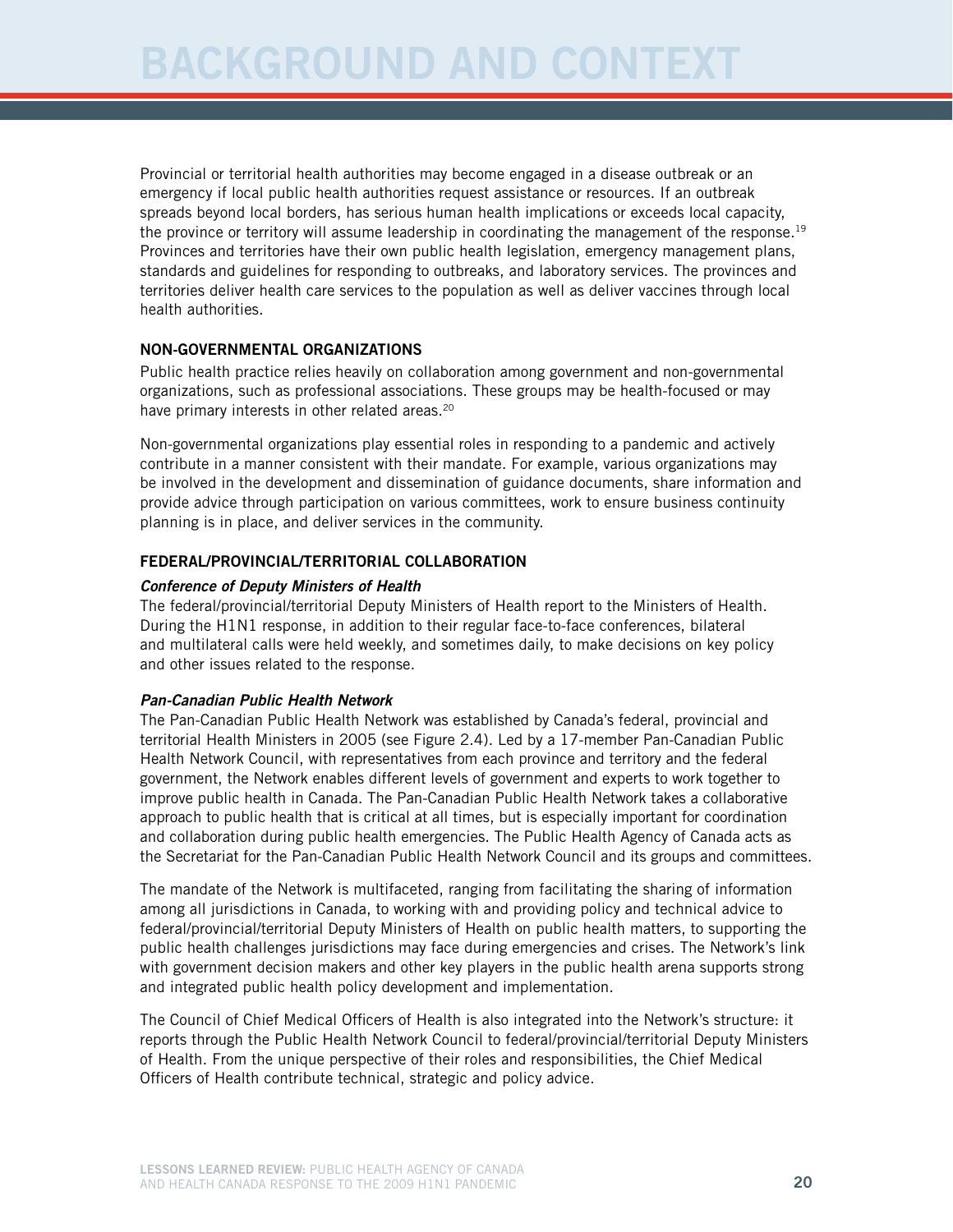# BACKGROUND AND CONTE



FIGURE 2.4 Pan-Canadian Public Health Network composition as of March 31, 2010<sup>21</sup> March 31, 2010<sup>21</sup> Network composition as of Canadian Public Health Figure 2.4 Pan-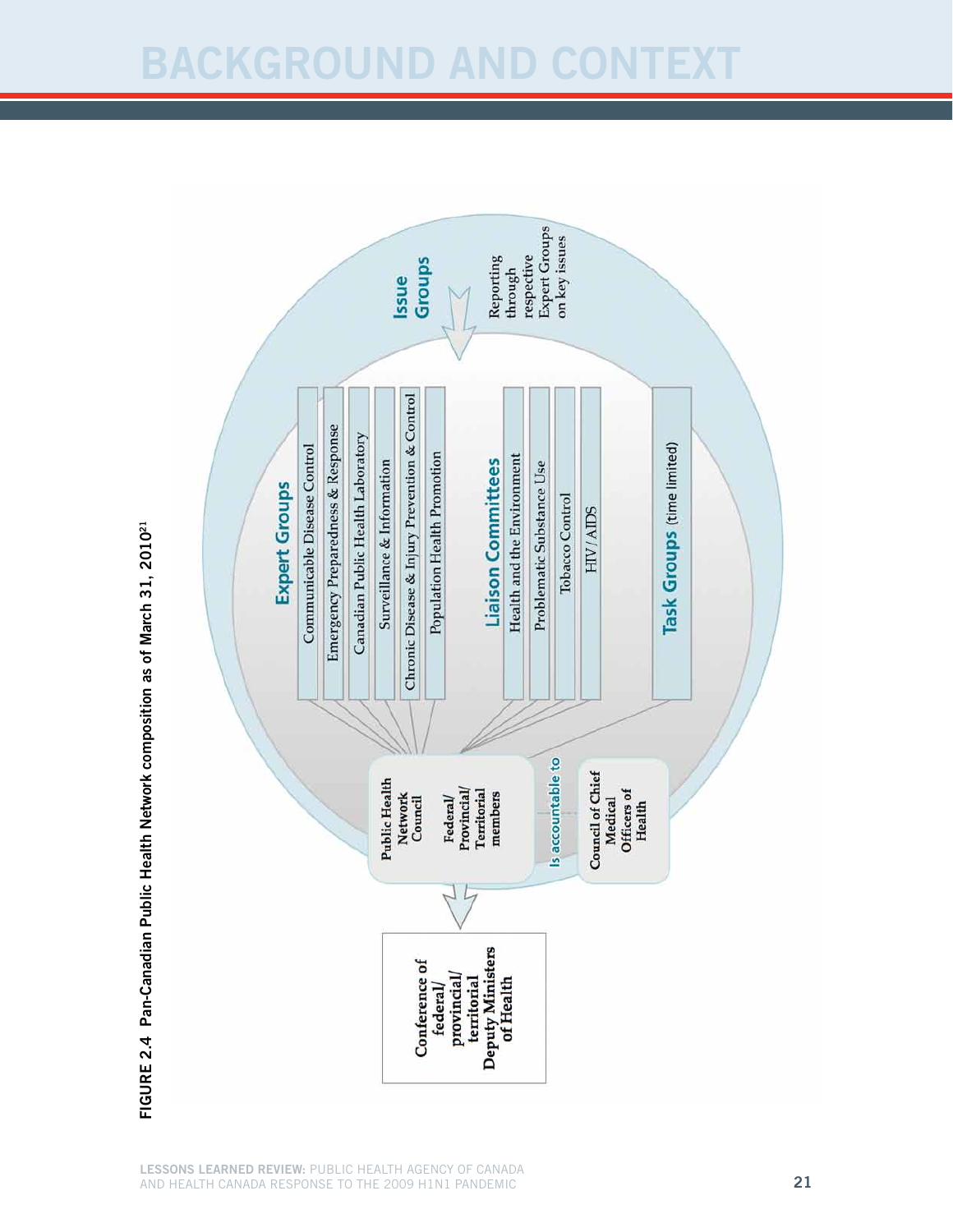#### *Canadian Pandemic Influenza Plan for the Health Sector*

In 2004, through the Pan-Canadian Public Health Network, the federal and provincial/territorial governments established the *Canadian Pandemic Influenza Plan for the Health Sector*. The *Plan*  is the product of extensive dialogue and collaboration with representatives from all provinces and territories; Chief Medical Officers of Health; epidemiologists; virologists; communicable disease specialists; clinical, public health and laboratory specialists; and a wide group of stakeholders including non-governmental organizations, local governments, emergency planners and bioethicists.

Updated in 2006, the *Plan* is intended to provide a broad frame for Canada's collaborative response to pandemic influenza, and guides the roles and responsibilities of the Public Health Agency of Canada, Health Canada, the provinces and territories. The goal of the *Canadian Pandemic Influenza Plan for the Health Sector* is to help minimize serious illness, death and societal disruption during and after a pandemic by assisting and facilitating a coordinated planning and response effort.

#### Federal government role

The federal government coordinates the nationwide pandemic influenza response, including surveillance, international liaison and coordination of the vaccine.<sup>22</sup>

While the Public Health Agency of Canada and Health Canada play leading roles, other federal departments and agencies play specific roles in the response to H1N1, including the following:

- Central agencies, such as the Privy Council Office, coordinate responses to issues facing the Government and the country. As Head of the Public Service of Canada, the Clerk of the Privy Council serves as the principal link between the Prime Minister and the public service.
- Public Safety Canada is responsible for exercising leadership relating to emergency management in Canada by coordinating, among government institutions and in cooperation with the provinces and other entities, emergency management activities.
- The Canadian Food Inspection Agency has the lead role in responding to animal health emergencies. It works with the provinces and territories, the swine industry and private sector veterinarians to enhance monitoring of swine herds for signs of illness and to maintain enhanced biosecurity measures on farms across the country.
- The Department of Foreign Affairs and International Trade coordinates Canada's international response.
- The Public Health Agency of Canada and Health Canada also work with the Royal Canadian Mounted Police, the Canada Border Services Agency and Citizenship and Immigration Canada to manage screening of travellers and events at the international border and points of entry.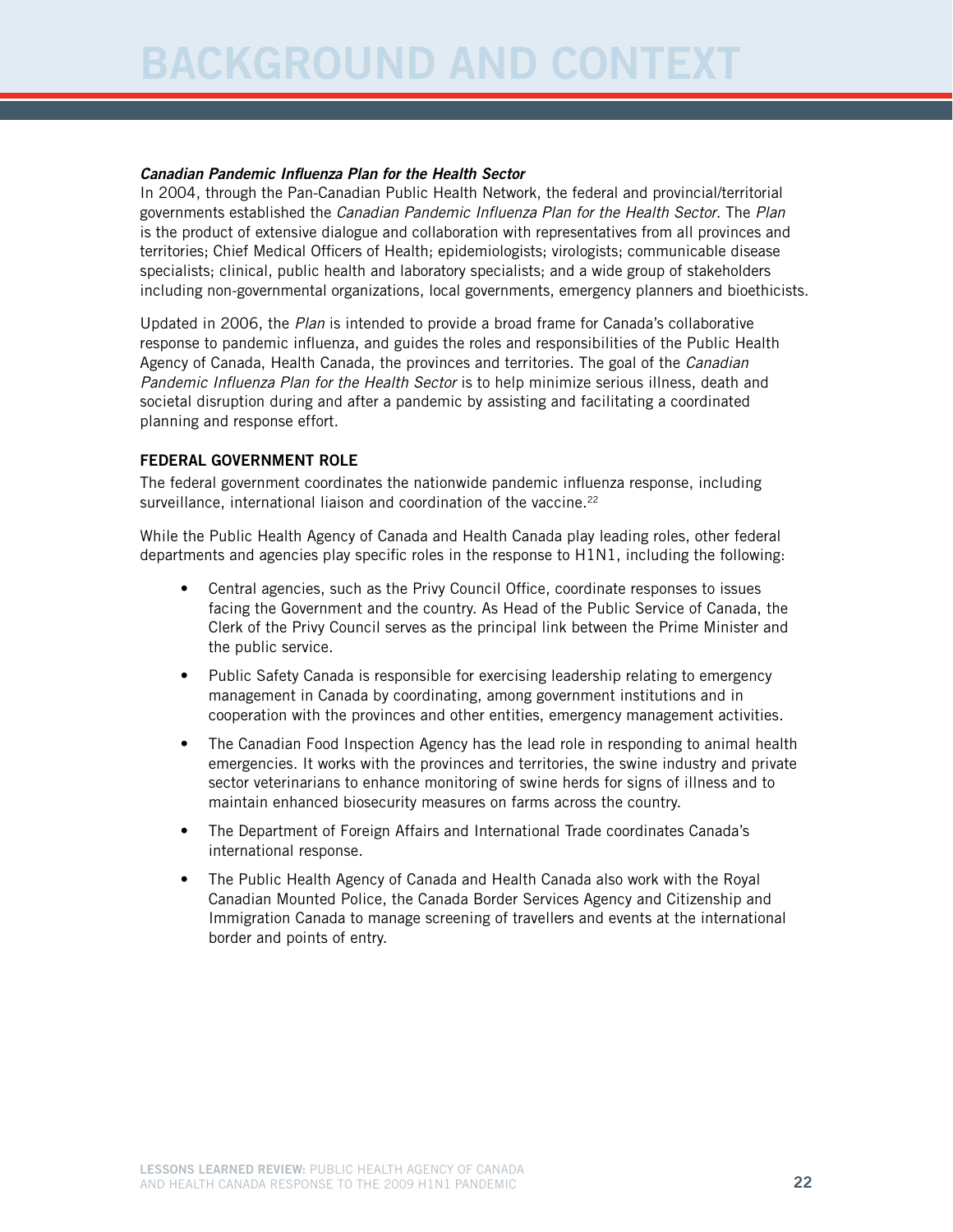#### *Federal Emergency Response Plan*

The *Federal Emergency Response Plan* outlines the processes and mechanisms to facilitate an integrated Government of Canada response to an emergency and to eliminate the need for departments to coordinate a wider Government of Canada response. The aim of the *Federal Emergency Response Plan* is to harmonize emergency response efforts by the federal and provincial/territorial governments, non-governmental organizations, and the private sector. In the *Plan*, Public Safety is identified as the federal coordinating department with responsibility for engaging relevant federal departments.

#### *Assistant Deputy Ministers Emergency Management Committee*

The Assistant Deputy Ministers Emergency Management Committee coordinates the federal response to an emergency and serves as a forum for the coordinated exchange of information and advice at the senior level before, during and after an emergency. During the H1N1 pandemic, the Committee put in place a subcommittee on H1N1 and, consistent with the *Federal Emergency Response Plan*, provided direction to the Government Operations Centre (managed by Public Safety Canada), as well as coordinated and recommended response options for senior decision makers.

#### *Federal Healthcare Partnership — Pandemic Planning Working Group*

The ad hoc Federal Healthcare Partnership — Pandemic Planning Working Group was created on May 11, 2009, to provide coordination between partners and federal organizations currently providing health care to federal populations. Federal partners include: Citizenship and Immigration Canada, Correctional Service Canada, the Department of National Defence, Health Canada, the Public Health Agency of Canada, the Royal Canadian Mounted Police and Veterans Affairs Canada. The Federal Healthcare Partnership Working Group was designed to answer questions posed by partners and to provide strategic guidance on issues related to H1N1, vaccination and access to the National Emergency Stockpile System and the National Antiviral Stockpile.

#### Health Portfolio

Under the *Department of Health Act*, the Minister of Health has a broad mandate to protect the people of Canada against risks to health and the spread of diseases. The Minister's duties, functions and powers in relation to health include the investigation of and research into public health matters, including the monitoring of diseases. Under the Act, both Health Canada and the Public Health Agency of Canada exercise various duties, functions and powers on behalf of the Minister.

The Minister of Health is supported by the Health Portfolio, which comprises Health Canada, the Public Health Agency of Canada, the Canadian Institutes of Health Research, the Hazardous Materials Information Review Commission, the Patented Medicine Prices Review Board and Assisted Human Reproduction Canada.

Within the Health Portfolio, the response to H1N1 was managed primarily by the Public Health Agency of Canada and Health Canada with research support from the Canadian Institutes of Health Research.

#### *Health Portfolio Executive Group*

The Health Portfolio Executive Group is the decision-making body that only convenes during an emergency or public health event, such as H1N1. The core Health Portfolio Executive Group consists of senior decision-makers from across the Health Portfolio. As needed, this group is expanded to include Directors General from the Health Portfolio to address specific event issues.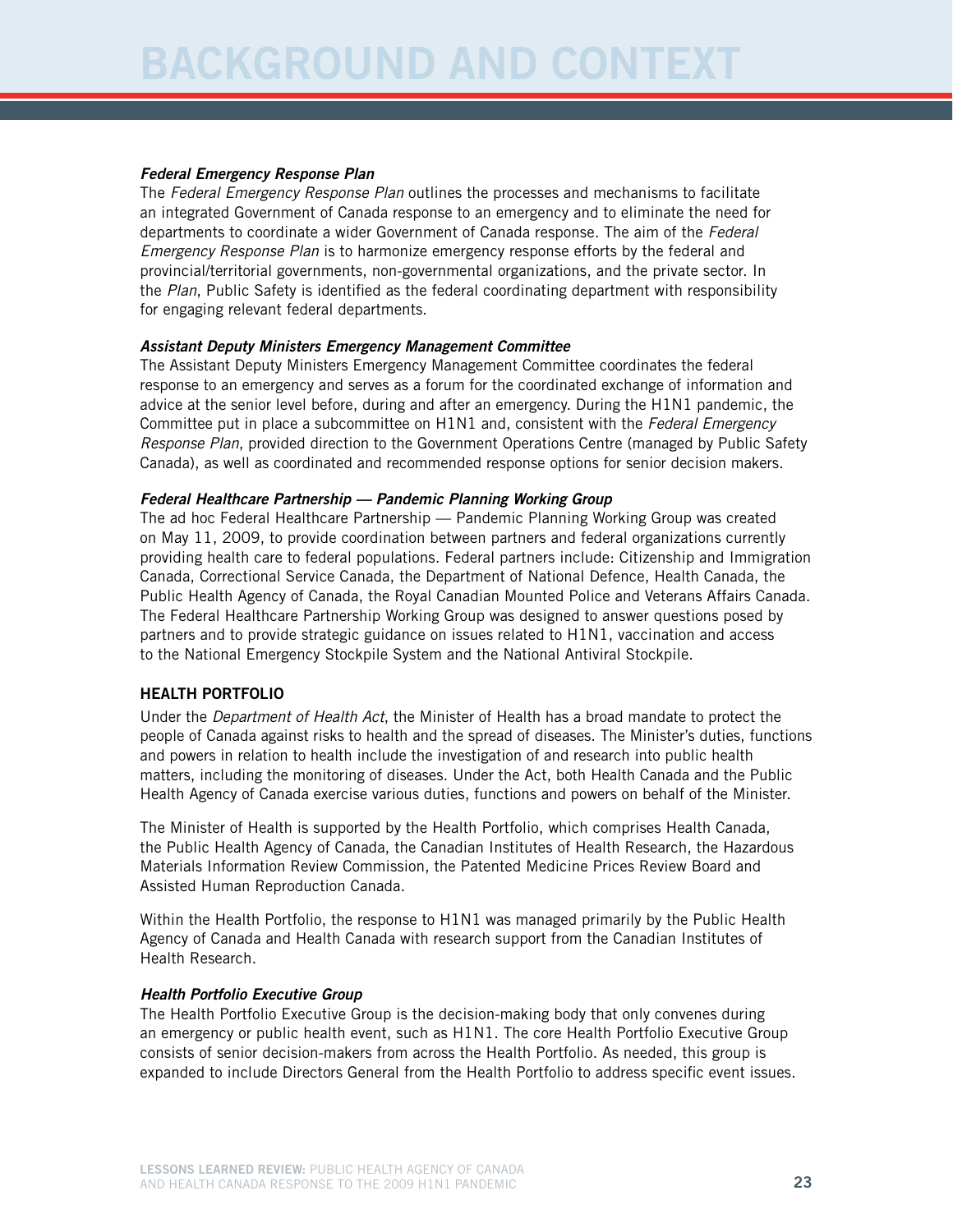#### *Health Portfolio Emergency Operations Centre*

The Health Portfolio Emergency Operations Centre is the central command and coordination platform for emergency response for the Public Health Agency of Canada and Health Canada. It operates under an Incident Management System during emergencies. The Incident Management System is intended to be a flexible, scalable structure that can be expanded or contracted to meet the needs of specific events or emergencies. During the H1N1 pandemic, the activation level ranged from level 2 (partial activation) to level 4 (full 24/7 activation). It is based on the core functions of management, planning, logistics, finance/administration and operations, with the operations group typically customized to the event. The Incident Management System is designed to provide day-to-day operational leadership while the Health Portfolio Executive Group provides strategic leadership.

#### *Health Portfolio Regional Offices*

Regional offices within the Public Health Agency of Canada and Health Canada lead Health Portfolio emergency response activities in the regions. Activities include regional emergency preparedness committees, regional emergency coordination centres and bilateral arrangements among regional offices and various other government departments to ensure a strong interdepartmental and intergovernmental presence during public health events, such as H1N1.

Each province and territory has a Regional Federal Council at which the Regional Director for each department sits. Federal Councils play an interdepartmental communication and coordination role in each region and have done so in pandemic preparedness and response.

#### *Health Portfolio Emergency Response Plan*

The *Health Portfolio Emergency Response Plan* is structured as an "all hazards" plan for emergency response, including responding to a public health event like H1N1. It defines the scope, framework, roles and responsibilities within which the Public Health Agency of Canada and Health Canada operate to ensure an appropriate response to a range of emergencies that could affect the health and well-being of Canadians.<sup>23</sup>

#### *Avian and Pandemic Influenza Preparedness Program*

The need for a coordinated and comprehensive plan specifically to address both avian and pandemic influenza was identified by the federal government. The 2006 Avian and Pandemic Influenza Preparedness framework comprises a suite of avian and pandemic preparedness initiatives being undertaken by the Public Health Agency of Canada, Health Canada, the Canadian Institutes of Health Research and the Canadian Food Inspection Agency. The suite of initiatives encompasses:

- vaccines and antivirals
- prevention and early warning
- emergency preparedness
- critical science and regulation
- surge capacity
- risk communications
- federal/provincial/territorial and international collaboration.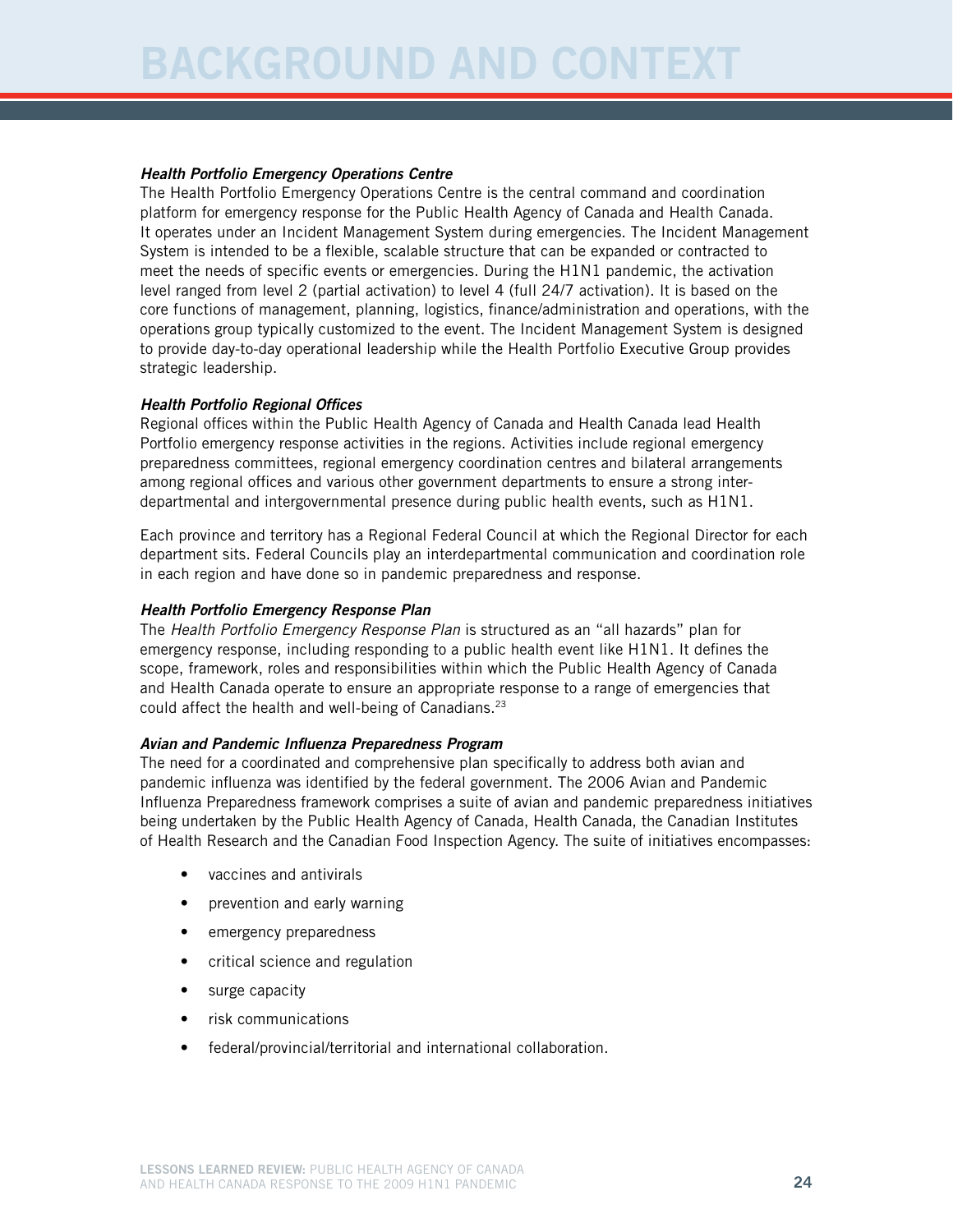#### *Health Canada's Role*

Health Canada is responsible for the regulatory regime governing the safety of products including: food, drugs, medical devices, natural health products, consumer products, chemicals, radiationemitting devices, cosmetics and pesticides. To carry out its legislative mandate, the department is involved in:

- scientific research, evaluation, standard setting, regulation development, policy development, data collection, surveillance, testing for safety and efficacy, and education and outreach
- health information analysis and evaluation, to enhance Canada's ability to prevent and respond to health crises
- social and natural scientific research and development of new laboratory methods and techniques to support policy research and analysis to enable decision making
- health surveillance, monitoring and exposure assessment to identify emerging issues and monitor existing ones
- measurement of Canada's regulatory effectiveness and post-market monitoring of health products and pesticides
- strengthening capacity through internal and external research and research-related activities to accurately define health risks, trends and emerging issues
- supporting effective design and delivery of health programs and services.

During a public health event like the H1N1 pandemic, Health Canada engages and coordinates efforts among domestic and international health partners in the following areas:

- developing a regulatory framework for the review, approval and release for sale of pandemic vaccines and other health products used to prevent or treat the H1N1 influenza virus
- ensuring new influenza vaccines meet the highest standards of safety, quality and efficacy
- undertaking surveillance and risk management of post-market safety issues related to use of health products used to treat or prevent H1N1 influenza, including: antivirals, masks, hand sanitizers and disinfectants
- protecting public health on conveyances (e.g. aircraft, ships) and related infrastructure (e.g. airports, seaports) to reduce the spread of the pandemic into, across and out of Canada.

In recognition of the unique status and needs of on-reserve First Nations people in Canada, Health Canada collaborates with on-reserve First Nation communities to address health barriers and disease threats, and to attain health levels comparable to other Canadians living in similar locations. There is a high degree of variability in the way routine health services are provided in First Nation communities in Canada, based on factors such as location, level of integration with provincial health services and degree to which the community manages its own services.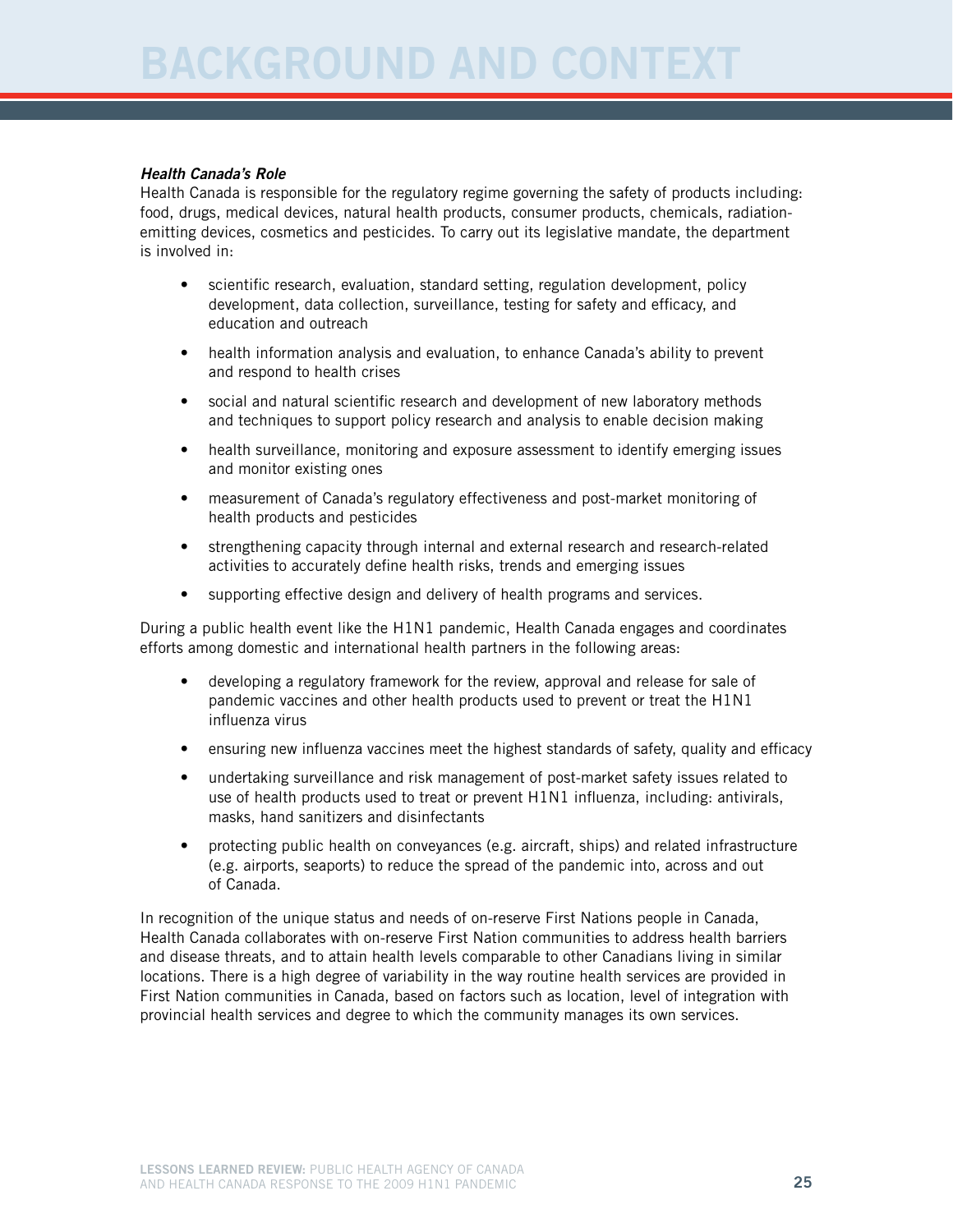In preparing for and responding to the threat of an influenza pandemic, such as H1N1, in on-reserve First Nation communities, Health Canada is responsible for the following:

- ensuring that health services are available and accessible to on-reserve First Nation communities
- representing and raising awareness of the pandemic planning needs of on-reserve First Nation communities among national and regional government and non-government stakeholders
- working closely with communities to advise on and support the development, testing and periodic revision of their influenza pandemic plans, which should be incorporated into existing emergency response plans in the community
- providing on-reserve First Nation communities with the resources to plan for an influenza pandemic, which include educational materials and training opportunities
- participating, in collaboration with the provinces, in the distribution, administration, and reporting (of adverse reactions) of vaccines using existing arrangements for on-reserve First Nation communities
- participating, in collaboration with the provinces, in the management, distribution, administration and reporting (of adverse reactions) of antiviral drugs using existing arrangements in on-reserve First Nation communities
- maintaining a personal protective equipment stockpile for health care workers and support staff assisting in the delivery of health care services
- providing information and guidance, based on guidelines developed by the Public Health Agency of Canada and/or the provinces, to health care workers providing services in on-reserve First Nation communities.

#### *Public Health Agency of Canada's role*

The Public Health Agency of Canada is the lead federal agency responsible for addressing pandemic influenza preparedness and response. On behalf of the Health Portfolio, it is mandated to manage public health emergencies and the regional coordination of federal health emergency activities.

The *Public Health Agency of Canada Act* came into force in December 2006. The creation of the Public Health Agency of Canada was the culmination of numerous calls over the years for federal leadership in coordinating federal/provincial/territorial approaches to public health issues. Reports on how the 2003 Severe Acute Respiratory Syndrome (SARS) outbreak was handled, including *Learning from SARS: Renewal of Public Health in Canada* (Naylor Report), and the 2003 Standing Senate Committee on Social Affairs, Science and Technology report titled *Reforming Health*  Protection and Promotion in Canada: Time to Act,<sup>24</sup> highlighted inadequacies in the public health response and the need to improve and strengthen coordination in the area of public health.

As noted in the *Canadian Pandemic Influenza Plan for the Health Sector*:

*"The Public Health Agency of Canada was created in response to growing concerns about the capacity of Canada's public health system to anticipate and respond quickly and effectively to public health threats. The Agency will provide a clear focal point for federal leadership and accountability in managing public health emergencies and improved collaboration within and among jurisdictions."* 25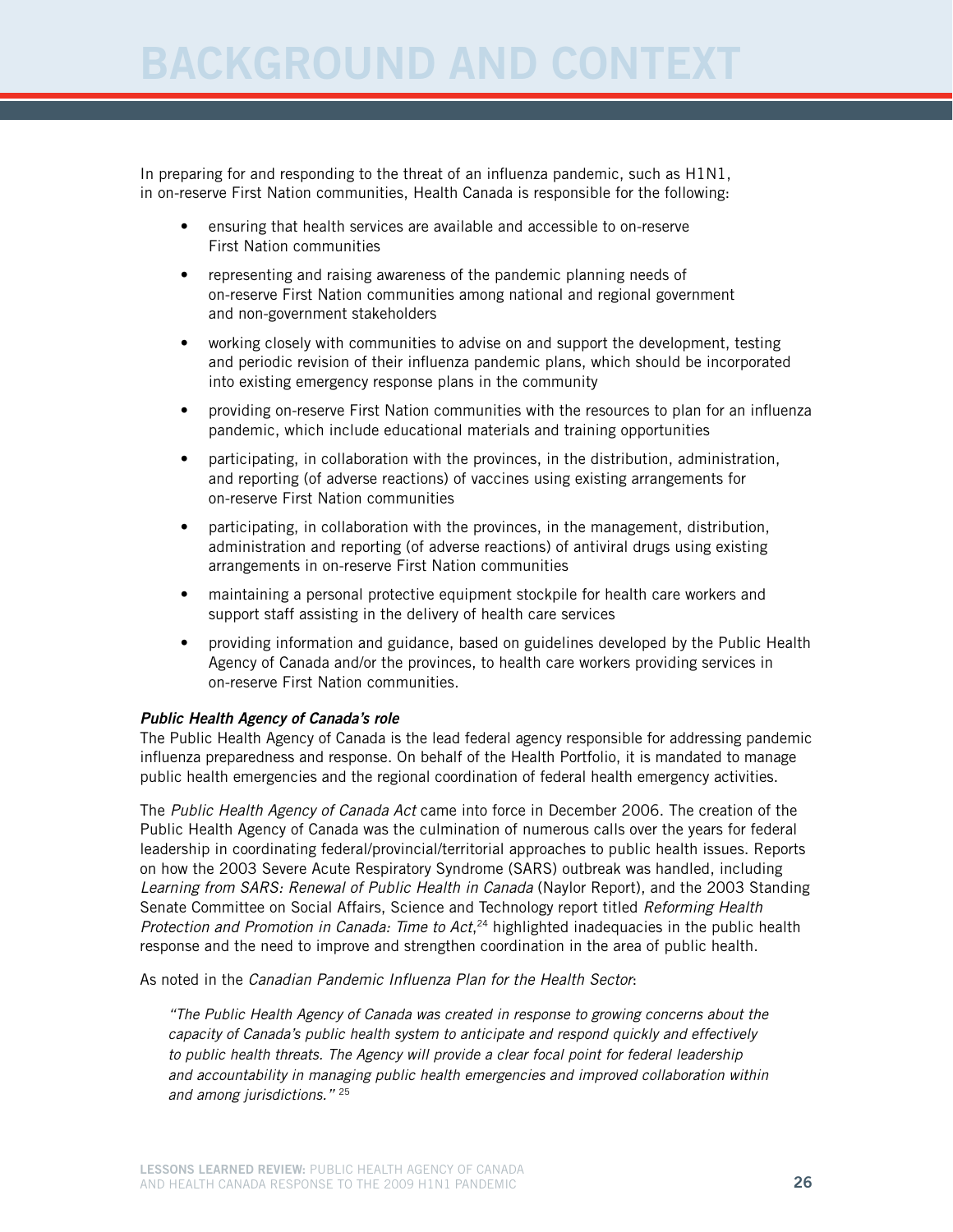In preparation for emergencies, and for responding to and recovering from the public health implications of pandemic influenza, the Public Health Agency of Canada plays a coordinating function in emergency planning, training and activities that engage all levels of government, as well as the voluntary and private sectors. It works with international partners, provinces and territories and other federal partners to monitor the international and domestic influenza situation and to mobilize a pan-Canadian response to disease outbreaks of national or international concern.

The Public Health Agency of Canada leads and/or undertakes the following activities:

- conducts scientific research to better identify, understand and track the influenza virus
- obtains surveillance (or tracking) information from its federal, provincial, territorial and local partners, and non-governmental organizations. Each week, this information is analyzed and interpreted, then shared with the broader public health community through FluWatch, the Public Health Agency of Canada's online information-sharing vehicle. Influenza surveillance helps to determine: when, where and which influenza viruses are circulating; their intensity, spread and impact; and whether specific population groups are at higher risk for illness
- orders sufficient vaccine for the Canadian population in collaboration with the provinces and territories and monitors vaccine safety
- actively monitors adverse events, together with Health Canada, following immunization with the H1N1 influenza vaccine in Canada (with the collaboration of the provinces and territories, the Canadian Paediatric Society and a network of researchers)
- provides access to materials from federally controlled stockpiles (e.g. antiviral medication and general emergency supplies) to assist the provinces and territories with surge capacity, as well as facilitates the procurement of additional emergency supplies to complement provincial and territorial stockpiles
- provides public health advice for the general public and certain groups such as vulnerable populations through the coordination of pan-Canadian communications
- links with national and international experts, during the management of an outbreak, to develop advice and guidance for health professionals and other stakeholders on areas such as public health measures, laboratory testing and clinical management
- supports targeted communications to national Aboriginal organizations and communities through teleconference briefings and email notifications; Health Canada has the primary role for the federal response in on-reserve First Nation communities during a pandemic
- provides regional coordination of federal health emergency activities
- manages international aspects of pandemic preparedness and response, including liaising with the World Health Organization and acting as the focal point for coordinating the implementation of the *International Health Regulations*
- develops and supports the process required to update and maintain the *Canadian Pandemic Influenza Plan for the Health Sector*, in cooperation with Health Portfolio and provincial/territorial representatives.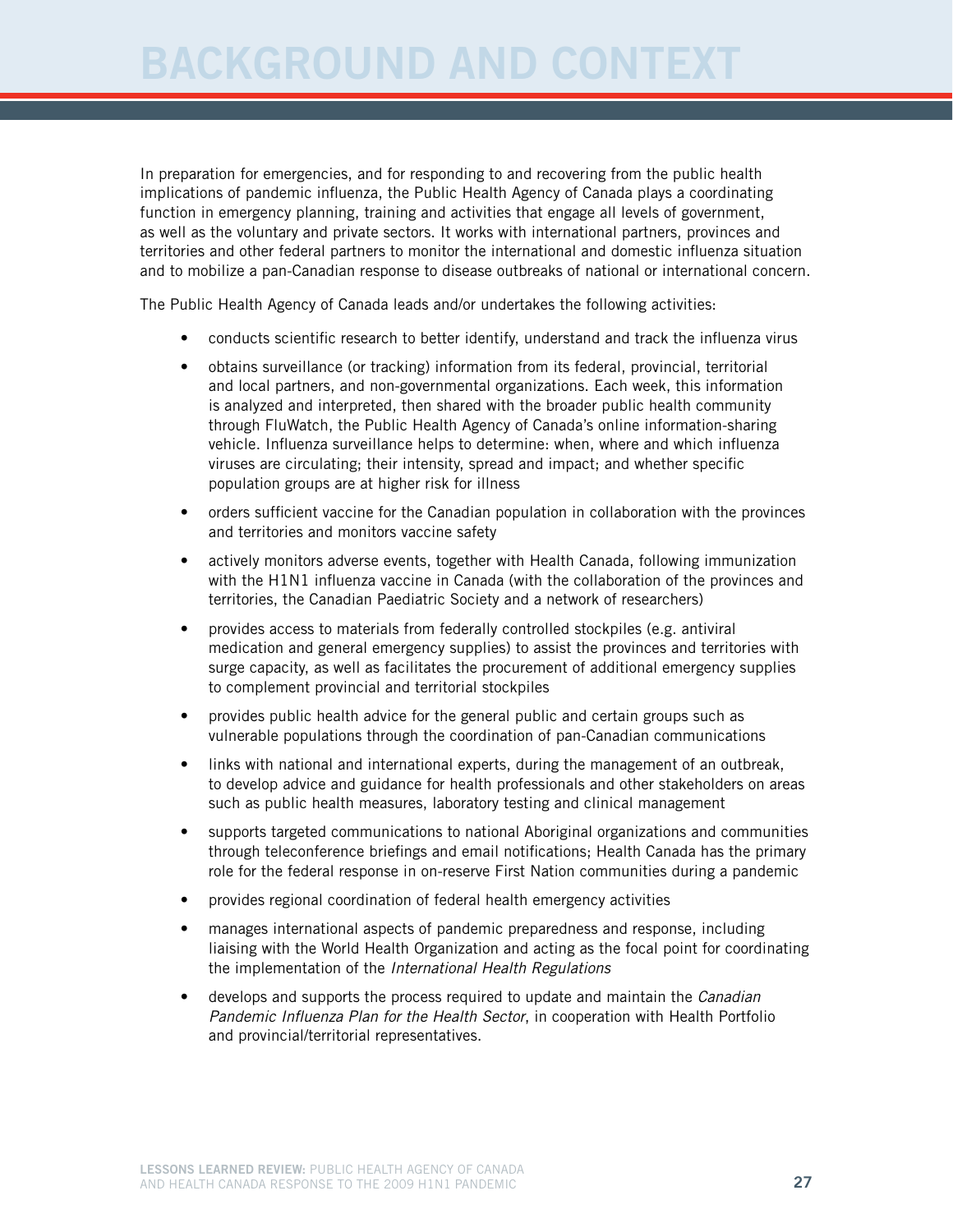

# 3. Findings

# 3.1 Surveillance, science and research

# **Background**

The Public Health Agency of Canada and Health Canada are recognized as science-based organizations. In addition to using established science, both organizations conduct and support research to increase knowledge on a range of health topics. To understand health threats that require the intervention of the federal government, these organizations rely on their specialized staff, external experts and global/domestic surveillance systems to track the spread of new or existing infectious diseases that could have an impact on the health of Canadians. During significant public health events such as an influenza pandemic, collecting data about the behaviour of a virus and developing scientific knowledge about infection prevention and control are key factors that support decision making.26

# What worked well?

Through surveillance, health authorities around the world realized in mid-April 2009 that an H1N1 influenza virus had the potential to become a pandemic. The situation reported from Mexico City showed that an unrecognized source of infection was hitting groups of the local population, that symptoms were those of a severe respiratory illness, and that the contagion was spreading quickly through contact with an ill person. This information triggered a flurry of Public Health Agency of Canada and Health Canada scientific activities that involved surveillance and research at the international, national, provincial/territorial and local levels.

From that point onward, scientific activities sought to identify the virus, study its evolution for possible mutations and analyze how transmission occurred. In addition, researchers continued to work to identify the factors that made some groups more vulnerable to infection and to assess the evidence-based literature and expert opinion on the best prevention and clinical treatment approaches. The goal was to inform the government response to:

- test for the H1N1 influenza virus strain
- assess the response of the virus to known antivirals and a vaccine
- understand how the pandemic was developing
- support the development of guidance on prevention and treatment
- • identify and fund areas of research.

The knowledge, expertise and experience of both the Public Health Agency of Canada and Health Canada employees proved to be essential for the international response to the pandemic.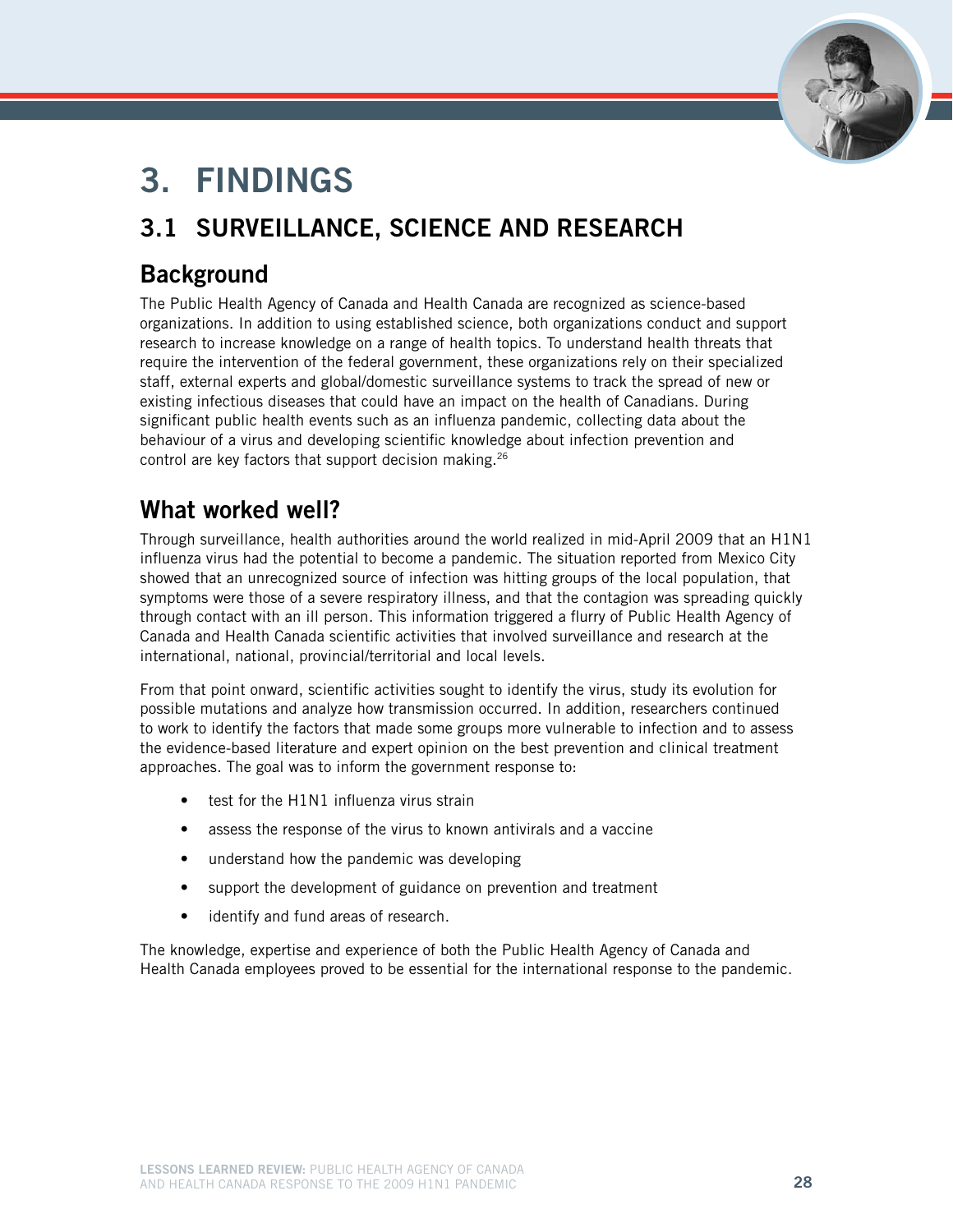## Existing networks, systems and tools facilitated the prompt exchange of science, surveillance and research information

In the detection of disease outbreaks, the Public Health Agency of Canada plays a key role by linking information between geographically dispersed but related cases. Before the H1N1 outbreak, the Public Health Agency of Canada had worked with the provinces and territories to develop and maintain systems and tools to detect and report respiratory illnesses. For example, FluWatch, Canada's national influenza surveillance system, provided a surveillance protocol and case report form for the rapid identification and reporting of severe respiratory illnesses of unknown cause. In response to the dynamics of H1N1 and the increased rates of severe disease, the Public Health Agency of Canada was able to quickly expand FluWatch surveillance activities to include the collection of epidemiological data on H1N1 hospitalizations, intensive care unit admissions, and deaths.

In advance of the H1N1 pandemic, the Public Health Agency of Canada had also developed electronic information systems to support the investigation, monitoring and reporting of public health events across the country. For instance, the Canadian Network for Public Health Intelligence is a secure, web-based system used by local health authorities, provinces, territories and the Public Health Agency of Canada to communicate with each other, including posting public health alerts about emerging or evolving public health events. To track confirmed cases of the H1N1 influenza virus, the Public Health Agency of Canada's National Microbiology Laboratory established a national database using the Canadian Network for Public Health Intelligence platform. The Public Health Agency of Canada also used the Canadian Adverse Events Following Immunization Surveillance System. This System is supported by health care professionals who report adverse events to their provincial or territorial public health offices, which is then shared with the Public Health Agency of Canada.

During the H1N1 pandemic, the Public Health Agency of Canada monitored information from unofficial international sources, such as the media and newswires, to detect H1N1 and other health issues in other countries that could affect the health of Canadians. To support this function, the Public Health Agency of Canada maintains the Global Public Health Intelligence Network to gather preliminary reports of disease outbreaks or other public health events of concern from around the world, 24 hours a day, seven days a week and in seven languages: Arabic, simplified and traditional Chinese, English, French, Russian, and Spanish.27 The Public Health Agency of Canada then works with the World Health Organization and other countries' health authorities to verify this unofficial information to assess the risk to Canada. In the spring of 2009, the Global Public Health Intelligence Network played a critical role in identifying and communicating the outbreak of H1N1 2009 while it was still an unknown respiratory disease.

The Public Health Agency of Canada worked with the provinces and territories to facilitate the most effective and efficient use of laboratory resources during the H1N1 outbreak. The National Microbiology Laboratory supported provincial laboratories through the Canadian Public Health Laboratory Network to increase Canada's readiness to detect the arrival and spread of the H1N1 pandemic influenza virus. In partnership with this Network, most provinces now have laboratories that are able to identify new strains of influenza using standardized molecular technology.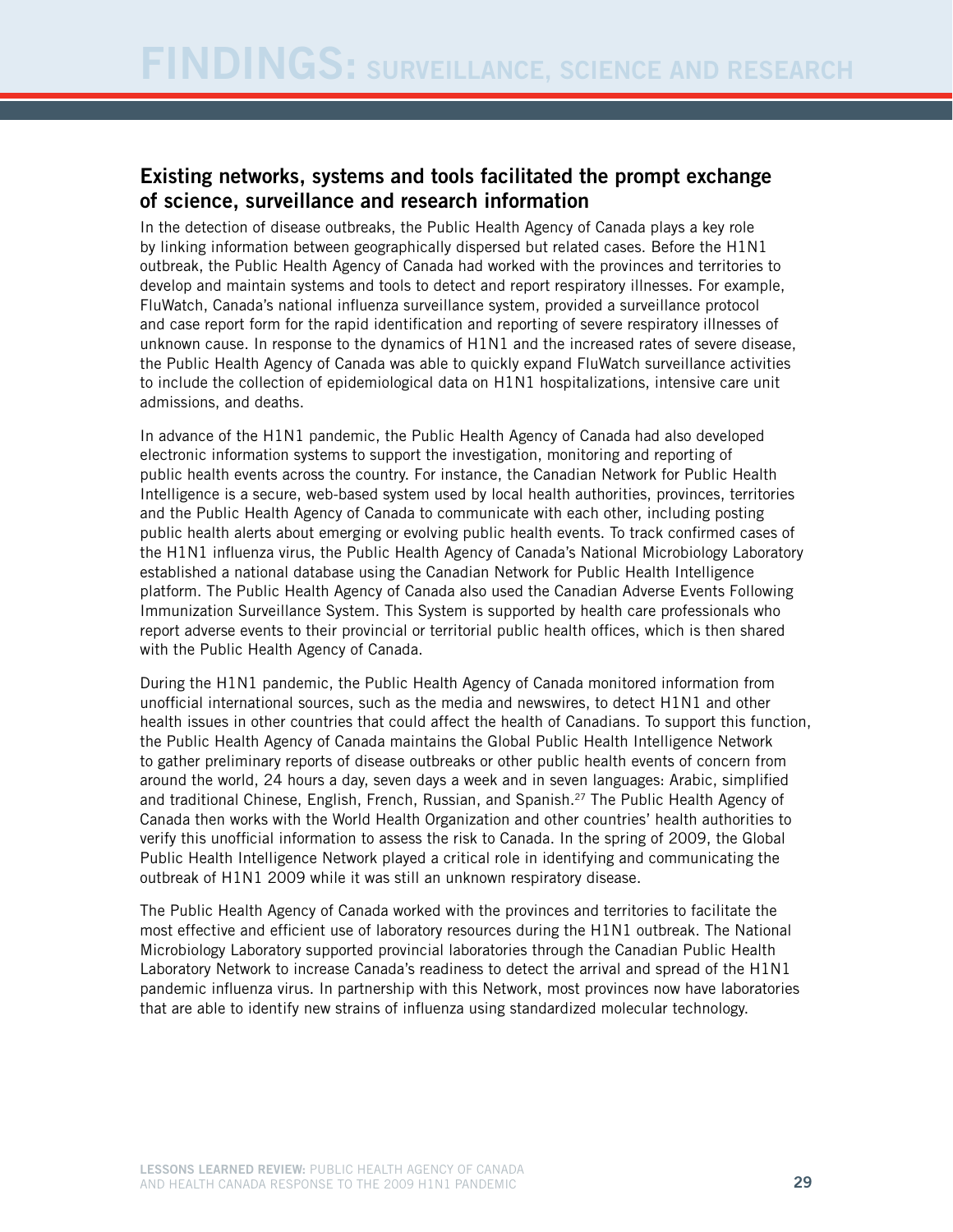## The Public Health Agency of Canada helped identify, understand and monitor the H1N1 virus

From the very beginning of the pandemic, the Public Health Agency of Canada's National Microbiology Laboratory, internationally recognized as a state-of-the-art facility, was a leader and helped guide the global response. The Laboratory was asked to assist with testing specimens from people in Mexico City who showed symptoms of a severe respiratory illness. Five Public Health Agency scientists assisted with testing in Mexico over the course of six weeks. After identifying the virus in mid-April, the National Microbiology Laboratory developed and supported the implementation of a test that allowed researchers and provincial/territorial laboratories to determine whether the strain of influenza tested was the H1N1 influenza virus. The National Microbiology Laboratory sequenced the Mexican and Canadian strains to better understand the virus and its impact on populations around the world. Due to the National Microbiology Laboratory's work, Canada was the first country to characterize the entire genomic sequence of the pandemic H1N1 influenza virus. This made a significant contribution to international scientific understanding of this novel strain.

## Health Canada's review of the H1N1 vaccine's safety was conducted promptly

The review by Health Canada's Biologics and Genetic Therapies Directorate respected the highest standards for an expedited approval of a vaccine in Canada and no shortcuts were taken in the examination of the evidence available. The benefits of international collaboration were demonstrated in the vaccine review process as many discussions with international regulators were held to analyze concerns about some of the vaccine's components. More details on the vaccine review are found in section 3.8, Vaccine.

## The Public Health Agency of Canada and Health Canada were leaders in the international response to H1N1

Canada's National Microbiology Laboratory played a leadership role in supporting domestic and international efforts to identify, better understand and monitor the novel H1N1 influenza virus. Canada's successful domestic response to the H1N1 pandemic was in part a result of the strong pre-established relationships with key international partners at the policy, technical and senior official levels. For example, the need for a strong liaison network between Canada, the United States and Mexico for a pandemic response was anticipated and planned before the onset of the pandemic.

During the pandemic, the Public Health Agency of Canada and Health Canada led and participated fully in international consultations and exchanges, which included senior-level participation in World Health Organization science conferences and in teleconferences and exchanges with Canada's main partners. In addition to the Global Public Health Intelligence Network,<sup>28</sup>, many communication and exchange vehicles were used during that period, including:

the World Health Organization Developing Countries' Vaccine Regulators Network, which was established in the pre-pandemic period among Health Canada and other international regulatory partners, had biweekly teleconferences during the pandemic to discuss regulatory issues and to share clinical and safety data on H1N1 vaccines in real time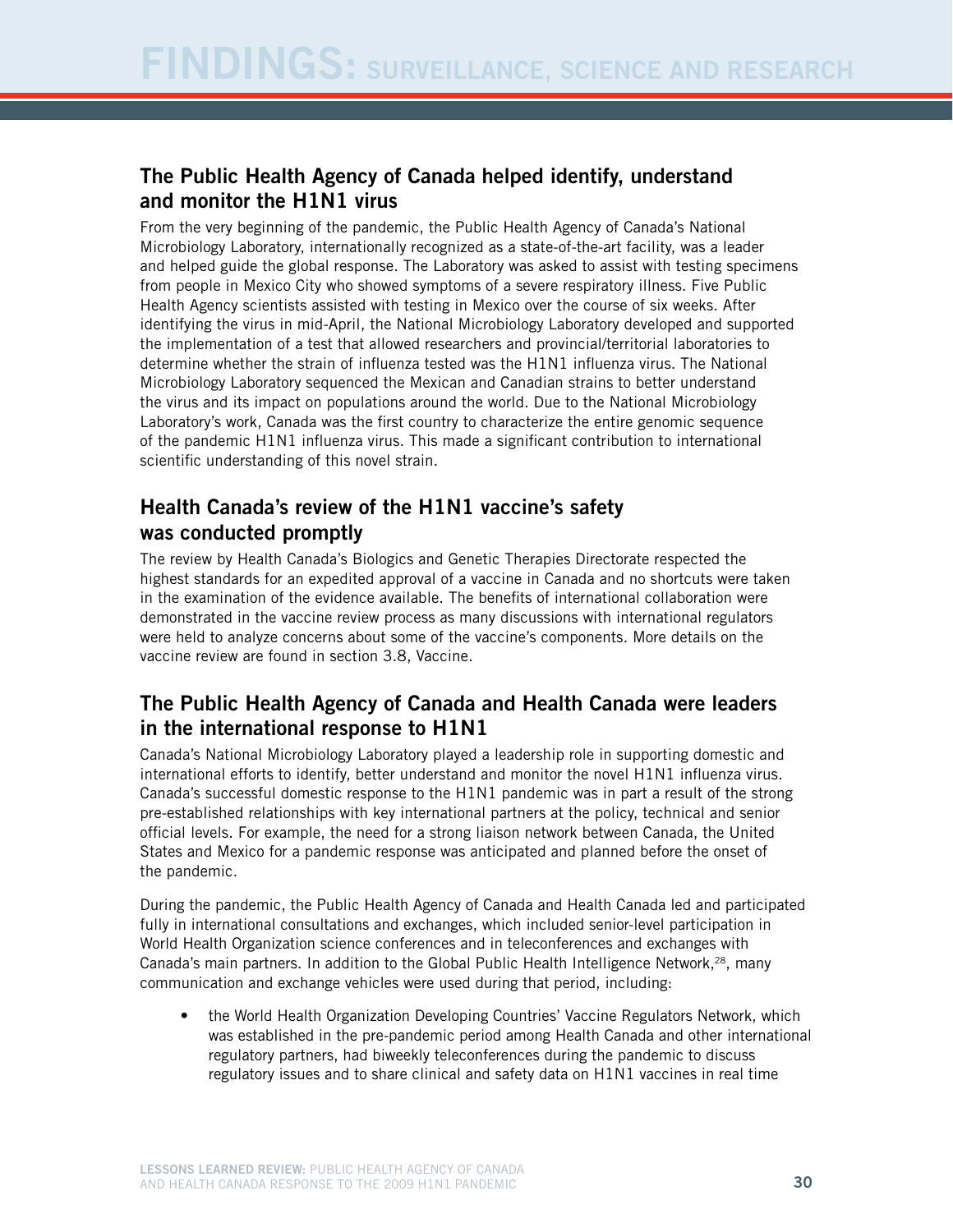- the Global Health Security Initiative, a network of countries that came together shortly after September 11, 2001 to ensure exchange and coordination of practices in confronting new risks such as pandemic influenza, facilitated Canada's ability to receive information on the epidemiology of H1N1 globally and the mitigation strategies employed by other countries, which helped inform Canada's domestic response
- a trilateral group of regulators formed between Health Canada, the United States Food and Drug Administration, and the European Medicines Agency, which coordinated clinical development and pharmacovigilance plans for the H1N1 vaccines
- the pilot exchange of public health liaison officers between the United States Department of Health and Human Services and Canada's Public Health Agency, which facilitated information sharing between the two countries.

The Public Health Agency of Canada hosted "Severe H1N1 Disease: Preventing Cases, Reducing Mortality," a September 2009 conference. Its purpose was to bring together national and international critical care and public health experts to discuss the clinical care and management of severe H1N1 disease, as well as to prepare for an expected fall pandemic wave.

The conference offered public health officials and critical care specialists an opportunity to:

- gain insights into the epidemiology of severe H1N1 disease
- discuss strategies for prevention and early recognition of severe disease
- share best practices for clinical care, disease management and resource utilization.

A key outcome was a guidance document on the epidemiology and clinical management of severe H1N1 disease to help prepare physicians, as well as intensive care and emergency health specialists, for the expected fall pandemic wave.

## Areas for action

Overall, surveillance, science and research activities were effective in supporting the Public Health Agency of Canada and Health Canada in their response to the H1N1 pandemic. This Review, however, also identifies areas for action to increase readiness for a future public health event.

Effective and timely surveillance is critical to the ability of the federal government and the provinces and territories to accurately track, plan for and respond to diseases. Strengthening national surveillance capacity has been consistently recognized as a challenge for the Public Health Agency of Canada. The 2003 report by the National Advisory Committee on Severe Acute Respiratory Syndrome (SARS) and Public Health (Naylor Report) identified the need for several measures to strengthen surveillance. More recently, Chapter 5 of the *2008 May Report of the Auditor General of Canada*, entitled Surveillance of Infectious Diseases — Public Health Agency of Canada, called for a national integrated surveillance system with the capacity to effectively support both routine and emergency response efforts in the future. Since the federal Budget 2006, the Public Health Agency of Canada has received funds to develop a comprehensive national influenza and response strategy as part of the Avian and Pandemic Influenza Preparedness Program.

During the H1N1 pandemic, the Public Health Agency of Canada experienced challenges with respect to its surveillance capacity including both a lack of real time data on key epidemiological variables and epidemiological resources to review surveillance data.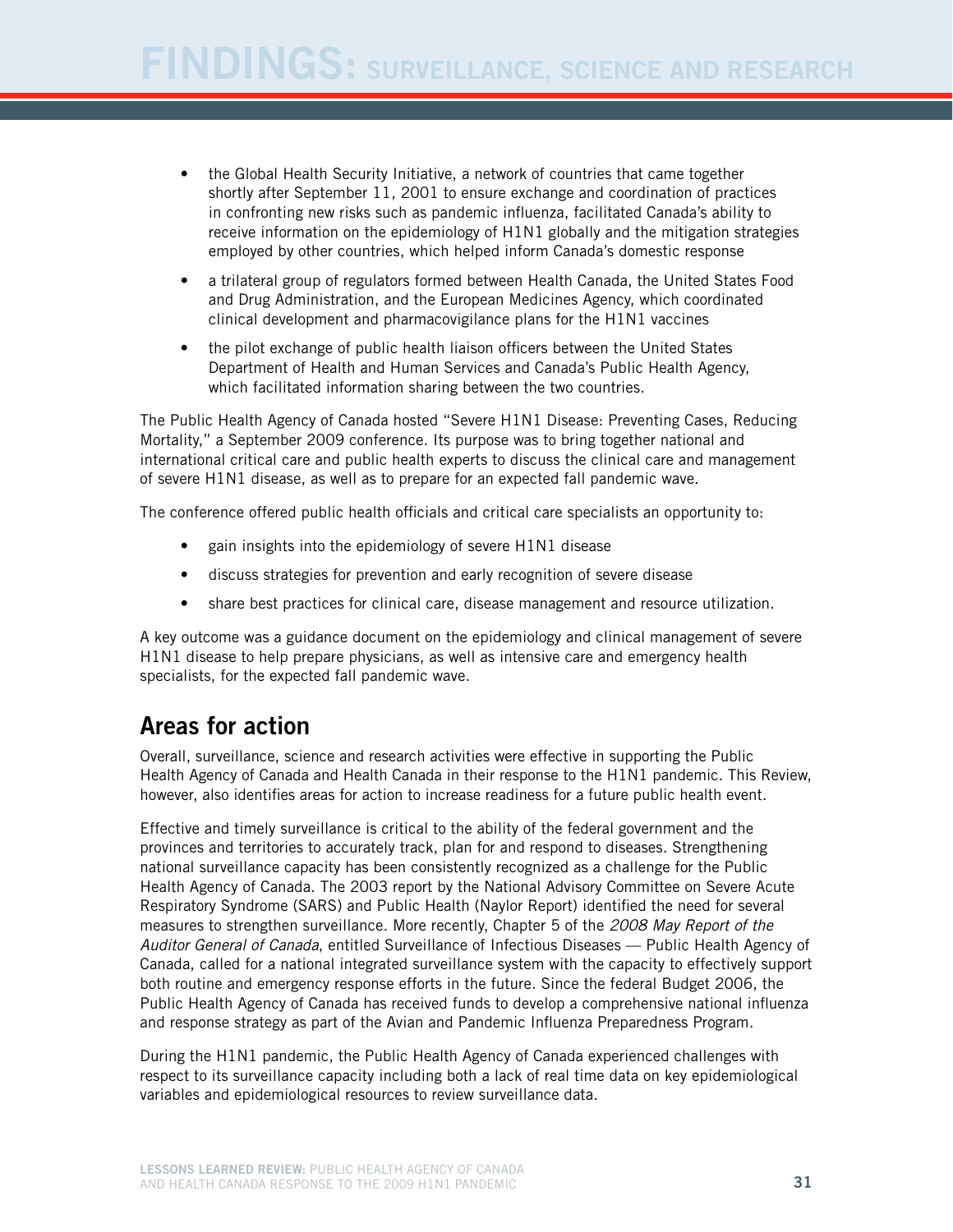At the onset of the H1N1 outbreak, the lack of a comprehensive public health surveillance system was specifically evident in First Nation communities and represented a complex challenge for the Health Portfolio. This situation resulted in an incomplete and inconsistent national picture and therefore did not support timely decision making. To respond to this issue, Health Canada developed and implemented an adhoc regional surveillance system to track H1N1 activity in First Nation communities, as well as surveillance mechanisms for reporting on vaccine uptake.

## Finalize agreements on sharing surveillance information across jurisdictions

As outlined in the *Canadian Pandemic Influenza Plan for the Health Sector*, the responsibility for surveillance is shared among federal, provincial/territorial and local governments.<sup>29</sup> While it provides a framework for this type of information sharing, the *Plan* does not include the operational details essential for an efficient cross-jurisdictional surveillance system.

Provinces and territories share data with the federal government as part of routine and ongoing health surveillance activities. During the pandemic, an agreement was developed that included an annex on surveillance information sharing (epidemiologic data and laboratory data). This annex was approved by most jurisdictions. However, there are currently no commitments to share information in the event of a future pandemic.

The surveillance challenges experienced during H1N1 underline the importance of effective national reporting and data-sharing infrastructures and approaches. Integrated surveillance for immunization is discussed in section 3.8, Vaccine. Improved national coordination of surveillance activities would also allow federal and provincial stakeholders to better leverage existing capacity and expertise across public health agencies and other federal/provincial centres.

## Consider options to ensure that appropriate mechanisms exist to facilitate the rapid conduct of critical research

The experiences associated with the H1N1 pandemic highlighted that existing mechanisms are not sufficiently agile to rapidly initiate strategic planning, funding and coordination of a national research response to novel and urgent public health threats, such as a pandemic influenza virus. Specifically, the Public Health Agency of Canada encountered the following challenges:

- absence of a standardized process to rapidly set research priorities during a pandemic and to critically evaluate proposals for research funding against priorities
- lack of available contingency funds to initiate rapid research projects
- lack of human resources capacity to coordinate and administer rapid research projects
- absence of a mechanism to rapidly provide funding for project proposals (in emergencies, the timelines associated with standard procurement processes, as well grants and contributions processes, are not sufficiently responsive).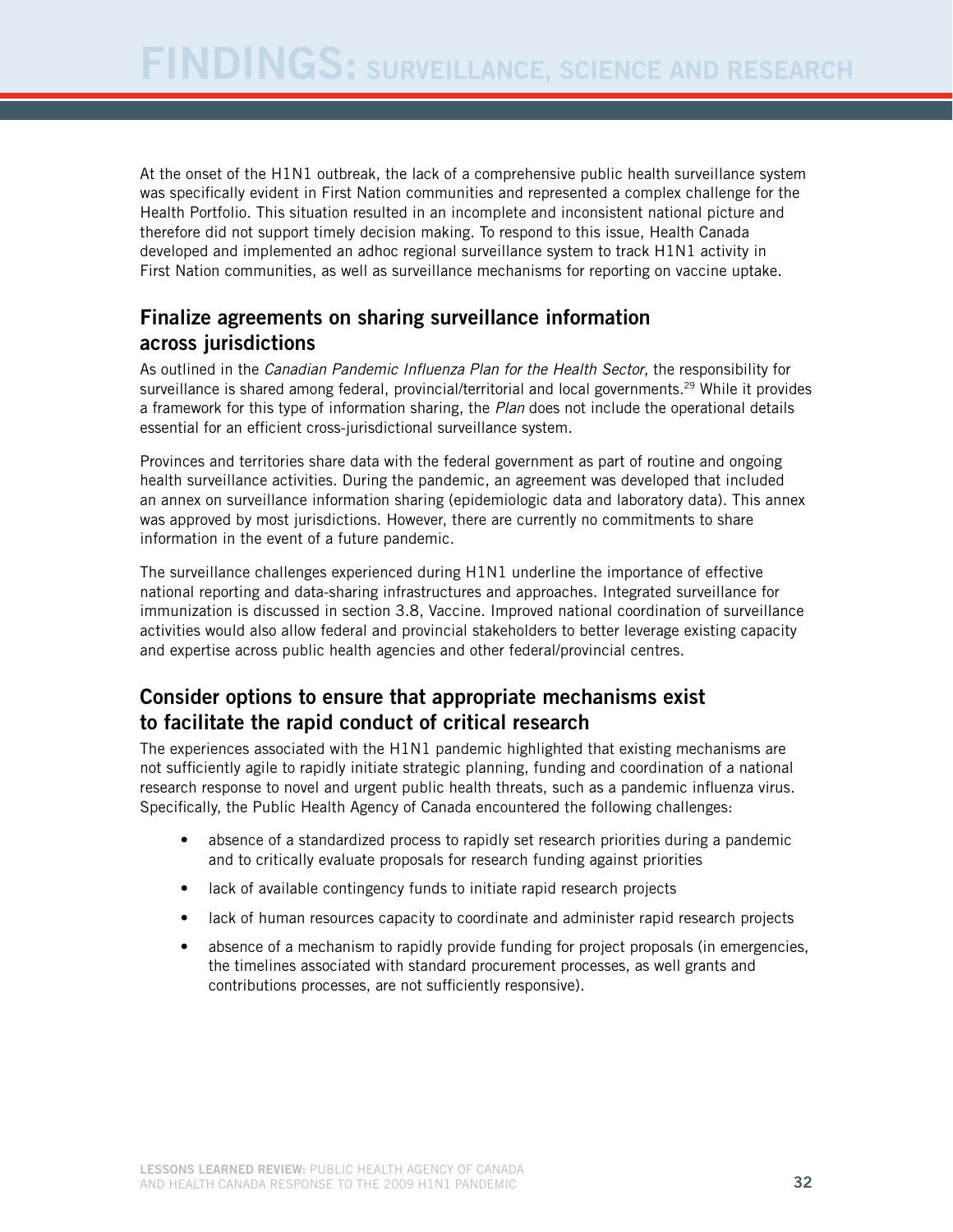It is suggested that the Public Health Agency of Canada, in collaboration with the Canadian Institutes of Health Research, consider options for the development of standardized mechanisms to facilitate the rapid conduct of critical research so that the Public Health Agency of Canada has the necessary information for decision making during a public health event. This could be considered in the context of the Public Health Agency of Canada's science and research strategic plan. The development of options should consider the following:

- standardized processes to rapidly identify research opportunities, set research priorities and critically review internal and external proposals for funding
- contingency funds to initiate rapid research projects
- human resources capacity to coordinate and administer rapid research projects
- rapid funding mechanisms.

#### Refine approaches for translating scientific knowledge into information useful for planning, decision-making and communications

In a crisis, the availability of scientific knowledge is critical. But it is also important that policy and communication officers, senior managers and central agencies can use that information for planning and decision making, as well as for communication with stakeholders and Canadians. Enhancing the Health Portfolio's capacity to convey complex scientific information is essential. More details on this topic are provided in section 4, Summary and recommendations (see Recommendation 3).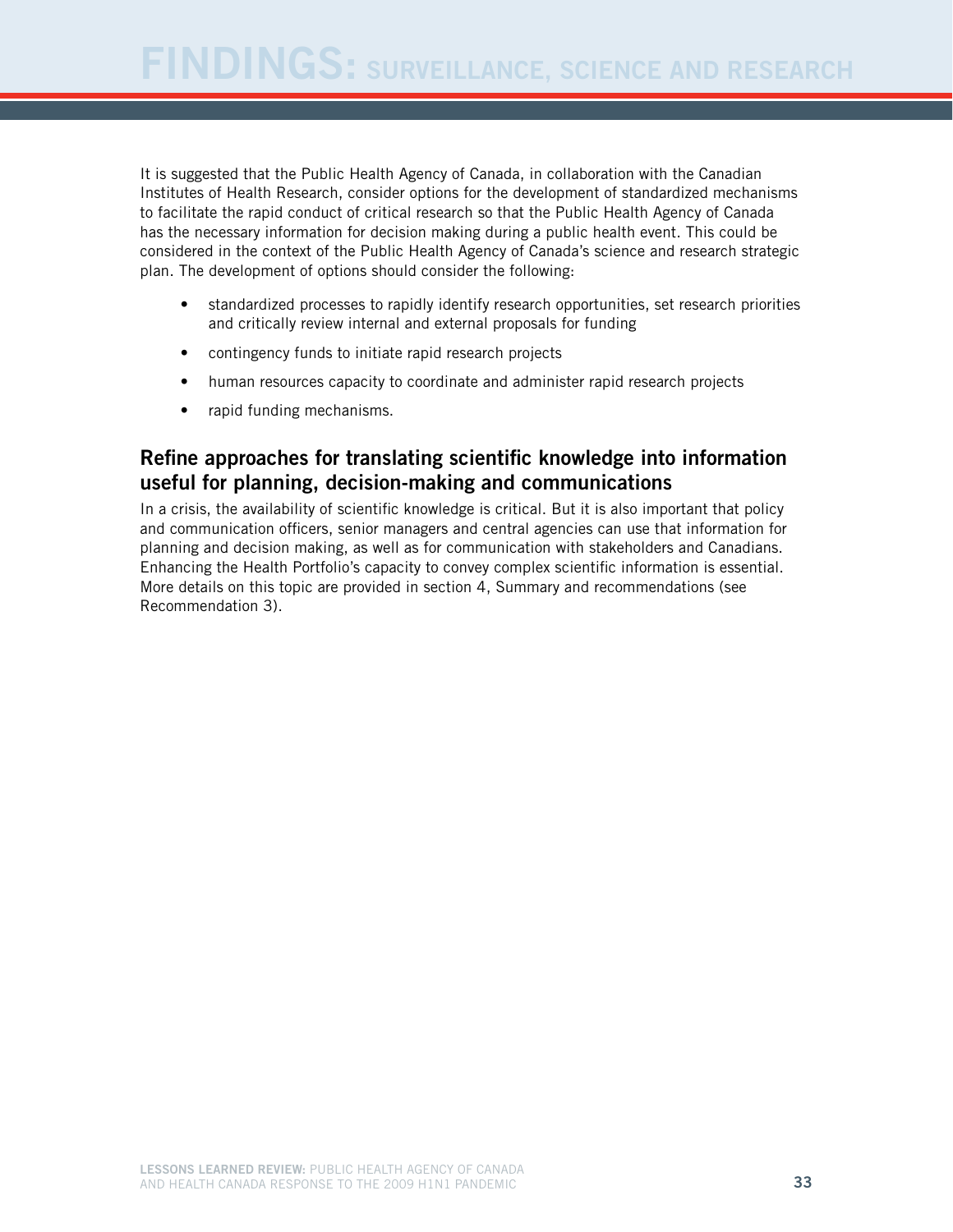## 3.2 Collaboration with provinces and territories

## **Background**

The Public Health Agency of Canada and Health Canada primarily collaborate with their provincial/ territorial partners on public health and pandemic preparedness through the Pan-Canadian Public Health Network. The Public Health Network, established in 2005 and made up of academics, scientists, federal public servants, senior officials in provinces and territories, as well and members of non-governmental organizations, aims to address the need for a coordinated approach to public health in Canada. It is a key intergovernmental mechanism for jurisdictions to work together on public health issues, including planning for and responding to pandemics. The Network also provides policy and technical advice to the Conference of Deputy Ministers of Health on public health matters.

Through the Public Health Network, the federal, provincial and territorial governments developed the *Canadian Pandemic Influenza Plan for the Health Sector*, a broad framework for Canada's collaborative response to pandemic influenza and guidance for the federal Health Portfolio and other governments.

## What worked well?

### Federal and provincial/territorial governments demonstrated a high level of collaboration

Public Health Agency of Canada and Health Canada staff, as well as senior officials in the provinces and territories, generally agreed that there was a high level of federal and provincial/ territorial collaboration during the H1N1 pandemic.

At the multilateral meeting of federal/provincial/territorial clerks and Cabinet secretaries on January 20 and 21, 2010, jurisdictions agreed that collaboration was strong among their governments. All parties made concerted efforts to work together to minimize the effect of H1N1 on the Canadian population; at the same time, ministers and officials from across the country, both within their governments and in their public communications, demonstrated a solidarity that ensured an effective and transparent response. Daily teleconferences of the Conference of Deputy Ministers of Health, organized primarily through Health Canada and Manitoba (the provincial/ territorial co-chair for H1N1 during the first and second waves), ensured senior-level collaboration and appropriate information sharing at the right level among all parties throughout the H1N1 pandemic.

In her report on how Ontario fared during the H1N1 pandemic, Ontario's Chief Medical Officer of Health described it this way: *"Here in Canada, the Federal-Provincial-Territorial response, while not without the kind of challenges you would expect in any undertaking this complex and important, was always driven by an absolute commitment to getting it right on behalf of Canadians."* 30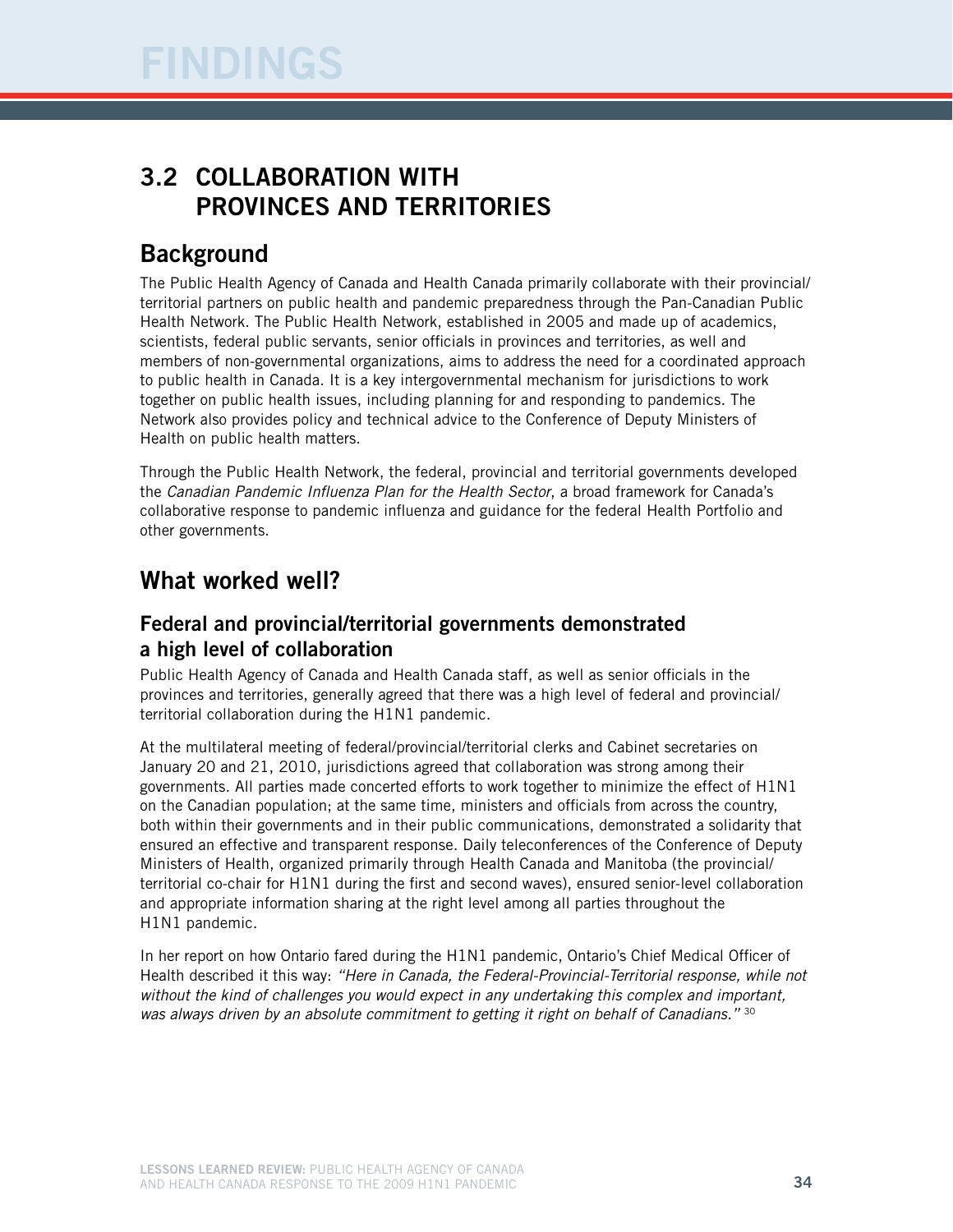### Basic mechanisms to support federal/provincial/territorial collaboration were in place

The Pandemic Influenza Committee was established in 2001 under a federal/provincial/territorial working agreement. Members of the Pandemic Influenza Committee included provincial and territorial public health experts, other public health and emergency response experts, an ethicist, and Public Health Agency officials. When the Pan-Canadian Public Health Network Council was established in 2005, the Pandemic Influenza Committee was integrated into this Network as an issue group under the Communicable Disease Control Expert Group.

The Pandemic Influenza Committee mandate was established in 2006 to provide technical and science-based recommendations, liaison capacity and expert opinion to support the health and safety mandates of all orders of government related to the health sector preparation for, and response to, an influenza pandemic. The Pandemic Influenza Committee provided the same services in response to novel influenza viruses with pandemic potential and aimed to ensure federal, provincial/territorial collaboration in the development of the *Canadian Pandemic Influenza Plan for the Health Sector*.

In December 2007, the Public Health Network Council and the Council of Chief Medical Officers of Health agreed to establish a central coordinating body for pandemic influenza planning to improve the overall management of pandemic-related activities, increase operating efficiency and reduce the strain on federal, provincial and territorial staff resources involved in multiple Public Health Network groups. The Pandemic Preparedness Oversight Committee was established to leverage funds and address federal and provincial/territorial policy issues. This committee became the Pandemic Coordination Committee in June 2009 and the Pandemic Influenza Committee was disbanded.

The *Canadian Pandemic Influenza Plan for the Health Sector* proved to be an invaluable tool in providing a baseline and structure for the overall H1N1 response. The *Plan*, however, was a national framework document that had been developed in anticipation of what would be needed to respond to a pandemic situation. While an overarching federal/provincial/territorial structure for managing pandemic influenza had been put in place within the *Canadian Pandemic Influenza Plan for the Health Sector*, the federal/provincial/territorial governance structure evolved over the course of the pandemic to enable timely decision making on emerging issues. In August 2009, the Conference of Federal/Provincial/Territorial Deputy Ministers of Health approved a time-limited federal/provincial/territorial H1N1 health emergency management response and organization structure with various functional areas co-led by representatives from the provinces, the territories and the federal Health Portfolio.

#### New structures were created to respond to emerging issues

During the pandemic, federal, provincial and territorial Ministers and Deputy Ministers of Health needed to have more regular contact to share information and make decisions on emerging policy and operational issues related to the H1N1 response as mentioned above. A new time-limited federal/provincial/territorial emergency management structure was established to support Deputy Ministers and their overall management responsibilities during the H1N1 pandemic (see Figure 3.2.1). This governance structure allowed for collaboration in several core response functions including: planning, operations, logistics, communications and health services. A Deputy Minister of Health was assigned for each of these functional groups and was responsible for regular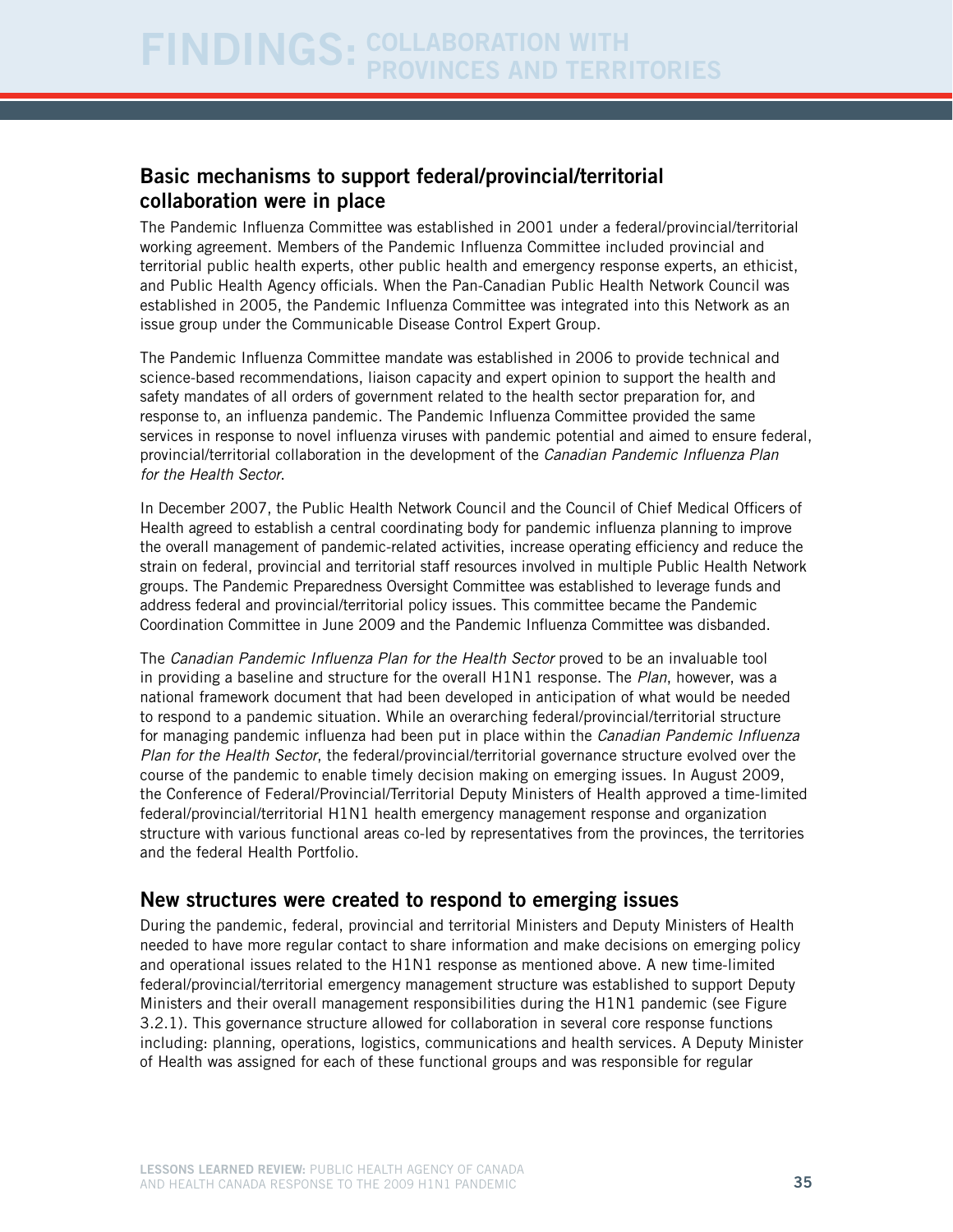reporting to all federal/provincial/territorial Deputy Ministers of Health on emerging issues. To support this H1N1 governance structure, several new time-limited federal/provincial/territorial task groups were established, including the following:

- Special Advisory Committee on H1N1: was established in April 2009 to provide a national coordinated response and ensure rapid, evidence-based decisions. This group comprised federal, provincial and territorial members of both the Pan-Canadian Public Health Network Council and the Council of Chief Medical Officers of Health. Reporting to the Deputy Ministers of Health, the Special Advisory Committee provided advice related to technical and operational issues in public health such as clinical care guidelines for pregnant women and antivirals.
- Logistics Coordination Task Group: examined logistics coordination and support that could benefit from a pan-Canadian approach. The Task Group provided advice on issues such as: the maintenance of essential facilities; surge capacity; mutual aid between jurisdictions; stockpiles for equipment and supplies (e.g. antivirals); procurement; and operational communications and information sharing (e.g. linkages with the emergency voluntary sector).
- Communications and Media Relations Task Group: used a federal/provincial/territorial communications governance structure to respond to the H1N1 influenza pandemic. Reporting to both the Special Advisory Committee and the federal/provincial/territorial Deputy Ministers of Health, this group facilitated enhanced information sharing and coordinated public responses on emerging issues during the H1N1 pandemic. It also shared social marketing products and communication tools to be used and tailored by all jurisdictions (e.g. public communications on the H1N1 and seasonal influenza vaccines).
- Human Health Resources Task Group: provided advice to the Deputy Ministers of Health on specific health human resources policy issues during the H1N1 pandemic. For example, this group provided advice on: the use of respiratory protection; the supply of safety officers; facilitating temporary staff transfers; the right to refuse unsafe work; labour legislation provisions; and cross-jurisdictional methods to encourage the vaccination of health care workers.
- **Health Services Task Group:** focused on broader health system issues related to clinical and acute care (e.g. intensive care capacity, best practices concerning access and triage) and coordinating broad health services issues during the H1N1 pandemic (e.g. identification of health system surveillance issues).
- Federal/Provincial/Territorial Liaison Secretariat: provided ongoing support to Deputy Ministers by identifying emerging issues, managing agendas and coordinating activities across the various federal, provincial and territorial H1N1 committees through the use of a federal/provincial/territorial H1N1 workplan.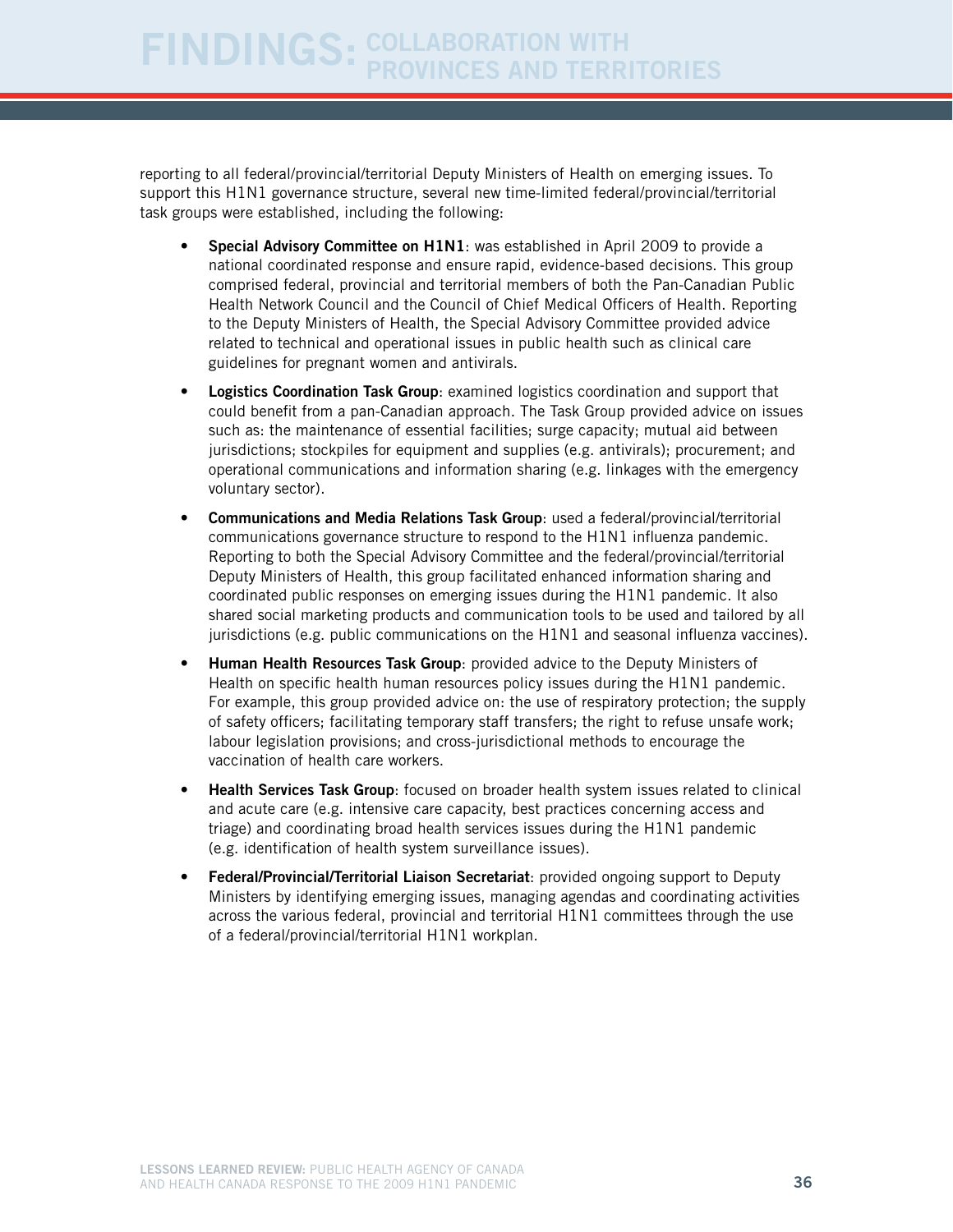In addition, certain groups were established to support the Special Advisory Committee:

- The Pandemic Coordination Committee was formed as an interim committee to manage all pandemic H1N1 national-level priority activities in preparation for the second wave. Discussions between members took place daily for an extended period (primarily by teleconference), allowing for input and information sharing.
- The following time-limited task groups supported the Pandemic Coordination Committee. The task groups were created where no existing group or expertise could be identified within the existing Public Health Network structure. Composed of technical and scientific experts from across Canada, members were responsible for developing strategic documents, guidance or reports. The composition of the membership of the task groups provided expertise to respond to information and decision-making needs. Some individuals served on more than one task group. This cross-membership between task groups helped facilitate information sharing and collaboration. These task groups covered the following areas:
	- Surveillance, Epidemiology and Laboratory
	- Pandemic Vaccines
	- Public Health Measures
	- Remote and Isolated Communities
	- Zoonoses
	- **Infection Control**
	- **Clinical Care and Antivirals**
- Pre-existing Public Health Network groups were leveraged for strategic or expert advice in the development of guidance or recommendations. Members were academics, scientists, public servants and members of non-governmental organizations from across Canada. The following existing Public Health Network groups provided guidance during the H1N1 pandemic:
	- Canadian Public Health Laboratories Network (represented on Pandemic Coordination Committee)
	- Communicable Disease Control Expert Group (represented on Pandemic Coordination Committee)
	- Surveillance and Information Expert Group (represented on Pandemic Coordination Committee)
	- Emergency Preparedness and Response Expert Group (represented on Pandemic Coordination Committee)
	- Population Health Promotion Expert Group
	- • Chronic Disease and Injury Prevention Expert Group.

Figure 3.2.1 shows the relationship between the groups established for the H1N1 response as they had evolved by December 2009.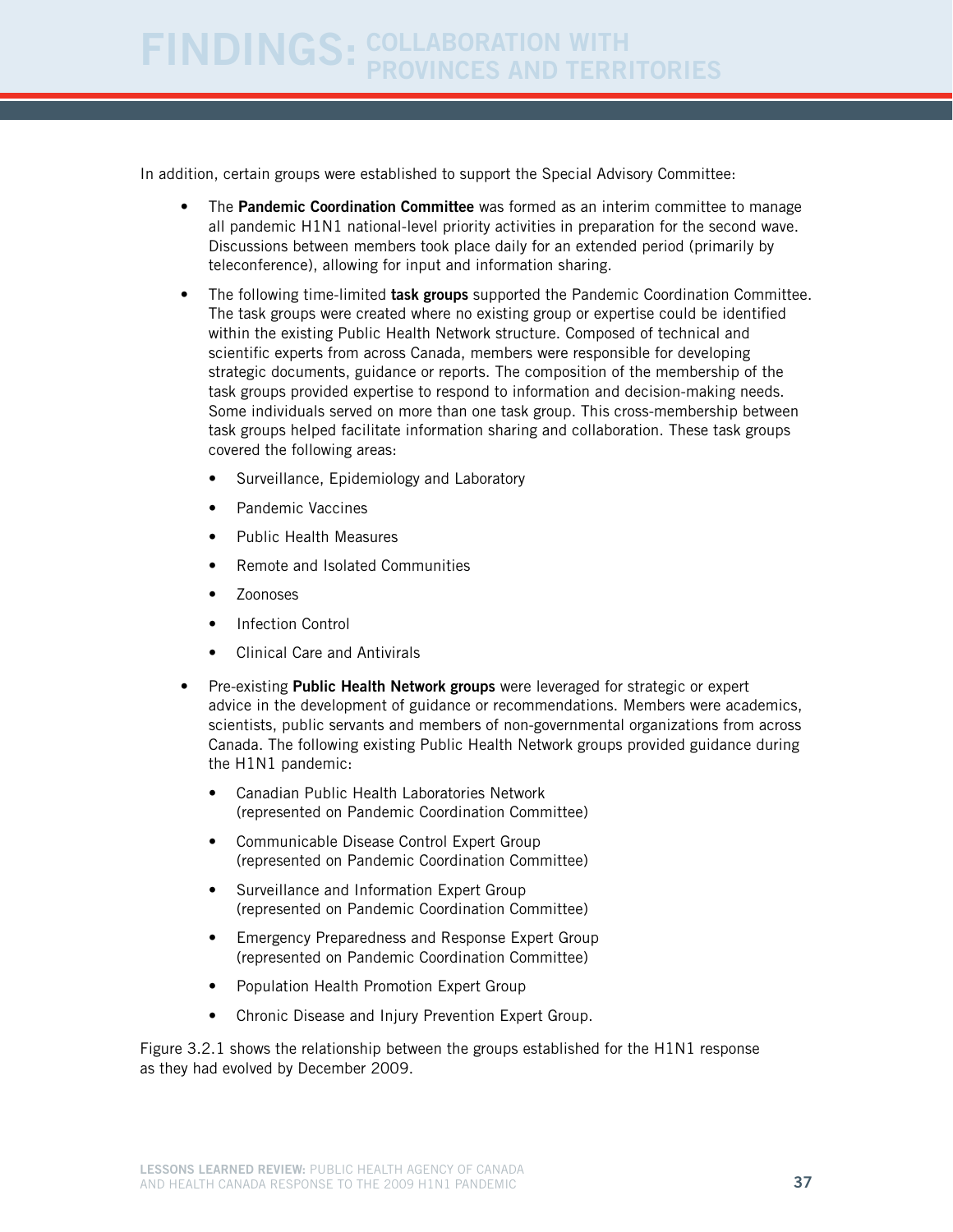Ministers Task Group Ministers Task Group Assistant Deputy Assistant Deputy H1N1 Finance/ Administration H1N1 Finance/ Administration Coordination **Coordination** Relations Coordination Relations Coordination Resources Coordination Resources Coordination Resources Task Group Resources Task Group H1N1 Human H1N1 Human Human Health Human Health H1N1 Media H1N1 Media workplans or if required workplans or if required Active as per H1N1 Communications/Media Active as per H1N1 Communications/Media Relations Task Group Relations Task Group on Pandemic Coordination Committee) on Pandemic Coordination Committee) **Health Services** • Canadian Public Health Laboratories **Health Services** Health Services Response Expert Group (represented Response Expert Group (represented Health Services Canadian Public Health Laboratories Network (represented on Pandemic Network (represented on Pandemic Pandemic Coordination Committee) Pandemic Coordination Committee) Pandemic Coordination Committee) Pandemic Coordination Committee) Task Group Task Group H1N1 • Communicable Disease Control Communicable Disease Control Expert Group (represented on Expert Group (represented on Surveillance and Information Expert Group (represented on Expert Group (represented on Emergency Preparedness and • Emergency Preparedness and • Surveillance and Information • Population Health Promotion Population Health Promotion • Chronic Disease and Injury Chronic Disease and Injury Coordination Committee) Coordination Committee) Prevention Expert Group and organization as of December 21, 2009 (time limited for H1N1 response only) Prevention Expert Group N1 response only) Deputy Ministers Committee Deputy Ministers Committee Control/Coordination/Policy Control/Coordination/Policy Network Council Network Council Public Health Public Health Expert Group Expert Group  $\ddot{\phantom{0}}$ l. December 21, 2009 (time limited for H1 Federal/Provincial/Territorial Federal/Provincial/Territorial Liaison Secretariat Liaison Secretariat Special Advisory Special Advisory H1N1 Planning H1N1 Planning Canadian Immunization Committee • Canadian Immunization Committee Coordination Committee **Coordination** • Vaccine Vigilance Working Group **Committee** Vaccine Supplies Working Group • Vaccine Vigilance Working Group Surveillance, Epidemiology and • Surveillance, Epidemiology and • Vaccine Supplies Working Group Pandemic Vaccine Task Group • Pandemic Vaccine Task Group • Infection Control Task Group • Infection Control Task Group Communities Task Group Communities Task Group Canadian Immunization • Canadian Immunization Coordination Committee Laboratory Task Group Coordination Committee Laboratory Task Group Measures Task Group Antivirals Task Group • Remote and Isolated Zoonoses Task Group Measures Task Group Remote and Isolated Antivirals Task Group • Zoonoses Task Group · PHAC - FluWatch • PHAC — FluWatch • Clinical Care and • Clinical Care and Registry Network Registry Network Pandemic Pandemic Public Health • Public Health • Council of Emergency Voluntary • PHAC — National Office Health Council of Emergency Voluntary PHAC - National Office Health PHAC - National Emergency • PHAC — National Emergency and organization as of • Council of Health Emergency Health Operations Committee Council of Health Emergency Health Operations Committee and Response Expert Group Procurement Working Group Procurement Working Group Emergency Response Team and Response Expert Group Emergency Response Team • Emergency Preparedness Sector Services Directors Emergency Preparedness Social Services Directors Management Task Group PHAC - Canadian Field • PHAC — Canadian Field Social Services Directors Sector Services Directors Pandemic Preparedness • Pandemic Preparedness Management Task Group Management Directors Epidemiology Program -ogistics Coordination Logistics Coordination Logistics Coordination Management Directors Council of Emergency • Council of Emergency Epidemiology Program Logistics Coordination H1N1 Operations/ H1N1 Operations/ Pandemic Supplies • Pandemic Supplies • Antiviral Stockpile • Antiviral Stockpile Stockpile System Task Group Stockpile System Task Group  $\bullet$ 

Figure 3.2.1

Federal/provincial/territorial H1

FIGURE 3.2.1 Federal/provincial/territorial H1N1 health emergency management response

N1 health emergency management response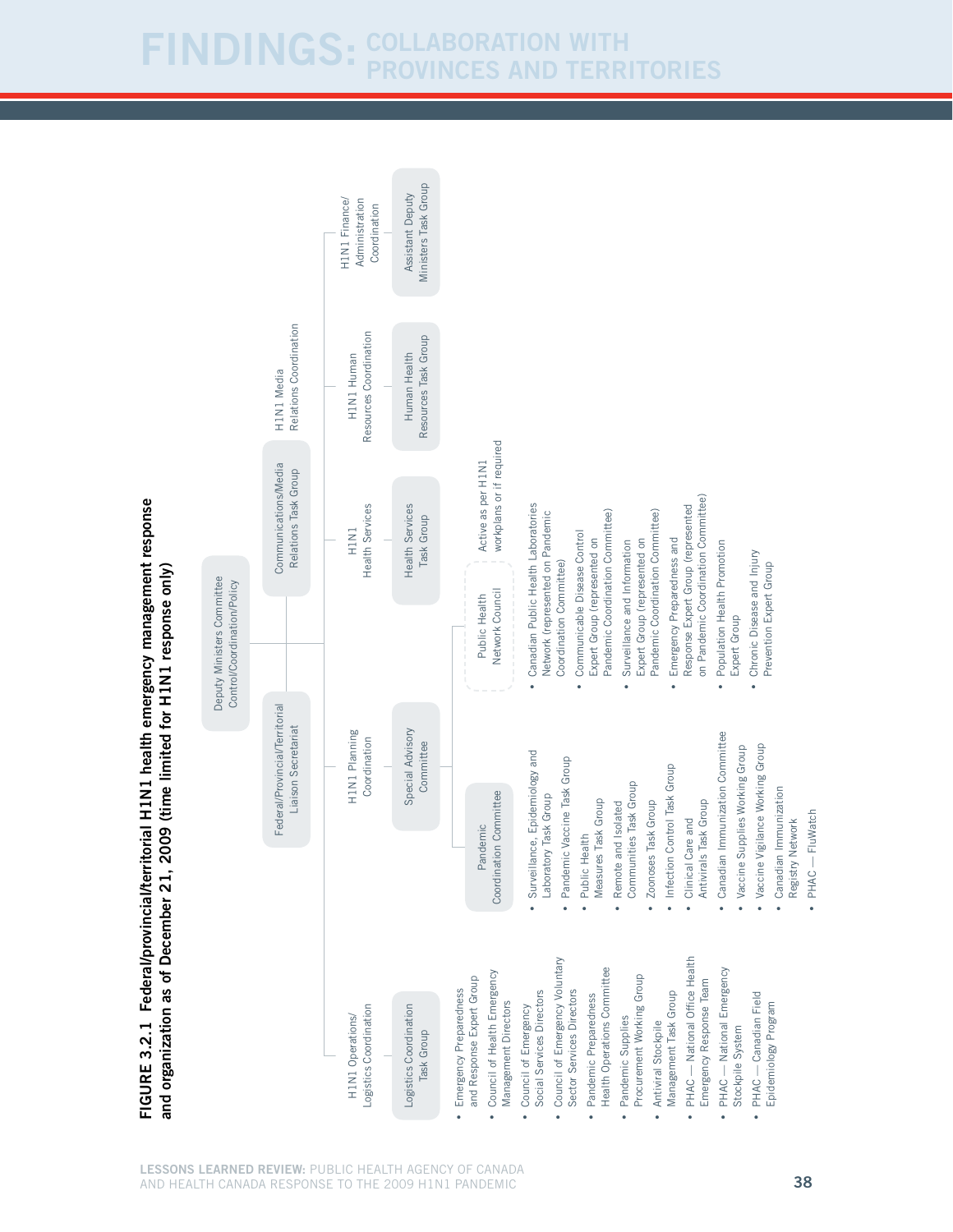## Areas for action

While it is generally agreed that federal/provincial/territorial collaboration worked well, concerns were raised by provincial and territorial Deputy Ministers of Health and stakeholders regarding the timeliness of key actions. A few examples are provided below regarding vaccine supply and clinical guidance.

In her report on how Ontario fared during the H1N1 pandemic, Ontario's Chief Medical Officer of Health stated*,* 

*We also were affected, and not always in a positive way, by decisions made elsewhere that had a huge impact on us. For example, the contract between the federal government and [GlaxoSmithKline] required a minimum order to be placed, which resulted in Ontario receiving more than it required. The scientific information to support the use of the products was not available until we actually received the product, meaning that the required professional and public education process needed to occur over a matter of days.*<sup>31</sup>

According to the report from the Canadian Medical Association, the College of Family Physicians of Canada and the National Specialty Society for Community Medicine,

*Although the Pandemic Influenza Committee and the Special Federal/Provincial/Territorial Advisory Committee on H1N1 Influenza strove for consensus at the national level, individual provinces and territories were under no obligation to implement the guidance agreed to at the federal/provincial/ territorial level. Consultative and collaborative processes at the federal/provincial/territorial level created delays in decision making and directly interfered with the capacity of front-line professionals to respond to the urgent health needs of their patients. This led to a sense of confusion in the media and a loss of trust among the public and health professionals regarding Canada's capacity to respond to pH1N1.*<sup>32</sup>

Lack of timeliness was deemed by some to be directly related to the complexity of the federal/ provincial/territorial governance structures and the intensity of their activities. Efficiency and transparency were also concerns. In preparing for any future response, the following governance issues should be considered.

### Continue to work with provincial and territorial partners to review and streamline the federal/provincial/territorial governance structure for pandemic influenza

While new committees and task groups were important in dealing with specific H1N1-related issues, the sheer number of meetings and accompanying work added to the complexity of activities associated with the response. One interviewee noted, *"Overall I think we really have to look at the need for all of those committees and working groups and what purpose they were serving and how much duplication there was*."

At their January 2010 meeting, federal/provincial/territorial Deputy Ministers of Health agreed that improvements to the governance structure should be continued, with the understanding that any structures would need to be flexible enough to adapt to different types of urgent situations that could affect the health sector and be in place immediately, while respecting jurisdictional responsibilities and authorities.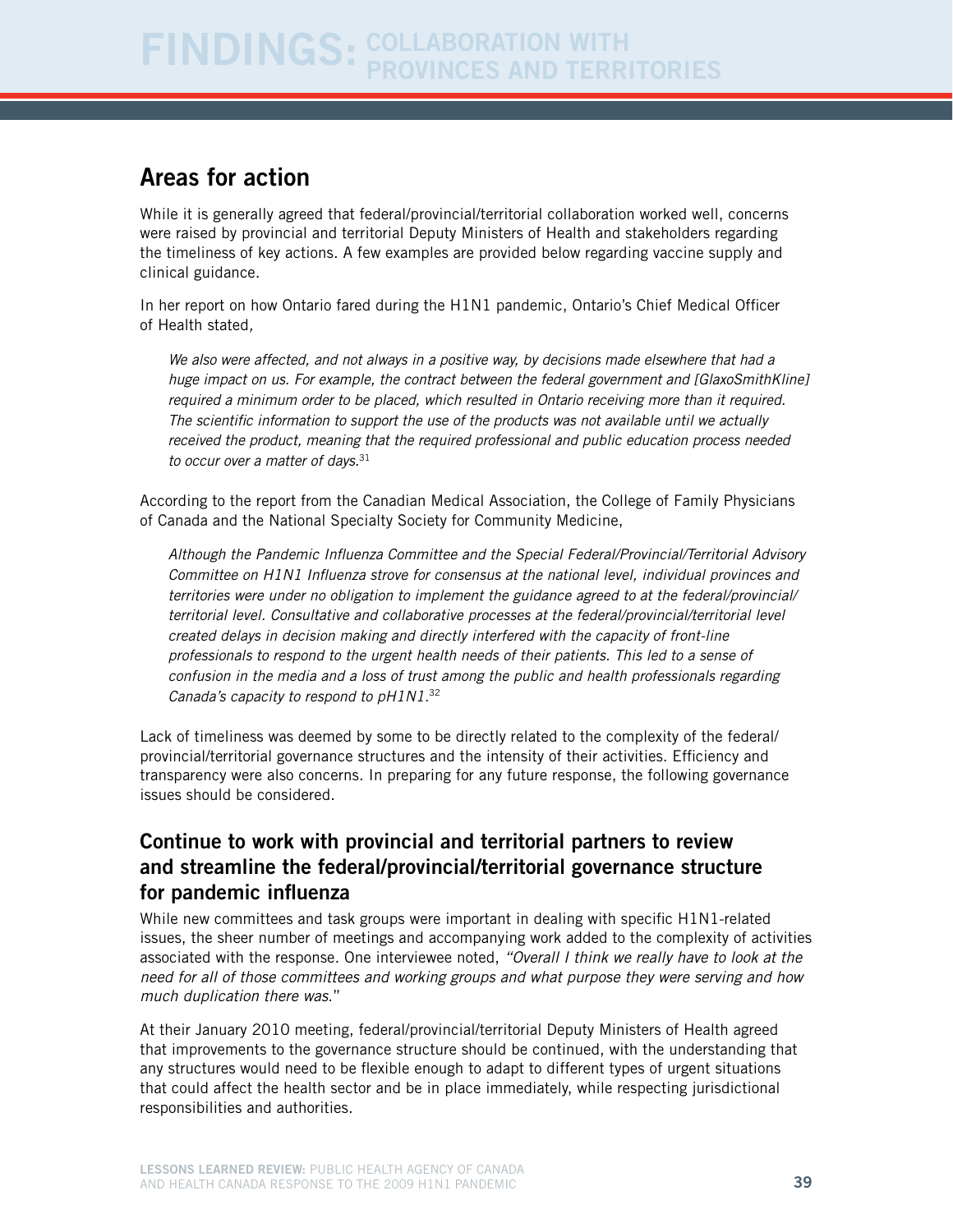### Clarify and communicate the roles and responsibilities of the various advisory groups within the pandemic governance structure

Responding to H1N1 meant that old structures were reviewed and new committees formed to ensure the appropriate members were at the table for advice or decision making. Establishing new structures in the midst of the pandemic, however, led to further confusion about roles and responsibilities. For example, the introduction of the Pandemic Coordination Committee as a new entity in the governance structure to respond to H1N1 created even further confusion with respect to roles and responsibilities. Existing committee and task groups that were, at the time, fulfilling similar responsibilities, felt undermined when the Pandemic Coordination Committee was formed.

There appeared to be a lack of clarity about roles and responsibilities within and between many task groups and committees, creating confusion and unnecessary effort. For example, there was confusion in the role of the new Pandemic Vaccine Task Group compared with that of the existing National Advisory Committee on Immunization, which had an established mandate, authority and reporting relationship, as well as with the already-established Canadian Immunization Committee. The various actors needed clear direction on the role of a pandemic vaccine expert group in relation to the regulatory body in assessing the manufactured vaccine product. Generally, the creation of the task groups made it unclear how pre-H1N1 committees fit into the overall response to H1N1. Therefore, the expertise residing in the pre-H1N1 or existing structures may not have been used as efficiently as possible.

As part of the federal, provincial and territorial work on pandemic preparedness, a Memorandum of Understanding for Roles and Responsibilities in a Pandemic had been in development prior to H1N1. During the H1N1 pandemic, the federal Minister of Health and most provincial and territorial Ministers of Health agreed in principle to an annex of the Memorandum of Understanding on information sharing, but narrowed its scope to the H1N1 pandemic only. It is worth noting that the Office of the Auditor General has recommended for more than a decade that a formal information-sharing agreement between the federal government and the provinces and territories be developed.

### Clarify decision-making processes during a pandemic and communicate them to expert or advisory groups

Communication between decision makers and task groups was often perceived as time consuming and cumbersome. This may have been exacerbated by the solicitation of approvals from various committees.

The decision-making process did not always appear to be transparent for some because communication from decision makers to task groups was not always clear. In addition, repeat and/or additional consultations for decision-making purposes were problematic for timely approvals. This also affected the time allotted to decision makers, who were not provided with documents in adequate time for thorough reviews. The same was true of consultations needed within provinces and territories.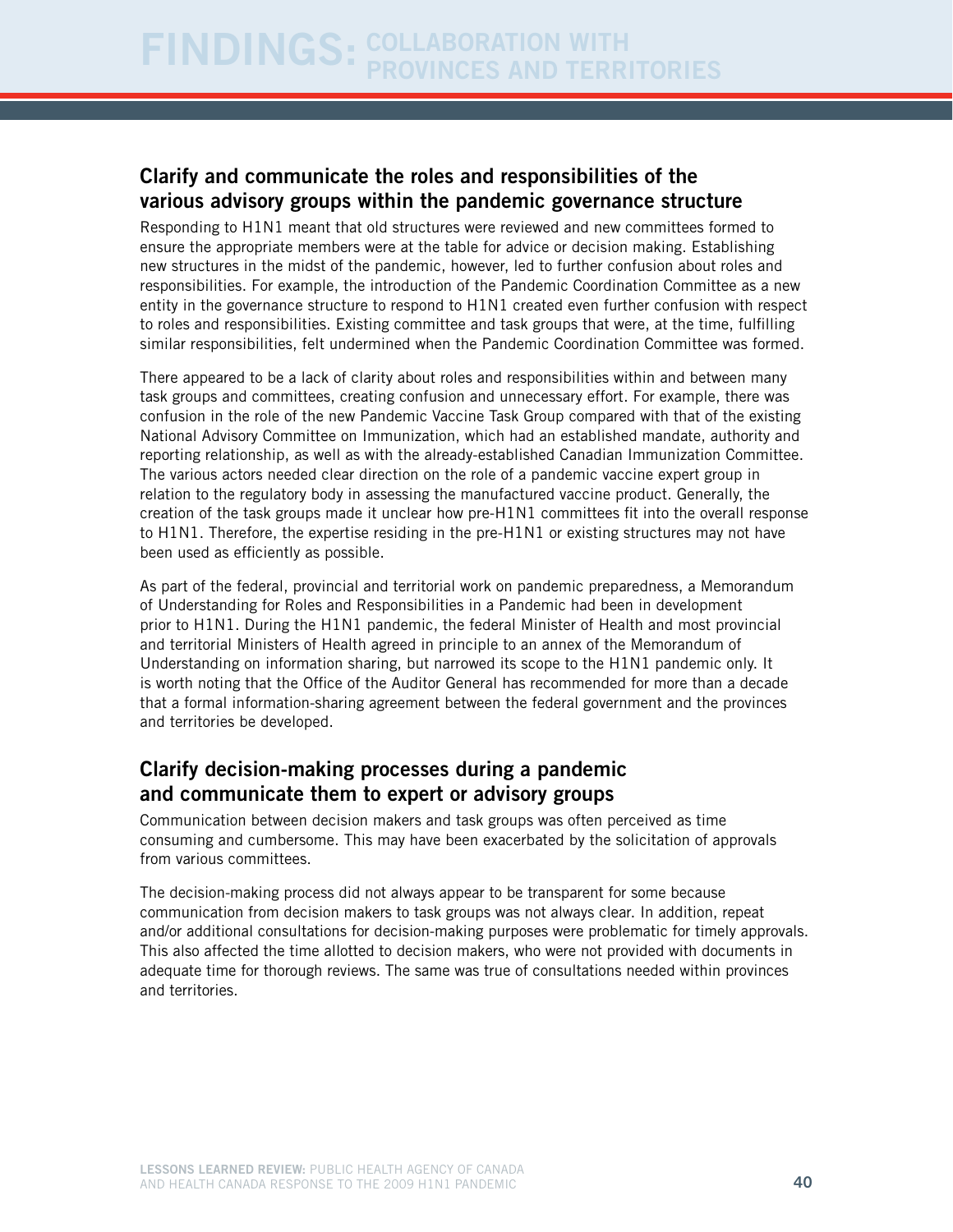# Findings

## 3.3 Guidance

## **Background**

From the beginning of the H1N1 pandemic in April 2009, the Health Portfolio recognized the need to provide guidance on responding to the pandemic in several different settings.

## What worked well?

### Guidance documents were produced for a variety of audiences

In response to the requests of stakeholders, including national associations for health professionals, between April and December 2009 the Health Portfolio facilitated the development of approximately 50 guidance documents. These documents addressed:

- clinical care (e.g. vaccine, infection prevention and control, treatment and clinical care, remote and isolated communities, continuing medical education)
- **laboratories**
- public and event organizers
- schools, daycares, post-secondary institutions and camps
- surveillance
- managing H1N1 influenza virus in various settings.

In addition to the guidance documents developed by the Public Health Agency of Canada and Health Canada, the Canadian Food Inspection Agency developed guidance information for veterinarians and swine producers, as well as information on the H1N1 influenza virus and food safety for the general public.

As guidelines became available over the course of the pandemic period, they were distributed through provincial/territorial health authorities and made available on the Public Health Agency of Canada and Health Canada websites.

A more detailed breakdown is provided in Figure  $3.3.1$  at the end of this section.<sup>33</sup>

### Expert advisors were effective in assisting in the development of guidance

As part of H1N1 planning and coordination, the Pandemic Coordination Committee was convened and Pan-Canadian Public Health Network expert groups were engaged (with subject-specific subgroups) to oversee the development of guidelines (see section 3.2, Collaboration with provinces and territories, for further details on the Committee's structure). These groups provided technical expertise and advice to help draft high-level guidance.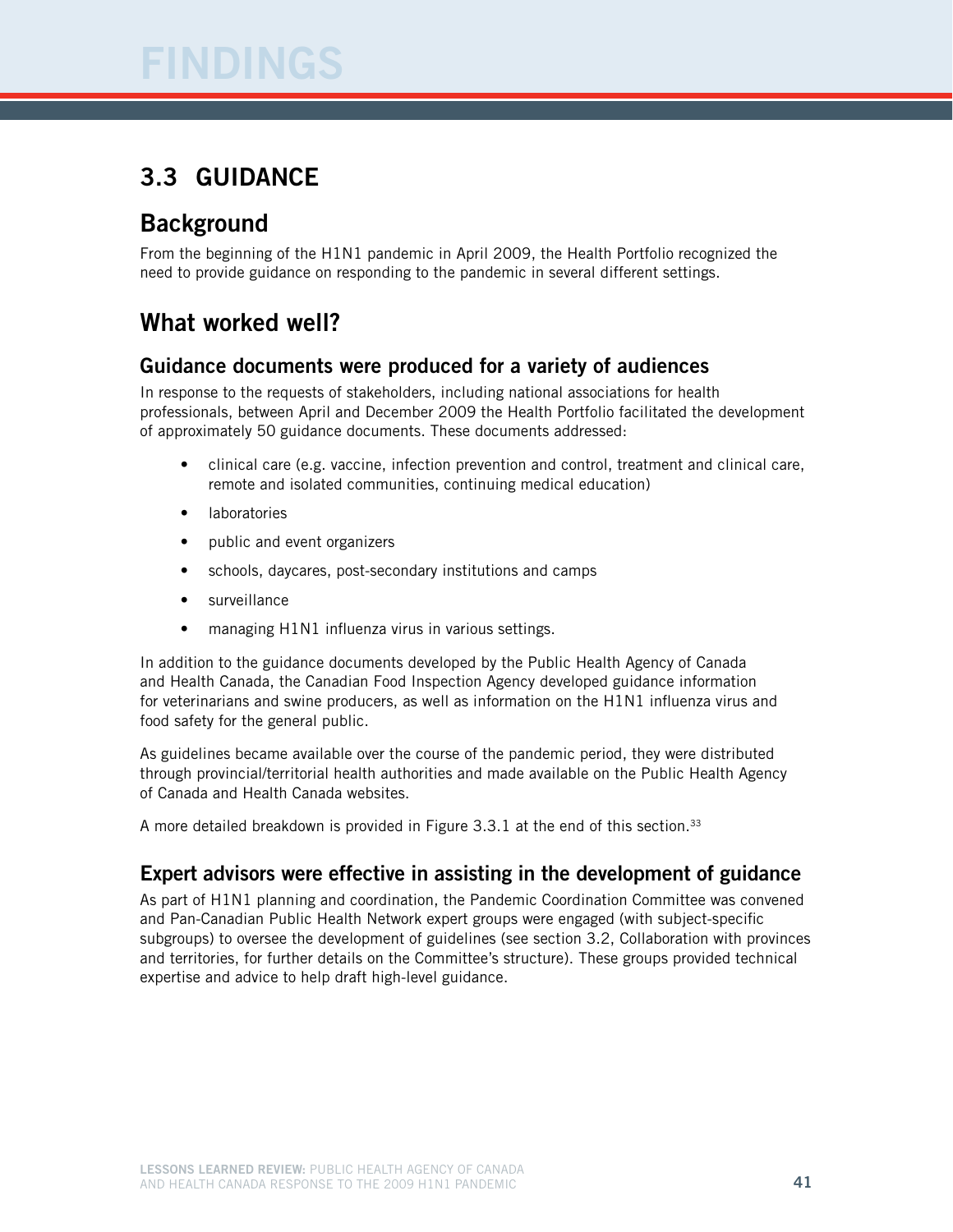The multidisciplinary composition of the Public Health Network expert groups enabled experts from across the country to share information on a host of issues including surveillance, epidemiology, microbiology, infection prevention and control, quarantine, and clinical management. This part of the guidance development process was considered to be effective since the expert groups were able to:

- • provide timely technical assistance
- expedite and facilitate information sharing within the group and with the Public Health Agency of Canada
- • issue recommendations.

Group members themselves felt that they were most successful at making recommendations on infection prevention and control.

## Areas for action

#### Clarify the federal role in developing clinical guidance

Some gaps were identified such as the need for clinical guidelines for front-line health professionals. Some provinces and territories appear to have high expectations of public health leadership from the Public Health Agency of Canada, specifically regarding the provision of guidance documents, including clinical guidance to front-line workers. The Public Health Agency of Canada assumed this role: "*[We were] asked for leadership and we provided it through our structures … there was no one else to do it. We were facilitators.*" Another interviewee indicated,

*There is no structure in Canada that is geared to address the clinician's requirements and the emergency wards. Because we were dealing with provinces and territories and the provinces and territories have the health system, they identified [it] fairly early on as a gap at the same time that we were getting calls from the obstetricians, the emergency rooms and the other clinicians on "So what do they do?" [In response,] we added a clinicians' group that did the guidelines.*

The Public Health Agency of Canada established a guideline development and approval process. An expert advisory group of clinicians developed the guidelines and facilitated the process. Expertise was drawn from groups such as the Royal College of Physicians and Surgeons of Canada and the Society of Obstetricians and Gynaecologists of Canada.

During the pandemic, multiple levels of government provided similar, but not identical advice. These differences led to confusion about whose advice to follow. While the Public Health Agency of Canada's advice was based on the best scientific evidence available at the time, the application of this advice varied across the country due to differences in provincial legislation and policies. During the second wave, the federal and provincial/territorial governments collaborated on positions on masks and gloves and tried to take a collective decision so that all were approaching the issue in the same way.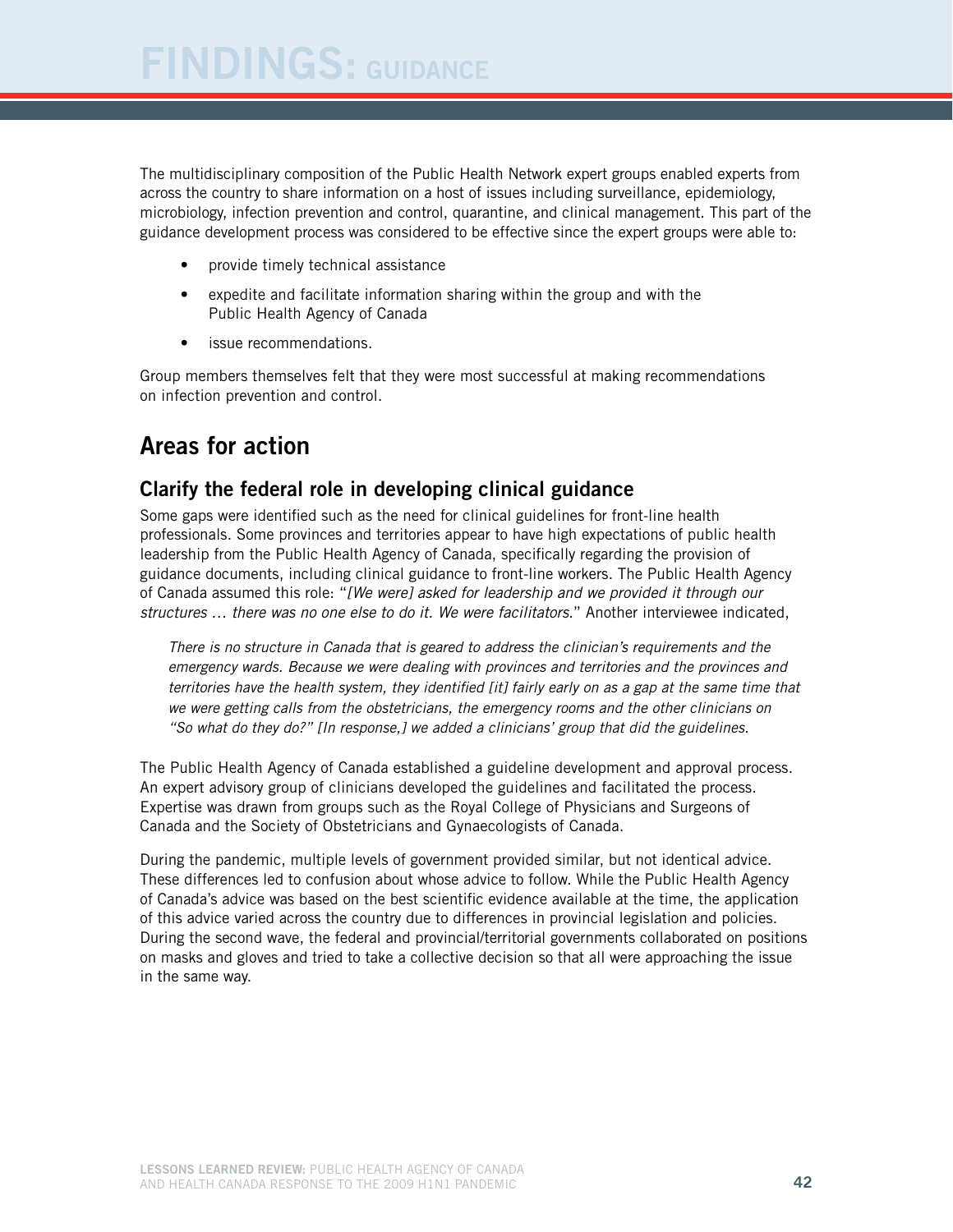Clinically relevant and trustworthy information should be provided on a timely basis, even if levels of certainty are fluctuating. In their report *Lessons from the Frontlines: A Collaborative Report on H1N1*, the Canadian Medical Association, the College of Family Physicians of Canada and the Canadian National Specialty Society for Community Medicine called for a harmonized national response to the development of clinical practice guidelines.

#### Formalize an expedited approval process for guidance documents

The Public Health Agency of Canada becomes involved in a support or leadership role to coordinate a response when an outbreak involves more than one province or territory. Formal expedited processes for approving public health guidelines do not exist. This created some significant problems during the H1N1 pandemic. One interviewee indicated, "*Using the processes, which are not appropriate particularly in an emergency, of back and forth, with lots of people and building consensus and a month or three later or six months later you finally get agreement; it's not appropriate*."

The approval process took time. This was in part due to the need to engage a host of different levels of authority in the consultation and approval process. For example, guidelines circulated for approval among the expert advisory groups, provincial/territorial Ministers of Health and Chief Medical Officers of Health in each province and territory. At the federal level, in addition to senior levels of management within the Public Health Agency of Canada and Health Canada, the Privy Council Office and the Prime Minister's Office also provided input to the guidance documents. While these discussions on wording and the value of evidence generated took time, it was observed that the guidance and recommendations generally remained stable and were reissued less often than those of other national jurisdictions.

Various factors had an impact on the development and dissemination of guidelines. Because the federal government communicates with Canadians in both official languages, documents need to be translated. Future planning should carefully account for the timelines required for this part of the process. Another factor was the decision to release documents in batches. This meant that guidelines ready for release were held back until others were completed. Again, future planning should take this into account.

Comparisons were made between the United States Centers for Disease Control and Prevention and Canada's Public Health Agency. The Centers for Disease Control do not have official language requirements and may do more limited consultation, while the Public Health Agency of Canada must consult with multiple stakeholders, as well as effectively plan for the timely translation of its guidance documents. Several key informants noted that the earlier availability of the Centers' materials led some stakeholders to take the United States guidance instead of waiting for Canadian guidance to be approved. "*Maybe at the end of the day you have to agree to disagree. We don't have time to go in circles. People get frustrated, lose energy. Events overtake us by the time school guidelines come out, everyone is already making decisions*."

The fact that guidance documents were often slow to be completed and made available on the web limited the ability of expert advisors to share draft documents and agree on key messages, resulting in inconsistent messaging and duplication of work. One interviewee suggested,

*There was confusion jurisdictionally around who are the priority groups, who should come forward. Another example, based on unpublished research, was that some provinces decided not to go forward with the seasonal flu campaign. That decision was not communicated in a coordinated way.*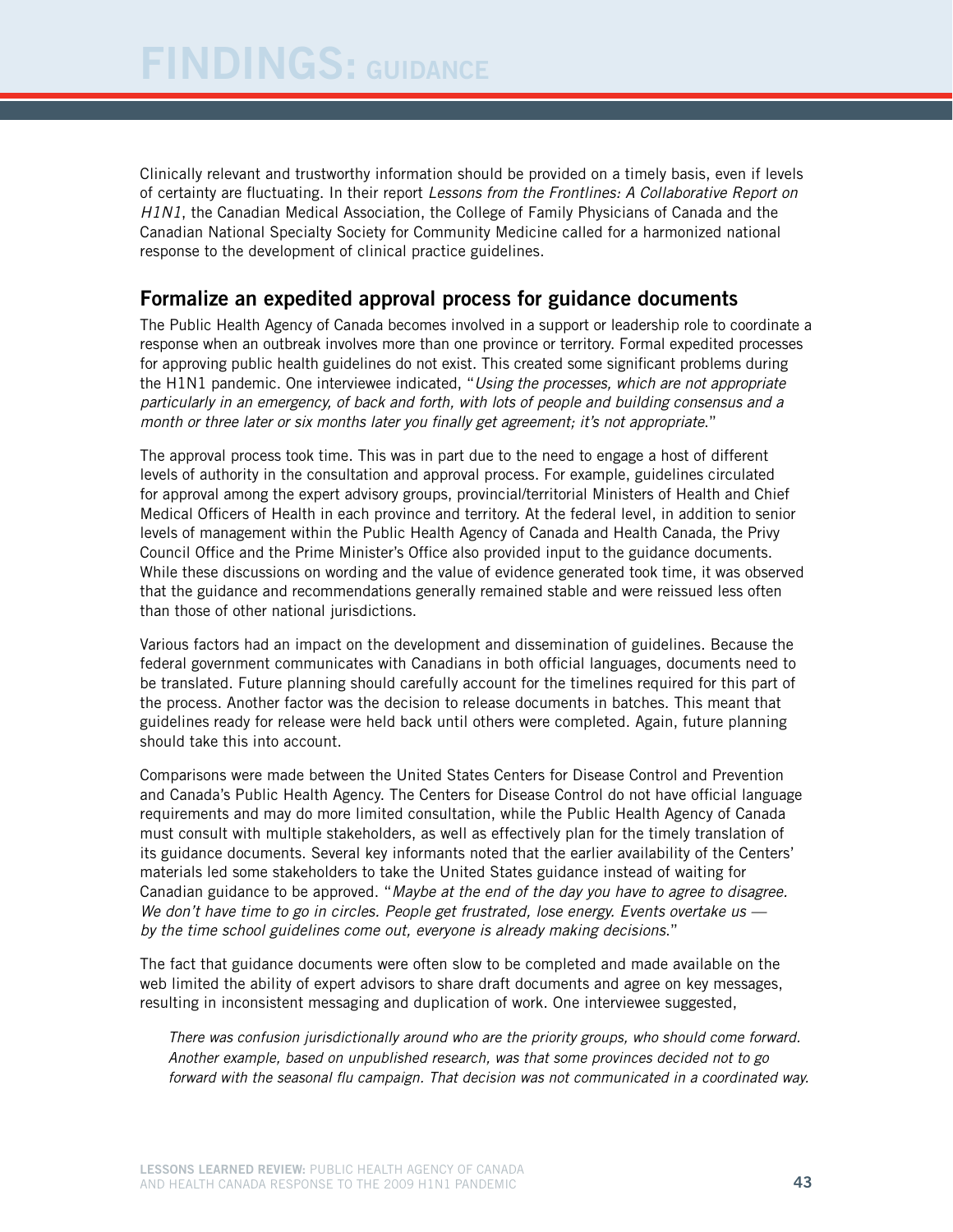There seems to be agreement that federal, provincial and territorial authorities and health care professionals should work together in the interpandemic period to develop a pan-Canadian strategy to be used during health emergencies, with particular consideration of the following processes:

- development: establish mechanisms to undertake timely development and communication of clinical management guidelines for clinicians during a public health emergency
- approval: define who needs to be involved and specify roles and responsibilities for each level of authority
- language translation and release: plan for translation and determine when it is appropriate to release guidance documents.

### Fill gaps in existing guidance

#### Review guidelines and address areas not currently covered

Research indicates that some issues were not addressed in the guidance material and there was not always sufficient evidence to make informed decisions. For example, timely, national-level data on the health of pregnant women, their fetuses and newborns was not available in an ongoing and systematic way. Other areas include protocols for monitoring drug resistance during a pandemic and for determining the appropriate treatment dose and duration for a novel virus.

While Health Canada currently receives adverse drug reaction reports from health care providers, further discussions are required regarding the unique needs of monitoring the extensive use of antivirals during a pandemic.

#### Research the needs and resources required for pandemic response in remote and isolated communities and develop guidance

The H1N1 experience highlighted the importance of having preparedness and response activities tailored for remote and isolated communities. By virtue of being isolated, these populations have special public health needs, requiring an approach that is different from that of the general public. $34$ 

While a number of guidance documents were generated for remote and isolated communities (see Figure 3.3.1), more research may be required on the needs of persons residing in remote and isolated communities during a mass immunization to provide the necessary evidence for developing mitigation strategies. Existing national guidelines on antivirals, surveillance and public health measures may not fully address the particular needs of these populations, including their limited access to health care workers, physicians and supplies.

### Use appropriate language and formats for guidance documents

Finally, some stakeholders mentioned that language used in guidance was not appropriate for lay people or even those working in front-line health care positions. Some stakeholders described guidelines as 'confusing' and that what was needed were 'plain-language' documents that were easy to access and understand. Guidance documents were also noted to be difficult to follow because of the use of acronyms, abbreviations and complex tables. Further consultations with front-line health professionals may be warranted when producing health-related guidelines. There should also be continuing attention to formats or media used to ensure accessibility and cultural appropriateness for all Canadians.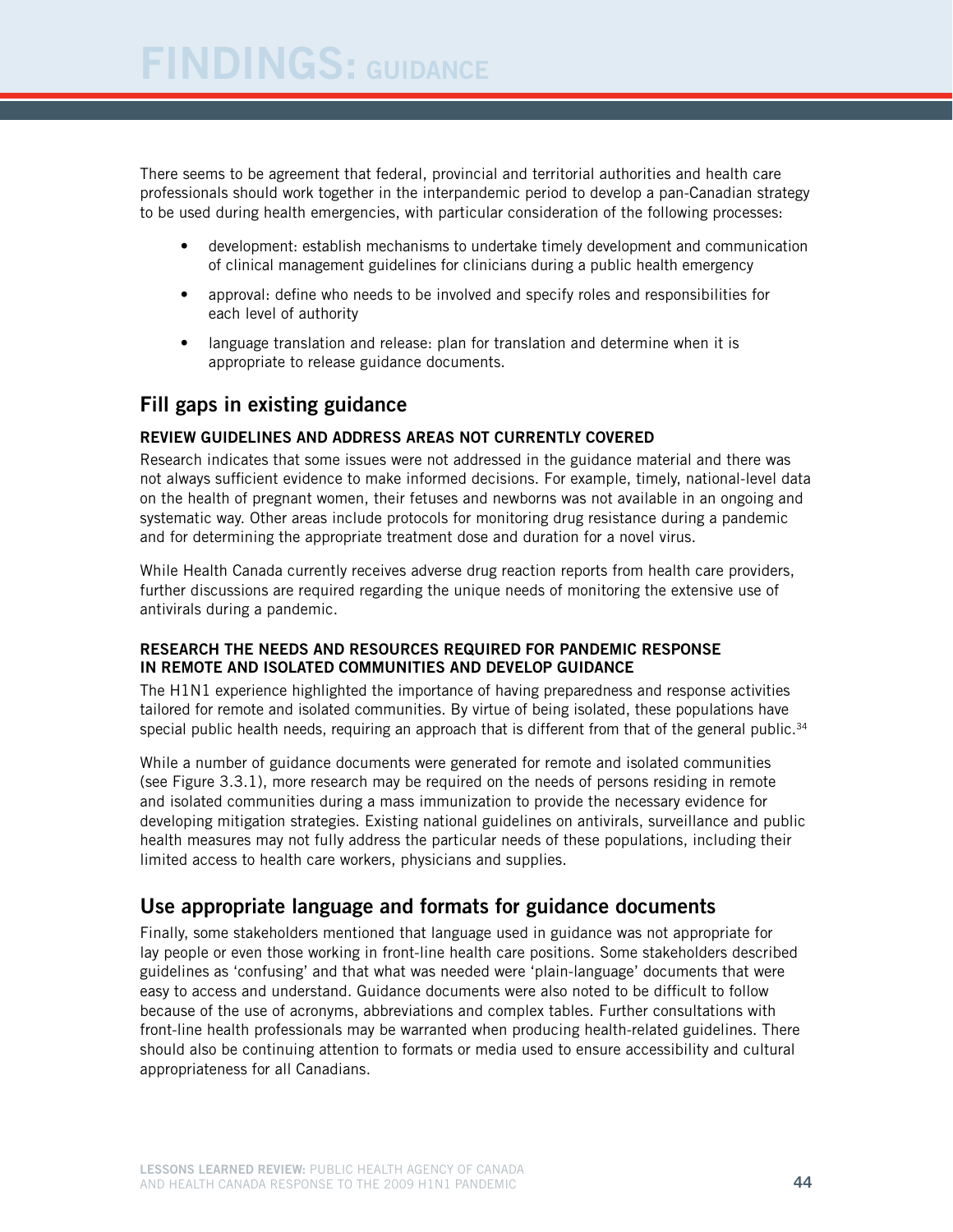# DINGS: GUIDANCE

#### Figure 3.3.1 Overview of the Public Health Agency of Canada and Health Canada H1N1 influenza virus guidance

#### Clinical Guidelines

#### General

• Pandemic H1N1: Fast Facts for Front-line Clinicians

#### Vaccine

- Use of Pandemic Influenza A (H1N1) 2009 Inactivated Monovalent Vaccine
- Addendum Guidance for Use of Panvax<sup>™</sup> H1N1 Vaccine (Unadjuvanted)
- Recommendations for pH1N1 Vaccine in Pregnancy
- Guidance on H1N1 Vaccine Sequencing
- • Questions and Answers on Influenza A (H1N1) 2009 Pandemic Vaccine Arepanrix™ H1N1

#### Infection Prevention and Control

- • Infection Prevention and Control Measures for Occupational Health Management for all Health Care Settings
	- • Cleaning
	- Additional Infection and Prevention Control Guidance
- • Infection Prevention and Control Measures for Health Care Workers in Long-term Care Facilities
- • Infection Prevention and Control Measures for Health Care Workers Providing Care of Service in the Home
- • Infection Prevention and Control Measures for Health Care Workers in Acute Care Facilities
- Appendix B: Visitors/Accommodation
- • Infection Prevention and Control Measures for Pre-hospital Care
- • Additional Infection Prevention and Control Guidance for Pregnant Women, Newborns, and the Postpartum Period
- Requirements for Efficacy Claims for Hard Surface Disinfectants

#### Treatment and Clinical Care

- • Clinical Recommendations for Patients Presenting with Respiratory Symptoms During the 2009-2010 Influenza Season
- • Clinical Guidance for the Management of Influenza-like Illness in the Context of Pandemic H1N1 Influenza Virus in Adult Intensive Care Units
- • Clinical Management Considerations: Timing and Mode of Delivery of Pregnant Women Requiring Hospitalization for H1N1 Influenza-like Illness
- Use of Antivirals to Treat H1N1 Flu Virus (Human Swine Flu)
- The Management of the National Antiviral Stockpile: Options Report
- • Clinical Guidance for Pregnant and Breastfeeding Women with Influenza-like Illness in the Context of the Pandemic H1N1 2009 Virus
- • Important Notice: Expiry of the Interim Order That Permitted the Sale of Oseltamivir (Tamiflu®) for Use in Children Under One Year of Age in the Context of Pandemic H1N1 2009
- Information Update: Potential Medication Errors with Liquid Tamiflu®
- • Guidance for Ambulatory Care of Influenza-like Illness in the Context of H1N1 Influenza Virus
- Guidance for the Management of Pandemic H1N1 2009 Outbreaks in Closed Facilities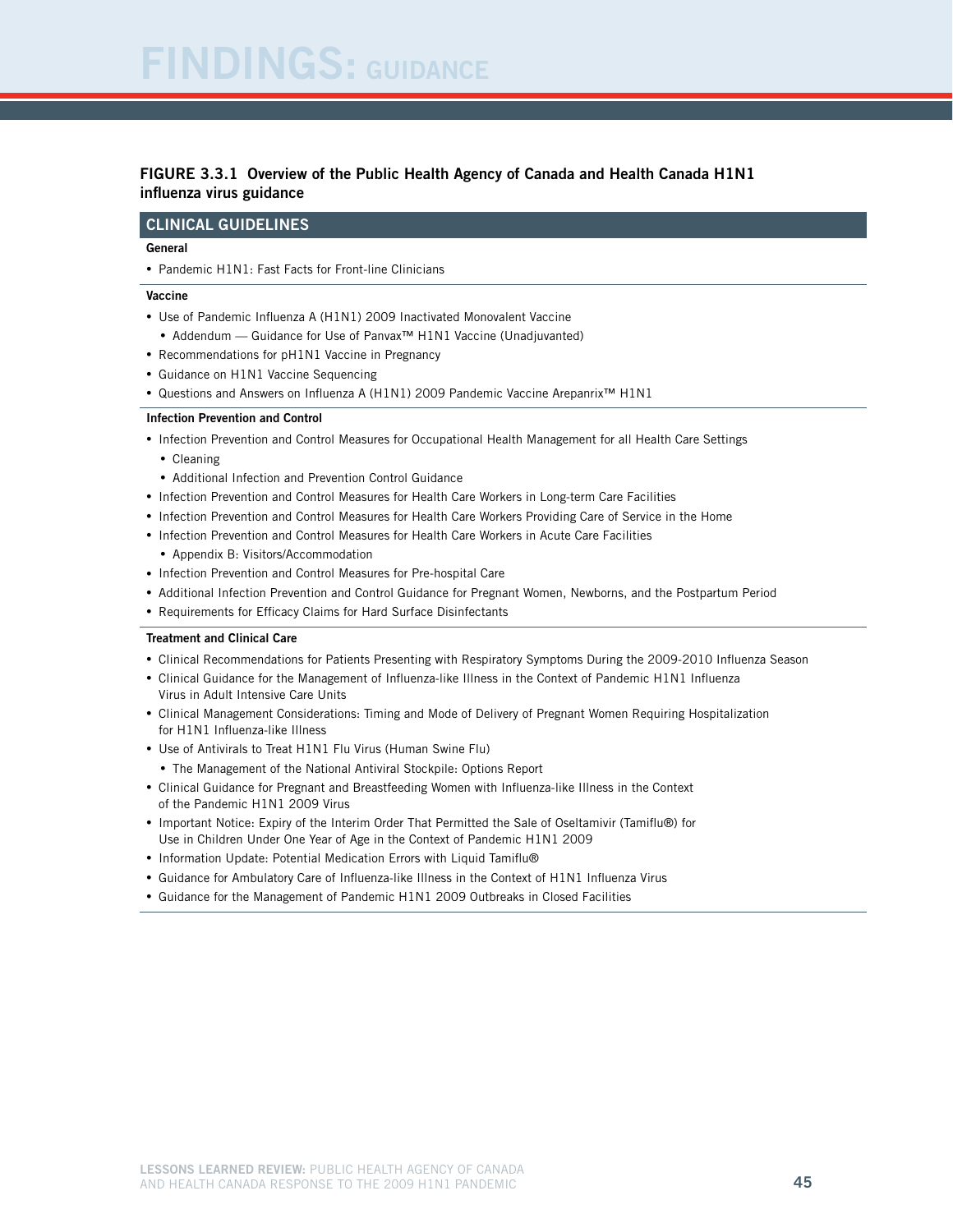#### Remote and Isolated Communities

- • Guidance for Remote and Isolated Communities in the Context of the Pandemic (H1N1) 2009 Outbreak
- • Looking After Someone at Home with H1N1 Flu Virus in a Remote or Isolated Community
- • Guidance for Clinical Management of Patients with Influenza-like Illness in the Context of Pandemic (H1N1) 2009 in Remote and Isolated Communities
- • Guidance for the Preparedness and Management of Influenza-like Illness, Including Pandemic (H1N1) 2009, in Residential Facilities in Remote and Isolated Communities
- Mass Immunization Clinics in Remote and Isolated Communities
- Hand Hygiene Recommendations for Remote and Isolated Community Settings
- • Considerations for Definitions of "Remote" and "Isolated" in the Context of Pandemic (H1N1) 2009
- • Guidance for Health Services Planning in Remote and Isolated Communities in the Context of Pandemic (H1N1) 2009

#### Continuing Medical Education

- Infectious Disease Outbreaks: Tools and Strategies for Front-line Clinicians
- • A Practical Guide to the H1N1 Vaccine

#### **LABORATORIES**

- Interim Guidance for Laboratory Testing for Detection and Characterization of Pandemic H1N1 (2009)
- Novel H1N1 Flu Virus (Human Swine Flu): Guidelines Biosafety Advisor

#### Public and Event Organizers

- How to Look After Someone at Home with H1N1 Flu Virus
- • Individual and Community-based Measures to Help Prevent Transmission of Influenza-like Illness, Including the Pandemic (H1N1) 2009 Influenza Virus, Related to Mass Gatherings

#### Schools, Daycares, Post-secondary Institutions and Camps

- Public Health Guidance for Post Secondary and Boarding Schools Regarding the Prevention and Management of Influenza-like Illness Including the Pandemic (H1N1) 2009 Influenza Virus
- Public Health Guidance for Child Care Programs and Schools (K to Grade 12) Regarding the Prevention and Management of Influenza-like Illness Including the Pandemic (H1N1) 2009 Influenza Virus
- • Prevention and Management of Cases of Influenza-like Illness, Including the Pandemic (H1N1) 2009 Influenza Virus, in Summer and Other Children's Camp Settings

#### **SURVEILLANCE**

- • Surveillance Protocol for Severe Respiratory Illness Surveillance for Influenza in Hospitalized Adults 2009-2010
- Adverse Events Following Immunization Reporting Form
- Health Canada: Reporting Adverse Reactions to Antiviral Drugs During an Influenza Pandemic Guidelines for Health Professionals and Consumers
- Case Definitions for National Surveillance H1N1 Flu Virus (Human Swine Flu)
- H1N1 Flu Virus (Human Swine Flu) Case Report Form for Initial 100 Canadian Cases

#### Managing H1N1 Flu Virus in Various Settings

- • Public Health Guidance for the Prevention and Management of Influenza-like Illness, Including the Pandemic (H1N1) 2009 Influenza Virus, Related to Communal Living Settings
- • Recommended Disinfection Procedures for Conveyance (Aircraft, Passenger Trains, Ferries, Buses and Cruise Ships) and Terminal (Airport, Cruise Ship, Bus, Ferry and Train) Operators and Their Staff
- Recommended Safe Work Practices for Flight Catering Operators and Their Staff
- • Prevention and Management of Influenza-like Illness, Including the Pandemic (H1N1) 2009 Influenza Virus, on Conveyances including Airplanes, Trains, Ferries and Buses
- • Prevention and Management of Influenza-like Illness, Including the Pandemic (H1N1) 2009 Influenza Virus, on Cruise Ships
- Guidance for the Management of Pandemic H1N1 2009 Outbreaks in Closed Facilities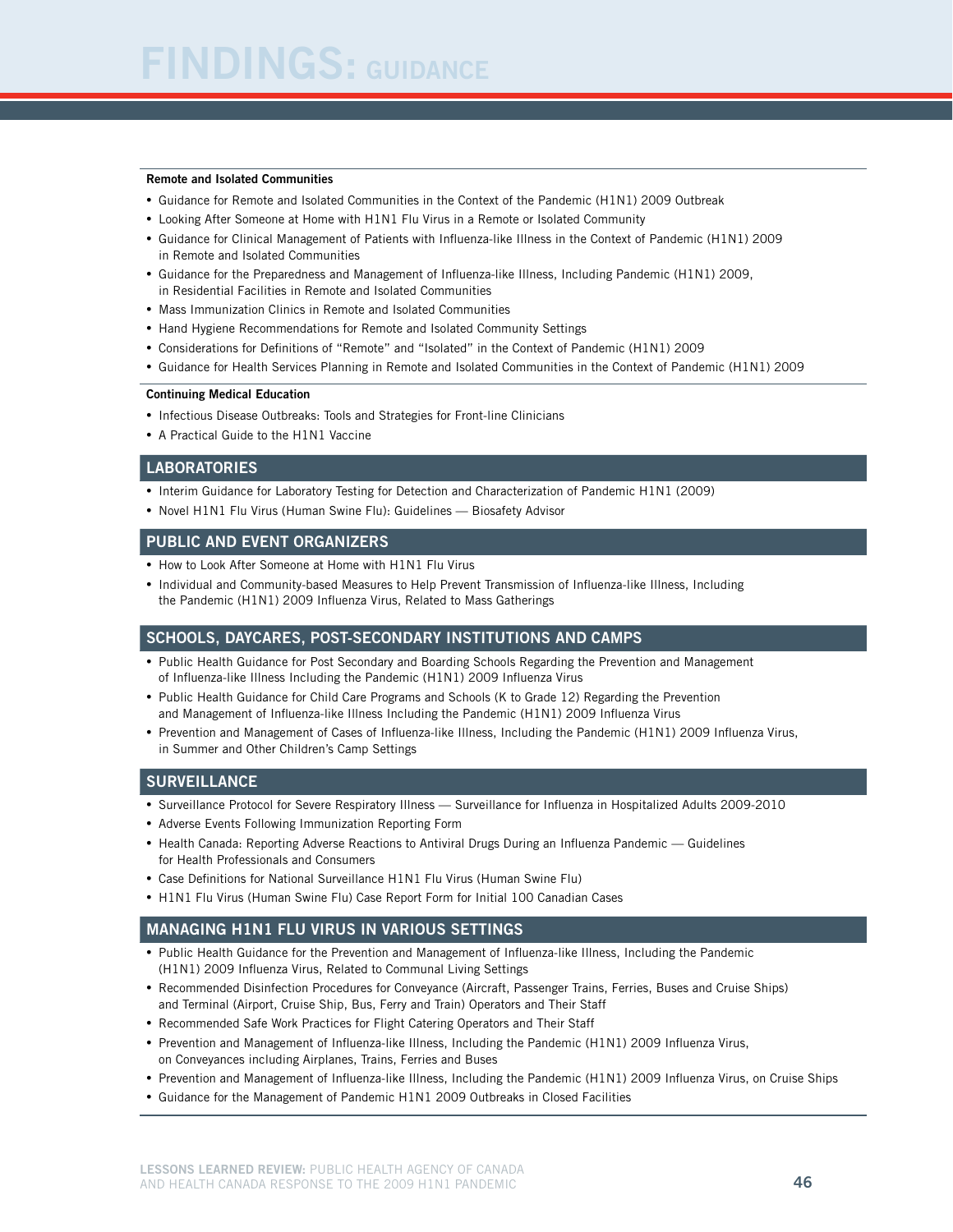## 3.4 STAKEHOLDER ENGAGEMENT

## **Background**

*What may come this fall is something that could test all of us, possibly to a limit we've never experienced...Whatever may come, I stress that we'll best meet the challenges and serve Canadians by cooperating.*

— The Honourable Leona Aglukkaq, Minister of Health, August 200935

From the start of the H1N1 outbreak, the federal Minister and Deputy Minister of Health and the Chief Public Health Officer were committed to an inclusive pandemic response. In addition to collaborating with other countries and international organizations, other federal government departments (covered in section 3.9, Operational management) and provincial/territorial governments (covered in section 3.2, Collaboration with provinces and territories), the Health Portfolio engaged:

- national Aboriginal organizations
- health professional associations
- private sector representatives
- emergency response organizations
- organizations representing at-risk populations
- organized labour for the health sector
- academic researchers and institutions.

## What worked well?

#### A stakeholder engagement plan was put in place

There was a clear understanding within the Public Health Agency of Canada and Health Canada that involvement of all stakeholders was crucial to the successful mitigation of the effects of any pandemic. H1N1 stakeholder engagement was guided by two plans. A Public Health Agency *H1N1 Strategic Relations Interim Strategy*, approved by the Health Portfolio Executive Group in May 2009, outlined a strategic approach to engaging national organizations in the response and establishing mechanisms to share information to respond to emerging issues and concerns. A comprehensive *H1N1 Influenza Virus Strategic Relations Plan (Domestic*) was approved by the Health Portfolio Executive Group in September 2009. This second plan expanded on the types of mechanisms to be used and the breadth of stakeholder organizations to be engaged. The primary goal of both plans was to build on existing relationships and to engage and communicate in a proactive and timely manner.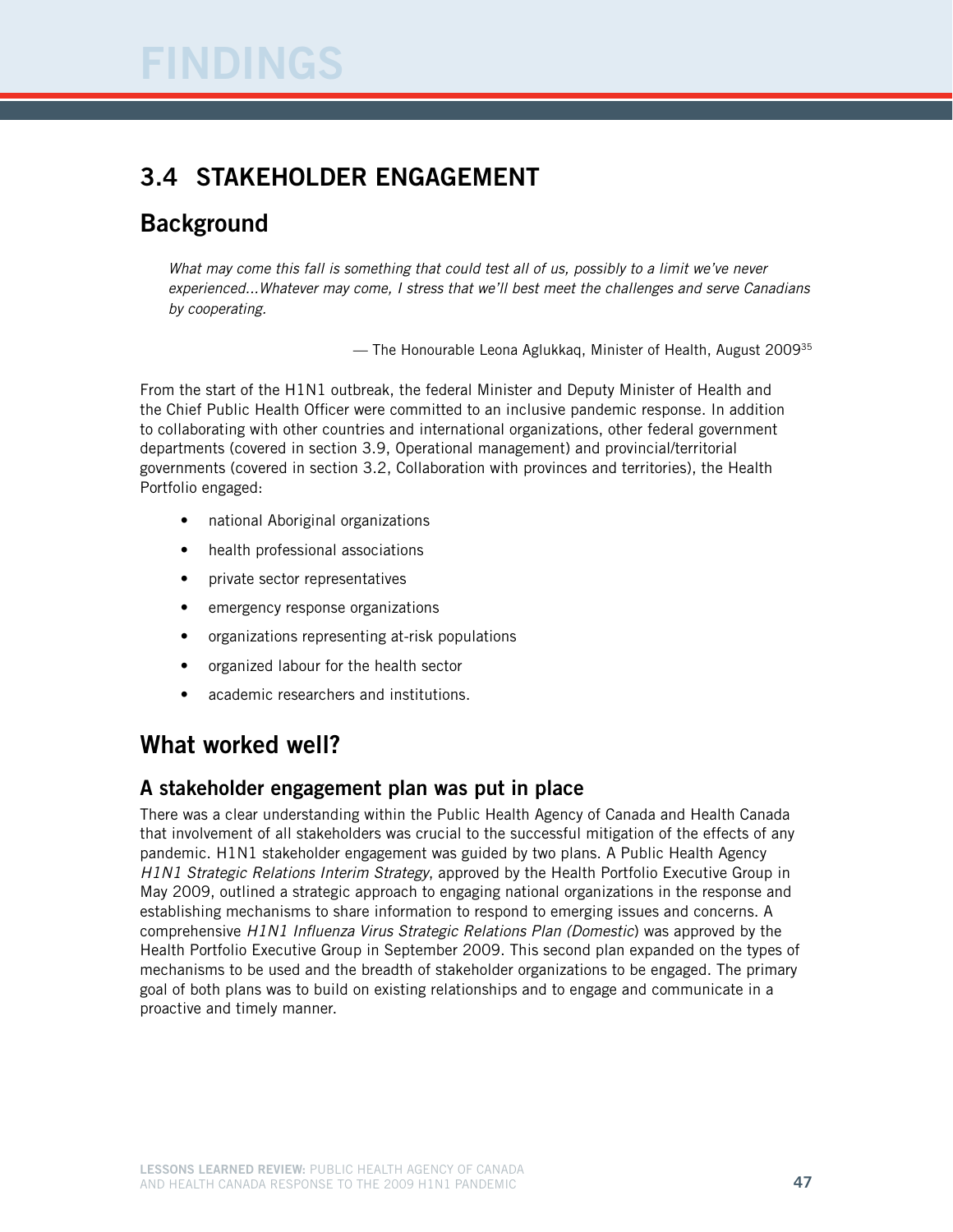A variety of engagement mechanisms were developed by the Public Health Agency of Canada and Health Canada during the H1N1 response, including:

- single-window points of contact (i.e. generic email addresses)
- regular electronic notification of new documentation on the FightFlu.ca website (e.g. approximately 20 email notifications distributed to over 100 stakeholder organizations)
- teleconferences led by Public Health Agency officials every four to six weeks to provide updates, respond to questions, and hear issues and needs
- • bilateral and multilateral meetings
- collaborative work (e.g. joint projects to develop guidance)
- task groups.

Engaging key national organizations in the H1N1 response was an opportunity for the Public Health Agency of Canada and Health Canada to communicate directly with stakeholders to provide information on the virus. This engagement also enabled the Health Portfolio to draw more fully on the expertise of major national organizations to inform the development of H1N1-related policy and advice.

Keeping jurisdictional issues in mind, the Public Health Agency of Canada and Health Canada should continue to build on existing stakeholder relationships and mechanisms for engagement established before and during the H1N1 pandemic for pandemic planning and response.

#### Health professional associations

The Public Health Agency of Canada held regular technical teleconference briefings with national health professional associations to provide information on the virus and respond to issues that organizations raised on behalf of their members and front-line clinicians. This engagement enabled the Public Health Agency of Canada to draw more fully on the expertise of health professionals to inform the development of H1N1-related guidance and advice as the pandemic evolved (discussed in more detail in section 3.3, Guidance). Bilateral and multilateral meetings were held on an as-needed basis to respond to emerging issues.

#### National Aboriginal organizations

The Public Health Agency of Canada, in collaboration with the First Nations and Inuit Health Branch at Health Canada, held technical teleconference briefings with 11 national Aboriginal organizations (Aboriginal Nurses Association of Canada, Assembly of First Nations, Congress of Aboriginal Peoples, Indigenous Physicians Association of Canada, Inuit Tapiriit Kanatami, Métis National Council, National Aboriginal Health Organization, National Association of Friendship Centres, National Collaborating Centre for Aboriginal Health, Native Women's Association of Canada, and Pauktuutit Inuit Women of Canada). Other bilateral meetings and specific briefings were held. The objective was to provide key information, answer questions and address concerns to better enable these organizations to support their communities during the H1N1 response.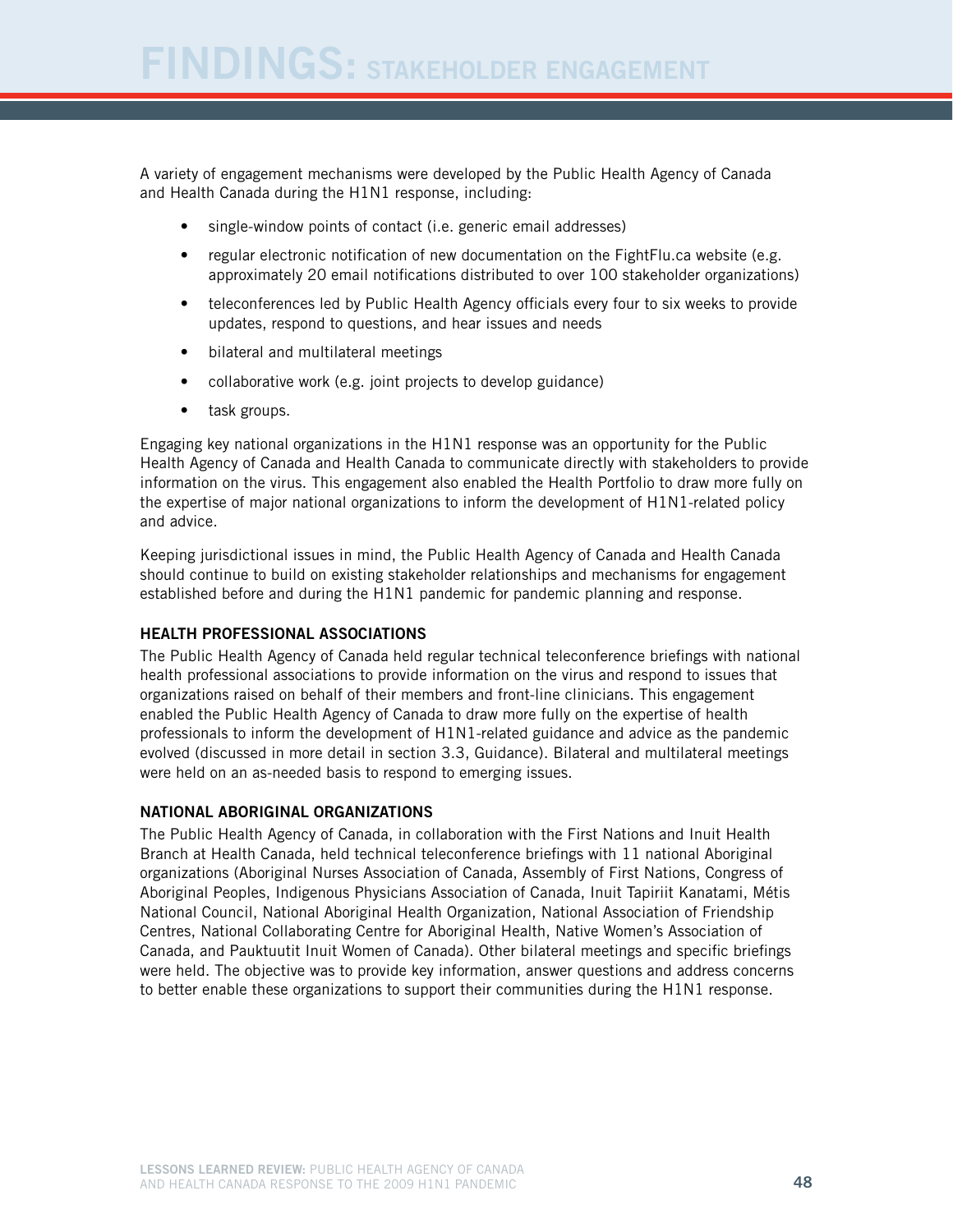#### Private sector

The Public Health Agency of Canada participated in the Conference Board of Canada's Pandemic Preparedness Workshop held in Ottawa in June 2009. As stated in the workshop report, a pandemic is also an economic and business continuity crisis.36 As such, it needs engagement with, and leadership from, the business community as well as from pandemic specialists.

Existing mechanisms of engagement were also adapted to support the H1N1 response. The Private Sector Working Group on Avian and Pandemic Influenza Planning (co-chaired by the Public Health Agency of Canada, Public Safety Canada and the Canadian Council of Grocery Distributors) supported information sharing during the H1N1 pandemic through the engagement of 90 private sector organizations from 10 critical infrastructure sectors (energy, information and communication technology, transportation, government, health care, manufacturing, finance, safety, water and food). The Working Group's mandate is to promote a shared approach to pandemic influenza planning and preparedness through increased awareness and partnerships with private sector organizations and associations.

#### Collaborative endeavours

Joint efforts between the Health Portfolio and stakeholders were undertaken to address specific aspects of the H1N1 response and the needs of particular communities.

Examples include the following:

- The Public Health Agency of Canada worked in partnership with health professional associations such as the Canadian Paediatric Society, the Society of Obstetricians and Gynaecologists of Canada, the Canadian Medical Association, the Canadian Public Health Association, the National Specialty Society for Community Medicine and the College of Family Physicians of Canada, to support the development of technical guidance for front-line health care providers (see also section 3.3, Guidance).
- The federal/provincial/territorial H1N1 Remote and Isolated Communities Task Group was co-chaired by Health Canada (First Nations and Inuit Health Branch) and the Chief Medical Officer of Health from Alberta, with participation by national Aboriginal organizations. It produced guidance to address the unique challenges facing remote and isolated communities, many of which are Aboriginal.
- Collaborative work was undertaken between human health partners (Public Health Agency of Canada, Health Canada, provincial/territorial health) and animal health partners (Canadian Food Inspection Agency, provincial agriculture ministries and other experts) to develop a variety of surveillance, guideline and risk management documents to address health issues at the human-animal interface.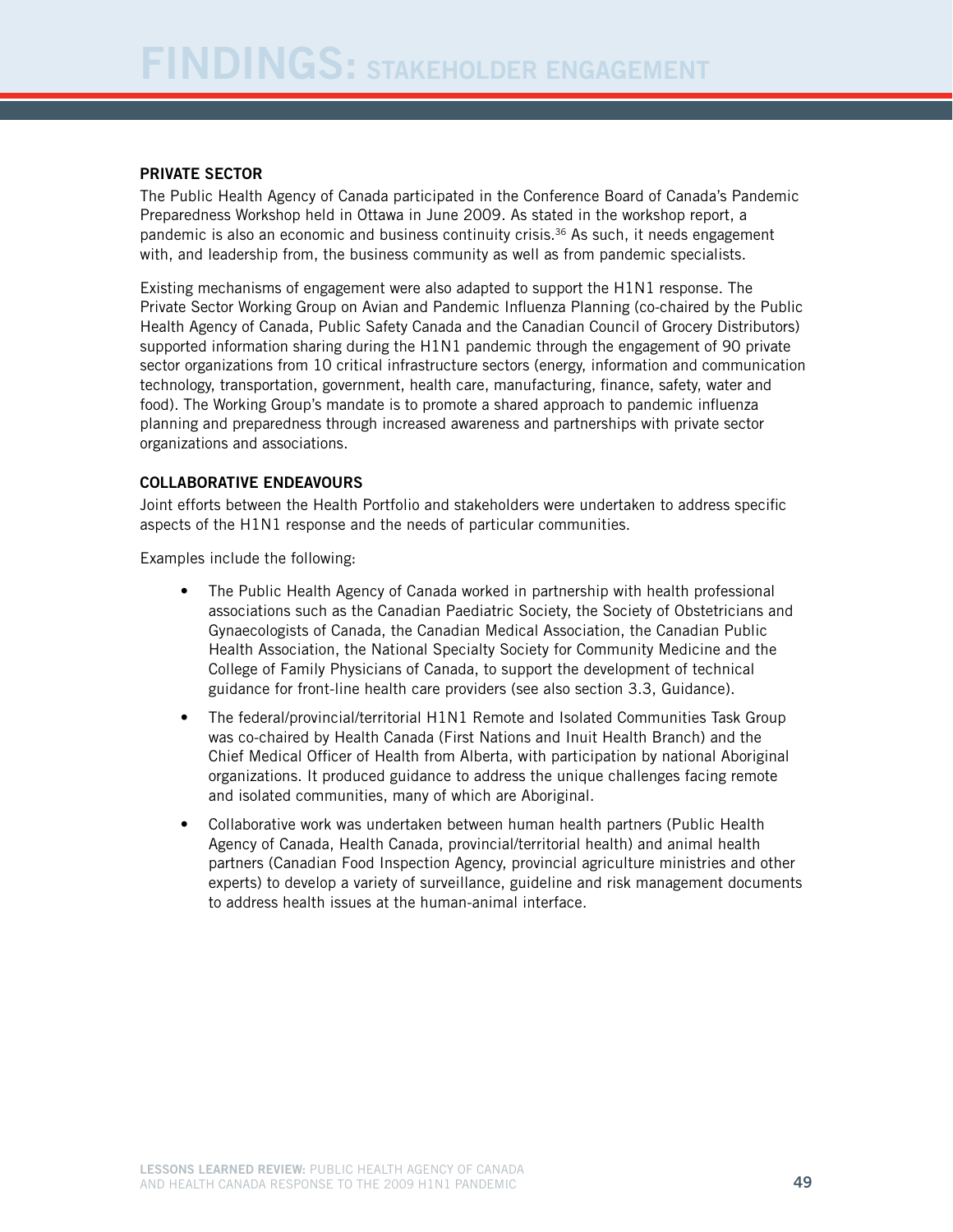### The Chief Public Health Officer established a Science Advisory Committee of researchers from the academic community

Members of Canada's influenza research academic community were engaged through the Chief Public Health Officer's H1N1 Flu Virus Science Advisory Committee. This Committee was created at the outset of the H1N1 pandemic to provide science and research advice. During the height of the H1N1 pandemic, the Committee held weekly teleconferences, with a total of 24 teleconference meetings held between May 2009 and February 2010.

Specific areas on which advice was sought included:

- public health response
- • vaccine development
- development and implementation of rapid point of care diagnostics
- antiviral treatment
- • clinical care
- surveillance and epidemiology
- influenza pandemic forecasting and modelling.

Committee members, including Public Health Agency officials, indicated that this forum was valuable and the information shared and discussed was timely.

#### There was strong collaboration with other countries, as well as international organizations

On the international front, the federal Minister and Deputy Minister of Health, as well as the Chief Public Health Officer, were highly committed to engaging in direct communication with key bilateral and multilateral international partners to address high-priority issues and to promote ongoing collaboration with key international partners. The Public Health Agency of Canada and Health Canada program areas and technical experts already had strong relationships with counterparts internationally, and they continue to sustain them.

Building on lessons learned in the first wave, a Public Health Agency H1N1 flu virus international engagement strategy was developed and approved by senior management in early fall 2009. This strategy identified opportunities to further focus international engagement during the second wave of the pandemic.

Early in the H1N1 pandemic, the leveraging of previously established international relationships and communication protocols proved vital.

• Many bilateral relationships were critical to the Canadian response. For example, Canada collaborated with Australia on unadjuvanted vaccine. To facilitate and improve information sharing, Canada worked closely with Mexico from the onset of the pandemic. Canada also had a liaison network with the United States Department of Health and Human Services prior to and throughout the pandemic.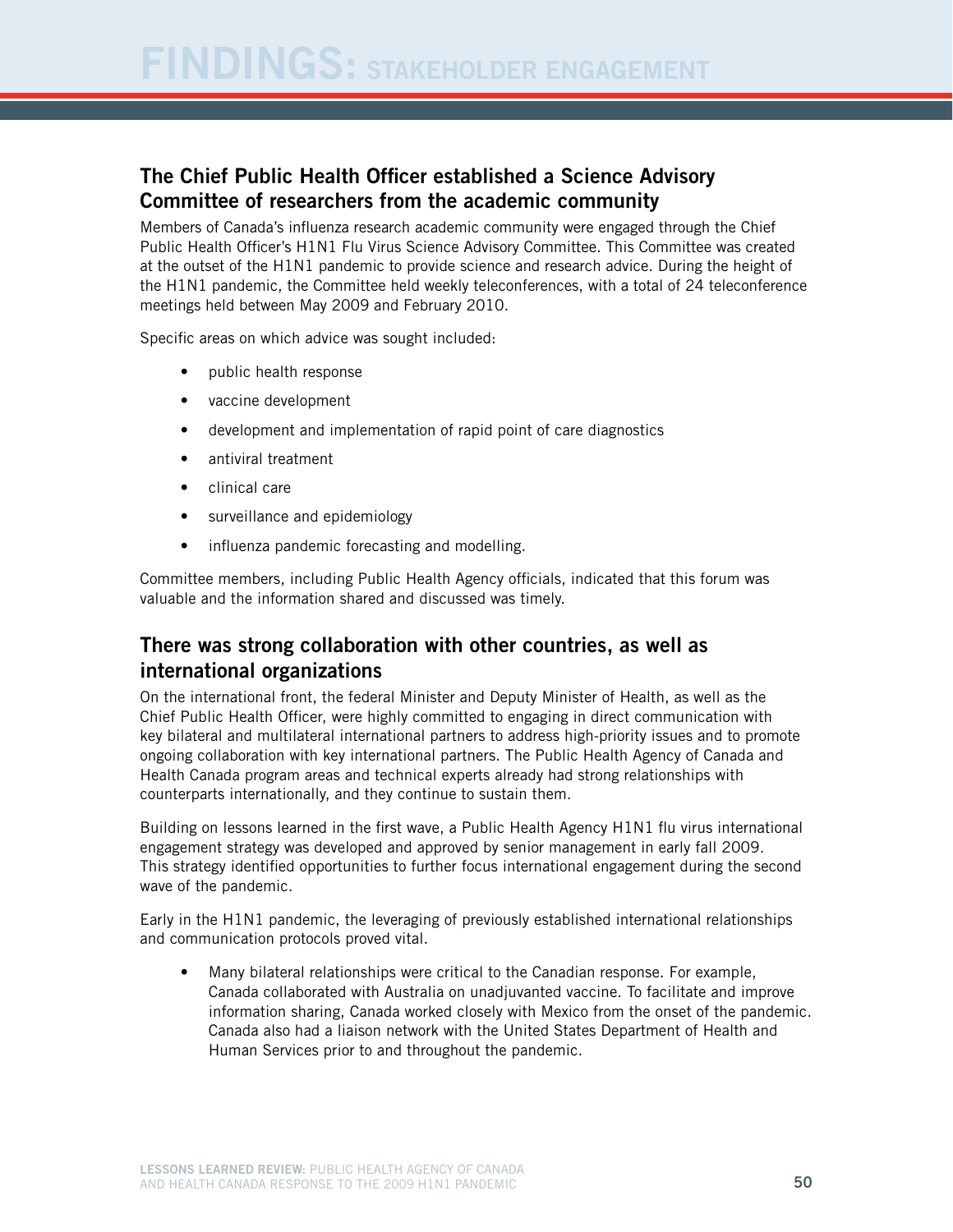- • Trilateral linkages between the United States, Mexico and Canada had been fostered through the development of the *North American Plan for Avian and Pandemic Influenza* and were critical to the response in these countries. In the early stages of the response to H1N1, there were daily calls between the United States, Canada and Mexico.
- In keeping with the *International Health Regulations*, Public Health Agency of Canada and Health Canada officials at all levels continued to work closely with their counterparts at the World Health Organization and the Pan-American Health Organization on the global response to the pandemic. While at times there were challenges with inconsistent communication to the public (given the complexities of working in a multisource environment), the level of cooperation and engagement was consistently high.
- Building on Canada's ongoing involvement in the Global Health Security Initiative international partnership, including participation in the Global Health Security Action Group, the Canadian H1N1 response was strongly supported by access to rapid communication with, and reaction from, other international partners (particularly France, Germany, Italy, Japan, Mexico, the United Kingdom and the United States). This involvement included two ministerial meetings in 2010, which facilitated information sharing and collaboration during the H1N1 pandemic response.

These international links provided a valuable means of rapid information exchange throughout the response to the H1N1 pandemic. For example, the existence of an international network of national vaccine regulatory authorities to exchange information helped to support the expeditious review, authorization and post-market monitoring of H1N1 vaccines in Canada.

## Areas for action

#### Increase multi-jurisdictional coordination of information for stakeholder groups

Recognizing that within a federation each province/territory makes decisions within their own jurisdiction, coordination of messaging to stakeholder groups can be complex. During the H1N1 pandemic, consistency and timeliness of information to stakeholders was challenging. Stakeholder groups received information from provincial/territorial governments, as well as from the Health Portfolio. The information from these different sources was sometimes inconsistent and, at times, conflicting. In addition, although many stakeholder groups indicated that information they received was helpful, concerns were raised about its timeliness (e.g. online tools such as FightFlu.ca). Moving forward, Health Portfolio communication and engagement strategies should clearly define jurisdictional roles and responsibilities to help support improved consistency and timeliness of information to stakeholder groups.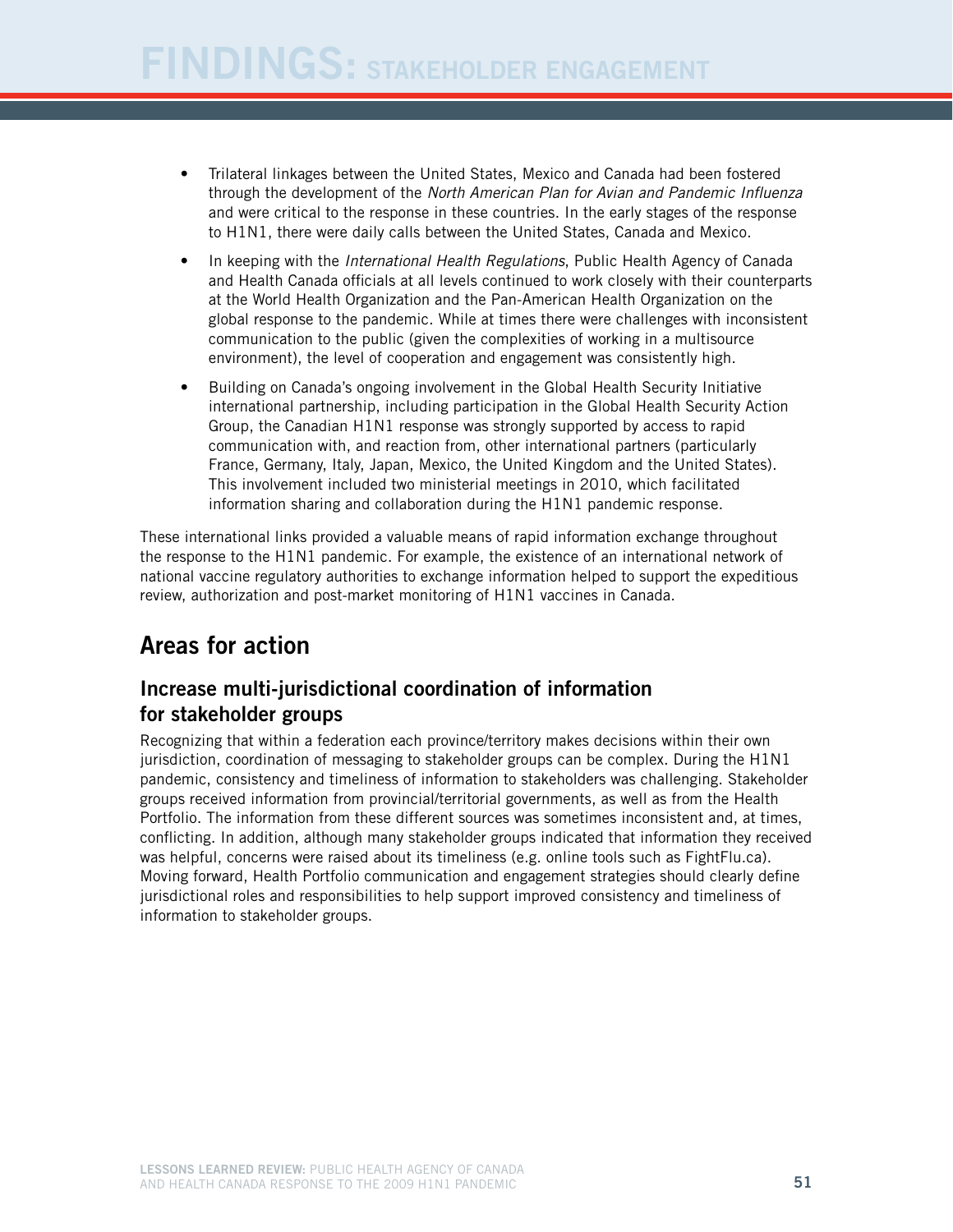#### Enhance capacity to anticipate and respond to issues raised by all stakeholder groups

There was insufficient organizational capacity within the Public Health Agency of Canada, particularly during the first wave, to respond to the significant increase in requirements for information from a variety of stakeholders. This shortfall included the capacity to address both the volume of written correspondence received by the Chief Public Health Officer and others through letters and email, and the need for oral briefings to various groups.

The response was sometimes perceived by stakeholders as reactive and token. Some stakeholders indicated that, *"In the first wave, we were uninvolved and felt marginalized. By the second wave, good outreach had resulted in much better communication, but unfortunately it was considered by some members to be 'too little, too late'."* Issues brought forward by stakeholders need to be meaningfully addressed in a more timely fashion.

With respect to national Aboriginal organizations in particular, stakeholders indicated that information could have been timelier and more culturally appropriate. It was suggested by stakeholders that more preplanning was required, including the need to have information and mechanisms ready to directly and quickly engage and communicate with national Aboriginal organizations.

During the interpandemic period, the Public Health Agency of Canada and Health Canada should review their pandemic strategic relations plans in light of the H1N1 experience. In particular, they should examine the tools, mechanisms and human resources required to ensure they are in a strong position to work proactively with all stakeholders, respond to stakeholder issues and avoid delays.

### Support development of guidance documents for health professionals

As stated in section 3.3, Guidance, there was an increased demand for guidance documents for various stakeholders during the H1N1 pandemic, with particularly high demand among health professionals. The Public Health Agency of Canada and external health professional associations addressed this demand on an ad hoc basis and produced various guidance documents and educational tools.

While front-line health care workers indicated that they appreciated the clinical guidance received, they indicated that at times the flow of information to them was neither timely nor met their needs. Stakeholders have indicated that the process for the development and approval of clinical guidance documents:

- took too long
- needed to better incorporate flexibility of evolving and emerging information
- should have involved a broader base of organizations
- did not give enough consideration to the level of the language in the documentation (i.e. it was sometimes too technical, too detailed or unclear).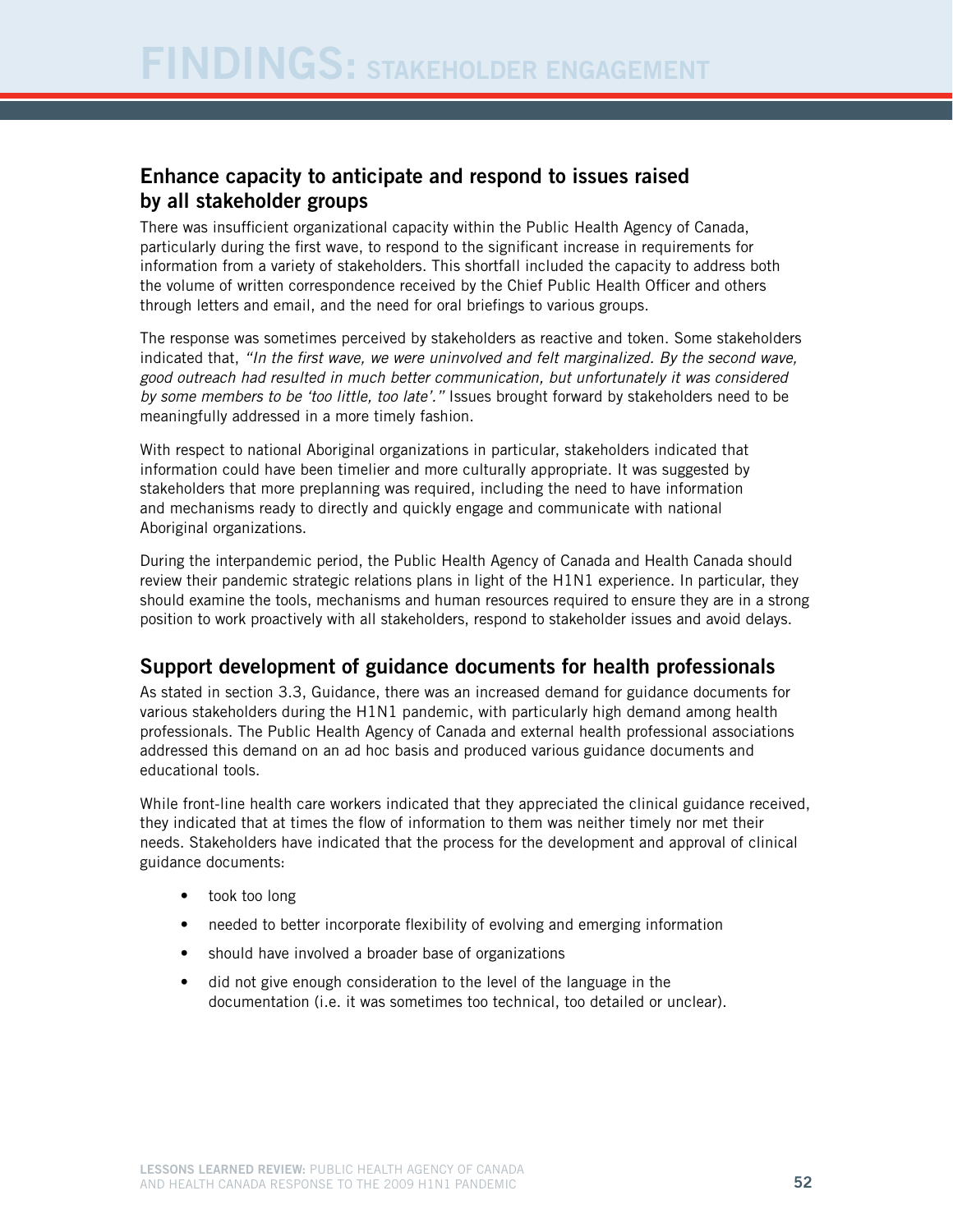Although ad hoc structures were created for H1N1, the Public Health Agency of Canada, in collaboration with federal and provincial/territorial partners, should consider establishing a communications and engagement strategy specifically for health professionals, including established processes for the development of guidance and tools.

It has been suggested that the Public Health Agency of Canada should lead a discussion (with its federal, provincial and territorial partners, other levels of government and health professional organizations) on how best to create sources of direct clinical advice for health professionals during a pandemic. As suggested in the United Kingdom's independent review on influenza pandemic, this role may be more appropriately hosted by one or more of the professional bodies.<sup>37</sup>

#### Review Health Portfolio management of international relationships

During the H1N1 pandemic, there was a significant increase in the volume of international engagement for Health Portfolio senior management and other staff on both technical science and strategic policy issues. Because of the nature of this event, calls were often convened by other bilateral and multilateral organizations on short notice across different time zones, and without clear knowledge of the expertise required. It was difficult to identify and brief the appropriate Health Portfolio representatives to ensure mutually beneficial discussions.

During the interpandemic period, the Health Portfolio should review its international engagement strategy in light of the H1N1 experience. It should review the designation of senior management representatives and alternates to ensure consistent representation, contributions and efficient use of time. To maintain consistent communication and information sharing across all bilateral and multilateral relationships, it should reconfirm and communicate broadly the role of an international liaison focal point internal to the Health Portfolio during a pandemic. Internal protocols or mechanisms could be put in place to track meetings called through both formal and informal channels.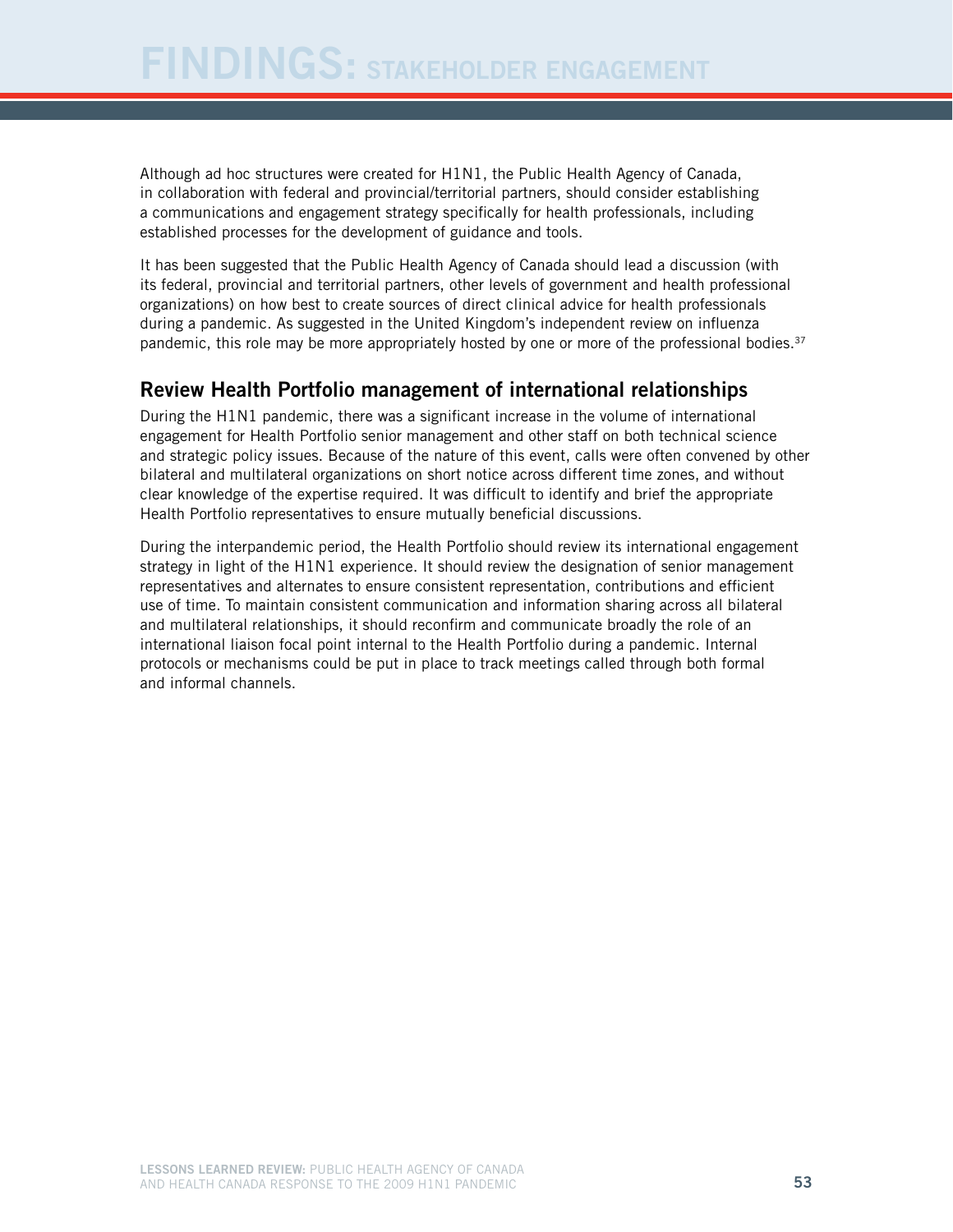## 3.5 Communicating with Canadians

## **Background**

The *Canadian Pandemic Influenza Plan for the Health Sector* stresses that public communication efforts during an influenza pandemic are required to prepare Canadians to take appropriate action and to build and maintain their confidence in the government response during a pandemic. The Communications Annex (Annex K) was developed in partnership by federal, provincial and territorial governments, providing the framework for coordinated public communications across all involved organizations during a pandemic.

Pandemic influenza communications planning for the health sector is based on a strategic risk communications approach, which aims to ensure:

- open communication about pandemic influenza risks and control options
- transparency in the decisions made during the pandemic planning process
- an understanding of the gaps and efforts made to fill them when facts are uncertain or unknown.

The Public Health Agency of Canada was responsible for H1N1 communication activities for the general population with support from Health Canada, which was itself responsible for communication activities with First Nations people living on a reserve in conjunction with First Nations leadership.

In April 2009, the Government of Canada launched a public awareness campaign, led by the Public Health Agency of Canada, to inform Canadians about the H1N1 influenza virus. A key method of communicating with Canadians was through the Public Health Agency of Canada's multimedia, multiphased Citizen Readiness Social Marketing Campaign.

The campaign, implemented in stages over nine months, included marketing and advertising tactics focusing on infection prevention behaviours, personal preparedness and a call to action for Canadians to get vaccinated. The major focus of the campaign was television, print, radio, in-transit and online advertising that encouraged Canadians to get the information they needed to make decisions to protect themselves from the H1N1 influenza virus on the Public Health Agency of Canada's FightFlu.ca website. A number of marketing tactics reinforced the phased messaging: distribution of a direct mail brochure to 10 million Canadian households to promote the Public Health Agency H1N1 Preparedness Guide, distribution of 1.7 million H1N1 Preparedness Guides via 1 800 O-CANADA and Canada Post outlets, and the H1N1 pages of the Public Health Agency website.

Despite these communication activities, it is important to recognize that the federal government is not the only source of information for Canadians during a public health event. More than ever before, Canadians are living in a multisource environment where information is no longer simply from local, national and international governments or academic sources transmitted through traditional media such as television and radio, but also from social media, where anyone can post information regardless of their expertise or the use of rigorous research.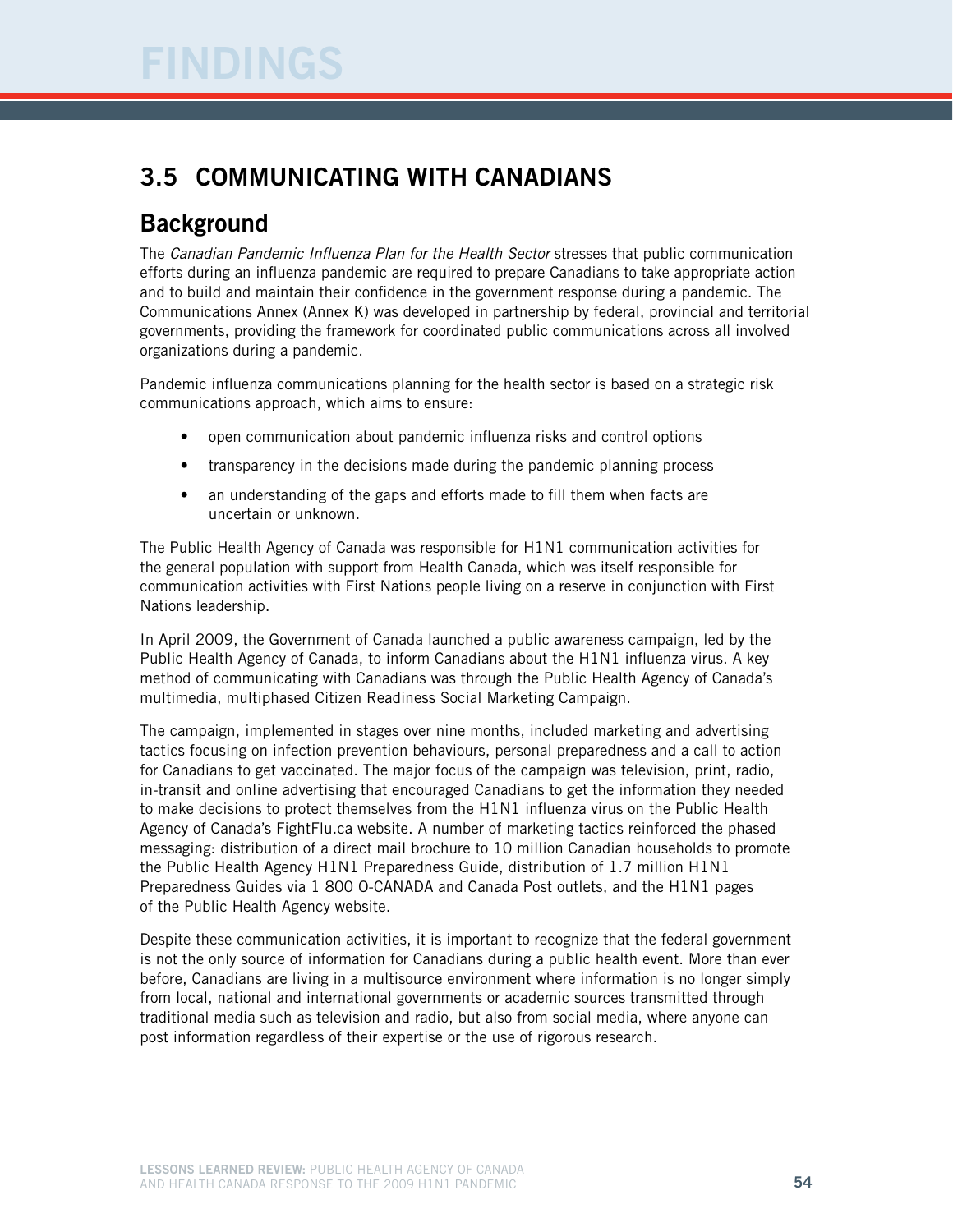Media coverage of H1N1 was extensive and, at times, overwhelming. In October 2009, a survey found over three-quarters of Canadians (78 percent) believed the media hyped and exaggerated the threat of  $H1N1$ , representing a 10-point increase from perceptions in July.<sup>38</sup> Correspondingly, just over half of Canadians (53 percent) surveyed in the same month (October 2009) felt the general public's level of concern was exaggerated while close to four in ten (37 percent) felt the level of concern was consistent with the risks.39

In public health messaging during an event, there can be a delicate balance between providing information on one hand, and raising concerns or fears unnecessarily on the other. This dynamic needs to be further balanced with the public's growing appetite and expectation for more information.

## What worked well?

### Communication with the Canadian public was a key priority during the pandemic

Federal Health Portfolio communication efforts began to roll out on April 24, 2009. A news conference was held two days prior to the first confirmed case of H1N1 in Canada. This was a few days after the first samples had been received from Mexico to determine the cause of the illness that had been spreading there. These news conferences continued throughout the pandemic; almost 50 were held between April 24 and December 15, 2009.

These activities respond directly to one of the key recommendations derived from the independent review of the government's activities during the listeriosis outbreak in the summer of 2008.40 At that time, the government was criticized for a fragmented and untimely communications approach.<sup>41</sup> During the H1N1 pandemic, however, the Public Health Agency of Canada was the lead organization responsible for communicating with Canadians. Media channels, perceived as primary sources of information for Canadians, were used. $42$  Having consistent news briefings also worked to establish a collaborative relationship with the media during this time, and maximized communication through traditional media.

The Public Health Agency of Canada's communications and marketing activities all contained a primary call to action to drive Canadians to its FightFlu.ca website, where they could find the information needed to protect themselves from the H1N1 influenza virus. Research on these marketing activities indicates that Canadians took steps to prevent the spread of influenza, including handwashing or coughing into one's arm instead of one's hand. The Public Health Agency of Canada's H1N1 web content received 6.4 million visits, had over 20 million pages of content viewed, and had more than 200,000 H1N1 information products downloaded.

Health alert notices also played an important role in the early stages of the Public Health Agency of Canada's response. Four million health alert notices were distributed to travellers at 24 Canadian airports between April 27 and May 18, 2009. Infection prevention behaviour information was displayed on screens in Canada's international airports during the first wave of H1N1. Posters outlining quarantine measures and infection prevention practices were also distributed in these locations.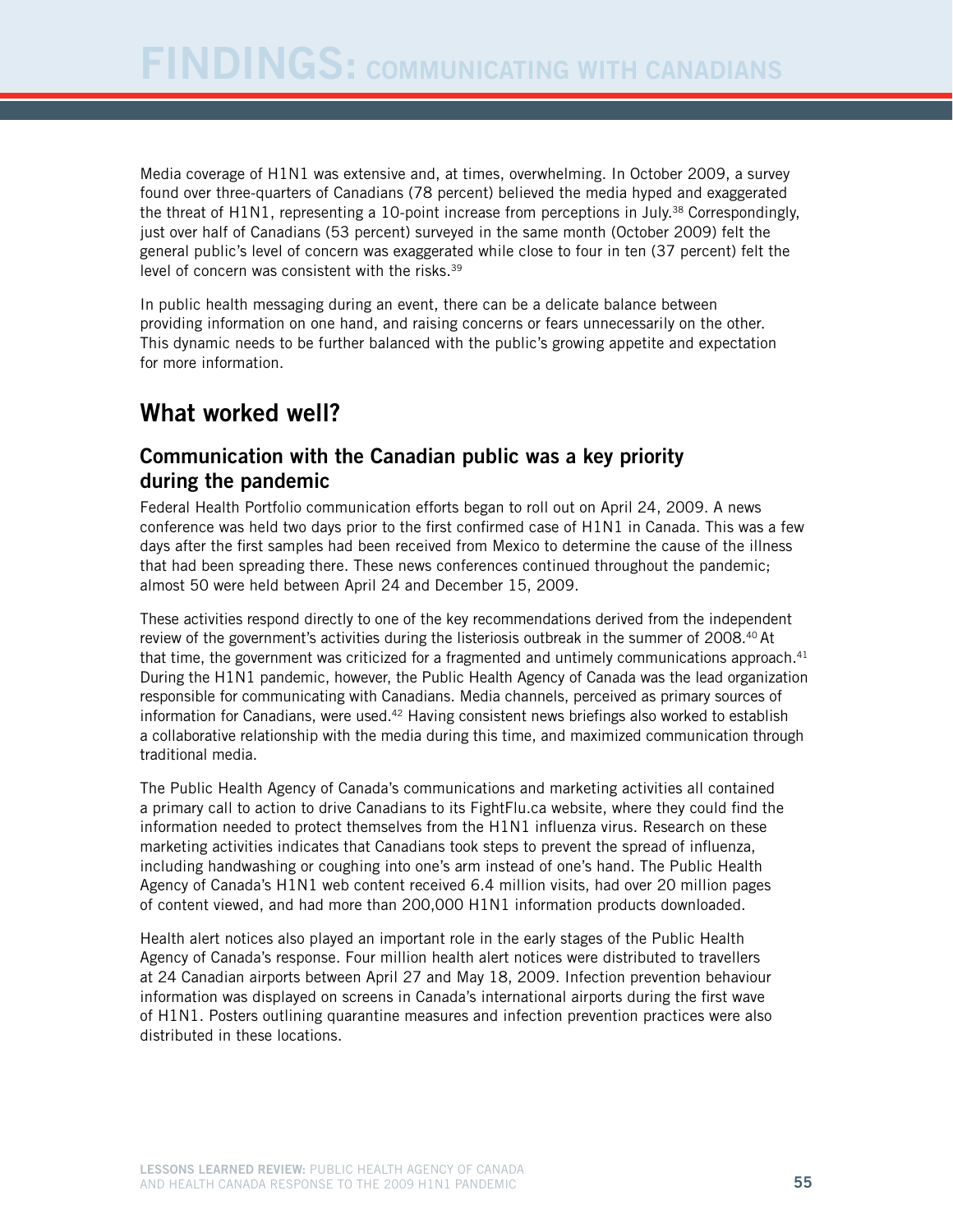### Key spokespeople, like the Minister of Health and the Chief Public Health Officer, were visible throughout the pandemic

An additional key recommendation of the independent listeriosis review was the identification of a primary spokesperson during public health emergencies to demonstrate consistent federal public health leadership. Media analysis indicates that the Chief Public Health Officer and the Minister of Health received a very high number of media mentions on a wide range of issues concerning H1N1. They were positioned as credible, authoritative and effective communicators throughout the pandemic period.

### Advance planning ensured key communication products and activities were quickly implemented

The Public Health Agency of Canada's Risk Communications Strategy for Pandemic Influenza, developed in 2006, guided the overall planning for the communications and social marketing response during the H1N1 pandemic. Without key activities, such as media training and creative development for the advertising campaign, it would have been very difficult to launch a multiphase, multifaceted campaign. During the H1N1 pandemic, the campaign contributed to informing Canadians and encouraging them to adopt appropriate infection prevention behaviours. As part of this strategy, advance work with national and international partners formed important links that were useful during the H1N1 response.

### Social marketing efforts helped to change infection prevention behaviours

As mentioned, the Public Health Agency of Canada implemented a number of social marketing/ advertising tactics during the pandemic aimed at encouraging behaviour change among Canadians. The Citizen Readiness Social Marketing Campaign's first phase promoted infection prevention behaviours including: frequent handwashing, coughing into one's arm not hand, staying home if sick. These messages were later complemented with personal preparedness and immunization information. Research conducted shows that Public Health Agency marketing and advertising efforts helped to increase infection prevention behaviours by Canadians. For example, of those members of the public asked if they had seen the Public Health Agency of Canada's infection prevention ads that ran in the fall of 2009, almost half (46 percent) reported taking action as a result, of which roughly six in 10 (59 percent) stated (without prompting) that they started to wash their hands more often.<sup>43</sup>

Basic infection prevention information (handwashing, coughing into one's arm not hand, staying home when sick) are appropriate for overall infection prevention in both pandemic and non-pandemic situations to reduce the risk of common infectious diseases such as the seasonal influenza. Infection prevention messages should be continued on an annual basis, aligning with annual influenza season.

### There was strong and effective coordination of communication activities between federal and provincial/territorial governments

Consistent messaging to Canadians across federal and provincial/territorial jurisdictions was needed to maintain public confidence in the response to the H1N1 influenza virus. While there were instances where this consistency was not always achieved (as will be described below), the federal, provincial and territorial governments coordinated their approaches, communications and marketing tools, tactics and messaging.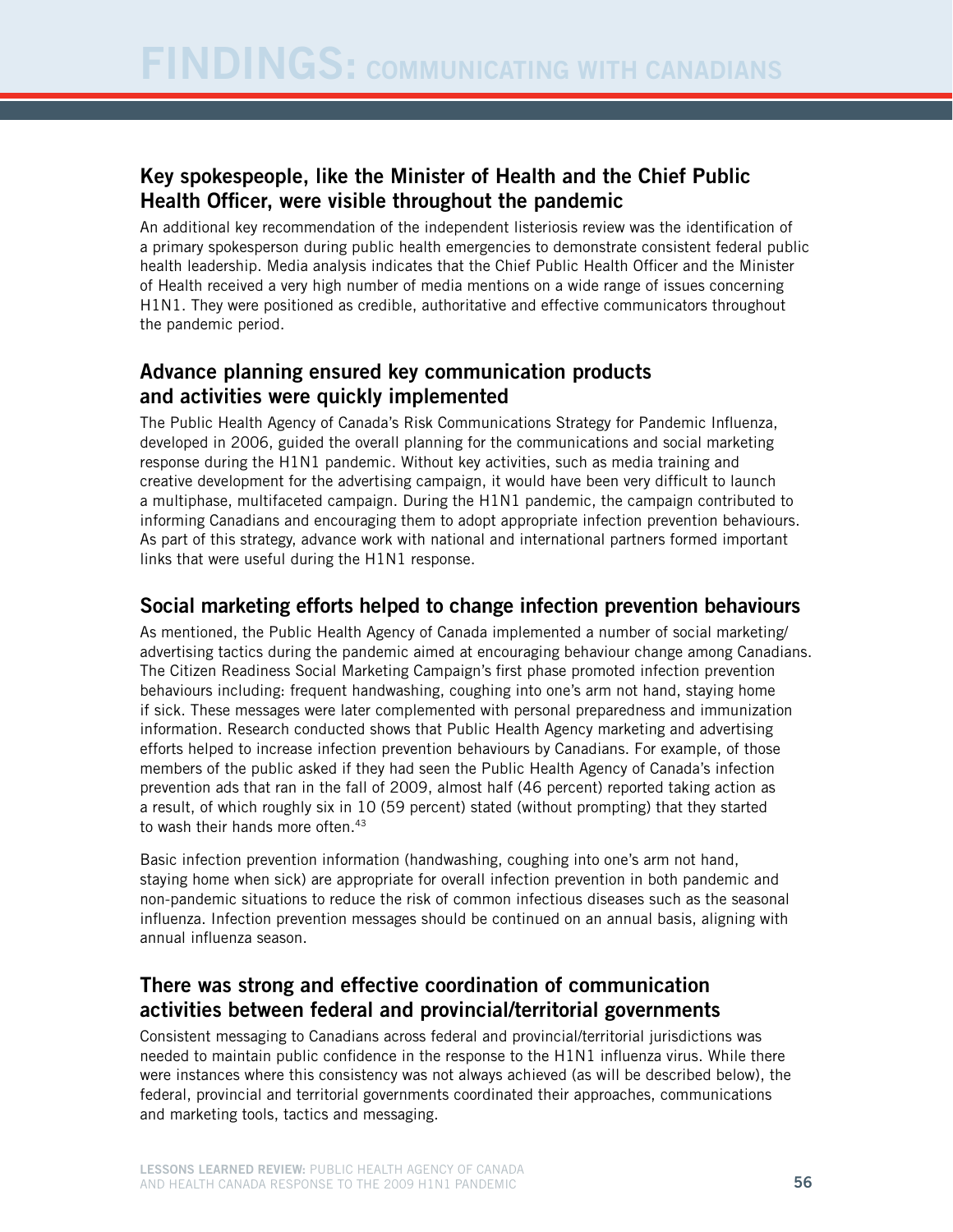Federal, provincial and territorial heads of communications met daily to share information and intelligence on emerging issues, concerns and announcements, and to coordinate outreach and public education efforts. Collaboration was facilitated through two subgroups: the Communications subgroup and the Social Marketing subgroup, with representatives from the provinces and territories and the Government of Canada. The Communications subgroup focused its efforts on issues management and media relations, including the creation of common speaking points and media lines on various issues for use by all jurisdictions. The Social Marketing subgroup focused on ensuring Canadians received consistent public awareness and marketing information (including television, print, radio, in-transit and online advertising) across jurisdictions.

This collaboration was highlighted when a television ad on infection prevention behaviours (creative produced by the Ontario government) was broadcast nationally (media paid for by the federal government) on behalf of the federal, provincial and territorial governments. This effort allowed smaller jurisdictions that did not have budgets for television advertising to benefit from the ad.

## Areas for action

*Conflusion (the aggregation of streaming together of multiple confusing items, as in a confluence of confusion) is what the public is feeling in response to the seemingly endless stream of contradictory news about H1N1 influenza.*<sup>44</sup>

— André Picard, *The Globe and Mail*, October 9, 2009

### Improve consistency of information communicated to Canadians across different jurisdictions

As previously mentioned, there was a strong effort to coordinate information to Canadians across different jurisdictions. However, there were cases where contradictory or slightly different messages were communicated based on federal, provincial or territorial policy decisions. This caused some confusion among citizens. One example of confusion was the varying approach across jurisdictions to the seasonal influenza vaccination during the second wave of H1N1, where some provinces and territories chose not to move ahead with the seasonal vaccine.

The media reported on the discrepancies between messages during H1N1. Australia faced a similar challenge and reported that "the complexity of Australia's federation, requiring coordination of one national and eight state and territory governments" may have been a contributing factor for inconsistent messaging across the country.

Differences in the timing, scope and severity of the H1N1 pandemic across jurisdictions — as well as varying response measures, public health capacity and governance structures — limit the extent to which best practices in risk communications can be consistently applied. It is expected that messaging based on individual or jurisdictional policies, communication channels and responsibilities may result in variation. However, this does create confusion among the general public and should be minimized wherever possible.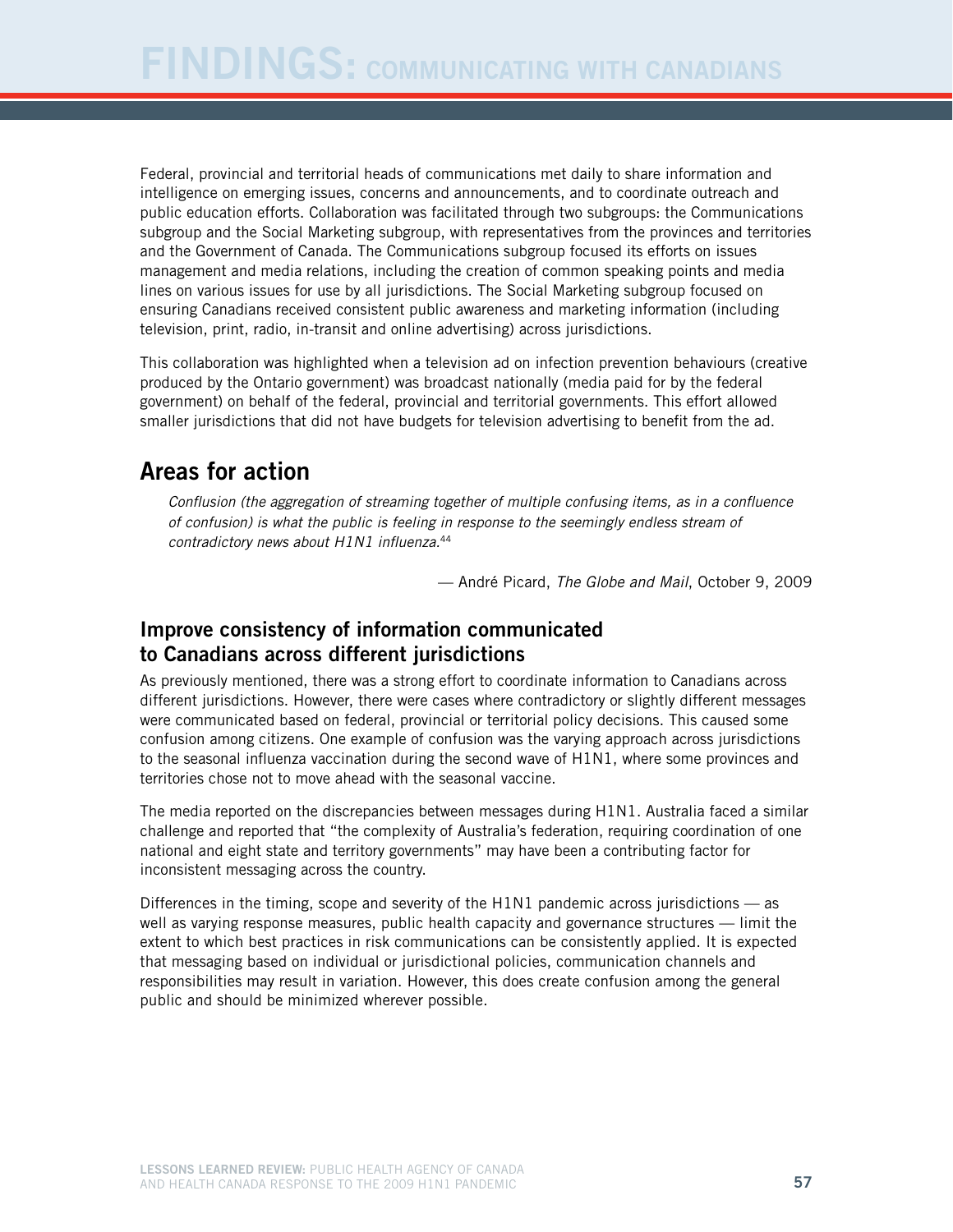### Review strategies to communicate uncertainty, risks and shifts in scientific knowledge in order to build public trust

While prevention campaigns appeared to have an impact on the general population, the Health Portfolio needs to reconsider how to communicate uncertainty, risk or shifts in scientific knowledge to the Canadian public. Some of these issues are not unique to Canada's response to H1N1. One of the recommendations coming out of the experience with H1N1 in the United Kingdom was to portray pandemics as accurately as possible, including the levels of risk, as well as to ensure greater transparency of scientific findings when communicating to stakeholders and the general public.<sup>45</sup>

Examples of lessons from other jurisdictions:

#### • United Kingdom

*The communication of only the 'reasonable worst–case' planning assumptions meant that there was an obvious gap between what the government was saying and what was observable on the ground, namely that the disease was mild in most cases and that mortality levels were low. This gap could have risked damaging the government's credibility and undermining public trust in the response.*<sup>46</sup>

**Switzerland** 

*In order to raise public awareness, it was decided to adopt a communication strategy based on a worst case scenario. In line with the World Health Organization's reports on the escalation of the pandemic (phase 2/3/4/5/6), this strategy was justifiably the right choice. But due to the lack of coordination between the various stakeholders, within a relatively short time the messages became confused. The delay in the delivery of the vaccine and the extensive academic discussions which took place about "which vaccine for whom?" were at the heart of this confusion. To complicate matters even further, the escalation phase then turned into a de-escalation phase; clear, credible communication became close to impossible.*<sup>47</sup>

#### **Australia**

*Communication has been inconsistent partly because different parts of Australia have gone through the pandemic at different times and officials have been faced with the challenge of adjusting the response to cope with an infection that has not been as dangerous as the worst case scenario expectations that underpinned planning.*<sup>48</sup>

As with these jurisdictions, communicating risk, uncertainty and the scientific process affected the Public Health Agency's and Health Canada's overall response to H1N1. A recommendation on the development of strategies for communicating these issues to a diverse audience (including the general population, stakeholders and internal groups such as decision makers and decision influencers, with specific reference to central agencies) is discussed in more detail in section 4, Summary and recommendations.

Issues relating to the appropriateness of language and formatting for guidance documents are discussed in section 3.3, Guidance. In addition, specific communication activities are presented in section 3.2, Collaboration with provinces and territories. For particular communication activities with on-reserve First Nation communities, see section 3.6, Federal response in on-reserve First Nation communities.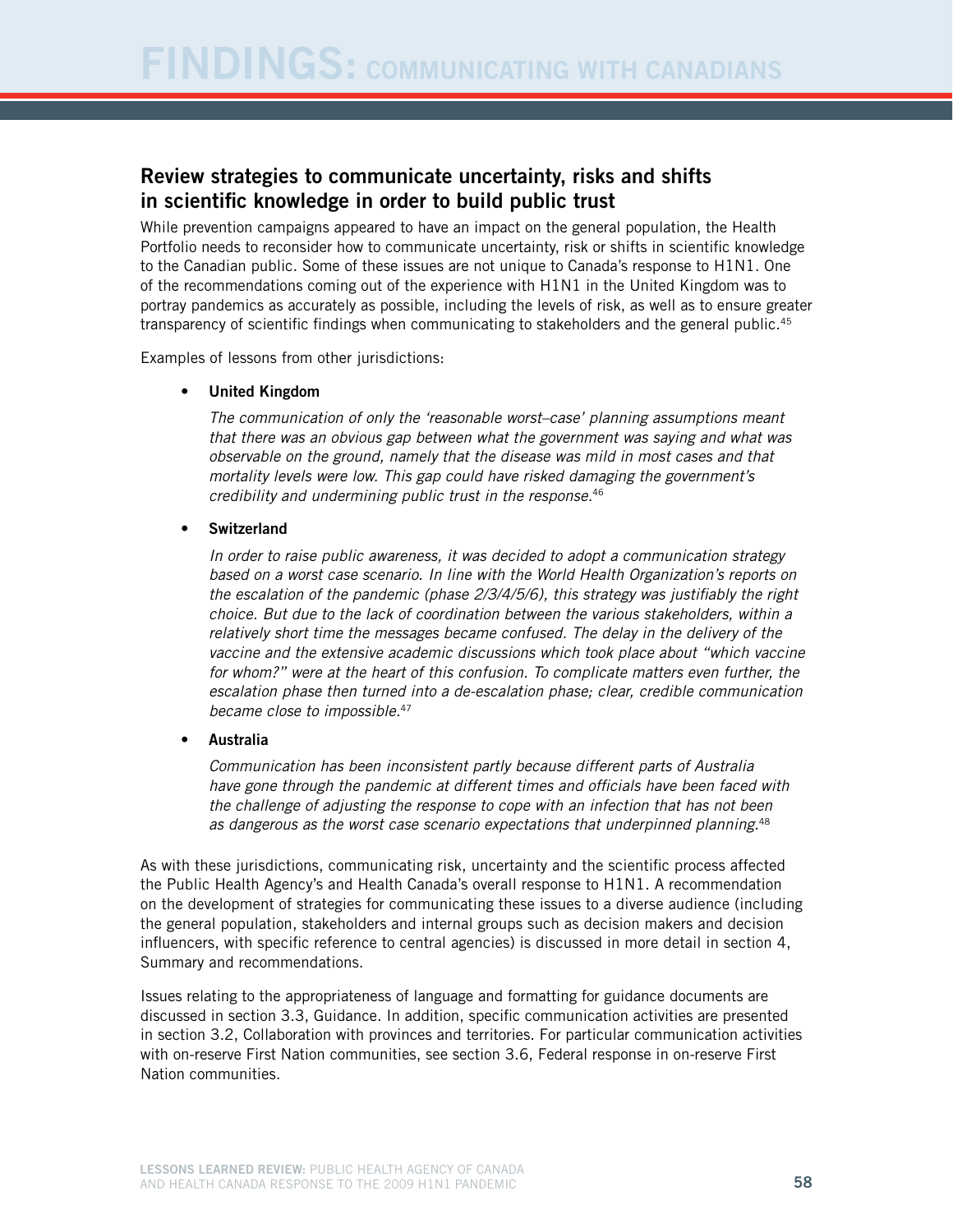## 3.6 Federal response in on-reserve First Nation communities

## **Background**

Health Canada's First Nations and Inuit Health Branch, in collaboration with the provinces, provides health care services to on-reserve First Nation communities through direct service delivery or funding through contribution agreements to First Nation organizations for delivering health care services. The First Nations and Inuit Health Branch provides basic primary care services in nursing stations in remote and isolated on-reserve First Nation communities.

During a pandemic, the First Nations and Inuit Health Branch provides health services to on-reserve First Nation communities. This includes providing assistance in the development, testing and revision of pandemic plans. In collaboration with provinces, First Nations and Inuit Health Branch is also responsible for the distribution and administration of vaccines and antivirals, reporting of adverse effects of immunization and treatment, and providing culturally appropriate information and guidance to health care workers on reserves.

While conditions are improving, First Nations people living on a reserve may experience inadequate housing and a higher risk for chronic diseases such as diabetes and tuberculosis.<sup>49</sup> A September 2009 study revealed that, while a quarter of First Nations people living on a reserve knew of at least one confirmed case of H1N1, other health conditions such as diabetes, cancer, smoking, alcohol and drug use were of greater concern.<sup>50</sup> Some other factors affecting pandemic response efforts in remote and isolated communities include: the distance required to travel to hospitals for acute care, high rates of pregnancy and in a few communities, limited access to running water. These remote communities tend to experience more difficulty overall in gaining timely access to a full complement of health services.

The public perception of the Health Portfolio's response in First Nation communities during the pandemic was shaped by the media coverage of three key events:

- 1. Early in the pandemic, in the spring of 2009, there was a high incidence of infections, serious cases and deaths among Aboriginal people in Manitoba.
- 2. In the summer of 2009, extensive national media coverage emphasized that federal government officials spent days debating whether to send alcohol-based hand sanitizers to First Nation communities over concerns about high alcohol content in the products.
- 3. In the fall of 2009, there was a significant negative reaction to the shipment of large numbers of body bags to some reserves.

While initially there were difficulties in Health Canada's response, many practices, changes and activities that were instituted during late spring and early summer 2009 improved the response in the fall. For example, after the shipment of large numbers of body bags to some reserves in the fall 2009, Health Canada implemented a number of changes to prevent a similar situation from recurring. Current procurement processes now have centralized control measures that set maximum quantities and flag unusual orders. In addition, regional staff review ordering patterns and supply levels when conducting regular site visits.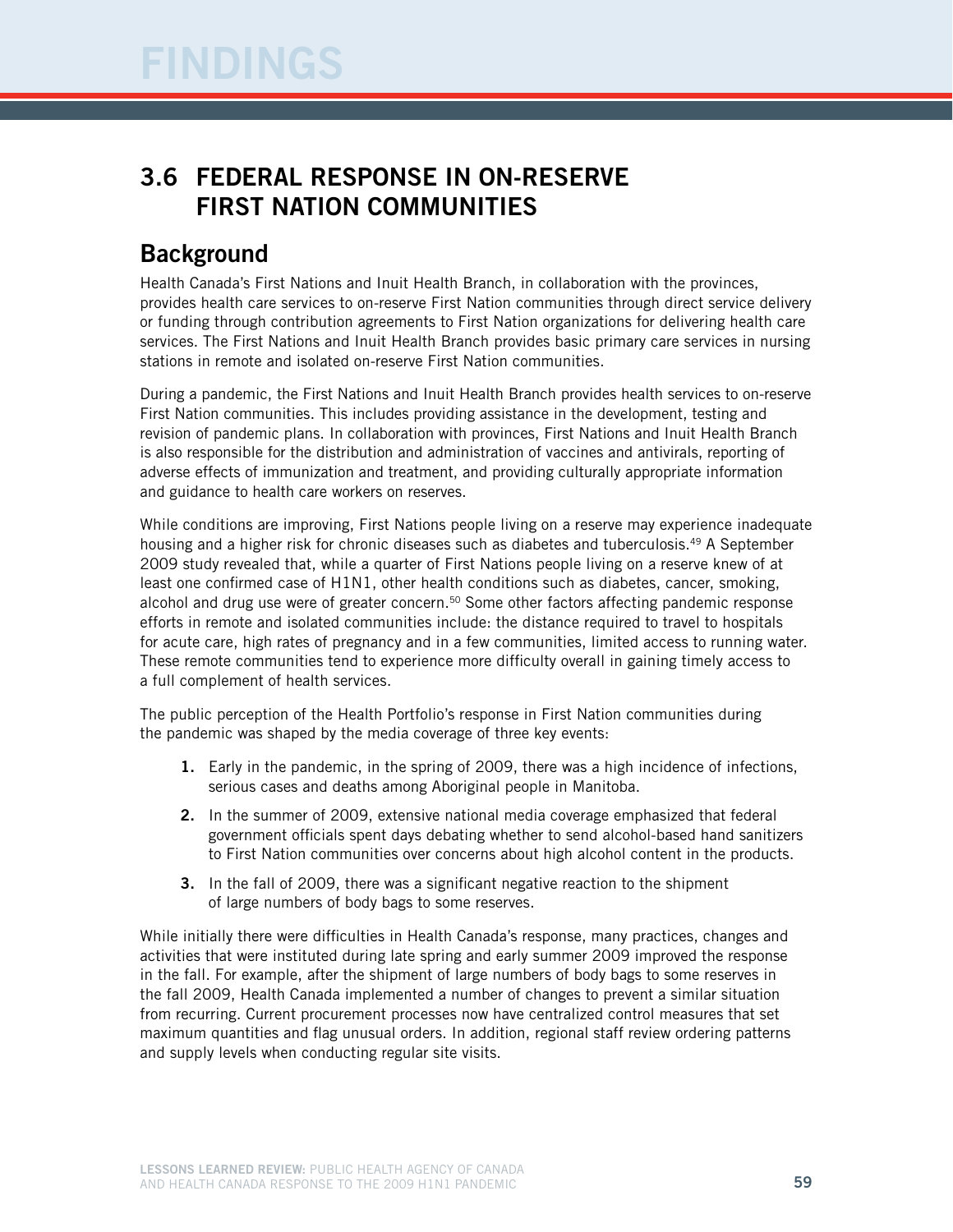In general, First Nations people were able to take precautions against H1N1. By September 2009, almost seven in 10 (68 percent) First Nations people living on a reserve stated that they had already taken steps to protect themselves against the illness, most frequently citing handwashing as the most effective way to protect against H1N1.<sup>51</sup>

## What worked well?

H1N1 was present in some First Nation communities early in the pandemic (May 2009). The experiences from the first wave helped to shape many preparedness and response decisionmaking processes and activities for the second wave. The nature of the pandemic in First Nation communities meant that there was no real distinction between the first and second waves but rather a continuous need for Health Canada's response throughout. Therefore, change and adaptation were required while the response continued.

### Many First Nation communities had pandemic plans in place

Pandemic planning efforts have been funded since 2006 in on-reserve First Nation communities. It was estimated that 80 percent of communities had pandemic plans in place at the beginning of the pandemic. As of fall 2009, 98 percent of communities had pandemic plans, and 87 percent had 'tabletop-tested' at least one component of their plans such as their mass immunization plans.

During the H1N1 pandemic, Health Canada officials continued to offer advice on the establishment of and/or details relating to pandemic plans, such as twinning with similar communities. In the future, Health Canada could consider looking at all pandemic plans to consider adaptability and scalability to different pandemic scenarios.

#### Vaccination clinics on reserves were generally successful

The vaccination clinics that took place in fall 2009 in on-reserve First Nation communities were generally successful. Overall uptake was 64 percent, some 20 percent higher than in the rest of the Canadian population.

Given the ongoing shortages of health care professionals and the increased demands on the health care system, community health resources were sometimes overwhelmed. This resulted in a limited capacity to implement community mass immunization plans. In three regions, additional nurses, physicians and pharmacists were provided by Health Canada. Other communities received surge capacity resources through their provincial health system. Again, lessons about processes and activities learned during this time should be incorporated into future pandemic planning.

### Antivirals were pre-positioned in remote and isolated communities for the second wave and personal protection equipment was purchased

Health Canada's Non-Insured Health Benefits program incorporated antiviral drugs into their standard formulary. Concurrently, Health Canada and the provinces worked together during the spring and summer of 2009 to ensure that antivirals were stockpiled in, or near, isolated or remote communities. This activity was crucial, especially for those First Nations people living on reserves. Ready access to antivirals can reduce the likelihood of serious illness. During the H1N1 pandemic, this strategy may have reduced the need for some First Nations people to be transported to tertiary care facilities for acute primary care services. This practice should be taken into account in future pandemic planning efforts.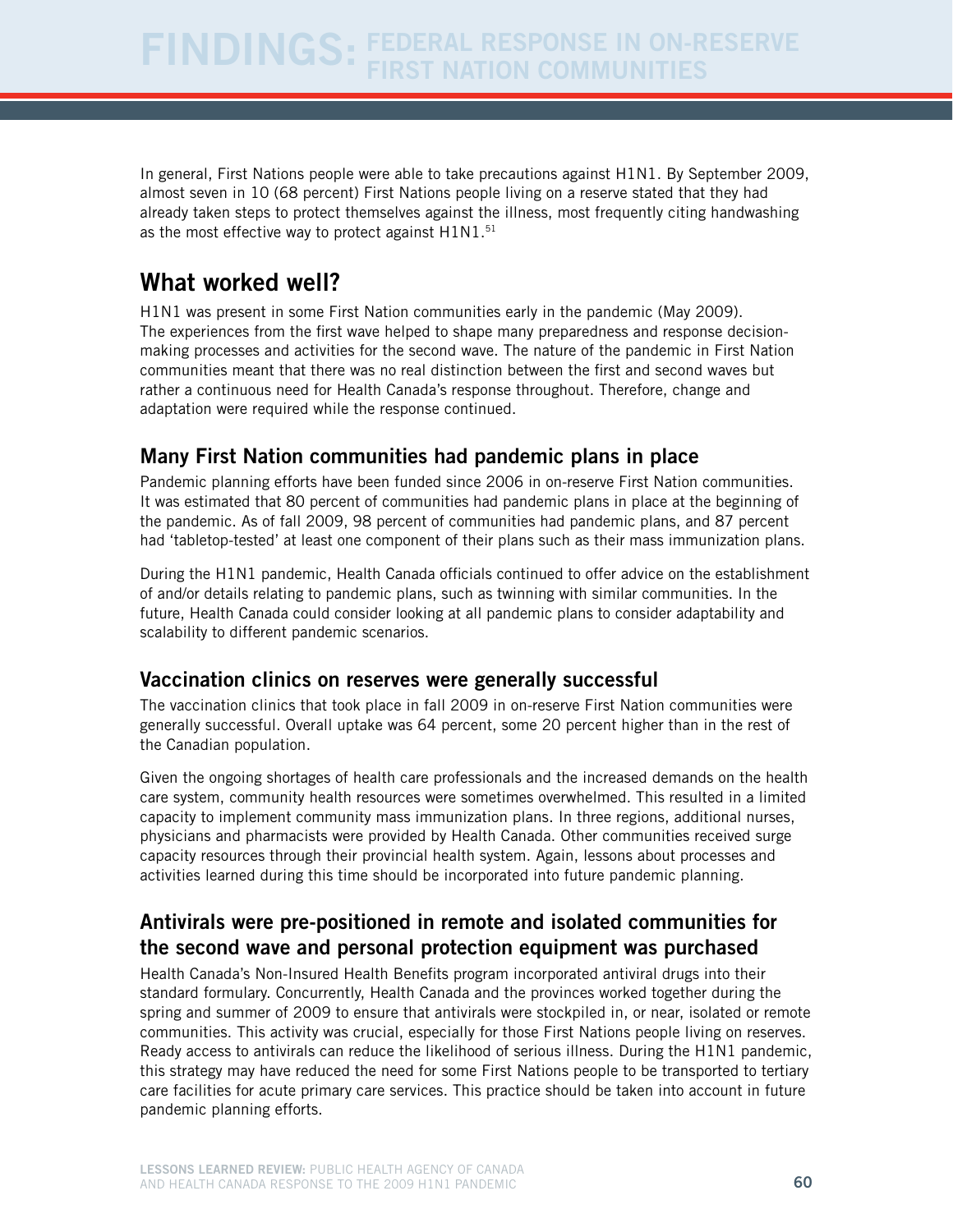In May 2009, in response to the H1N1 virus, Health Canada supplemented the routine personal protective equipment supplies already available by pre-positioning its modest stockpile of personal protective equipment supplies, housed at the Drug Distribution Centre in Edmonton, in many on-reserve First Nation community nursing stations and other health facilities.

First Nations and Inuit Health Branch purchased additional personal protective supplies to meet the immediate and longer-term needs of health care workers in on-reserve First Nation communities. These supplies were stored in two separate distribution centres to ensure rapid distribution of supplies to communities. Communities could order supplies monthly based on the instructions highlighted in the H1N1 personal protective equipment procedure.

### There was good cooperation among Health Canada, the Public Health Agency of Canada, Indian and Northern Affairs Canada, the provinces and First Nations leadership

A number of activities took place in the summer and fall of 2009 that demonstrated cooperation between all parties. The Remote and Isolated Communities Task Group of the Pandemic Coordination Committee was established to build on and adapt existing national guidelines to "*better ensure an effective and coordinated federal/provincial/territorial influenza pandemic response in remote and isolated communities, in the context of the H1N1 outbreak.*" Membership included a total of 25 representatives from the Assembly of First Nations, provincial/territorial governments, the Council of Emergency Social Services Directors, the Council of Health Emergency Management Directors and the federal government.<sup>52</sup> This provided a framework for concentrated and coordinated response to H1N1 and established relationships for future consultations of this nature.

In addition, other activities such as the signing of a Communications Protocol in September 2009 between Health Canada, Indian and Northern Affairs Canada, and the Assembly of First Nations aimed to improve coordination of communication activities (including communications regarding access to water and transportation for public health purposes). As part of this activity, a virtual summit on H1N1 in First Nation communities was held, which helped further outline infection control practices for First Nations.<sup>53, 54</sup>

Moreover, communication activities used established contacts to distribute information to First Nation communities. Notices and posters were sent to co-ops, Band Council offices, Northern stores, and friendship centres. Once posted and distributed, important health information was provided to leaders at 1,400 Aboriginal health organizations such as community health groups, healing lodges, health access centres, addiction centres and nursing stations.<sup>55</sup>

Provincial public health counterparts provided continuing support to Health Canada's First Nation and Inuit Health regions, as well as First Nation communities, whether it was the completion and testing of First Nation pandemic plans, the timely pre-positioning of antivirals or the efficient distribution of the vaccines for the mass immunization clinics.

Finally, national Aboriginal organizations representing the interests of First Nations, Inuit and Métis people across Canada were a key component of the Public Health Agency of Canada's strategic relations plans, to which the First Nations and Inuit Health Branch contributed. Even though roles and responsibilities for regular communication with these groups needed to be clarified, collaborating with national Aboriginal organizations played an integral role in the stakeholder engagement strategy throughout the H1N1 pandemic.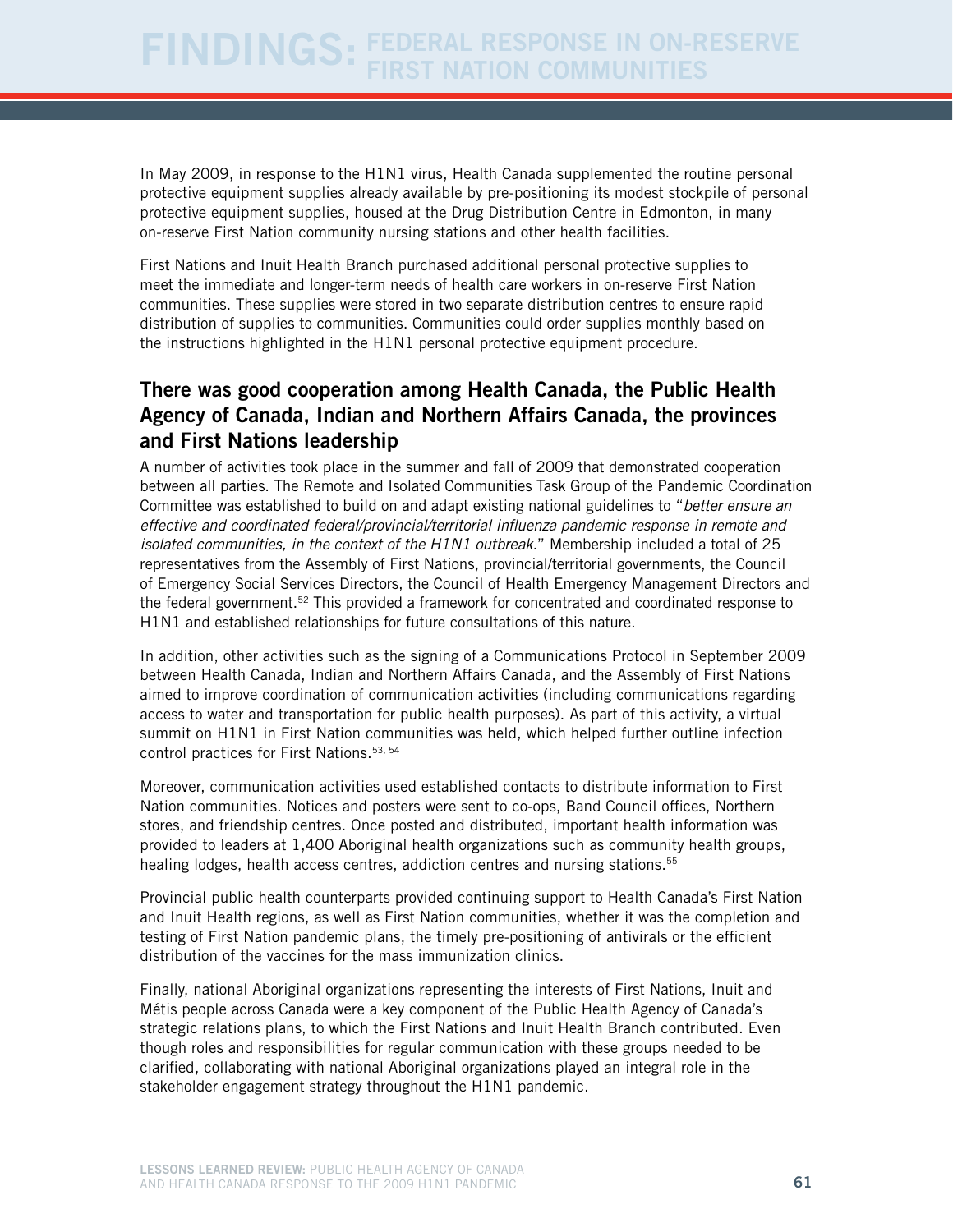### Health Canada appointed a Senior Medical Advisor to oversee the H1N1 on-reserve response

A number of operational changes were made during the summer of 2009 to streamline the H1N1 response. A specific H1N1 operational team was created, and roles and responsibilities were clarified. This allowed for an improved response during the second wave. In addition, a Senior Medical Advisor was appointed to lead the response with on-reserve First Nation communities (with reporting authority) while the Assistant Deputy Minister of the First Nations and Inuit Health Branch continued as the financial authority. This appointment provided a credible medical authority for discussions both within the federal government as well as with First Nation communities. The Senior Medical Advisor also enhanced media relations and communication to Canadians regarding the federal government's response to First Nations on-reserve.

## Areas for action

As a result of H1N1, the level of preparedness on-reserve has significantly increased. However, important work remains to help prepare First Nation communities for any future pandemics or other public health emergencies.

### Develop guidance on the logistical aspects of implementing pandemic plans

Health Canada officials noted that, while pandemic plans were put in place, there appeared to be confusion about some logistical aspects of the plans during the response that may need further consideration. Guidance is needed about timing to activate plans, such as when and under what circumstances a community should begin certain activities. As First Nation communities are diverse and spread across the country, this guidance should be specific enough to allow communities to activate their plan at the time most appropriate for them.

### Ensure timely availability of public health guidance for First Nation communities

According to a survey of First Nation communities in September 2009, there was confusion about certain infection control practices. A majority of those living on a reserve believed that hand sanitizers were more effective in protecting against H1N1 than handwashing with regular soap and water. In addition, there appeared to be confusion about the seasonal vaccine as protection against H1N1.56

Clear guidance on the use of alcohol-based hand sanitizers as an effective means of infection control was not available until after a very public incident about the delay in the supply of requested hand sanitizers in Manitoba in the summer of 2009. In addition, stakeholders requested guidance regarding the use of masks, gowns and pain medication, as well as on the risks and benefits of vaccines to help people make informed decisions. Finally, a coordinated approach across all jurisdictions for guidance regarding antivirals was required very early on in the pandemic. To minimize confusion and ensure that proper public health measures are instituted, quick production and dissemination of clinical care and infection prevention and control guidelines for health care workers and community members is essential, so that they can be disseminated to staff.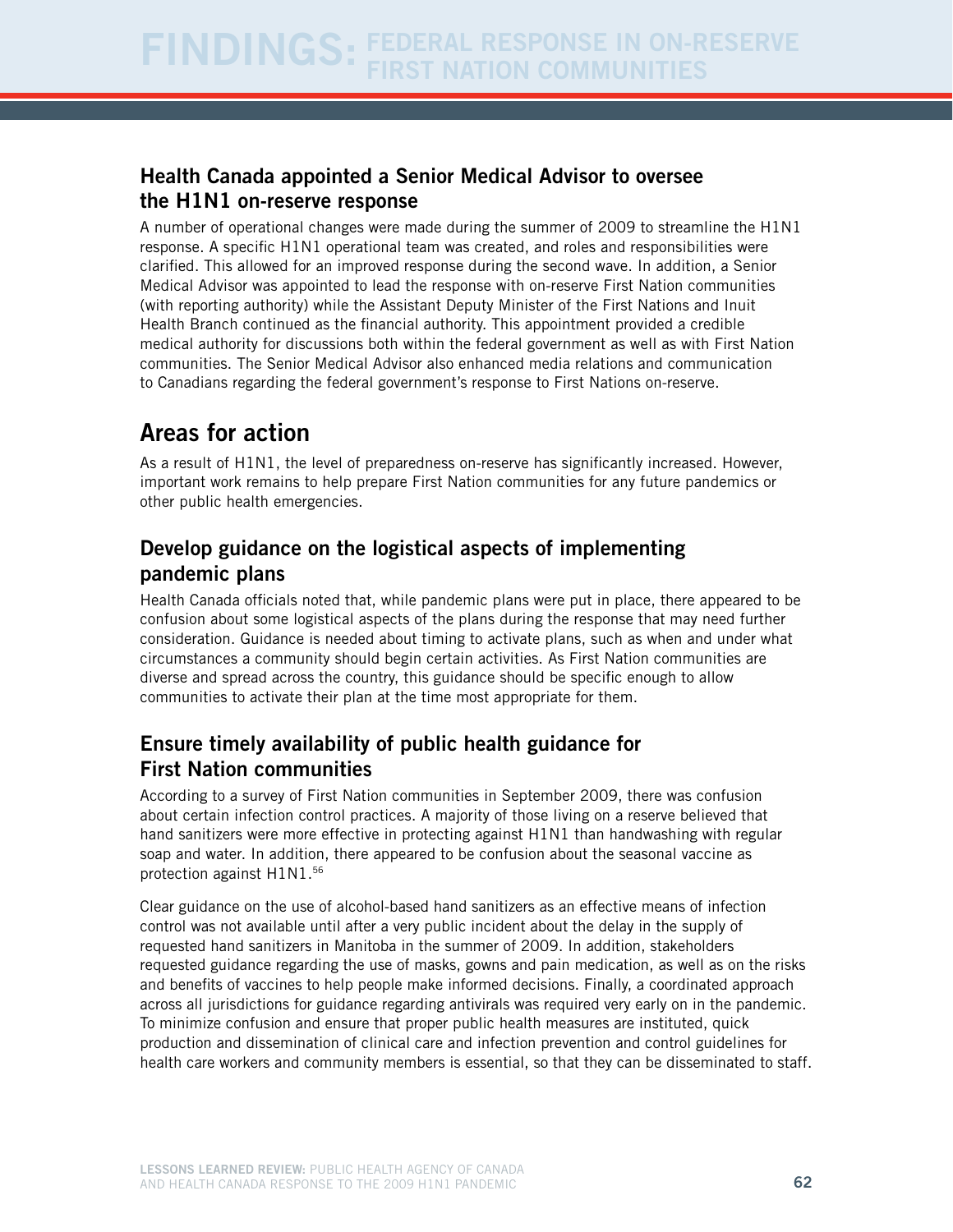### Respond to local issues by using regional spokespeople

To provide consistent federal messages to the media, the Minister of Health, the Chief Public Health Officer and the Health Canada Senior Medical Advisor were primary spokespeople. However, Health Canada officials mentioned the difficulties associated with the lack of regional Health Canada spokespeople to respond to local issues during the pandemic. Further consideration should be given to the use of regional Health Canada spokespeople during a pandemic to allow qualified and trained regional staff, with specific knowledge regarding local conditions, as well as established relationships, to publicly address issues arising from their jurisdiction.

### Address barriers for the movement of health professionals during a public health event

To assist regions and First Nation communities in the delivery of mass vaccination clinics, First Nations and Inuit Health Branch provided surge capacity staff to communities in Saskatchewan, Manitoba and Ontario. However, almost all of the vaccination volunteers were licensed in Ontario and thus needed interjurisdictional licenses. To address this issue during the H1N1 pandemic, agreements were made with the provincial governments of Saskatchewan and Manitoba whereby they would recognize Ontario licenses for vaccination only and for a limited period. A special service in Human Resources expedited these agreements and special arrangements to assist in travel were established. Recognizing that surge capacity for mass vaccination clinics will be needed in future pandemic situations, barriers to the movement of health professionals across jurisdictions should be minimized to enable a quick and effective response to a public health event.

Challenges relating to surveillance are addressed in section 3.1, Science, surveillance and research. In addition, Health Canada officials working in this area raised a number of operational management issues, such as roles and responsibilities and surge capacity that are covered in section 3.9, Operational management.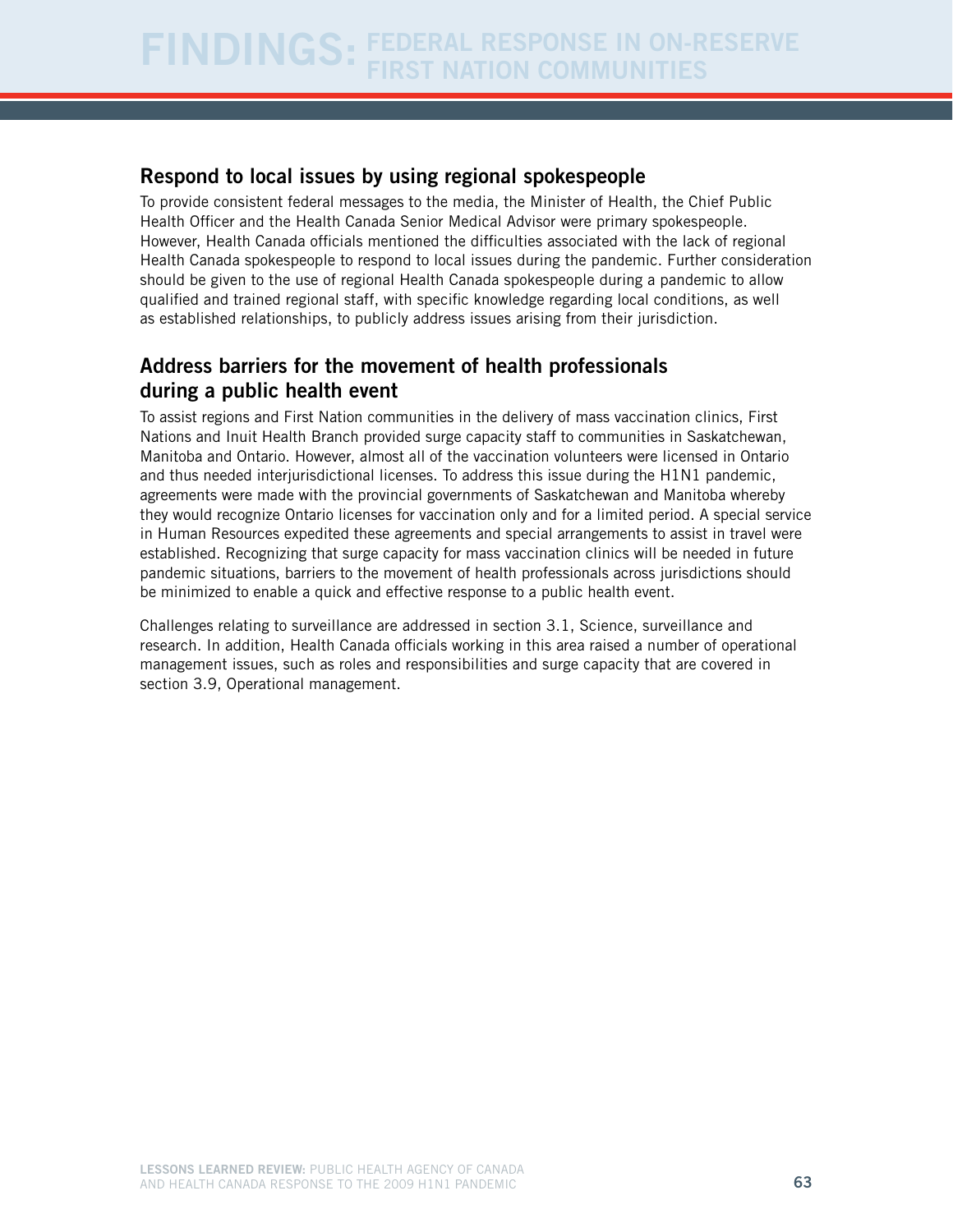## 3.7 Emergency stockpile

## **Background**

#### National Emergency Stockpile System

The National Emergency Stockpile System is a federally owned stockpile of emergency pharmaceuticals, medical supplies and equipment managed by the Public Health Agency of Canada. Medical supplies and equipment range from beds and blankets to advanced pediatric ventilators. Pharmaceuticals include antibiotics and antivirals. Antivirals are drugs used for the prevention and early treatment of influenza. If taken shortly after getting sick, they can reduce influenza symptoms, shorten the length of illness and potentially reduce the serious complications of influenza. Antivirals work by reducing the ability of the virus to reproduce but do not provide immunity against the virus. The H1N1 influenza virus can be treated with two different antivirals, Oseltamivir (Tamiflu®) and Zanamivir (Relenza®).

The National Emergency Stockpile System inventory is stored in 10 federal warehouses and approximately 1,300 additional pre-positioned supply centres across Canada. These pre-positioned sites, which operate under the combined management of the provincial/territorial and federal governments, are intended to respond within 24 hours to a provincial/territorial request. The National Emergency Stockpile System includes a federal stockpile of 24.2 million doses of antiviral drugs owned and managed by the Public Health Agency of Canada to provide surge capacity to provinces and territories during a pandemic.

The National Emergency Stockpile System increased its holdings of antiviral drugs, personal protective equipment and ventilators during the H1N1 pandemic. The provinces and territories accessed the System for the following items:

- 135 adult ventilators
- 198,800 masks
- 24,320 capsules of pediatric antivirals.

#### National Antiviral Stockpile

In collaboration with provincial and territorial governments, the federal government created the National Antiviral Stockpile in the fall of 2004. The National Antiviral Stockpile is a federal/ provincial/territorial government-controlled supply of antiviral drugs: enough to treat 17.5 percent of the Canadian population. The National Antiviral Stockpile is held in provincial/territorial warehouses; the provinces and territories are responsible for the implementation of the national antiviral strategy and distribution of antiviral drugs from the National Antiviral Stockpile in their jurisdictions. Antivirals in this stockpile are used for early treatment in an emergency, targeting those who are deemed to be most at risk of serious morbidity and mortality. It was agreed that antivirals would be distributed on a per capita basis to the provinces and territories, each of which would have responsibility for care and control under the terms of a national agreement for use. As of May 2009, the stockpile consisted of 48.7 million doses of adult Oseltamivir capsules, two million pediatric Oseltamivir capsules and five million doses of Zanamivir.<sup>57</sup> Some provinces and territories chose to purchase additional quantities. The release of antivirals from the National Antiviral Stockpile is determined by provinces and territories on an individual basis. During the H1N1 pandemic, provinces and territories released 4.4 million doses of antiviral drugs from the National Antiviral Stockpile.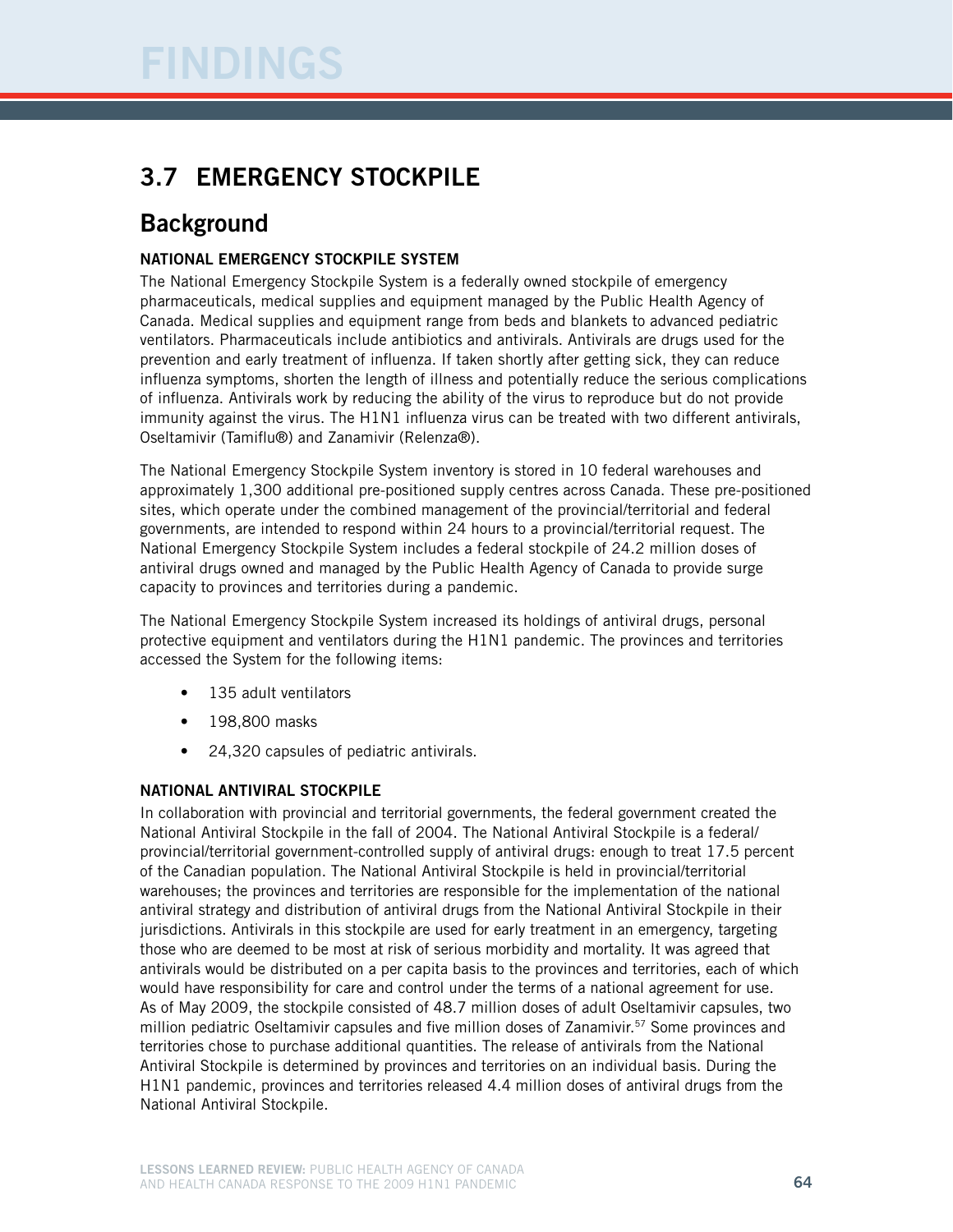Canada's antiviral stockpiles are regularly reassessed by federal and provincial/territorial governments for:

- size
- composition (type of antiviral) and relative proportion of the stockpile in line with new science
- technologies and formulations
- changing resistance rates
- disease epidemiology
- changing populations.

In addition, all drugs have a shelf life or an amount of time specified by the manufacturer during which the drug is documented to be stable and potent. This necessitates the development of a stockpile management approach that allows for the regular replacement of inventory.<sup>58</sup>

Health Canada regulates and authorizes the sale of health products, including antivirals, sanitizers/ disinfectants, ventilators and masks, contained in the stockpiles. During the H1N1 pandemic, for example, Health Canada provided regulatory authorization of antivirals (e.g. Tamiflu® for children under one year of age) and the Special Access Program authorizations for unlicensed health products (i.e. intravenous Relenza®, Peramivir). It also developed guidance, along with the Public Health Agency of Canada, on the use of disinfectants such as bleach and hand sanitizers with health claims, and provided guidance and regulated health claims supporting various masks and ventilators.

## What worked well?

#### Advance planning ensured antivirals and emergency medical supplies were readily available

Several interviewees agreed, *"It was more of 'When do we decide when we want to draw on that, if we need to?' I think those were sort of the pluses from the standpoint of the wave one response."*

During the H1N1 pandemic, the Public Health Agency of Canada was the federal lead for stockpiling and distributing supplies from the National Emergency Stockpile System to the provinces and territories, as well as for facilitating the procurement of additional emergency supplies to complement provincial/territorial stockpiles, and, to the extent possible, for coordinating federal and provincial/territorial planning and response activities.

Advance planning in anticipation of a pandemic influenza led to decisions to procure additional antivirals and other health supplies, including sanitizers/disinfectants, ventilators and masks for the National Emergency Stockpile System/National Antiviral Stockpile. One interviewee indicated, "*We stockpiled gloves and masks, as well as medications, antivirals, antibiotics. We made the decision to purchase ventilators very fast at the beginning — a good decision because we didn't know the severity in what was to come in the winter*."

Federal Budget 2006 allocated \$600 million for general pandemic planning and preparedness activities. Among the range of health sector activities supported by these funds was the purchase of antivirals.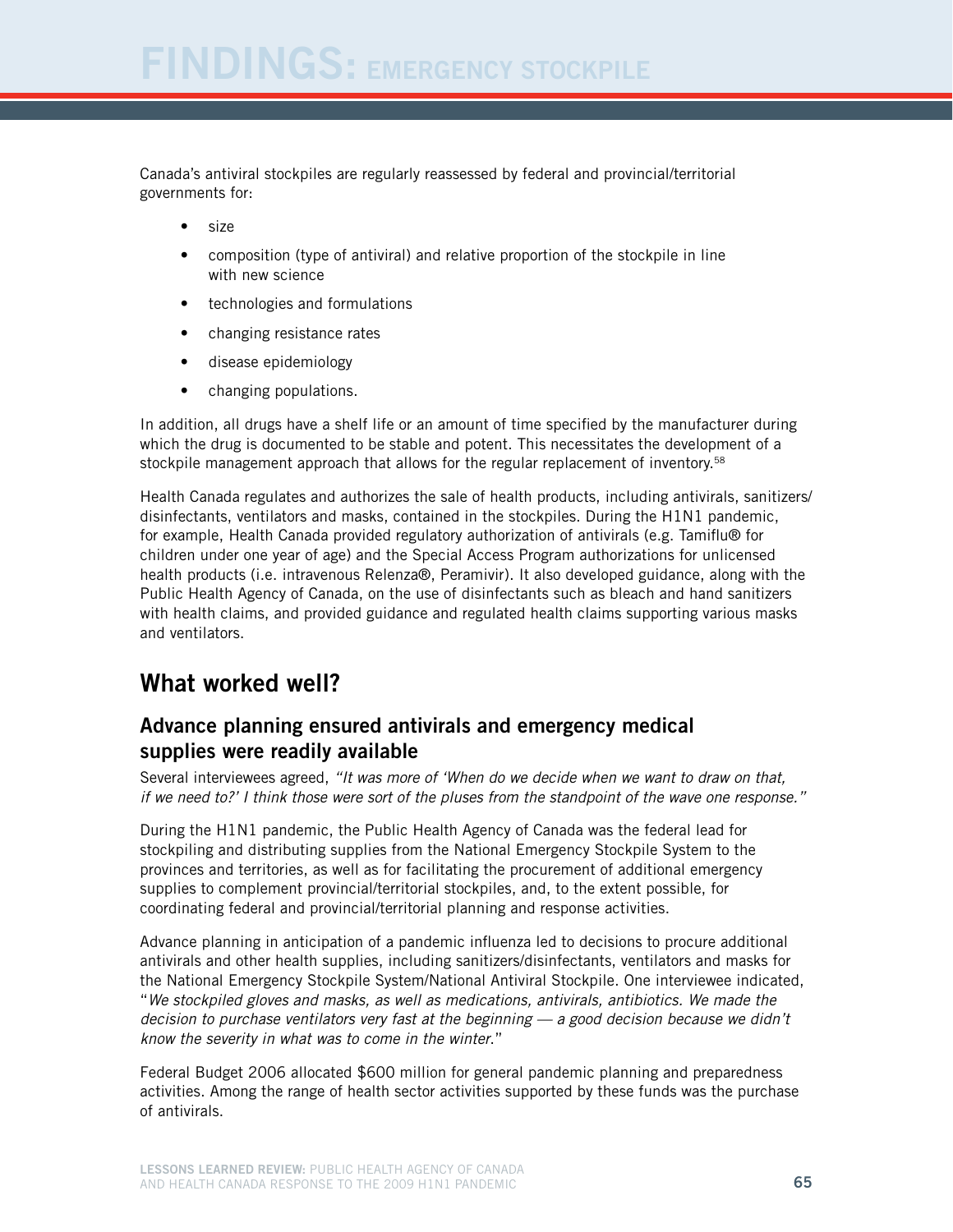The Public Health Agency of Canada, with the provinces and territories, developed guidelines for the distribution of antivirals from the National Emergency Stockpile System in the event of a depleted National Antiviral Stockpile. The guidelines were approved September 11, 2009, by the Special Advisory Committee. The Public Health Agency of Canada also developed guidelines for the distribution of ventilators, which was approved by federal, provincial and territorial Deputy Ministers on October 29, 2009. Under a loan agreement, two provinces requested that their allocation be pre-positioned early in the second wave.

This planning paid off. Canada was able to mobilize quickly in response to the H1N1 threat. Having a stockpile of antiviral and medical supplies available ahead of time enabled the provinces and territories to distribute the antivirals and supplies more quickly.

## Areas for action

### Review the National Emergency Stockpile System and the National Antiviral Stockpile in light of the H1N1 experience

Following the H1N1 response, three primary areas for further discussion and decision emerged:

#### Inventory replacement strategy for both stockpiles

As a result of usage during the H1N1 pandemic, stocks (including antivirals and other supplies) were reduced. A replacement strategy is currently under development.

#### Expiring stockpiles and renewal of both stockpiles

Antiviral stockpiles are nearing the end of their shelf life (antivirals have a shelf-life of five to seven years). A staggered purchasing and maintenance plan could be explored for antivirals in both the National Emergency Stockpile System and the National Antiviral Stockpile, which will ensure that a scalable and 'evergreen' stockpile of antivirals is available, level out commitments from year to year, and maximize the ability to adjust stock as new developments arise.

#### Equitable regional distribution (by population or by need)

In collaboration with the provinces and territories, the Public Health Agency of Canada is in the process of determining an equitable allocation strategy for antiviral distribution of the National Emergency Stockpile System as their respective National Antiviral Stockpile stocks are depleted.

The Public Health Agency of Canada also identified the stockpile content, function, lifecycle and distribution processes as areas for action in a 2006 review of the National Emergency Stockpile System.

### Consider options for prescribing and dispensing antivirals in remote and isolated communities during a pandemic

A discussion emerged during the H1N1 emergency about allowing community health workers, paramedics or other officials within remote and isolated communities to dispense antivirals to influenza-stricken residents during an outbreak, specifically in cases where no doctor or registered nurse is available.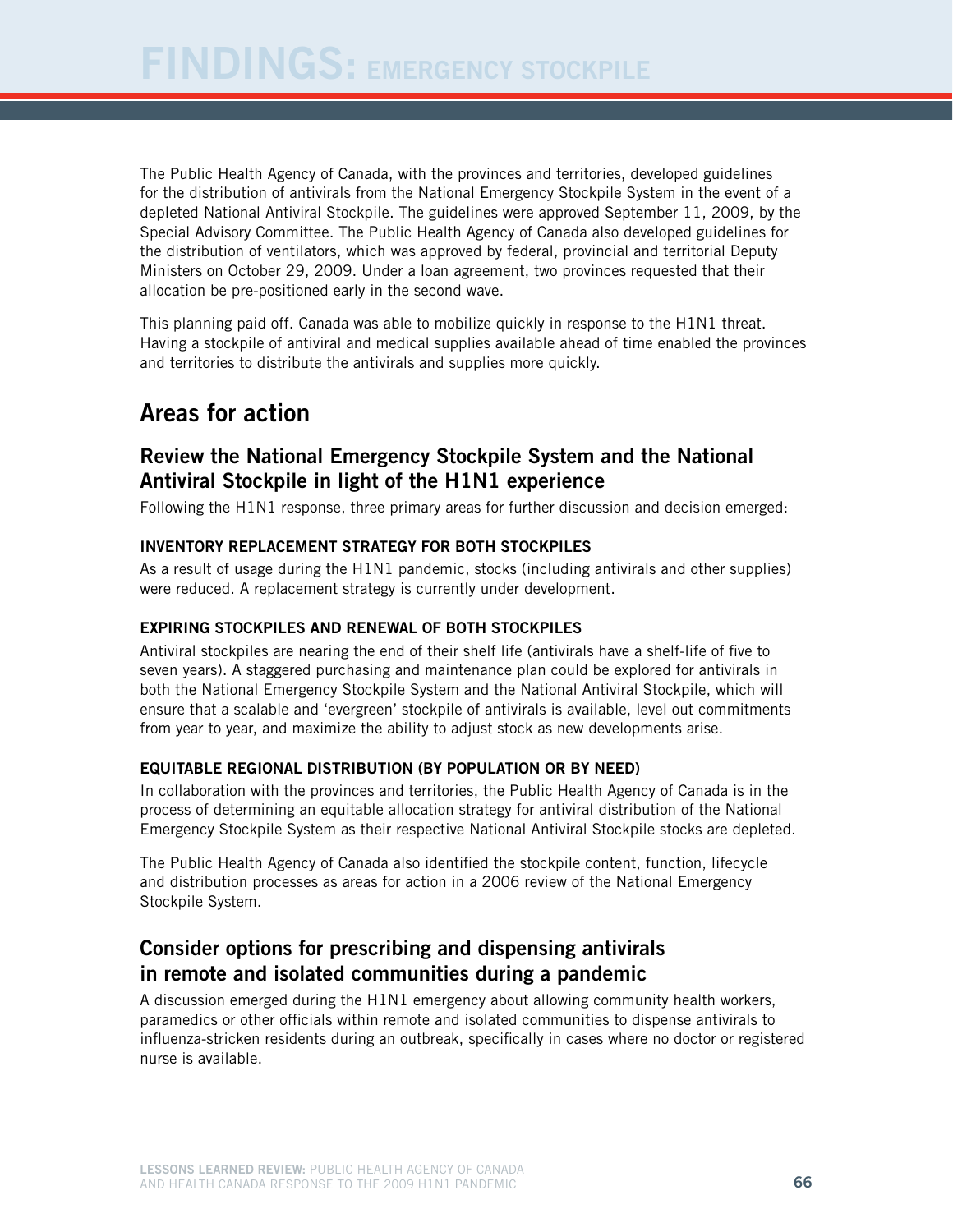It has been suggested that *"every single day they [an infected person] don't get Oseltamivir places their health at greater risk."*<sup>59</sup> Opposing views to this approach suggest:

- there is a risk of people mistakenly receiving antivirals when they have not been properly diagnosed and should actually be treated for another condition
- it is outside prescribing authority
- it implies people in remote and isolated communities are being provided a different standard of care.

Consideration should be given to national and international best practices for prescribing and dispensing antivirals. For example, during the H1N1 pandemic, one Canadian jurisdiction, with support from its provincial medical association, instituted a temporary fee item to allow physicians to consult patients with suspected H1N1 symptoms over the phone and to prescribe antivirals by phone. Other countries, for example the United Kingdom, have a program that allows people to contact call centres, describe their symptoms and get a prescription, which a family member or friend can pick up.

A potential solution would be to have antivirals pre-positioned within remote and isolated communities and have them distributed by a responsible local official who is in telephone contact with physicians. A contributor to the *Canadian Medical Association Journal* suggested, "*You hand it out if people meet the symptoms and in the interim, you can start to transport them out for assessment. God knows, I don't think you should be waiting a week to get treatment*."60

Health Canada is considering several options with provinces and territories, such as flying doctors into outbreak sites or adjusting prescribing practices to allow for prescribing of antivirals in remote and isolated communities where access to licensed prescribers may be of concern.

#### Seek authority to donate stockpile supplies to other countries

Currently, since the mandate of the National Emergency Stockpile System does not allow the Public Health Agency of Canada to use stockpile supplies for the purpose of international assistance, it cannot donate or loan products for this purpose unless they are declared surplus. There is sufficient statutory authority to make international donations of federally owned vaccine that is surplus to Canada's needs, as long as the donations comply with statutory and contractual requirements. Consequently, if the Public Health Agency of Canada wants to provide international assistance, prior to the stockpile being declared surplus, it could consider seeking financial and program authorities to expand the current mandate of the National Emergency Stockpile System. If the Public Health Agency of Canada were to secure such authorities, it should follow the practice of the World Health Organization and enter into agreements with recipients setting out the terms and conditions governing the donation, whether the recipient is an international organization or another country. Further, the Public Health Agency procurement policies would need to ensure that there are no impediments to the international donation.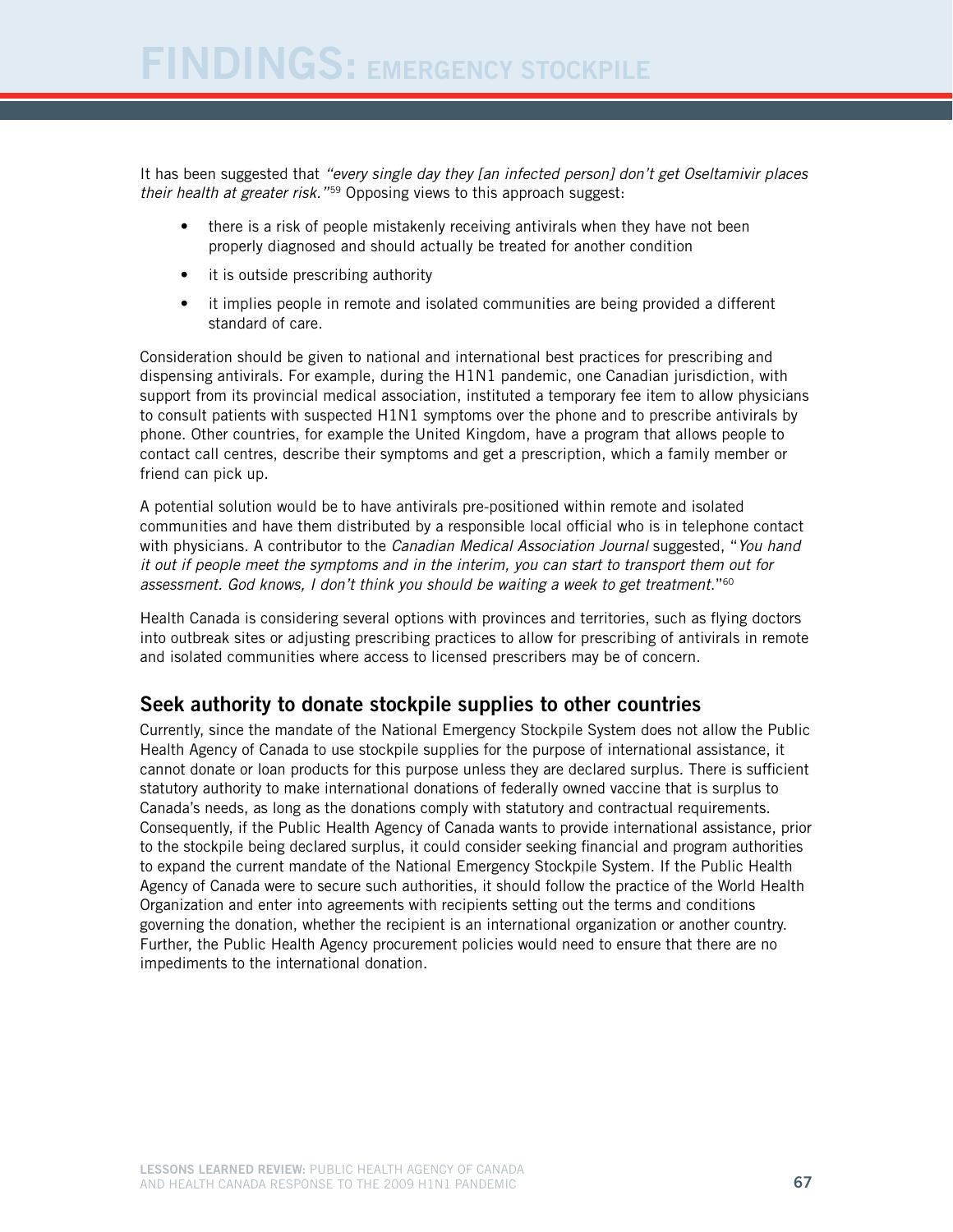## 3.8 Vaccine

## **Background**

Canadians receive many vaccines throughout their lifetime, many while at an early age. As noted by one interviewee, *"Aside from food, there's probably nothing that affects the population more than vaccines. Everybody gets them: they're given to healthy people; our kids get eight or nine vaccines before they're one year old."*

Within Canada, there is a division of responsibility for activities regarding vaccines.

### Health Canada

Canada, like many other jurisdictions worldwide, exercises tight regulatory oversight over vaccines. All vaccines intended for human use are subject to the provisions of the *Food and Drugs Act* and the *Food and Drug Regulations*. Prior to market authorization of a new vaccine, manufacturers must file a submission with scientific and clinical evidence that demonstrates that the vaccine's health benefits outweigh its risks and that the vaccine is efficacious and of suitable quality.

The Biologics and Genetic Therapies Directorate in the Health Products and Food Branch, as administrators of Health Canada's vaccine regulatory program, is the focal point for activities related to the review and authorization of adjuvanted and unadjuvanted pandemic vaccines.

Since a pandemic influenza vaccine is by nature untested, the efficacy, safety and quality of the vaccine has to be established in real time. For the 2009-10 H1N1 pandemic, the development of the pandemic H1N1 vaccine could not begin until the pandemic strain was identified in spring 2009. Since the vaccine was needed almost immediately after being manufactured, there was limited time for traditional clinical trials required to authorize the vaccine under the existing regulatory framework.

The Biologics and Genetic Therapies Directorate planned for an expedited review process for a pandemic vaccine, with a "rolling" submission approach, where data would be reviewed as it became available, and with a greater emphasis on post-market commitments.

The Health Products and Food Branch reviewers assessed the risks and benefits of the vaccine, in the context of the H1N1 pandemic outbreak. While the review was expedited, early planning and extensive international collaboration on data, including clinical trial results, ensured that the safety and effectiveness of the vaccine was not compromised.

In addition to regulatory activities, Health Canada also undertook surveillance and risk management of post-market safety issues related to the use of antivirals; developed global standards for vaccine authorization, in line with the *International Health Regulations* that support World Health Organization global licensing efforts; monitored and enforced the removal of fraudulent health claims over the Internet; and issued alerts for products with health claims regarding H1N1.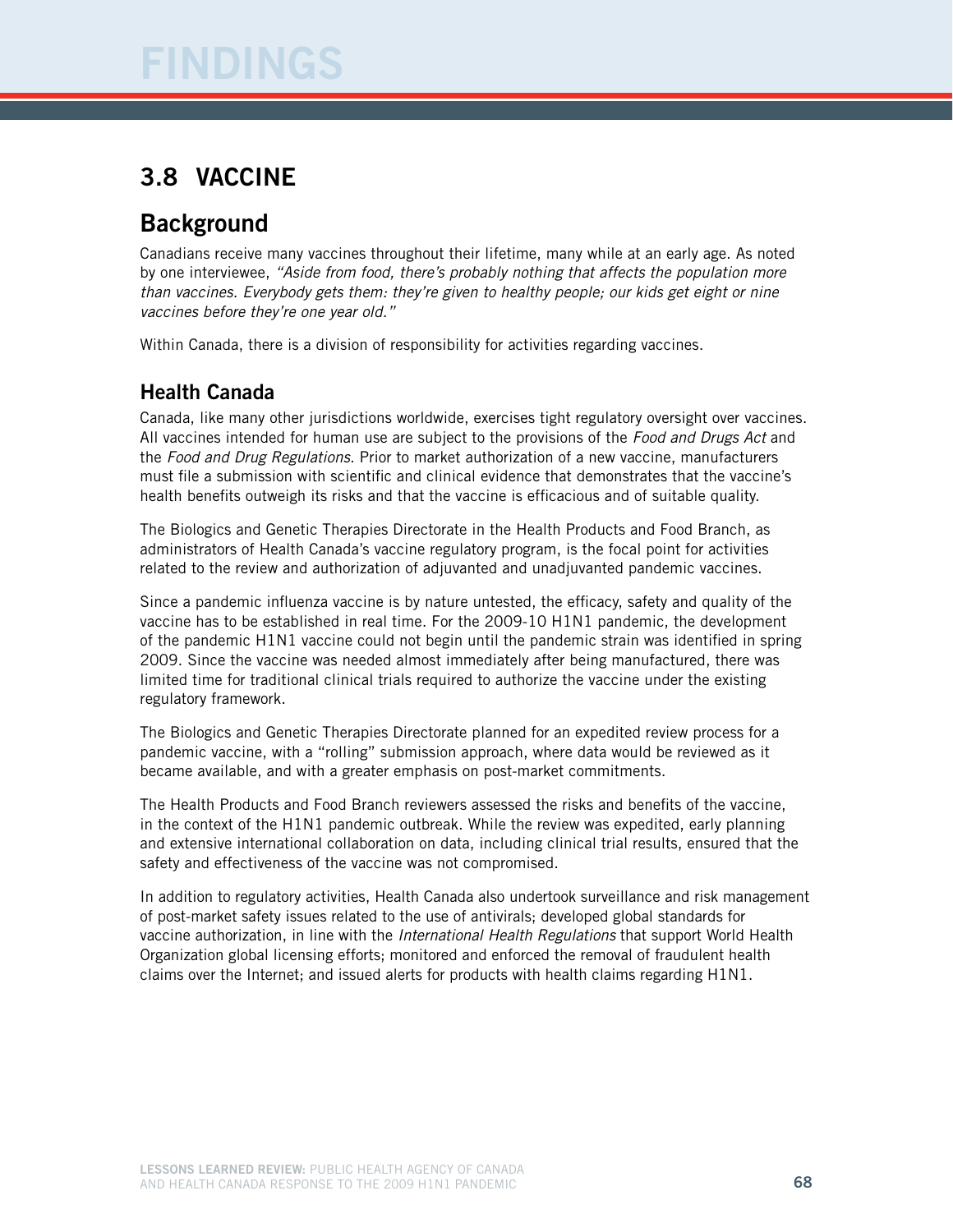## Public Health Agency of Canada

The Public Health Agency of Canada has four key activities related to pandemic vaccine:

- managing a contract with a domestic manufacturer to develop a vaccine
- arranging a contract with Public Works and Government Services Canada for the purchase of sufficient vaccine for Canadians on behalf of the provinces and territories (the Government of Canada's contract with the vaccine manufacturer specifies priority access to pandemic vaccine produced at its Canadian plant)
- issuing guidance for vaccine use as well as guidance for vaccine safety surveillance
- monitoring adverse events following immunization with the H1N1 influenza vaccine in Canada in collaboration with Health Canada, the provinces and territories, the Canadian Paediatric Society, and a network of researchers.

#### Provinces and territories

The provinces and territories are responsible for the overall delivery of health care services to the population, as well as the delivery of the vaccine and immunization program through local health authorities.

First Nation communities across Canada offer immunization as a component of their mandatory communicable disease control programming. The distribution of the H1N1 vaccine demonstrated that First Nation communities have well-established processes for obtaining vaccine, storing and handling vaccine safely, and implementing immunization programs. First Nation communities in Canada implement immunization programs based on the guidance set by the provinces and territories, which develop their policies based on the expert recommendations made by the National Advisory Committee on Immunization. Health professionals in First Nation communities also report adverse events following immunization to their respective provinces, which then send them to the Public Health Agency of Canada for analysis.

# What worked well?

### Advance planning for the vaccine supply ensured timely access to a safe and effective vaccine

The Public Health Agency of Canada and Health Canada have focused significant attention over the past 10 years on timely access to a safe and effective vaccine in the event of a pandemic influenza outbreak.

#### Contract in place with a domestic supplier to ensure enough vaccine would be available to immunize all Canadians

Canada was one of the first countries in the world to contract with a manufacturer domestically to assure a state of readiness in case of an influenza pandemic and to ensure access to enough vaccine for all Canadians as early and as quickly as possible at the time of a pandemic. Over the past few years, Canada has made significant investments to increase the vaccine production capacity of the domestic vaccine manufacturer.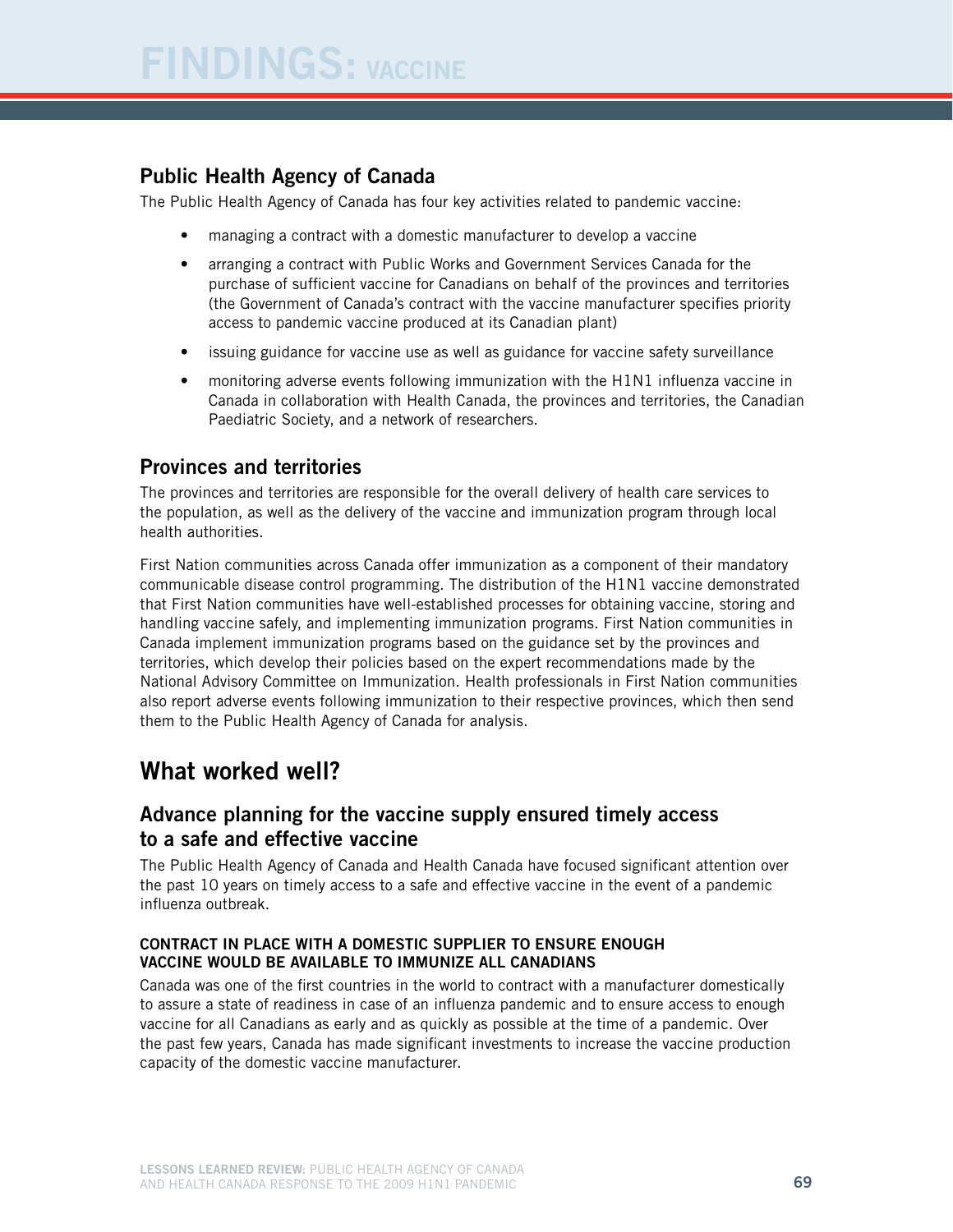Canada ordered approximately 50.4 million doses of adjuvanted and unadjuvanted H1N1 vaccine for the Canadian population, enough to immunize all Canadians who needed and wanted protection against the H1N1 influenza virus. An adjuvanted vaccine is a vaccine that includes a substance that boosts an individual's immune system and increases the response to a vaccine. An unadjuvanted vaccine has no 'booster' element. Adjuvanted vaccines are included in common vaccines such as tetanus and hepatitis B. The adjuvant in Canada's H1N1 influenza vaccine is made up of natural ingredients such as water, squalene oil and vitamin E. Guidelines were established to distribute adjuvanted vaccines, deemed equally efficient and safe by international standards, to the majority of the population. Unadjuvanted vaccines were acquired for pregnant women.<sup>61</sup> As such, vaccines considered safe and effective were available to all Canadians.

#### Mechanisms were in place to quickly review and authorize H1N1 vaccine for sale in Canada

The regulatory challenge for a pandemic influenza vaccine is to have mechanisms in place that can be used to review and authorize a safe and efficacious vaccine for use in Canada, within the shortest time frame possible, and to verify the vaccine in use is the most effective.

Health Canada worked closely with the manufacturer in advance of the pandemic to identify safety information and data on vaccine components or a 'mock' vaccine. This process, initiated in 2005, paid off during the H1N1 influenza pandemic. Once the pandemic was declared, Health Canada had limited time to review and authorize the vaccine and the experience with the mock vaccine made it possible to do this quickly. As of December 13, 2009, approximately 23.7 million doses of adjuvanted and 1.3 million doses of unadjuvanted vaccine had been delivered to the provinces and territories.

## The Canadian rate of immunization was one of the highest in the world

Immunization with a safe and effective pandemic vaccine is the cornerstone of the health response to pandemic influenza in Canada. The mass immunization campaign for H1N1 was the largest ever held. Although rates of vaccine uptake varied across the country, Canada had one of the highest vaccination rates in the world, estimated by the Health Portfolio at between 40 and 45 percent.<sup>62</sup> As one interviewee noted, "*We were one of the few countries in the world that had a vaccine out and in people's arms before end of December.*"

#### There was close collaboration with the World Health Organization and international regulatory counterparts

The close collaborative relationship was emphasized by one interviewee who indicated, *"As part of our regulatory responsibilities, we worked really, really closely with our international partners and, in this particular case, it was very, very closely. It was on a real-time basis with the international community."*

Both the Public Health Agency of Canada and Health Canada have well-established linkages with international organizations including the European Medicines Agency, the medical group in the European Union, and the United States Food and Drug Administration. Between 2006 and 2007, for example, three international workshops were held with the Food and Drug Administration and the World Health Organization to establish the data required to develop, test and approve a pandemic vaccine worldwide. The workshops identified many regulatory and policy challenges that fed into Canada's pandemic vaccine planning.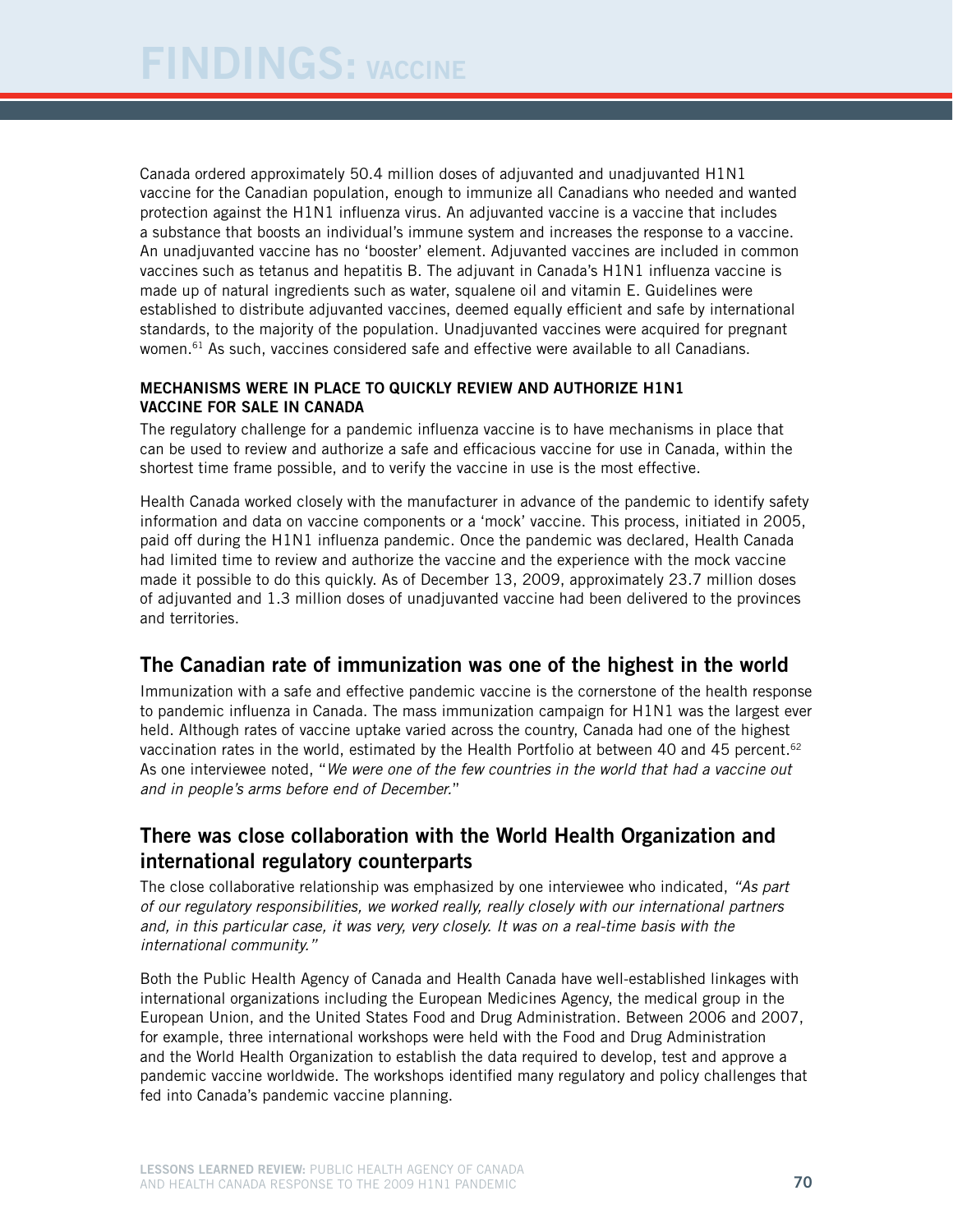Throughout the H1N1 pandemic, the international community of regulators continued to meet on a regular basis, either in-person or by conference call, sometimes daily or, at a minimum, three times weekly. A critical meeting of international heads of regulatory bodies was held in early October 2009, just prior to the approval of the vaccine later that month.

Following the H1N1 response, Canada has continued its role as a leader in international collaboration. As recently as July 2010, Health Canada organized a workshop with the United States Food and Drug Administration and the World Health Organization to identify lessons from potency testing of pandemic vaccine, and to:

- exchange knowledge and experience in vaccine release and immunization around the world throughout the 2009 influenza pandemic
- formulate plans to address gaps in our knowledge on the use of alternative approaches to assess the potency of influenza vaccines
- identify possible ways to incorporate such assays into influenza vaccine regulation.<sup>63</sup>

#### Science, policy and regulatory experts worked together as a team

The H1N1 vaccine experience was a good example of how science and regulation are intertwined and benefit from teamwork. Both scientific and regulatory processes had to be adjusted to address the uniqueness of the H1N1 pandemic situation without compromising product safety or effectiveness. Science, policy and regulatory expertise at the Public Health Agency of Canada and Health Canada continue to work together on the pandemic vaccine file.

### Interim orders were appropriate regulatory measures to expedite access to the H1N1 vaccine, as well as to antivirals for children under one year of age

Under section 30.1(1) of the *Food and Drugs Act*, *"The Minister may make an interim order that contains any provision that may be contained in a regulation made under this Act if the Minister believes that immediate action is required to deal with a significant risk, direct or indirect, to health, safety or the environment."*

Interim orders deal with matters that would normally be covered under regulation; in this case, the proposed *Extraordinary Use New Drugs Regulations* were published in the *Canada Gazette Part I* but are not yet law.

The Minister of Health made three interim orders during the H1N1 pandemic to:

- allow the sale of Tamiflu® for expanded use as a prophylaxis or treatment of infection caused by the novel H1N1 influenza A virus in children under one year of age
- authorize the sale of the vaccine manufacturer's H1N1 influenza A pandemic vaccines (adjuvanted and unadjuvanted)
- authorize a small amount of unadjuvanted vaccine for early distribution from other sources prior to the authorization of the larger supply from the domestic vaccine manufacturer.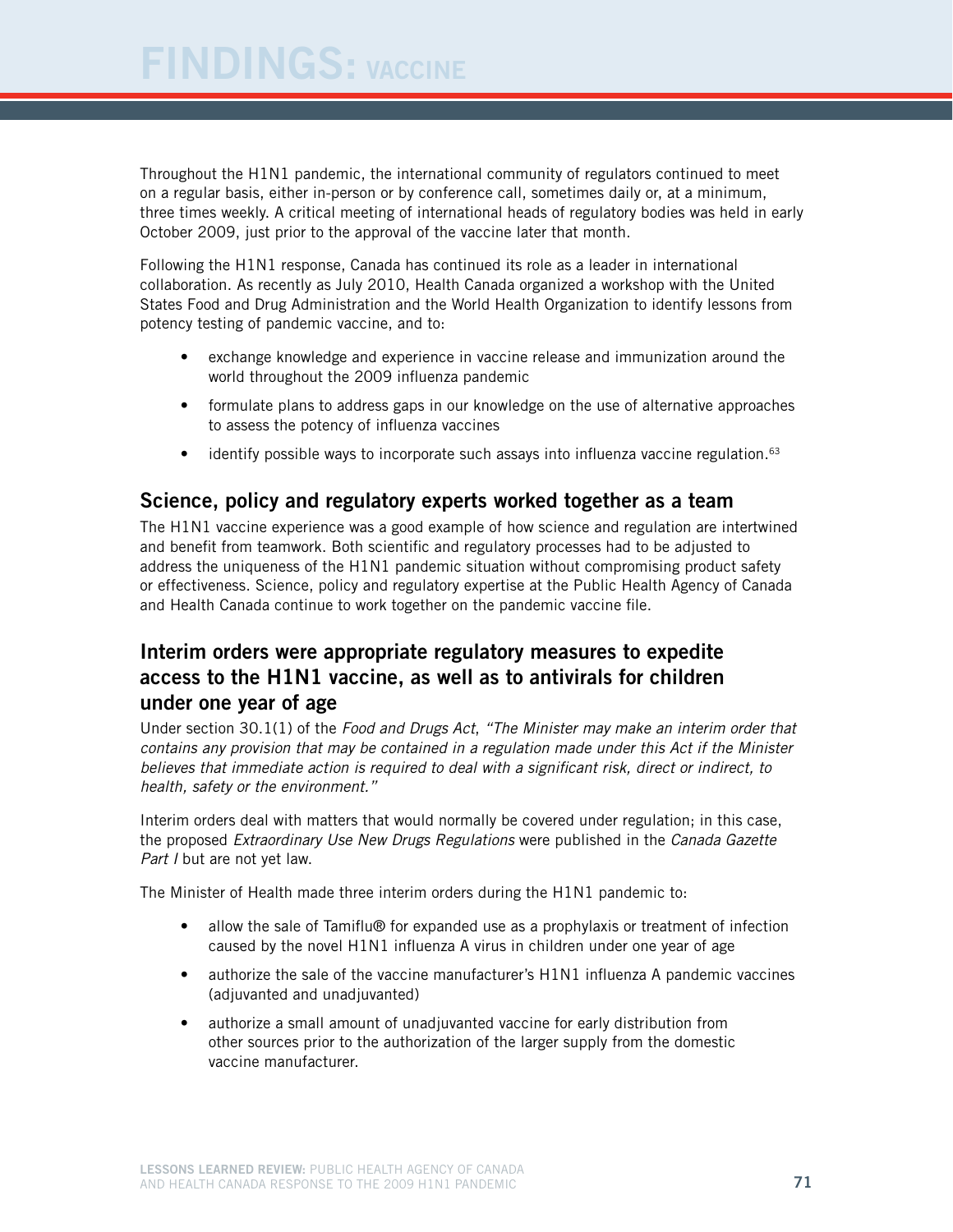Interim orders provided the flexibility to authorize a vaccine based on limited clinical data, imposed post-market commitments and allowed for pre-positioning of the vaccine across the country before its authorization. Pre-positioning of the vaccine facilitated earlier start-up of immunization programs in some provinces and territories.

# Areas for action

Overall the timelines were met and a safe vaccine was made available. However, as one interviewee explained:

*"What we were not prepared for was for the pandemic to occur when it did. We thought we would have more time, because we were all looking at the H5N1 epidemiology, and that's*  what we were watching. So it caught us off guard in that it occurred when it did, that it *started where it started in the world, that the strain was what it was. So not everything we would have liked to have had in place was in place. But we had identified some backup mechanisms, because part of preparedness was realizing you never knew when a pandemic was going to occur."*

The following four areas have been identified as key points for improvement.

### Implement an integrated surveillance system for immunization, including managing inventories, tracking vaccine uptake and monitoring adverse events

During the H1N1 pandemic, it was not possible to fully track vaccine uptake/immunization coverage, such as who got the vaccine, how much was used and how much was wasted. For instance, some provinces and territories experienced delays in data entry and processing, as well as in forwarding uptake data to the Public Health Agency of Canada. In some provinces and territories, vaccines administered by physicians were not captured by the jurisdiction. Both these factors are believed to have contributed to lower-than-expected reported H1N1 vaccine coverage. Consequently, data on H1N1 vaccine uptake across the country are estimates and may not accurately represent national uptake. Tracking unexpected adverse reactions in real time was also challenging in terms of timely information sharing across the Health Portfolio and with partners.

In response to lessons learned from the Severe Acute Respiratory Syndrome (SARS) outbreak, an integrated public health surveillance system was proposed.<sup>64</sup> The ability for public health professionals to work together to efficiently manage individual cases, outbreaks, notifications, immunizations and vaccine inventories across the country was identified as a particular need. Public health professionals would benefit from the ability to forecast and record immunization information including information on consent and adverse reactions.<sup>65</sup> In support, efforts continue for establishing electronic health records.<sup>66</sup>

For more details on other aspects of vaccine surveillance, see section 3.1, Surveillance, science and research.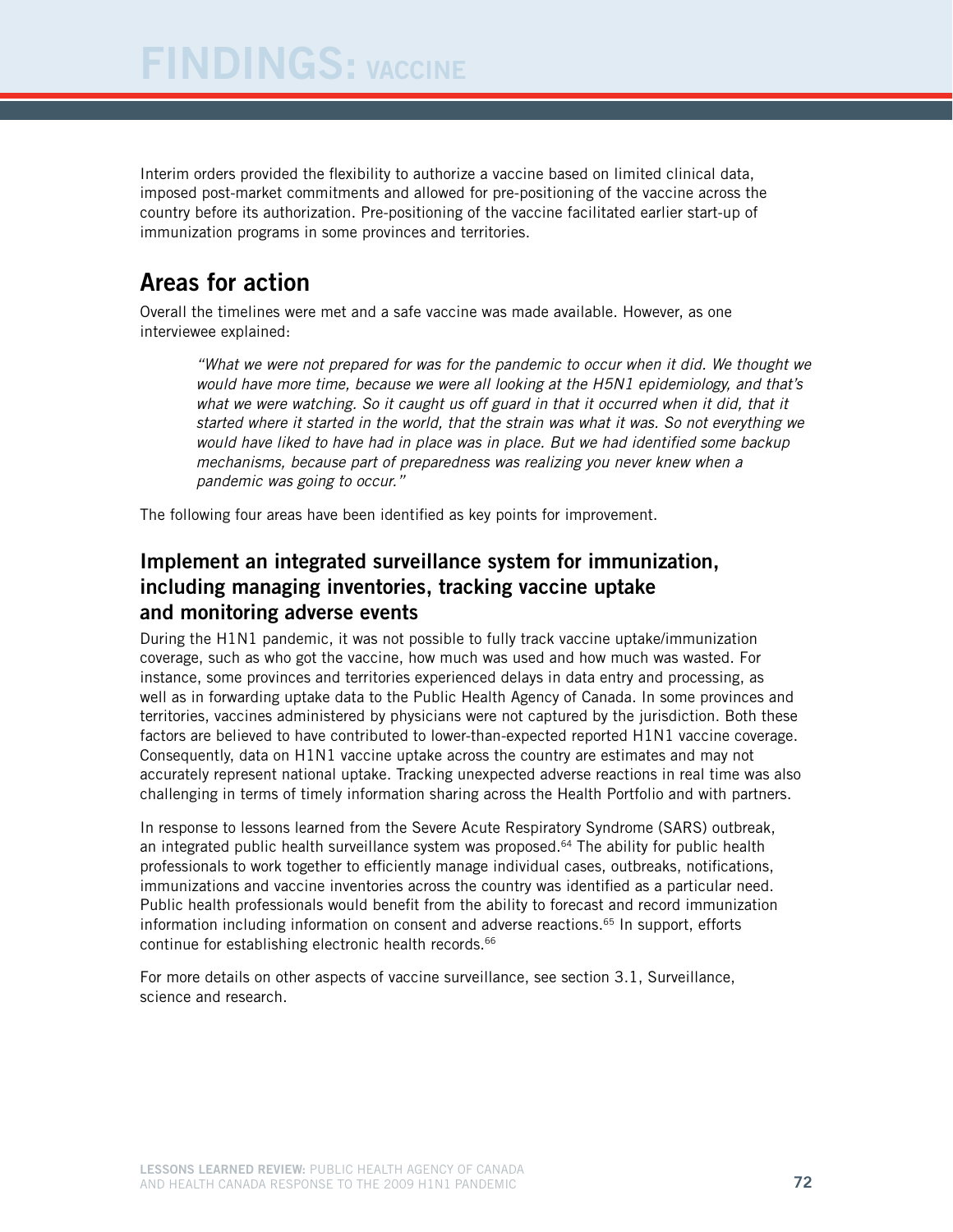### Review the approach for federal delivery of vaccines to provinces and territories

#### Sole pandemic vaccine supplier

The Government of Canada's contract with a sole pandemic vaccine supplier results from the fact that, at the time of the open tendering and awarding of the contract in 2001, there was only one manufacturer interested in establishing sufficient domestic capacity to manufacture enough vaccine to inoculate the entire population in the event of an influenza pandemic.

#### Priority groups (sequencing)

Several factors influenced the timing of the production of the H1N1 pandemic influenza vaccine and contributed to delays in its production and, therefore, to an initial delay in H1N1 vaccine distribution. While Canada has domestic production capacity to manufacture pandemic and seasonal influenza vaccines, vaccine manufacturing does not allow for them to be produced simultaneously. Similarly, adjuvanted and unadjuvanted vaccine cannot be produced simultaneously.

In the early stages of the H1N1 pandemic, it was unknown whether the pandemic H1N1 influenza virus would be the only strain of influenza circulating in the fall of 2009. Therefore, in accordance with the World Health Organization recommendation that vaccine manufacturers complete their seasonal influenza vaccination production before starting its H1N1 influenza vaccine production, the Government of Canada instructed its manufacturer to complete the 2009-10 seasonal influenza vaccine production. Immediately upon completion of the seasonal influenza vaccine production, the manufacturer began pandemic vaccine production. Filling adjuvanted vaccine began on September 4, 2009. However, production of the adjuvanted vaccine was briefly interrupted to fill unadjuvanted vaccine for pregnant women in early October, in keeping with the recommendation of the World Health Organization's Strategic Advisory Group of Experts that pregnant women receive the unadjuvanted H1N1 influenza vaccine, if available.

Finite production capacity, the completion of seasonal influenza vaccine production, and the switch to production of unadjuvanted H1N1 vaccine, contributed to a limited supply of pandemic vaccine for several weeks at the beginning of the campaign. It was anticipated that Canada's pandemic vaccine order would be made available in batches over weeks during the pandemic and would necessitate some prioritization within the population as initial doses of the vaccine became available. Pandemic vaccine prioritization was based on a framework that considered scientific evidence, ethical considerations, program issues and additional policy considerations. In keeping with the *Canadian Pandemic Influenza Plan for the Health Sector* goal of minimizing serious illness and overall deaths, it was determined that those who would benefit most from immunization would be the first to receive the pandemic H1N1 (2009) influenza vaccine once it became available.

There was close federal collaboration with the provinces and territories on prioritization through the Pandemic Vaccine Task Group, including specific guidance on vaccine sequencing. However, the implementation of sequencing recommendations varied across the country at the outset. This resulted in confusion among some Canadians about the different priority groups for immunization.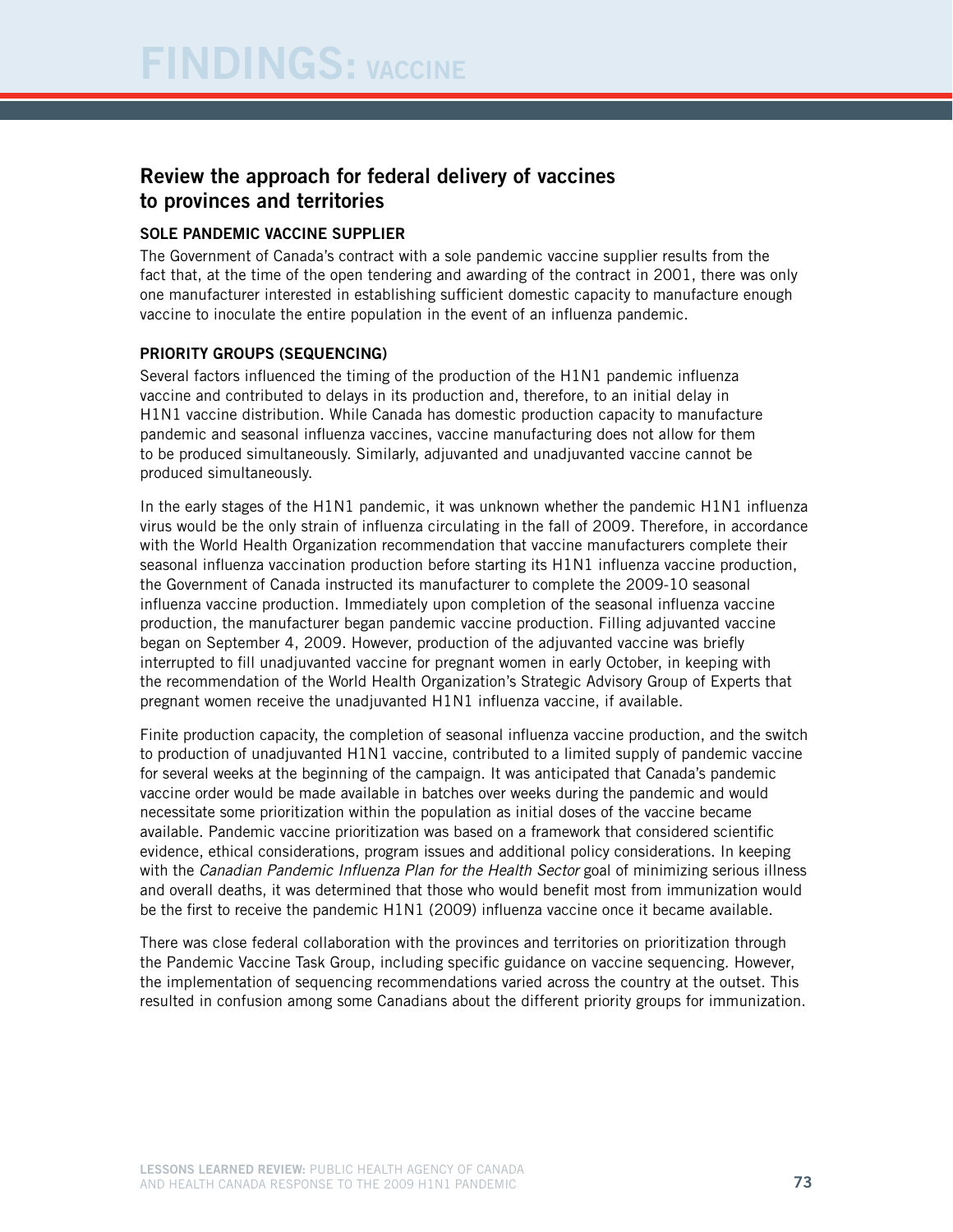While there was some initial inconsistency in implementing the vaccine sequencing guidelines, some aspects of this issue were effective. For example, there have been positive comments about the priority given to remote and isolated areas with respect to H1N1 preparations and vaccine distribution. From a northern perspective, federal/provincial/territorial coordination and cooperation was considered strong. Having a shipment of vaccine sent to one locale was useful, notwithstanding the related challenge of then distributing supplies to 30 communities. This may be an indication of the significant work which was done by the Remote and Isolated Communities Task Group.

#### Batching/packaging of vaccine

Doses of the vaccine were delivered to provinces and territories in batches as the vaccine became available. At times, the quantity of vaccine delivered to the provinces and territories was insufficient. In British Columbia's report on the response to the H1N1 pandemic, the Provincial Health Officer says that "*going forward*, *we plan to work with the federal government to see if there are ways of securing larger quantities of vaccine sooner for future pandemics.*"67

Packaging was also an issue.

*The vaccine was received in large boxes of 500 doses, which was much too big for most small health care providers and physicians to receive, leading to delays while they were re-packaged. And we couldn't start repackaging until Health Canada had approved us to do so which subsequently led to a complex and time consuming process to ensure safety and quality assurance. The dayto-day uncertainties related to our vaccine supply were another example, as were recommendations related to the choice of flu vaccine to be used in pregnant women. I would put it this way, with an eye to improving things for next time: the level of collaboration was unprecedented, but the coordination and communication that characterized our national response needs work.*<sup>68</sup>

Provinces and territories were allowed to stock the vaccine in their centres before it was approved for use, an unusual practice since distribution is normally not allowed until the product is approved for sale. This was done to reduce the time lag due to the repackaging necessary for shipping smaller quantities of vaccine to smaller centres. Two issues emerged due to this strategy:

- It is unlikely that the Public Health Agency of Canada or provincial and territorial officials anticipated the amount of time needed to repackage the vaccine shipment.
- Most provinces and territories do not have the establishment licences that cover the repackaging activity. The provincial centres without licences authorizing this repackaging activity were required to provide assurances that the vaccine would be handled in a controlled environment that would not affect its quality (i.e. using a refrigerated facility).

#### Communication about types of vaccines

There was also confusion about the types of vaccines offered. Five different types of vaccines were available during the immunization period (adjuvanted H1N1 vaccine, Canadian unadjuvanted H1N1 vaccine, Australian unadjuvanted H1N1 vaccine, and two seasonal influenza vaccines). This range of vaccine options complicated the process in terms of volume of documentation required, staff education and stockpiles.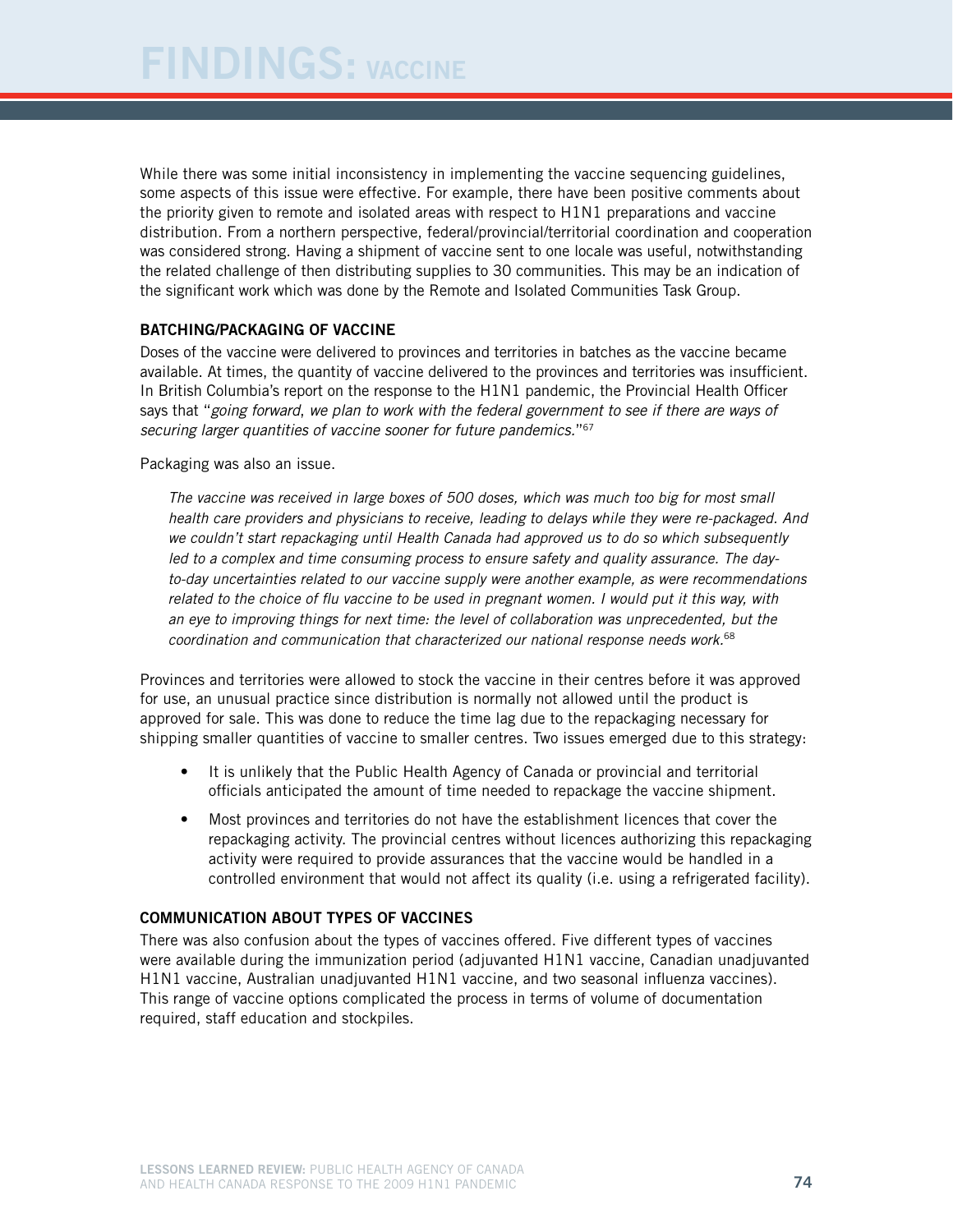#### Establish a permanent regulatory regime for future public health events

Given the need for timeliness in pandemic response, regulatory capacity must be sufficient so as not to delay delivery of safe and effective vaccine. The 2009 H1N1 influenza pandemic brought unprecedented attention to the regulatory requirements for the release and marketing authorization of pandemic influenza vaccines.

Rather than relying on interim regulatory measures, a permanent regulatory regime should be established for future public health events. Work had been under way for the past three years to identify particular regulatory challenges related to releasing vaccines during an emergency.

Two draft regulatory amendments were in development that recommended new frameworks for authorizing the sale of a vaccine without the use of an interim order:

- Proposed amendments respecting the sale of Extraordinary Use New Drugs; these proposed regulations detail the criteria that a new drug would have to meet before the manufacturer could file an Extraordinary Use New Drug submission. The regulatory framework outlines requirements for submissions, labelling, plans for post-market safety and efficacy data acquisition and annual reporting. However, the *Extraordinary Use New Drugs Regulations* had not been published in the *Canada Gazette Part I* by the onset of the 2009 H1N1 pandemic.
- Proposed amendments respecting the block release of drugs to address public health emergencies continue to be developed, and, therefore, were not law at the onset of the 2009 H1N1 pandemic.

#### Effectively communicate regulatory processes and mechanisms

It is important that Health Portfolio staff at all levels understand the approval process for vaccines and the role of each of the key players in terms of communicating with the manufacturer (i.e. Health Canada's role as the regulator and the Public Health Agency of Canada's role in negotiating the contract).

Some interviewees suggested that, *"When we got into this situation of pandemic, we realized that basically there was no knowledge … this is not unique to Canada … the Australians … from the therapeutic drugs administration … said [their] biggest challenge was explaining to [their] own Minister what [they] do and that you can't make a vaccine in a couple of hours."*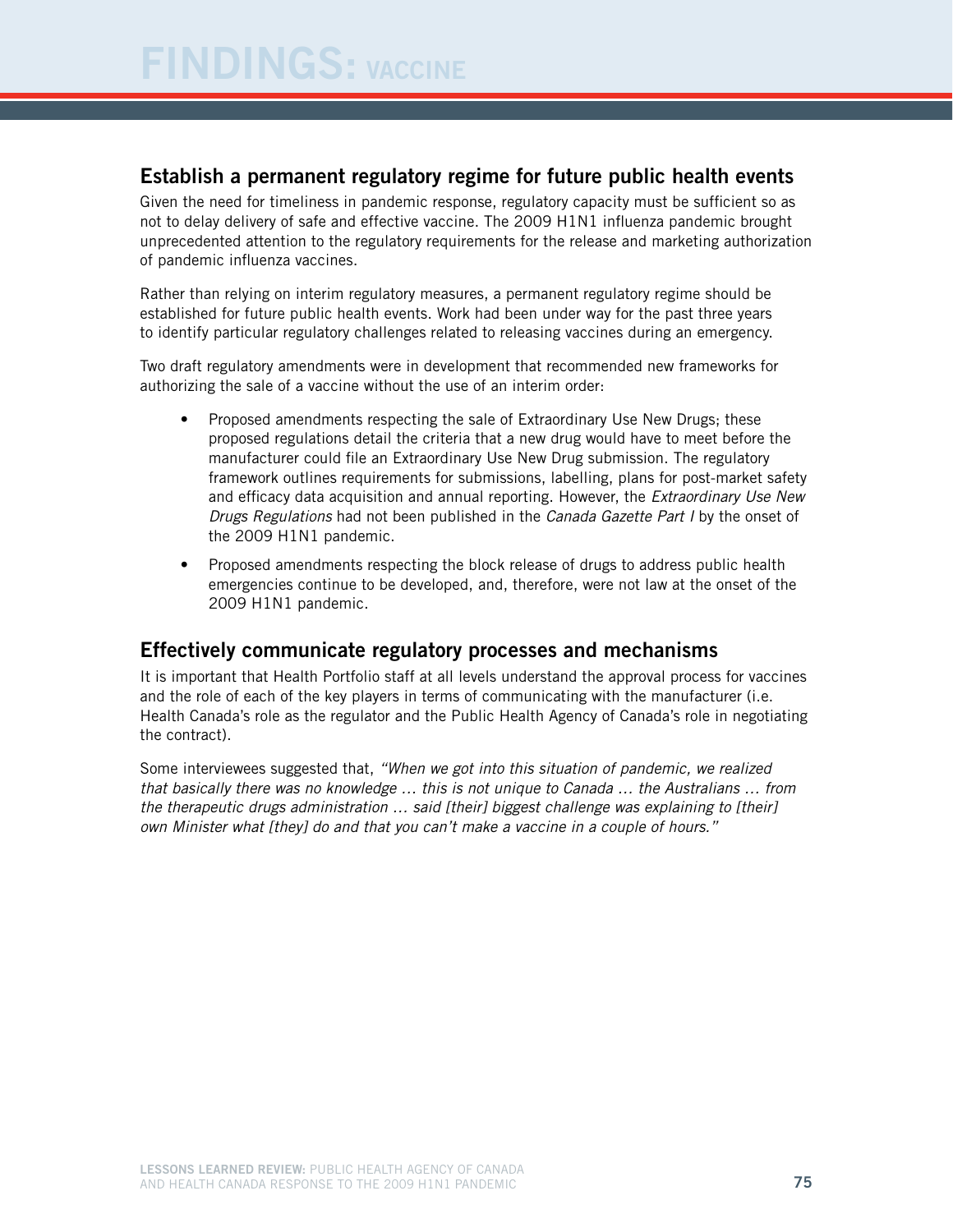# 3.9 Operational management

# **Background**

Previous sections have addressed what worked well and areas for action across eight specific areas of response activity. This ninth section addresses the overall operational management of the response by the Public Health Agency of Canada and Health Canada, more specifically, issues of governance, emergency management and corporate services during the pandemic.

# What worked well?

#### Key structures, resources, relationships, plans and tools were in place

Critical building blocks for the response had been worked out prior to the pandemic, including the creation of the Public Health Agency of Canada, the appointment of a Chief Public Health Officer of Canada, the existence of the National Microbiology Laboratory, and the development of the *Canadian Pandemic Influenza Plan for the Health Sector*, the *Federal Emergency Response Plan*, the *Health Portfolio Emergency Response Plan* and a Health Portfolio Emergency Operations Centre. Networks and tools such as FluWatch, the Global Public Health Intelligence Network, the Canadian Network for Public Health Intelligence, the Canadian Adverse Events Following Immunization Surveillance System, and the Canadian Public Health Laboratory Network were also up and running (as described in section 3.1, Surveillence, science and research). On the international front, the *International Health Regulations* and the *North American Plan for Avian and Pandemic Influenza* also helped lay the foundation for the Health Portfolio response to the H1N1 pandemic. A more recent addition, the Avian and Pandemic Influenza Preparedness Program, an interdepartmental federal initiative coordinated by the Public Health Agency of Canada, was also instrumental in preparedness (as described later in this section).

## Staff showed remarkable dedication and endurance

It is important to acknowledge the enormous commitment, hard work and professionalism of staff across the Public Health Agency of Canada and Health Canada. For those directly involved, this often meant extremely long hours that included evenings, nights and weekends, dealing with the challenges of adjusting to extended hours, as well as balancing work with personal and family responsibilities and obligations. Unfortunately, in some cases, this resulted in fatigue, high levels of stress, burnout and staff departures. For those not directly involved in the response, it may have meant frustration at the inability to get attention for their important files. As one interviewee noted:

*"I don't think we were prepared for how fast this took over our lives. But I think what took everybody by surprise — and not only our group — but what took everybody by surprise was the fact a pandemic was declared so quickly, that it had started in North America, and that Canada knew that it had something novel, from coast to coast — in other words from the west coast to the east coast — that happened overnight. (…) in the course of — and my memory may be a bit off on this — but in the course of six hours, we had gone from confirming that novel influenza existed in the (…) East coast — to within six hours later of being confirmed that it had hit the West coast."*

— Interviewee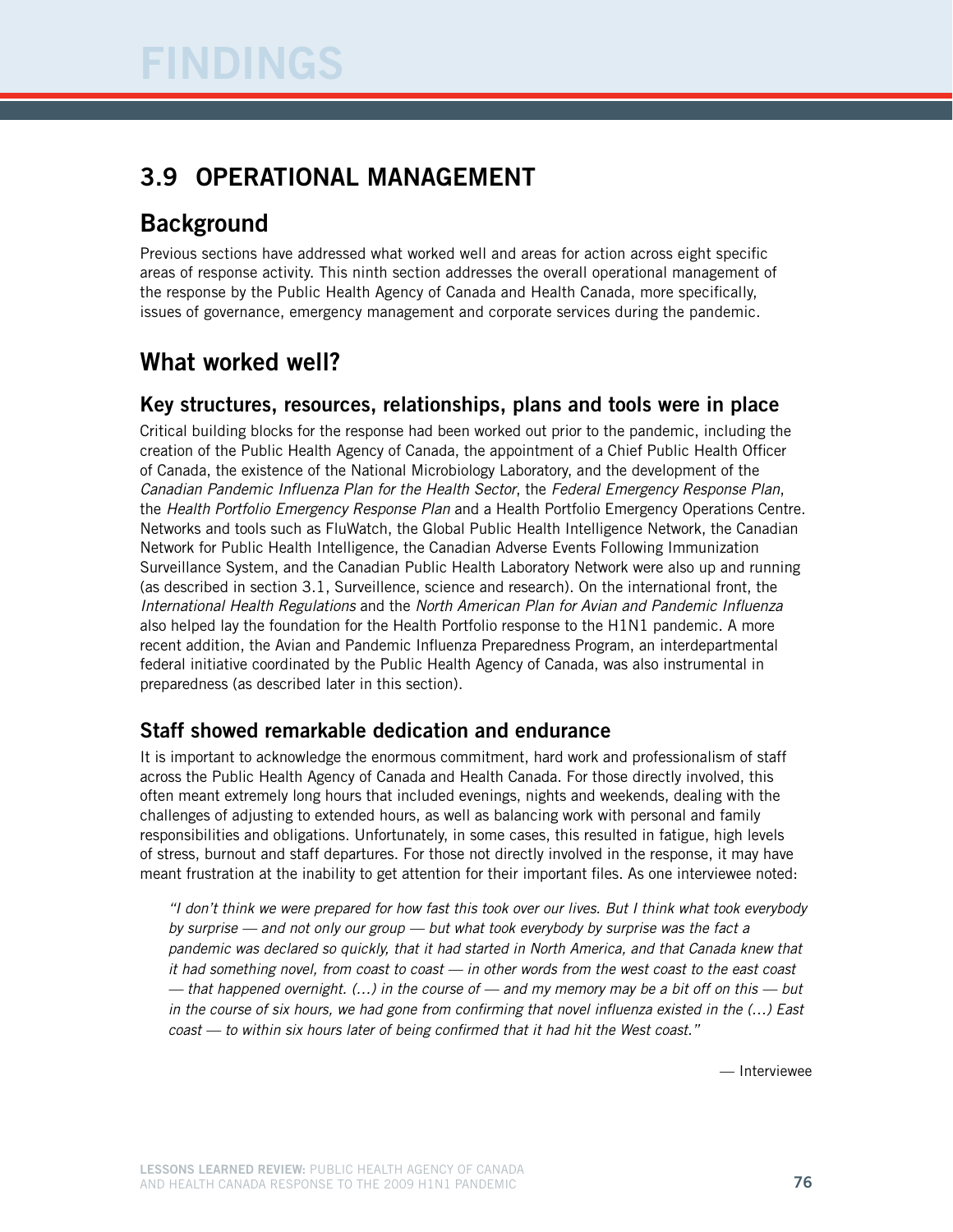The Health Portfolio's initial response to the first wave of the pandemic had an exponential tempo. The Health Portfolio Emergency Operations Centre was activated quickly and ran 24 hours a day and seven days a week for about three weeks. To provide a sense of the intensity and length of effort for just one area of the Public Health Agency of Canada that was involved in the response, Figure 3.9.1 displays the activation levels of the Emergency Operations Centre, and the accompanying hours of operation, over the 237 days of activation from April 22, 2009, to February 10, 2010.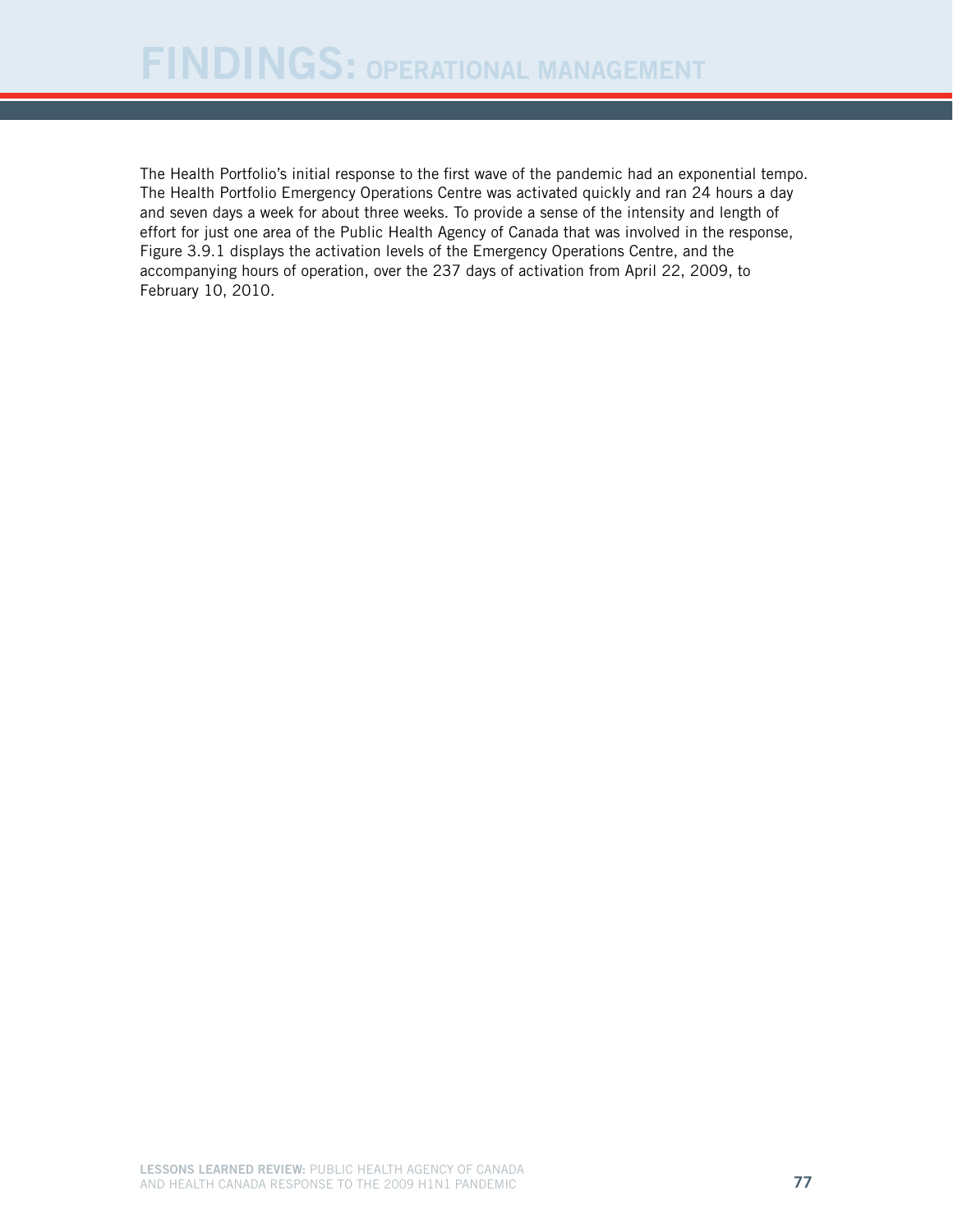# **VDINGS: OPERATIONAL MANAGEMENT**

| HIN1 ACTIVATION 2009-10                     |                               |     |                                                          |               |                                                                           |        |                                                                                                         |          |                                                                                                                                                                                      |                |                       |                                 |        |                                    |        |
|---------------------------------------------|-------------------------------|-----|----------------------------------------------------------|---------------|---------------------------------------------------------------------------|--------|---------------------------------------------------------------------------------------------------------|----------|--------------------------------------------------------------------------------------------------------------------------------------------------------------------------------------|----------------|-----------------------|---------------------------------|--------|------------------------------------|--------|
|                                             | $22-Apr$                      |     | $23-Apr$                                                 |               | 26-Apr                                                                    |        |                                                                                                         |          | 15-May                                                                                                                                                                               |                | 29-May                | 22-Jun                          | 29-Oct | 10-Feb                             | Total  |
| Activation<br>Level                         | Activation Level 2            |     | Activation Level 3                                       |               | Activation Level 4                                                        |        |                                                                                                         |          | Activation Level 3                                                                                                                                                                   |                | Activation<br>Level 2 | Activation Level 2              |        | Demobilization of<br>H1N1 Response |        |
| Activation<br>of Days at<br>Number<br>Level | $\overline{\phantom{0}}$      |     | $\infty$                                                 |               | $\overline{c}$                                                            |        |                                                                                                         |          | 15                                                                                                                                                                                   |                | $\overline{5}$        | (managed by<br>Taskforce)<br>93 | 69     |                                    | 237    |
|                                             | 08:00 -17:00                  |     | 08:00-00:00                                              |               | 24 hours/day &<br>7 days/week                                             |        |                                                                                                         |          | 08:00-20:00                                                                                                                                                                          |                | 08:00-17:00           |                                 |        |                                    |        |
| Operation<br>Hours of                       | Monday-Friday<br>with on-call |     | 08:00-16:00<br>Rotation 2:<br>16:00-00:00<br>Rotation 1: |               | Command Staff<br>19:00-07:00<br>07:00-19:00<br>Rotation 1:<br>Rotation 2: |        | 15:00-21:00<br>07:00-15:00<br>General Staff<br>21:00-07:00<br>Rotation 2:<br>Rotation 3:<br>Rotation 1: |          | inclusive, the EOC<br>09:00-17:00 EDT<br>was staffed from<br>functional areas.<br>with continued<br>coverage in all<br>May 16th-18th<br>08:00-20:00<br>24/7 on-call<br>with on-call. |                |                       | Monday-Friday with on-call      |        |                                    |        |
|                                             | No. of<br>Rotations           | НŚ. | No. of<br>Rotations                                      | 上<br>上        | Rotations<br>No.of                                                        | Hrs.   | Rotations<br>No.of                                                                                      | )<br>王   | No. of<br>Rotations                                                                                                                                                                  | 丘<br>上         | Rotations<br>No.of    | Ϋ́<br>Η                         |        |                                    |        |
|                                             |                               |     |                                                          |               | Command<br>Staff                                                          |        | General<br>Staff                                                                                        |          |                                                                                                                                                                                      |                |                       |                                 |        |                                    |        |
| <b>Rotations</b>                            | $\overline{\phantom{a}}$      | 8.5 | $\sim$                                                   | ূ<br>$\infty$ | $\sim$                                                                    | 11.5   | $\infty$                                                                                                | $\infty$ | $\overline{\phantom{0}}$                                                                                                                                                             | 13.5           | $\overline{ }$        | 8.5                             |        |                                    |        |
| Identified IMS<br>Function                  |                               |     |                                                          | $\frac{8}{4}$ |                                                                           | $28$   |                                                                                                         | 4        |                                                                                                                                                                                      | $\overline{4}$ | $\sqrt{37}$           | 13                              |        | 32                                 |        |
| FTEs/Day                                    | Day one staff<br>complement   |     |                                                          | 96            |                                                                           | 56     |                                                                                                         | 12       |                                                                                                                                                                                      | $\overline{4}$ | $\overline{37}$       | 13                              |        | 32                                 |        |
| Person Days                                 | unknown                       |     |                                                          | 288           |                                                                           | 1,120  |                                                                                                         | 240      |                                                                                                                                                                                      | 615            | 592                   | 1,209                           |        | 2,208                              | 6,272  |
| Person Hours                                |                               |     |                                                          | 2,448         |                                                                           | 12,880 |                                                                                                         | 1,920    |                                                                                                                                                                                      | 8,303          | 5,032                 | 10,276                          |        | 18,768                             | 59,627 |

Centre (EOC) FIGURE 3.9.1 Description of H1N1 activation levels in the Emergency Operations Centre (EOC) **Operations Emergency** N1 activation levels in the Description of H1 Figure 3.9.1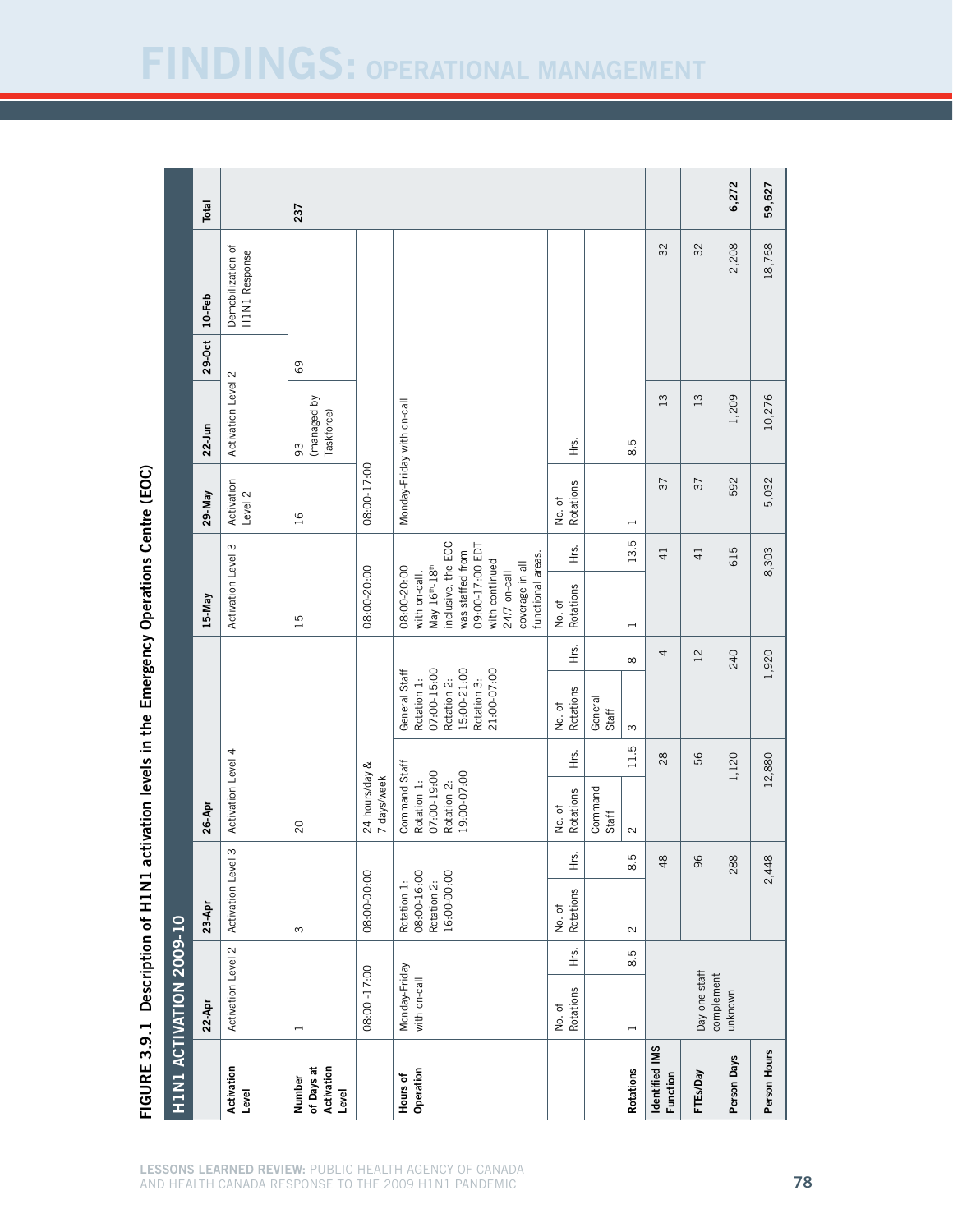This effort represents just one piece of the response. It does not include: the Communications, Policy and Operations Groups within the Incident Management System; the Human Resources Directorate; members of the Health Portfolio Executive Group; technical experts in the Centre for Immunization and Respiratory Infectious Diseases; staff at the National Microbiology Laboratory; the work done by the Public Health Agency of Canada's Regional Operations in regional coordination centres across Canada; or any of the Health Canada efforts.

## A financial framework for pandemic influenza had already been established

Federal Budget 2006 provided \$1 billion over five years to improve Canada's general preparedness to respond to the threat of pandemic influenza. This included \$600 million for the Avian and Pandemic Influenza Preparedness Program, and \$400 million for a Pandemic Contingency for the Public Health Agency of Canada, Health Canada and the Canadian Food Inspection Agency to address short-term pressures associated with the elevated risk of pandemic influenza. The existence of this contingency allowed the Health Portfolio to access needed resources to implement additional activities in response to the pandemic. Contingency resources for 2009-10 and 2010-11 were accessed for the first and second waves of the pandemic.

Although the policy framework for access and use of the contingency was helpful in guiding the principles and triggers for accessing resources, the process for accessing the contingency was viewed by some as cumbersome and lengthy. Options should be examined to streamline access to the contingency reserve.

#### Internal communications with staff began early and was extensive

During the H1N1 pandemic, internal communications played a large role in keeping Health Canada and the Public Health Agency of Canada's employees informed of current events and expectations regarding health issues and work priorities. Communication activities with employees began on April 24, 2009, and continued well into 2010. For instance, Public Health Agency employees were sent messages from the Chief Public Health Officer and the Associate Deputy Minister in a variety of formats and an employee toolkit was developed to provide information on the response, and its implications and opportunities for employees.

# Areas for action

## Governance during significant public health events

Given the involvement of so many organizations during the pandemic, coordination of decision making and information sharing was complex, challenging and time consuming. It will be helpful for future response efforts to continue to clarify structures, roles and responsibilities, as well as decision-making and approval processes at various levels.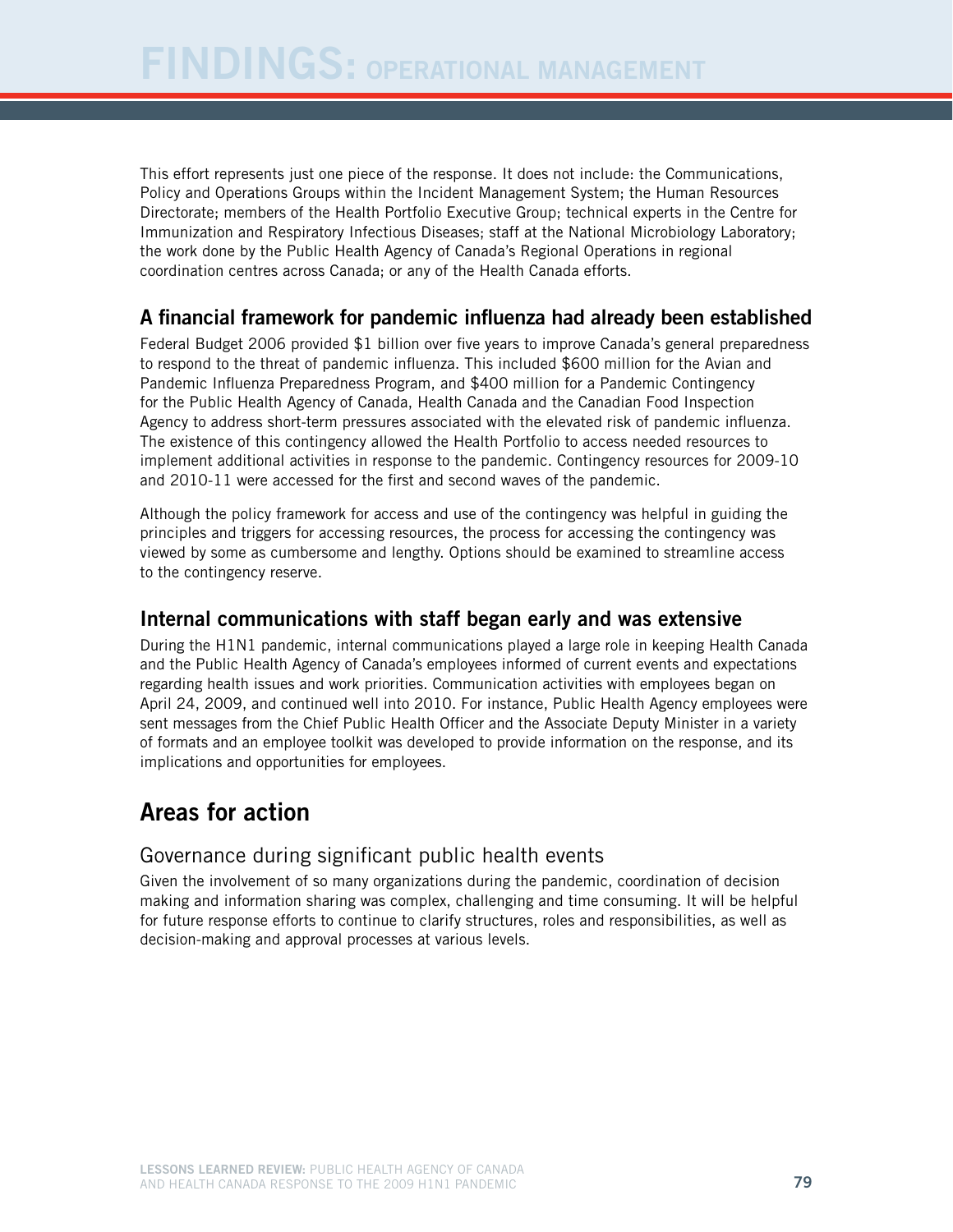## Examine the Incident Management System used in the Health Portfolio Emergency Operations Centre and adapt it for future responses

The H1N1 response was the first time the Health Portfolio's Incident Management System was fully implemented by the Health Portfolio Emergency Operations Centre, which is managed by the Public Health Agency of Canada (see Figure 3.9.2). The Incident Management Structure is a key component of the System. Clarity of roles and responsibilities, accompanied by clear operating procedures, is critical. Special attention should be paid to further clarifying the division of operational roles and responsibilities across all aspects of emergency response between the Public Health Agency of Canada and Health Canada. Similarly, during a public health event, the respective roles of the Health Portfolio Emergency Operations Centre and the Government Operations Centre, managed by Public Safety Canada, need to be reviewed and formalized. It will be important to ensure a shared understanding of how the Incident Management System used during a significant public health event relates to ordinary business-as-usual governance structures and business processes.

#### Develop a common understanding of the decision-making process during an emergency when public health and public policy issues intersect

Not surprisingly, at times throughout the pandemic, some of the public health decisions that were required had public policy implications. Sequencing guidelines is one example where public health and public policy issues intersected. Going forward, it will be important to ensure that there is a shared understanding between federal/provincial/territorial Ministers, the Public Health Agency of Canada and Health Canada, as well as central agencies, of decision making roles, processes and timelines in emergency situations.

## Look for opportunities to streamline briefings and meetings involving senior management

During the pandemic response, senior managers were immersed in a myriad of briefings and meetings for various existing and new structures (known internally as the Executive Business Cycle). In some cases, the number of briefings and meetings was higher than expected.

For instance, from May 1 to December 24, 2009 (171 calendar days), eight of the Public Health Agency senior managers very involved in the response attended a total of 1,030 meetings and briefings. The situation was similar for Health Canada senior managers. Four types of pandemic-specific meetings required the most involvement of senior managers:

- Health Portfolio Executive Group (141 meetings)
- Minister of Health's Office (94 briefings)
- **Federal/provincial/territorial Special Advisory Committee (74 meetings)**
- • "Four Corners," which included the Public Health Agency of Canada and Health Canada senior managers, the Minister of Health's Office, the Privy Council Office, the Prime Minister's Office, Public Safety Canada and the Minister of Public Safety's Office (71 meetings).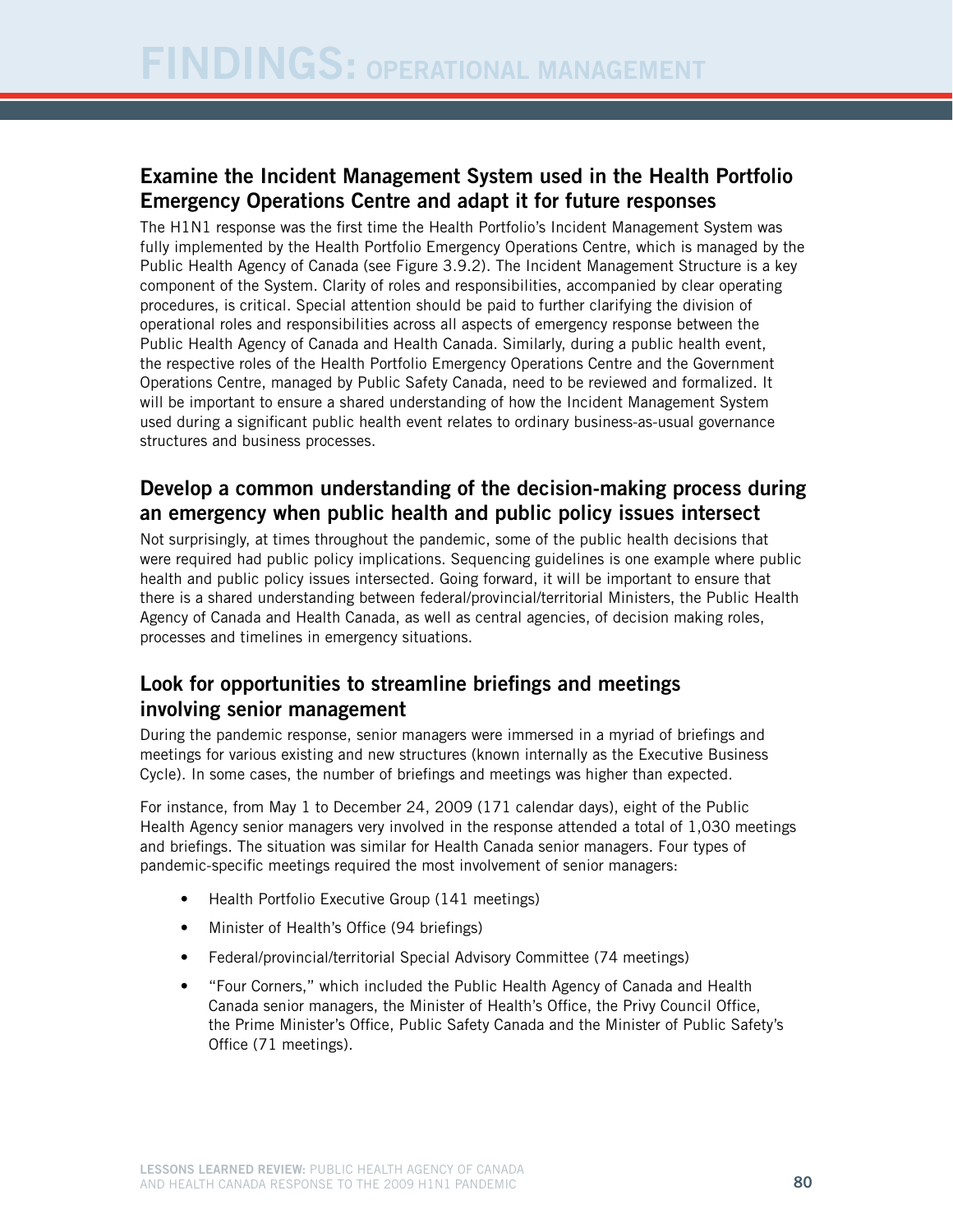It is important to note that significant infrastructure is required to manage and maintain the Executive Business Cycle (e.g. scheduling, preparation of agendas and records of decision, development of briefing materials). The daily schedule was packed and the timing between meetings/calls was often very tight. There seemed to be good systems in place for agendas and records of meeting discussions and decisions; however, there is room to improve on being clear up front on the precise purpose of the meeting and specific agenda topics of the various teleconferences and meetings. This effort will assist in determining which senior manager or technical expert is best suited, and required, to attend. Attempts should continue to be made to reduce the burden of calls and meetings on senior managers, to the extent possible.

Senior managers still needed to attend regular meetings that were not pandemic-specific. One example is "Daily Update", which is an ongoing forum for Public Health Agency senior management discussion and decision making concerning issues that pose significant risk to the health of Canadians, or other risks to the Minister, the Public Health Agency of Canada or its employees. There were 153 Daily Update meetings during the same time period.

The number of meetings and briefings peaked during the height of vaccine discussions in October 2009.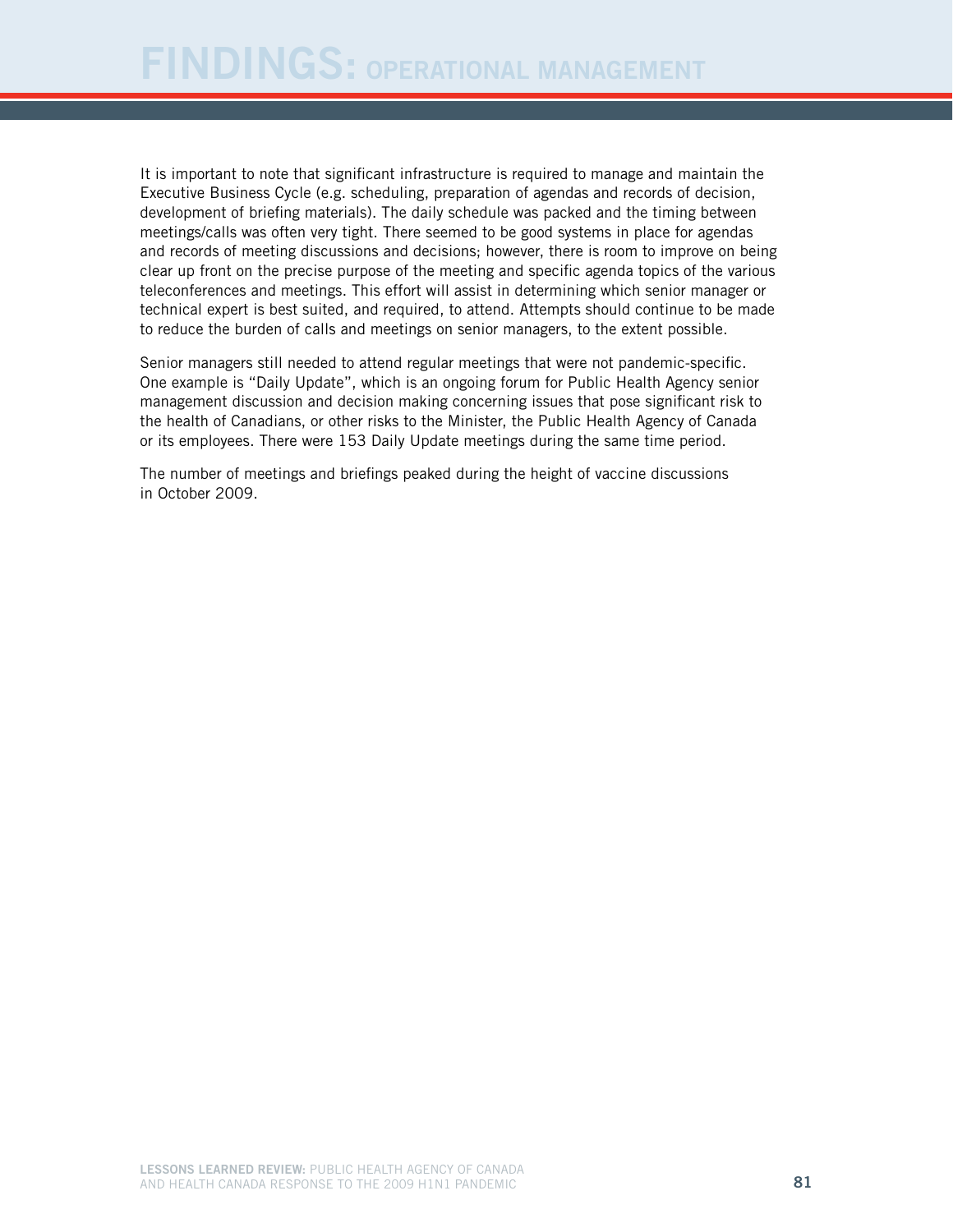# Findings: Operational management

Briefing Unit Group Executive/Policy Group Executive Liaison Officer Briefing Unit Group Workplace Health and Public Workplace Health and Public Safety Program Employee Safety Program Employee Human Resources Chief Human Resources Chief Administration Officer Administration Officer Emergency Finance/ Emergency Finance/ Assistance Program Assistance Program Human Resources Human Resources Field Epidemiology Support لاح المستقلة المستقلة المستقلة المستقلة المستقلة المستقلة المستقلة المستقلة المستقلة المستقلة المستقلة المستقلة المستقلة المستقلة المستقلة المستقلة المستقلة المستقلة المستقلة المستقلة المستقلة المستقلة المستقلة المستقلة ا Finance and Finance and Deputy Emergency Manager Deputy Emergency Manager Executive Liaison Officer Logistics Support Unit Logistics Support Unit System Administrator System Administrator Registration Officer Registration Officer Information Officer Information Officer Senior Emergency Senior Emergency Emergency Team Emergency Team **Team Operator** Team Operator Other Government Department Other Government Department **E**lectronic Reception Electronic & International Liaison Records Clerical & International Liaison Leader Communications **Communications** Health Portfolio Emergency Response Structure (Activation Level 4 - April 29,2009 - day shift 07:00 (EDT)) Structure (Activation Level 4 - April 29,2009 - day shift 07:00 (EDT))Logistics Group Chief Logistics Group Chief Coordination and Advanced Planning Group Chief Coordination and Emergency Operations Emergency Operations **Technical Information** Technical Information Information Systems Support Unit Leader Information Systems Support Unit Leader Technology Support Technology Support Operations Centre Operations Centre Centre Manager Executive/Policy Group Centre Manager Emergency Manager Emergency Manager Geographic Health Portfolio Emergency • Conveyances **Geographic Geographic Convertsion** Chinical Care & Antivirals Geographic **Emergency** Health Portfolio Emergency Regional Representative Regional Representative Surveillance Epidemiology & Labs Surveillance Epidemiology & Labs Legal Officer Legal Officer Advanced Planning Group Chief Workplace Health & Safety Workplace Health & Safety Clinical Care & Antivirals Clinical Care & Antivirals Public Health Measures Public Health Measures Infection Control Travel & Borders Infection Control Travel & Borders Primary Department Primary Department Agency Officer Vaccines Zoonoses Agency Officer National Security Advisor Workplace Health & Safety Workplace Health & Safety Clinical Care & Antivirals Clinical Care & Antivirals Operations Group Chief Public Health Measures Epidemiology & Labs Information Systems · Global Public Health • Global Public Health Intelligence Network Public Health Measures Epidemiology & Labs Operations Group Chief Information Systems Intelligence Network **Briefing Coordination** Briefing Coordination Antivirals Purchase Antivirals Purchase Infection Control Travel & Borders Infection Control Travel & Borders • Surveillance • Conveyances • Surveillance · Geographic • Geographic • Quarantine • Quarantine Vaccines Zoonoses

# Figure 3.9.2 Example of the Incident Management FIGURE 3.9.2 Example of the Incident Management System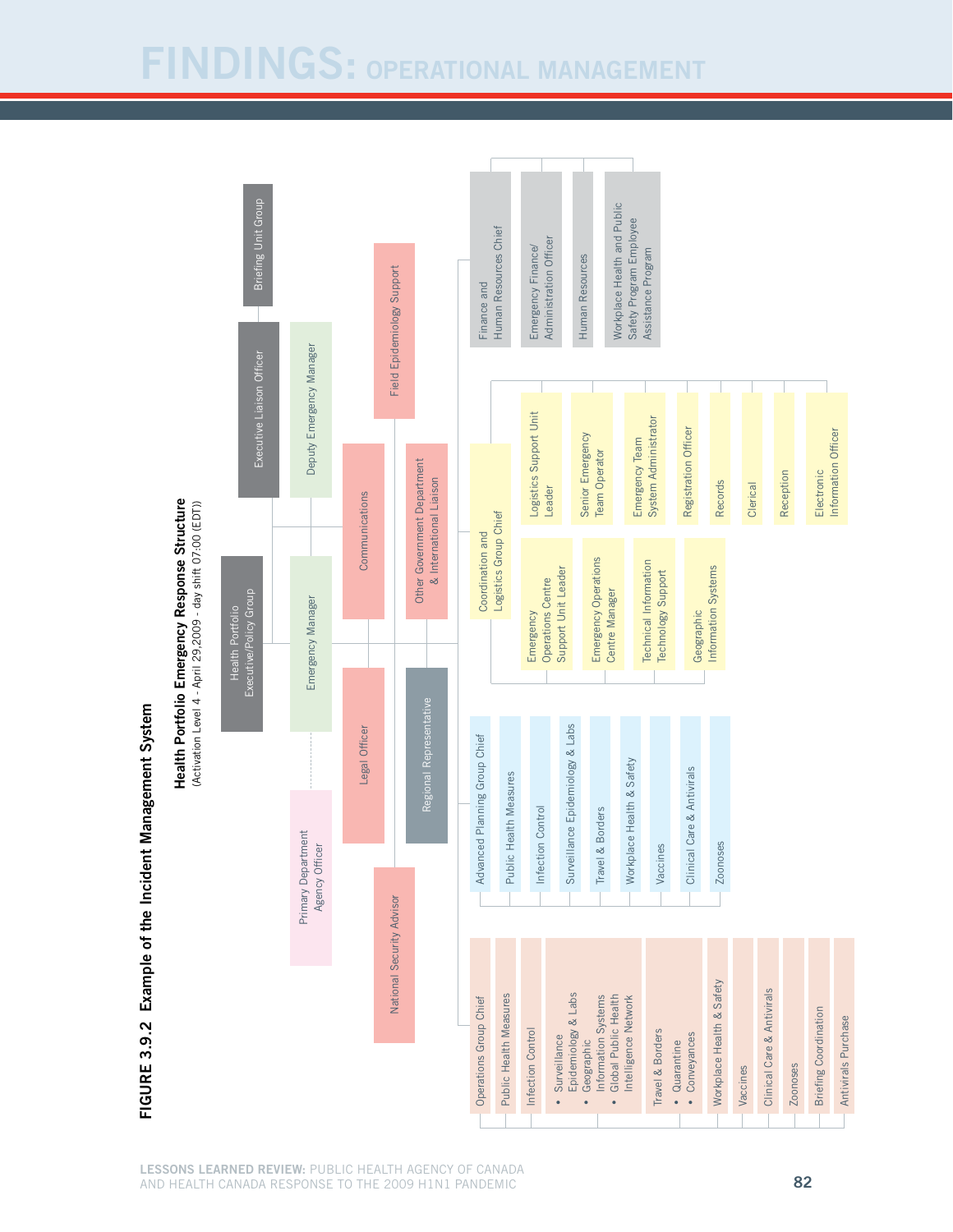In addition, Health Portfolio senior managers prepared H1N1 briefings for the House of Commons Standing Committee on Health and participated on calls with Committee members. The Committee held a total of 13 meetings under the topic of "H1N1 Preparedness and Response" between August 12 and November 25, 2009. The meetings started with two ministerial appearances in the summer of 2009 (the House of Commons was on summer recess). Canada's Chief Public Health Officer appeared as a witness on both occasions. Most of the meetings were used as general briefings for Committee members. Senior officials from the Public Health Agency of Canada and Health Canada would typically appear for one hour, give an overview of activities of the last week, and then answer questions from members. In total, Public Health Agency officials appeared on nine occasions.

There were also 27 briefings with Opposition critics. Members of Parliament also visited the Health Portfolio Emergency Operations Centre.

Based on the H1N1 experience, as well as other recent significant public health events (such as the 2008 listeriosis outbreak), the Public Health Agency of Canada and Health Canada should prepare for intense briefing requirements. In the future, consideration should also be given to possible streamlining and simplification of the briefing process. In addition, a liaison function should be put in place to ensure that a senior advisor is assigned to each senior manager at all key meetings to ensure post-meeting information sharing and briefing, as well as follow-up on action items arising out of meetings. The consistency and continuity of this kind of support to senior managers is essential.

#### Continue to distinguish roles and responsibilities among the Public Health Agency of Canada's senior executives

The independent investigator into the 2008 listeriosis outbreak recommended that an Associate Deputy Minister position be created at the Public Health Agency of Canada to act as the second-in-command and assume a Chief Operating Officer role "*to allow the Chief Public Health Officer to focus on his executive duties and responsibilities as the lead health professional of the Government of Canada in relation to public health.*"69 An Associate Deputy Minister was assigned to the Public Health Agency of Canada in September 2009 and this helped to support the response to the second wave.

An event like the H1N1 pandemic demands, to some extent, the time and attention of all senior managers: Chief Public Health Officer (Deputy Head), Associate Deputy Minister (sometimes referred to the Executive Vice-President and Chief Operating Officer), Senior Assistant Deputy Minister of the Programs Sector (to whom the Assistant Deputy Minister of Infectious Disease Prevention and Control reports), and Assistant Deputy Minister of Emergency Management and Corporate Affairs (staffed as of June 2010). With these positions in place, it continues to be important that stakeholders and staff clearly understand the roles of the members of the senior executive group during significant public health events.

In addition, further clarity is needed on the respective roles of the Director General of the Centre for Emergency Preparedness and Response and the Director General of the Centre for Immunization and Respiratory Infectious Diseases during a pandemic. This leads into the next point.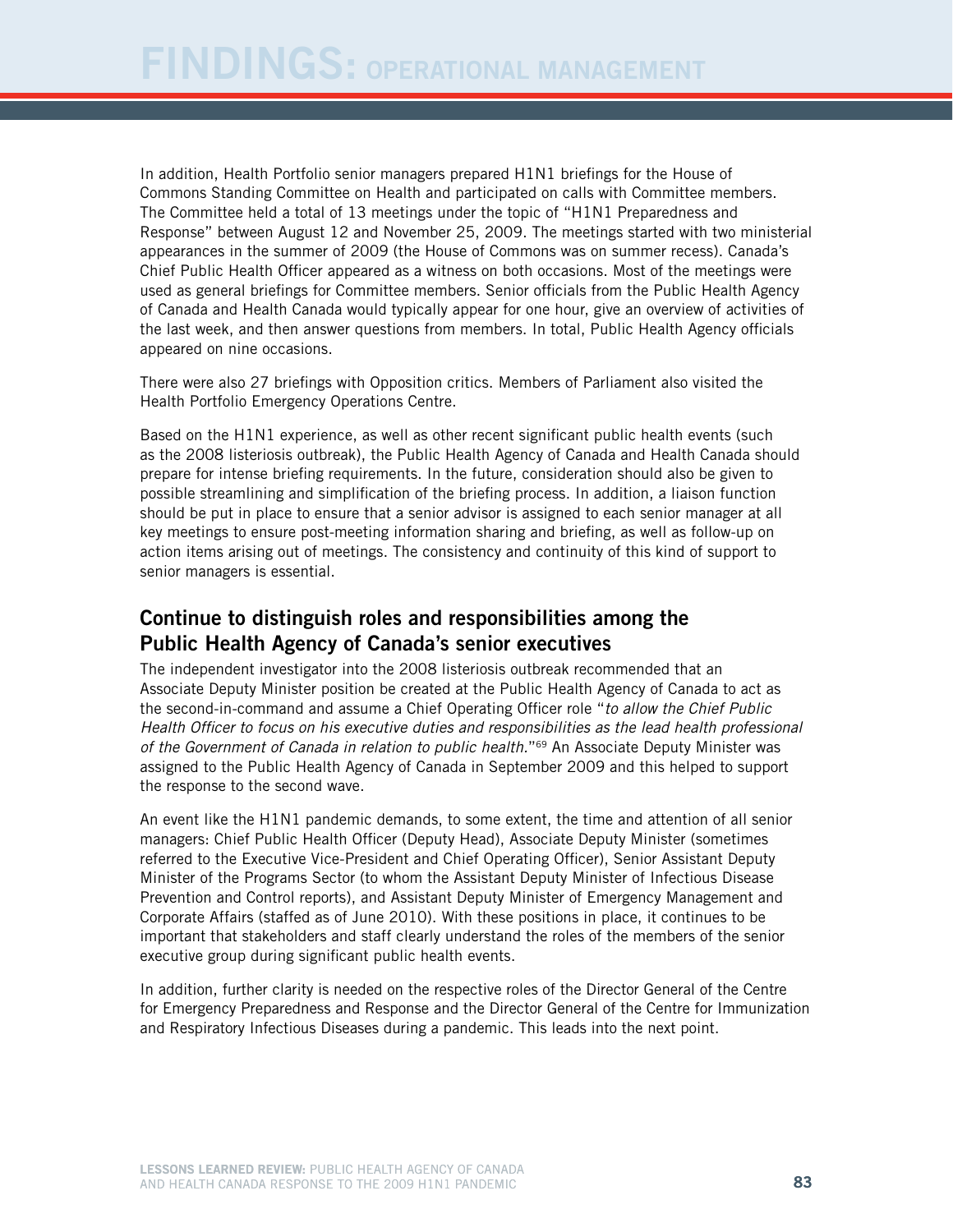## Distinguish roles and responsibilities within the Public Health Agency of Canada between the emergency management and the operations groups

Roles and responsibilities were sometimes blurred among various functions within the Public Health Agency of Canada, such as emergency management and the operational group (in this case, immunization and respiratory diseases). Given the requirement for timely and informed decisions, the operational group often provided key input into the decision-making process; however, this involvement had the potential to cause the perception of encroachment on the roles and responsibilities of emergency management and to affect working relationships and staff morale. Therefore, clear roles and responsibilities should be assigned with an explicit delineation between the emergency management and operational/program parts of the pandemic response. A formal decision-making process should be followed at all times.

### Corporate support during significant public health events

#### Put mechanisms in place to ensure responsiveness of the Public Health Agency of Canada's corporate services

Some pandemic response activities were affected by a lack of sufficient capacity in a variety of internal corporate services such as human resources, procurement, accommodations, facilities management, personnel security screening, information management/information technology, executive correspondence, and janitorial and catering services. Work should be done to improve the responsiveness of corporate support at times when the Public Health Agency of Canada is called on to address significant public health events.

## Pay particular attention to policies, plans and procedures for human resources management

As employees are at the heart of the response to any public health event, a standardized, yet flexible, model for managing human resources during emergencies is critical. This effort includes rapid and sustainable capacity management (identifying, mobilizing and demobilizing staff). The *Health Portfolio Emergency Response Plan* outlines some human resources management responsibilities, including:

- providing advice on staffing, hours worked, leave, standby, deployment, overtime, childcare entitlements, management of stress and right to refuse dangerous work during an emergency
- hiring casual or temporary staff as required
- tracking time of personnel involved
- processing claims for compensation
- arranging for Employee Assistance Program services
- arranging for employee crisis intervention and counselling, as needed.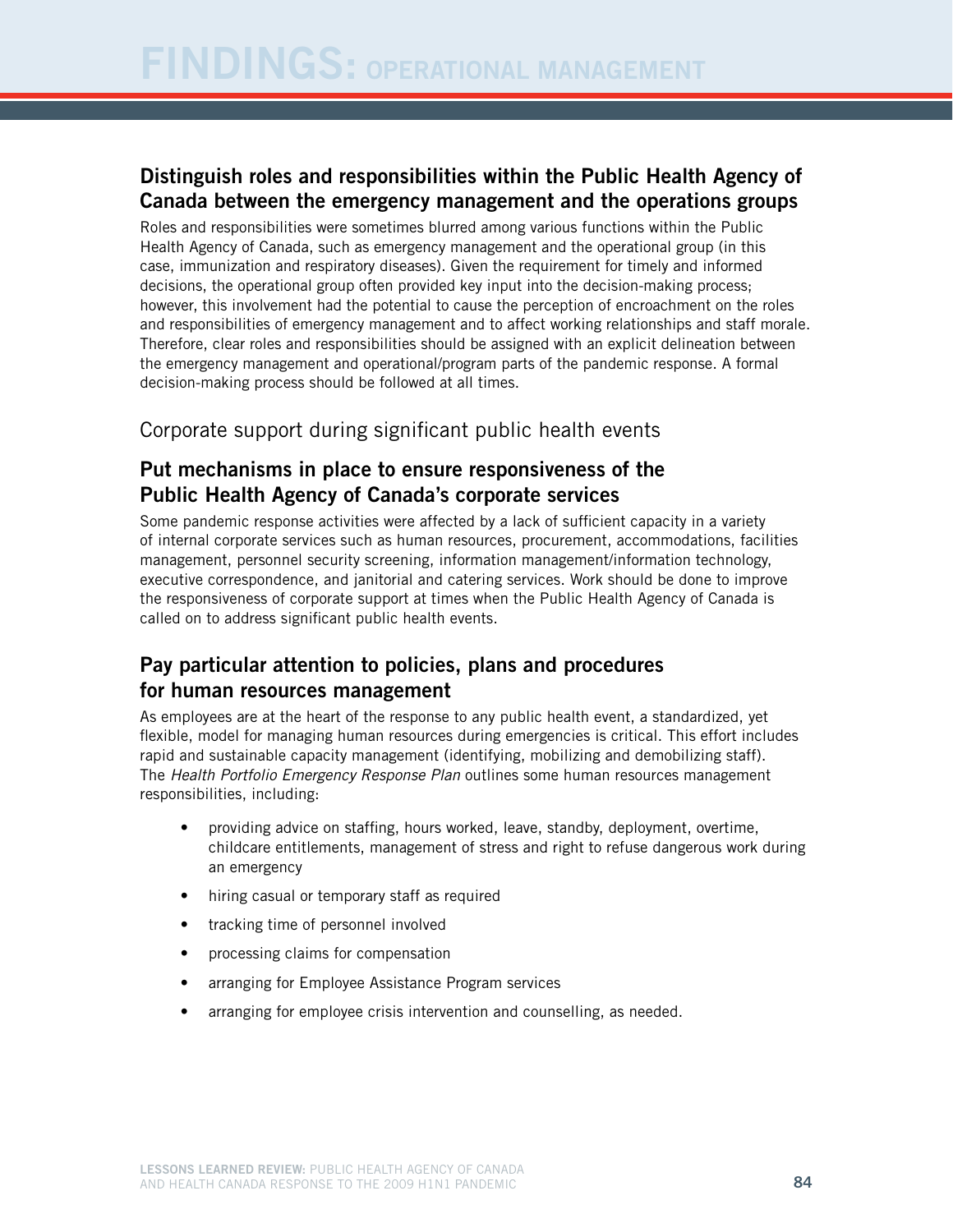The Public Health Agency of Canada's Human Resources Directorate, which had experienced many changes prior to the onset of the pandemic, was understaffed. When the need to significantly increase Public Health Agency capacity became apparent during the pandemic, the Human Resources Directorate was not initially able to provide services such as staffing support in a timely fashion.

Through the course of the pandemic, the Public Health Agency of Canada's Human Resources Directorate capacity did improve and provided important supports to the response, including:

- making sure that the working conditions of Public Health Agency employees were respected and that deployed employees were covered with the necessary protection and insurance
- consulting with union representatives and collective bargaining agents
- negotiating agreements with the Public Service Commission for expedited hiring processes.

These Human Resources Directorate contributions were essential and should be considered in the planning of human resources management for future pandemic responses.

The Public Health Agency of Canada is currently implementing an overarching People Management Framework that includes an emphasis on emergency/event human resources management. A number of important areas should be considered, including:

- sources for surge capacity, including within the Health Portfolio
- succession planning (including senior executives, as well as medical and technical experts)
- identification of essential, critical and key positions
- tracking of financial expenditures (for preparedness or response activities)
- shift work capacity
- • consultation with unions
- employee assistance programming
- insurance providers.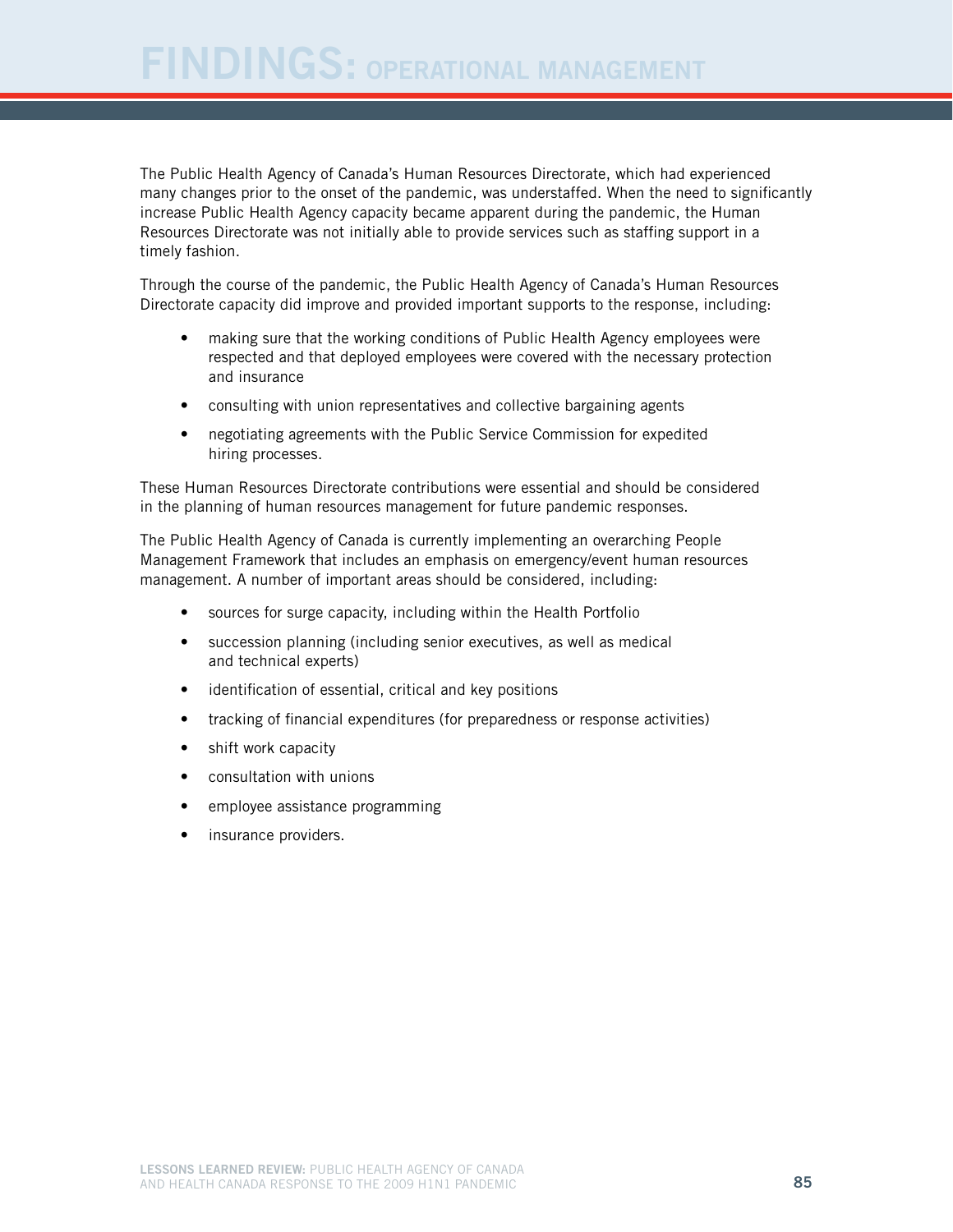

# 4. Summary and recommendations

# Summary of what worked well

It is important to acknowledge up front that Public Health Agency of Canada and Health Canada staff worked extremely hard during the pandemic. They demonstrated profound professionalism and commitment. Their dedication to anticipating and responding to the needs of Canadians was admirable.

Overall, the response of the Health Portfolio to the H1N1 pandemic is considered to have been effective. Critical federal building blocks for the response had been established prior to the pandemic, including the creation of the Public Health Agency of Canada, the appointment of a Chief Public Health Officer, the existence of the National Microbiology Laboratory, the establishment of a Pandemic Contingency reserve, as well as development of the *Federal Emergency Response Plan* the *Health Portfolio Emergency Response Plan* and a Health Portfolio Emergency Operations Centre. Key situational awareness tools such as the Global Public Health Intelligence Network were also up and running. Mechanisms for provincial/territorial collaboration were also in place, such as the Conference of Deputy Ministers of Health, the Pan-Canadian Public Health Network, the Council of Chief Medical Officers of Health, the Canadian Public Health Laboratory Network, and the *Canadian Pandemic Influenza Plan for the Health Sector*. Collaboration with other countries was aided by relationships and plans already in place, such as the *North American Plan for Avian and Pandemic Influenza*.

In addition to these key structures, resources, relationships, plans and tools already in place, many important successes were identified in all aspects of the Health Portfolio's pandemic response.

On the science side, pandemic influenza is difficult to predict. Responses must be tailored as knowledge evolves about the characteristics of the virus. At the very outset of the pandemic, the Public Health Agency of Canada was instrumental in achieving a better understanding of the virus that emerged in Mexico and its impact on populations around the world. The National Microbiology Laboratory was called on for laboratory assistance during the early stages of the pandemic and five Public Health Agency scientists assisted with testing in Mexico over the course of six weeks. Due to the National Microbiology Laboratory's work, Canada was the first country to characterize the entire genomic sequence of the pandemic H1N1 influenza virus. This made a significant contribution to international scientific understanding of this novel strain.

In terms of regulation, Health Canada expedited the approval of the H1N1 vaccine, working closely with the manufacturer in advance of the pandemic to identify safety information and data. Science, policy and regulatory experts adjusted scientific and regulatory processes to address the uniqueness of the H1N1 pandemic situation. Although processes were expedited, no shortcuts were taken that would compromise the safety of Canadians.

As key players on the international scene, Health Canada and the Public Health Agency of Canada held ongoing exchanges with Canada's main partners including the United States and Mexico. Throughout the H1N1 pandemic, there was also close collaboration with the World Health Organization, the Pan American Health Organization, the Global Health Security Initiative and other international organizations.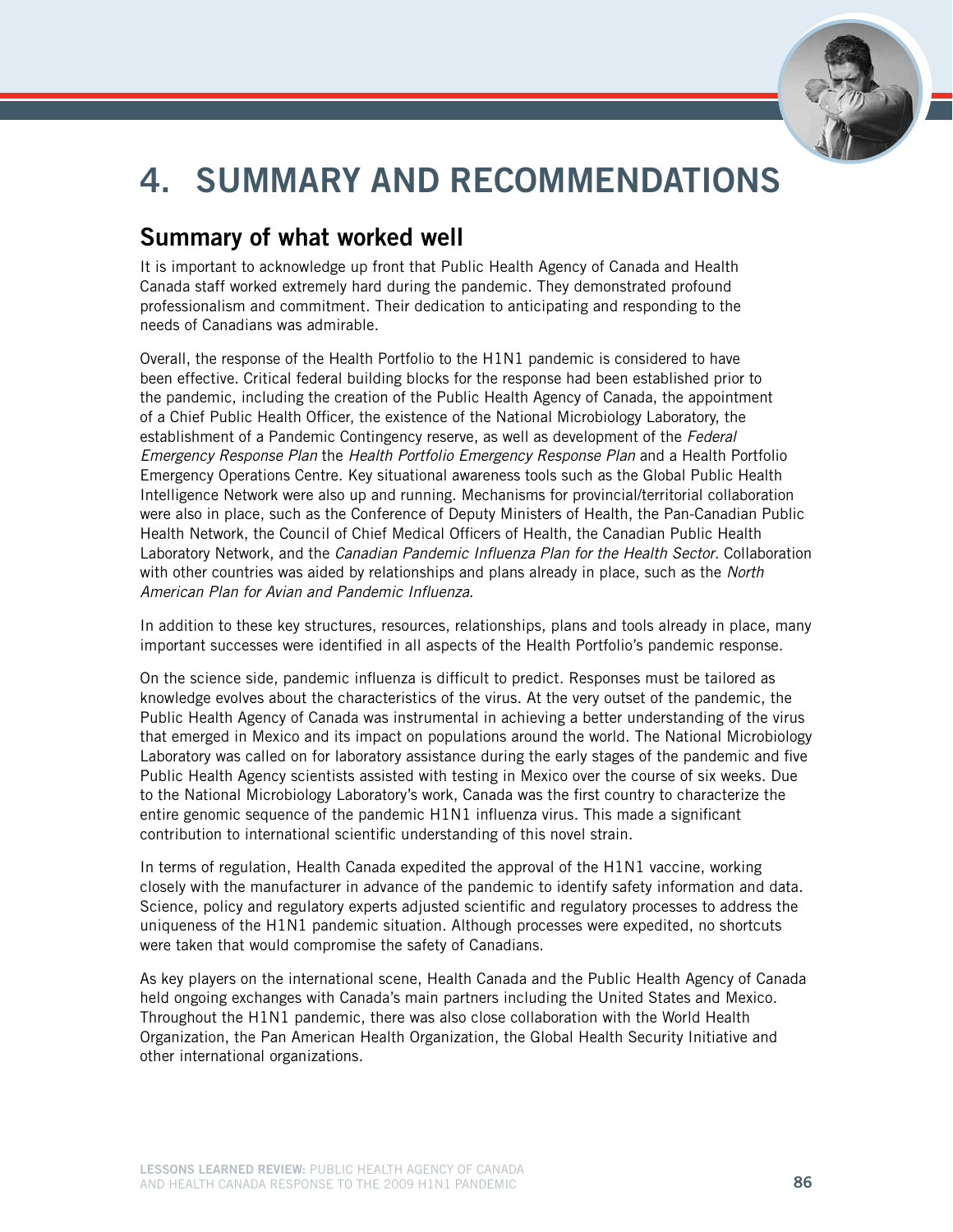The Health Portfolio worked closely with provinces and territories and established a response structure for managing the H1N1 pandemic, building on existing mechanisms and adding new structures to respond to emerging issues as understanding of the pandemic, and the required response, evolved. For the most part, federal and provincial/territorial governments created a transparent, cooperative working environment. A significant collaborative activity was the development of guidance documents on various topics for various audiences (e.g. clinicians, surveillance specialists, laboratory scientists, public event organizers, schools, daycares, post-secondary institutions and camps).

Great benefits were derived from advance pandemic planning. Establishing a 10-year contract with a domestic manufacturer in 2001 helped to ensure timely access to a safe and effective vaccine during the pandemic. Canada's immunization rate was the second highest in the world, with almost half of our population vaccinated. Having the National Emergency Stockpile System and National Antiviral Stockpile in place enabled the provinces and territories to distribute antivirals and medical supplies quickly.

In terms of addressing the needs of on-reserve First Nation communities, many communities had pandemic plans in place and vaccination clinics on reserves resulted in high rates of immunization. Following some initial challenges, there was good cooperation among Health Canada, the provinces and First Nations leadership.

The Public Health Agency of Canada and Health Canada also understood the importance of timely, clear communication with the Canadian public during the pandemic. Key spokespeople, like the Minister of Health and the Chief Public Health Officer, were visible throughout the pandemic. Coordinated communication activities were encouraged among federal and provincial/territorial governments. Infection control practices instilled during this time generated the added benefit of reducing the impact of all infectious diseases.

The involvement of all stakeholders was crucial. Information about the pandemic was provided using a variety of engagement mechanisms with health professional associations, national Aboriginal organizations, the private sector, emergency response organizations, organizations representing at-risk populations and organized labour. Members of Canada's influenza academic research community were engaged through a Science Advisory Committee.

## Cross-cutting recommendations for action required

Notwithstanding these strengths of the Health Portfolio response, lessons were learned and improvements are required. This Review identified 34 areas for action across the nine elements of pandemic response examined. The areas of action can be clustered into three overarching recommendations for improvements (see Figure 4.1). The first recommendation is specific to pandemic preparedness and response capacity; it demands federal and provincial/territorial collaboration. The second recommendation is federally oriented and deals with emergency management. The scope of the third recommendation is limited to the Public Health Agency of Canada and Health Canada, and focuses on strengthening science-based communications.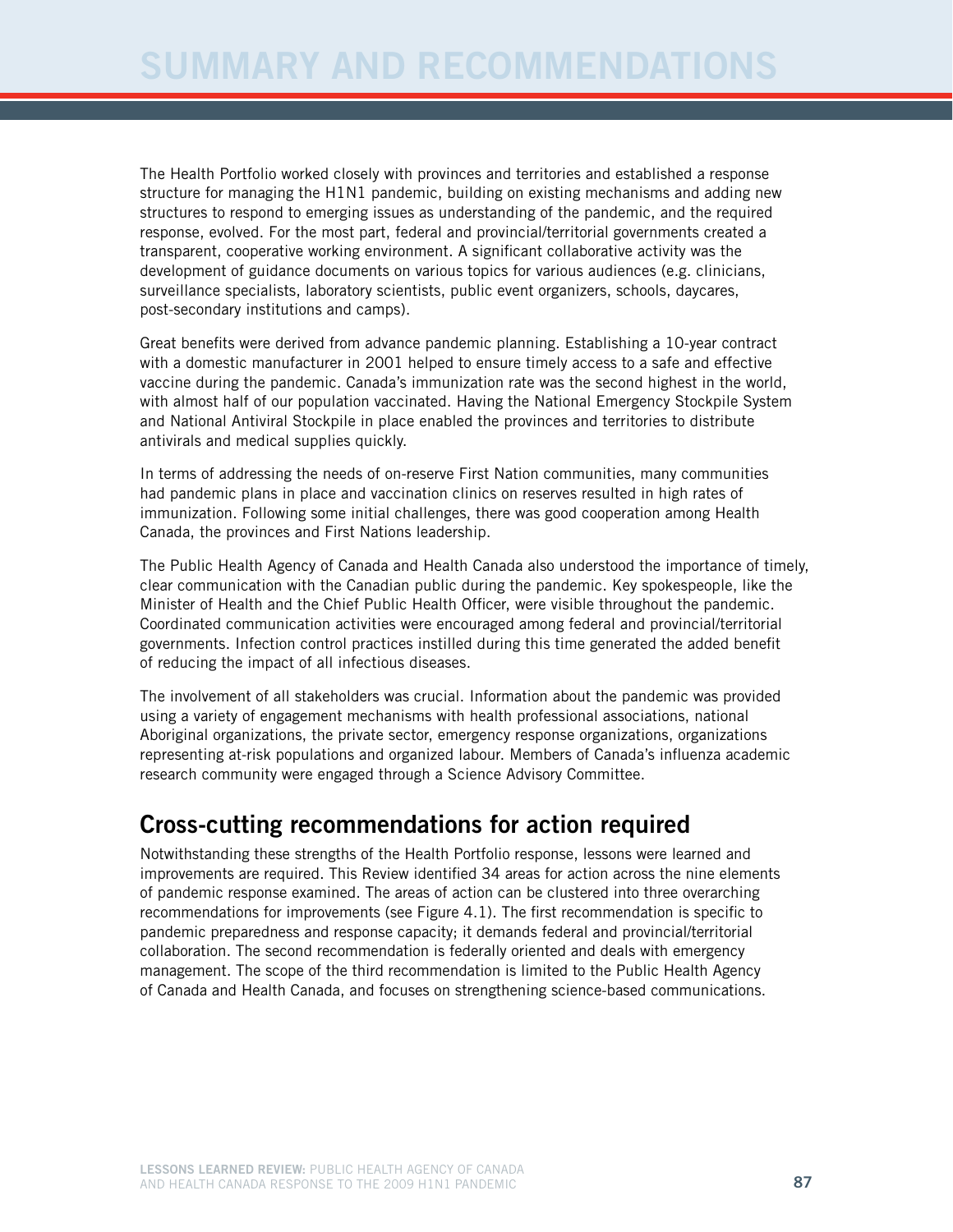#### Pandemic preparedness and response capacity

The federal government, along with provincial/territorial partners, has made significant investments in building pandemic preparedness and response capacity over many years. In 2006, after extensive dialogue and collaboration, the federal, provincial and territorial governments approved the *Canadian Pandemic Influenza Plan for the Health Sector*. The *Plan* provides a broad, nationallevel framework for a collaborative response to pandemic influenza in Canada and aims to establish the roles and responsibilities of the Public Health Agency of Canada, Health Canada, the provinces and territories during a pandemic.

There is no doubt that this advance planning paid off, allowing a collaborative approach for the response to H1N1. However, challenges arose when implementing the national *Plan*. The *Plan* should be updated to address these challenges.

When assessing the *Plan* in light of H1N1, it is apparent that it was based on, minimally, a moderately severe scenario where *"in the absence of a pandemic vaccine and antivirals, it is estimated that between 15 and 35 percent of Canadians could become ill, 34,000 to 138,000 individuals may need to be hospitalized, and between 11,000 and 58,000 deaths could occur."*<sup>70</sup> This scenario did not reflect what happened on the ground during the H1N1 pandemic. Federal/ provincial/territorial partners need to examine the foundation of the *Plan* to ensure that all potential scenarios have been considered, including one potential scenario where the virus spreads quickly but the levels of morbidity and mortality are below moderately severe. Therefore, activities and responsibilities for all partners can be adjusted accordingly.

Success hinges on confidence in the *Plan* itself and the process used to develop it. Consultations with all relevant parties should be an integral component of this review. Within the federal sphere, this includes corporate support services within the Health Portfolio as well as staff in central agencies.

Clearer governance structures and decision-making processes should be communicated to advisory groups. Governance structures should be agreed to and in place so they can be implemented immediately in any future pandemic. This would provide clarity in roles and responsibilities and a more streamlined decision-making and approvals process.

Some provinces and territories appear to have high expectations of public health leadership for the Public Health Agency of Canada, specifically regarding the provision of guidance documents, including clinical guidance to front-line workers. Collaborating with all partners that have a role in the development of guidance is crucial for these documents to be available when needed by their target audiences in a format that is accessible, understandable and available. Enhanced collaboration will also lead to a reduction in varying messaging, often deemed confusing to Canadians and specific stakeholders, such as front-line health care workers.

Another very important consideration is the finalization and implementation of data-sharing agreements with provinces and territories. It is also important to clarify, in advance of a communicable disease emergency, roles and responsibilities at all levels of government pertaining to services provided to First Nations people living on a reserve.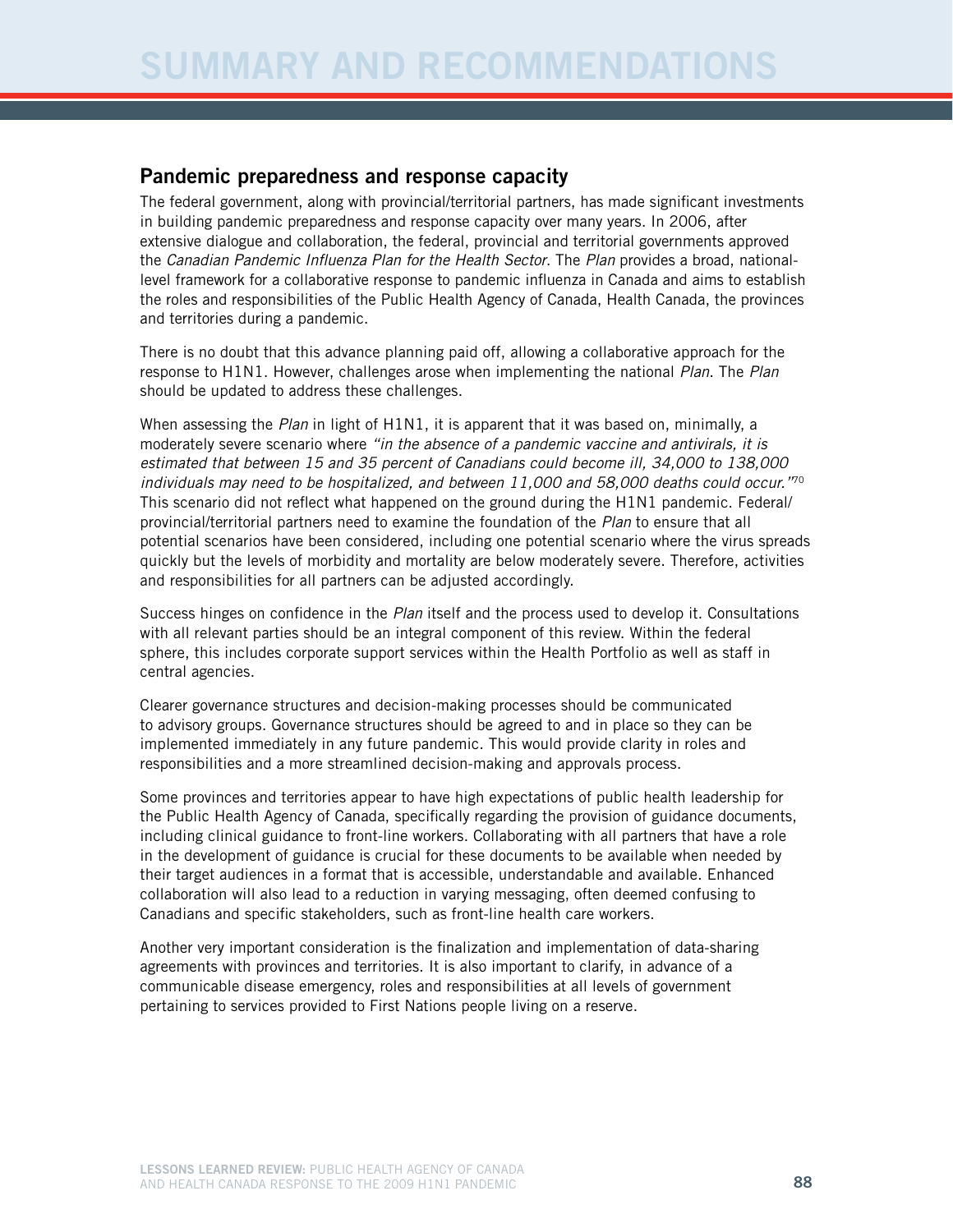# UMMARY AND RECOMMENDATI

#### Recommendation 1

Further strengthen federal/provincial/territorial capacity to prepare for and respond to pandemic influenza.

- Update the *Canadian Pandemic Influenza Plan for the Health Sector* with a particular focus on:
	- adaptability and scalability to different pandemic scenarios
	- efficiency and effectiveness of governance structures (i.e. roles and responsibilities of all partners, composition of committees/groups, as well as accompanying decision-making and approval processes)
	- collaborative processes to develop and strengthen guidance documents to ensure availability, accessibility and consistency of messaging
	- finalization and implementation of data-sharing agreements with provinces and territories.

#### Emergency management

Under the *Emergency Management Act* (2007), section 6(1), all Ministers accountable to Parliament for a government institution are responsible for identifying the risks that are within or related to their area of responsibility, including those linked to critical infrastructure, and to do the following in accordance with the policies, programs and other measures established by the Minister of Public Safety:

- prepare emergency management plans
- maintain, test and implement those plans
- conduct exercises and training in relation to those plans.

The Health Portfolio prepared a *Health Portfolio Emergency Response Plan* that describes the high-level roles and responsibilities of the Public Health Agency of Canada and Health Canada. A draft of this *Plan* was revised and approved in the midst of the pandemic in September 2009 (although certain annexes still require completion). The Health Portfolio should update the *Plan*, taking into account lessons learned from the entire H1N1 experience, as well as recent guidance on emergency management planning from Public Safety Canada.

The Health Portfolio did prepare a draft *Health Portfolio Emergency Response Policy* in 2007, which identifies the emergency response roles and responsibilities of organizational units and regions within the Public Health Agency of Canada and Health Canada. The *Policy* has not yet been finalized and approved.

It should be noted that a Public Health Agency lessons learned review in December 2008 following the listeriosis outbreak also recommended that the *Health Portfolio Emergency Response Plan* and related *Policy* be finalized and approved.<sup>71</sup>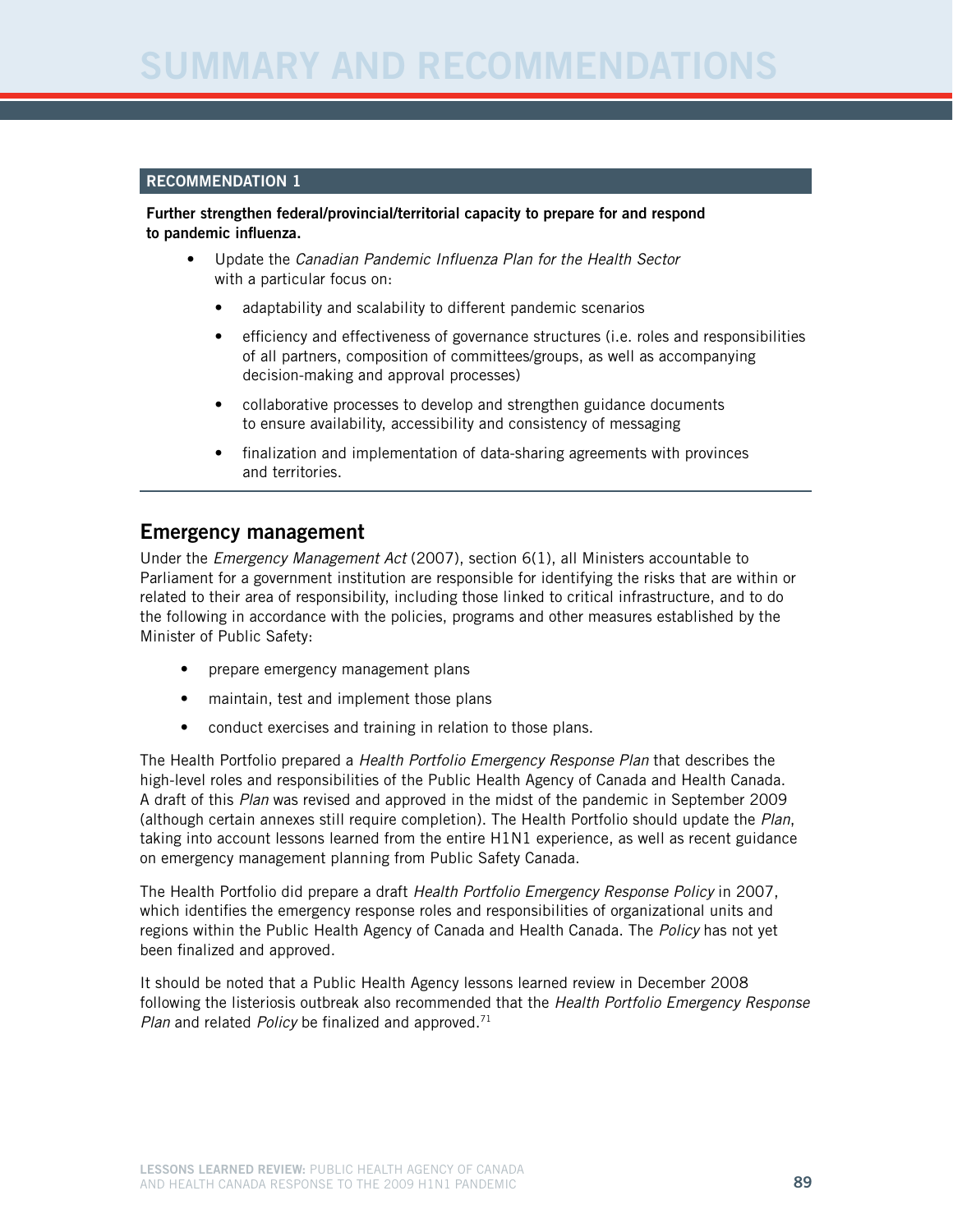The *Health Portfolio Emergency Response Plan* needs to reflect the reality of the governance and operational management structures. More specifically, it should ensure the linkages are clear between Health Portfolio management of a public health event and Public Safety Canada's government-wide emergency coordination. Furthermore, it should include a description of the roles and responsibilities of the Minister's Office, central agencies and members of Parliament, and attempt to anticipate their briefing requirements.

The *Health Portfolio Emergency Response Policy* should describe the specific roles of strategic policy, communications, operational/program groups and regional offices, as well as outline the type of support expected from corporate services. The sustainability of emergency response services and business continuity are dependent on the support of corporate services.

More work should also be done in the *Health Portfolio Emergency Response Plan* on activation and escalation standards to ensure that they are commensurate with the severity of an event.

Once the science of the H1N1 virus emerged, the implications for the Health Portfolio's human resources demands became increasingly clear and *"the response morphed into a marathon, rather than a sprint."* It is critical that the *Health Portfolio Emergency Response Plan* contain principles and procedures for ensuring the sustainability of response with sufficient surge capacity.

Regular orientation and training on the *Emergency Response Plan* and related *Policy* should take place with Health Portfolio employees, as well as staff from the Minister's Office and central agencies (as appropriate), to ensure a shared understanding of structures, roles and responsibilities, and decision-making and approval processes.

One type of required training is emergency simulations. The Health Portfolio has never experienced a "no notice" test and should consider the feasibility of an unanticipated simulation to test for preparedness and to practise various types of response scenarios. These types of simulations, however, are resource intensive and logistically challenging. Therefore, the Health Portfolio should continue to leverage real-life events as training opportunities. 'Tabletop' exercises with Health Portfolio management, as well as staff from the Minister's Office and central agencies, should also be considered.

Finally, the Health Portfolio should consider a more integrated approach to lessons learned exercises as noted in the June 2010 Public Health Agency of Canada's *Audit Report on Emergency Preparedness and Response*. <sup>72</sup> There was a great deal of disciplined reflection by many organizational units throughout and following the H1N1 experience. This was in the form of after-action/after-event reports, 'hotwashes', post mortems, and other types of formal and informal studies and assessments. Organizational units should be commended for this important work. However, it would be beneficial to have mechanisms in place for:

- taking a more standardized approach to completing these reviews
- sharing reviews across organizational units
- synthesizing patterns of lessons learned to brief senior management and to ensure that lessons learned are also applied at a corporate level
- monitoring the implementation of recommended improvements
- archiving all reviews in a central repository so they are easily accessible for future reference.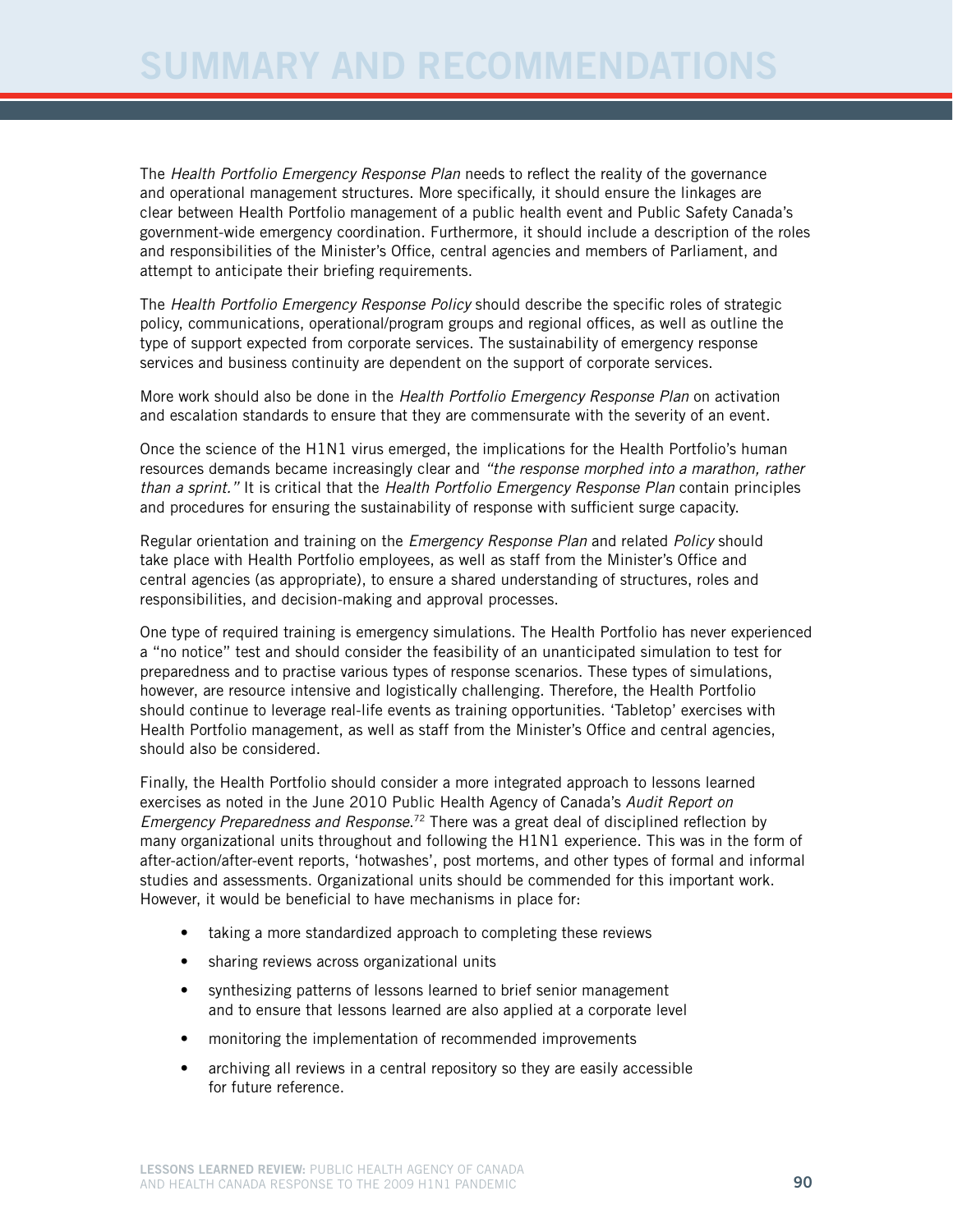#### Recommendation 2

Continue to clarify, communicate and test federal emergency management roles, responsibilities and mechanisms, with particular attention to sustainability of response capacity and decision-making roles.

- Finalize the *Health Portfolio Emergency Response Policy* and update the *Health Portfolio Emergency Response Plan* with attention to:
	- decision-making roles and responsibilities and accompanying approval processes/timelines
	- activation and escalation standards commensurate with the severity of an event
	- principles and procedures for ensuring the sustainability of response with sufficient surge capacity.
- Continue to orient and train on emergency management.
- Consider a more integrated approach to lessons learned exercises.

#### Communicating science

The Public Health Agency of Canada and Health Canada are both organizations whose business is based on scientific knowledge. In a period of health crisis such as a pandemic, scientific knowledge should be the key factor in decision making. But communicating science-based suggestions to decision makers and then the science-based decisions to a variety of audiences (such as other federal government departments and central agencies, provinces and territories, stakeholders, the Canadian public, as well as the media) is a challenge that requires preparation prior to activating and escalating a pandemic response.

#### Communicating uncertainty

The Public Health Agency of Canada and Health Canada need to work on how to describe uncertainty, clearly state options and provide justification for decisions taken. As science-based organizations, there are a number of times when communication will have to focus on not knowing the response but at the same time instilling confidence in the general population that the government is capable of responding.

*People think you don't know what you are doing and you're changing your mind when in fact you knew full well at the start that the data will dictate, in the end, what the recommendations are … (it's) having people sensitized to that certain level of uncertainty and risk' — maintaining confidence while in the face of uncertainty.*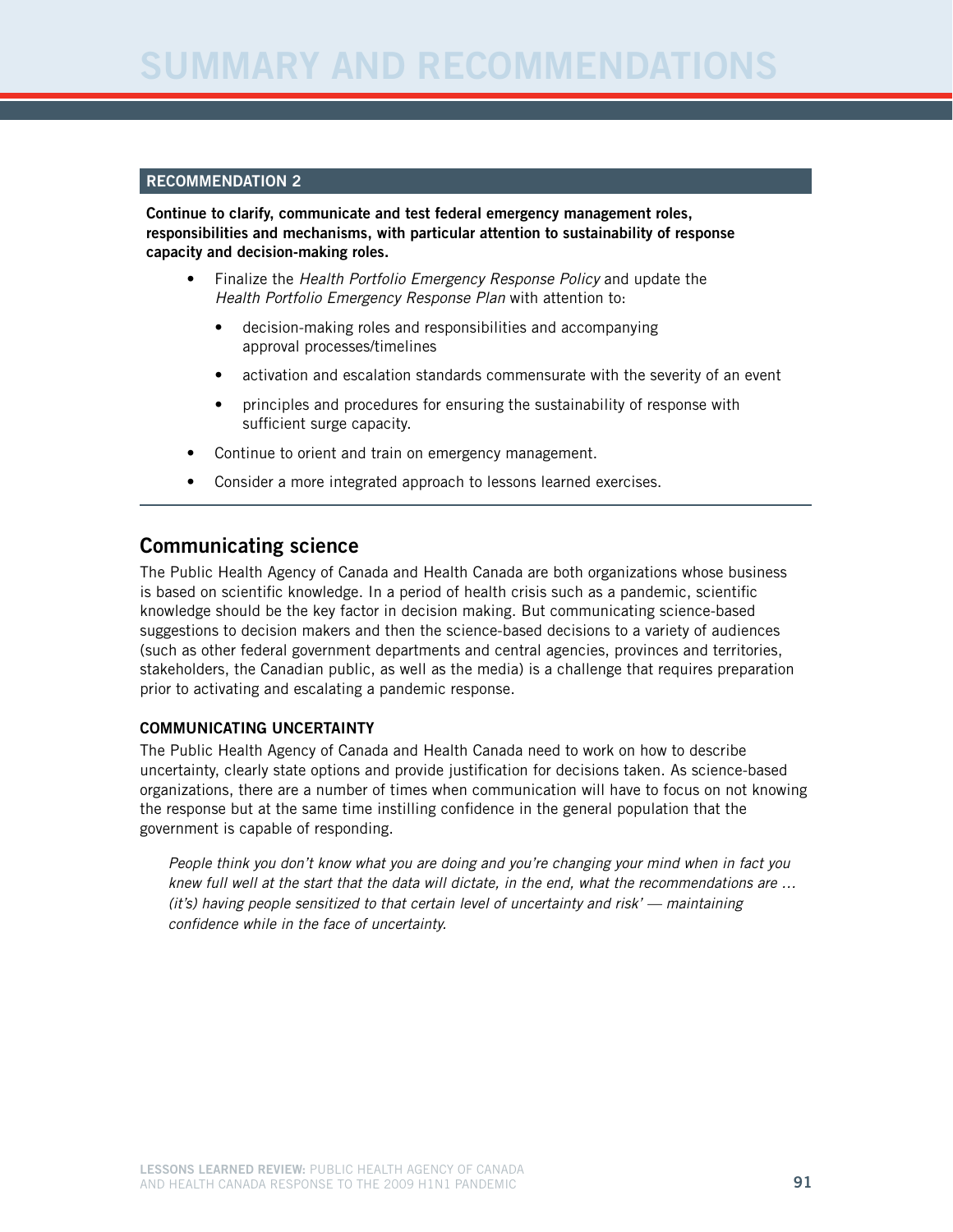#### Communicating risk

The Science Advisory Committee believes that the pandemic's risk may have been overstated and suggests that, in the future, science and research may want to focus more on firmly determining a pandemic's virulence before communicating it to the public. However, it is important to state that any future pandemic will take place in a multisource environment and therefore a wait-and-see approach may not be the best one to take with the general public. They will get their information from another government source, be it within Canada or externally — such as the United States or from the World Health Organization — or from social media sources, which may not provide accurate information or assessments of the situation.

Instead, there is a need to plan for different scales of pandemic response, dependent on the severity of the virus but recognizing that, even when there is a lower risk of morbidity and mortality with certain strains of a pandemic influenza, there will always be tragic cases that may move public opinion and therefore must be accounted for in a low-risk pandemic situation. As one interviewee said, *"If you were more brutal in your assessment of who was at risk, more Canadians would have seen themselves NOT at risk."* 

The majority of communication activities targeted the general population with guidance for specific populations coming later in the process. While a broad communications strategy is essential in keeping Canadians informed, a more targeted approach may also be necessary to ensure higherrisk populations receive timely and specific information necessary to respond to the pandemic. This approach should examine both message and mode of transmission (social media as well as traditional sources of information such as television, print or from trusted sources such as health professionals).

#### Communicating shifts in scientific knowledge

The Public Health Agency of Canada needs to continue to be mindful that decisions may change as the science evolves. As discussed earlier, initial communications were based on a different type of virus. As the science evolved, communications were adjusted. One senior manager stated:

*You could give them your best educated — more than a guess — prognosis, but that science was shifting as the pandemic was unfolding and, if science shifted, that didn't mean there had been a mistake at the front end. They saw a change in the context as either a mistake or a failure to predict. As distinct from a molecular — literally — shift.* 

The problem of communicating uncertainty, risk and shifts in scientific thinking is not limited to the Canadian public or other external stakeholders. It is also problematic when communicating findings, evidence and processes to decision makers and decision influencers (such as central agencies within the federal government) to ensure approval of messages to be communicated to the general public.

Making health science and the uncertainty linked to the basic scientific process easy to understand for the general public should be an important task for both organizations. Audience-specific learning tools should be available and disseminated prior to any emergency to accelerate decision making and to ensure that the rationale behind decisions about public health measures is understood.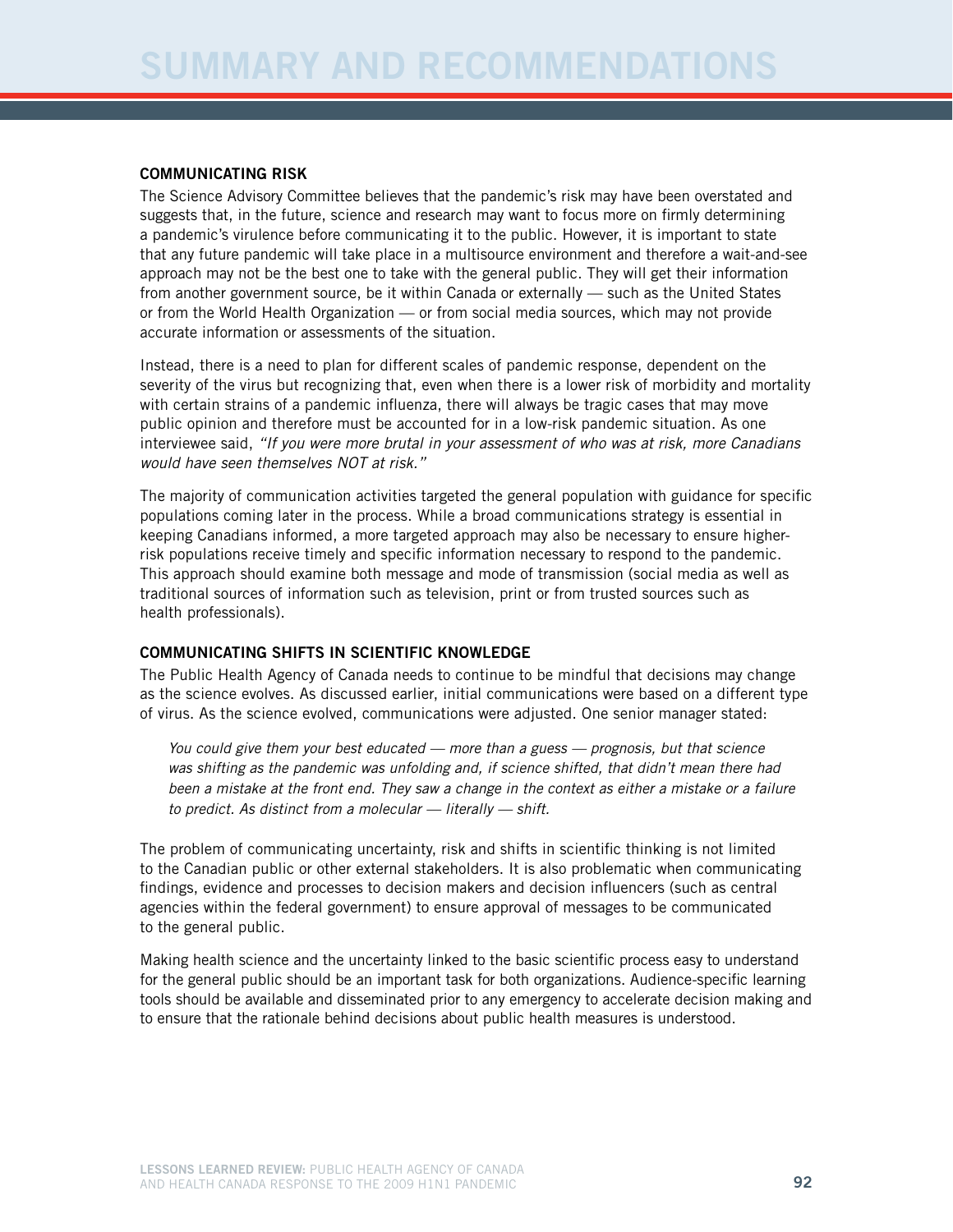#### Recommendation 3

#### Improve the Health Portfolio's ability to communicate science to various audiences.

- Develop plain-language approaches to convey complex scientific findings, processes, uncertainties, risks and shifts for various audiences/purposes, including:
	- Health Portfolio staff, in areas such as policy, program, communications and operations
	- decision makers/decision influencers (senior management and central agencies)
	- stakeholders (health professional associations, national Aboriginal organizations, private sector, front-line health care workers, Federal Healthcare Partnership, emergency response organizations, organizations representing at-risk populations, organized labour for the health sector, academic researchers and institutions)
	- the media
	- the general public.

# Next steps

Planning is a continuous process. The lessons learned from the experiences with the Severe Acute Respiratory Syndrome (SARS) outbreak and other public health significant events, such as the 2008 listeriosis outbreak, laid the groundwork for improvements in the Health Portfolio's pandemic response capacity. For H1N1, lessons learned from the first wave were applied to activities during the second wave. It is expected that the lessons learned from this Review will lead to an even more efficient and effective response to future pandemics and other significant public health events.

Immediate steps should be taken by the Public Health Agency of Canada and Health Canada to respond to the findings and recommendations in this report. Senior management should oversee the development, implementation and ongoing monitoring of a detailed action plan.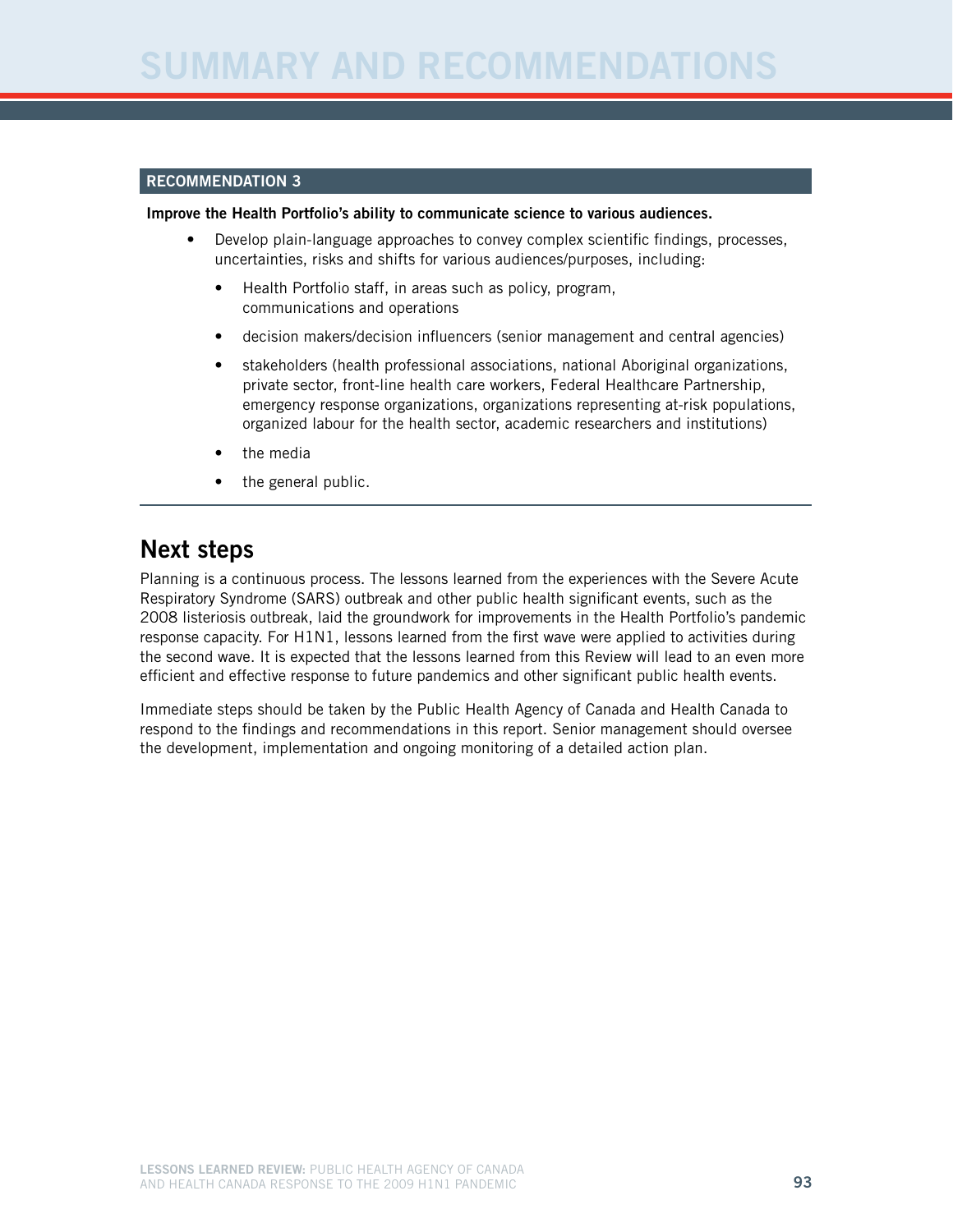# Summary and Recommendations

#### FIGURE 4.1 Areas for action and cross-cutting recommendations

|     | <b>CROSS-CUTTING RECOMMENDATIONS</b>                                                                                                                                                                                                                                                                                                                                |                                                                                                   |                            |   |  |  |  |
|-----|---------------------------------------------------------------------------------------------------------------------------------------------------------------------------------------------------------------------------------------------------------------------------------------------------------------------------------------------------------------------|---------------------------------------------------------------------------------------------------|----------------------------|---|--|--|--|
|     | - 1 -<br>- 2 -<br>Continue to clarify, communicate<br>Further strengthen federal/<br>provincial/territorial capacity<br>and test federal emergency<br>to prepare for and respond<br>management roles, responsibilities<br>to pandemic influenza<br>and mechanisms, with particular<br>attention to sustainability of response<br>capacity and decision-making roles | - 3 -<br>Improve the Health Portfolio's<br>ability to communicate science<br>to various audiences |                            |   |  |  |  |
|     | <b>AREAS FOR ACTION (n=34)</b>                                                                                                                                                                                                                                                                                                                                      | 1                                                                                                 | <b>RECOMMENDATION</b><br>2 | 3 |  |  |  |
| 1.  | Surveillance, science and research                                                                                                                                                                                                                                                                                                                                  |                                                                                                   |                            |   |  |  |  |
| 1.a | Finalize agreements on sharing surveillance information across jurisdictions                                                                                                                                                                                                                                                                                        | ✓                                                                                                 |                            |   |  |  |  |
|     | 1.b Consider options to ensure that appropriate mechanisms exist to facilitate the rapid conduct<br>of critical research                                                                                                                                                                                                                                            |                                                                                                   | ✓                          |   |  |  |  |
|     | 1.c Refine approaches for translating scientific knowledge into information useful for planning,<br>decision-making, and communications                                                                                                                                                                                                                             |                                                                                                   |                            |   |  |  |  |
| 2.  | Collaboration with provinces and territories                                                                                                                                                                                                                                                                                                                        |                                                                                                   |                            |   |  |  |  |
| 2.a | Continue to work with provincial and territorial partners to review and streamline the federal/<br>provincial/territorial governance structure for pandemic influenza                                                                                                                                                                                               | ✓                                                                                                 |                            |   |  |  |  |
|     | 2.b Clarify and communicate the roles and responsibilities of the various advisory groups within<br>the pandemic governance structure                                                                                                                                                                                                                               |                                                                                                   |                            |   |  |  |  |
| 2.c | Clarify decision-making processes during a pandemic and communicate them to expert<br>or advisory groups                                                                                                                                                                                                                                                            | ✓                                                                                                 |                            |   |  |  |  |
| 3.  | Guidance                                                                                                                                                                                                                                                                                                                                                            |                                                                                                   |                            |   |  |  |  |
| 3.a | Clarify the federal role in developing clinical guidance                                                                                                                                                                                                                                                                                                            | ✓                                                                                                 |                            |   |  |  |  |
| 3.b | Formalize an expedited approval process for guidance documents                                                                                                                                                                                                                                                                                                      | ✓                                                                                                 |                            |   |  |  |  |
| 3.c | Fill gaps in existing guidance                                                                                                                                                                                                                                                                                                                                      | ✓                                                                                                 |                            |   |  |  |  |
| 3.d | Use appropriate language and formats for guidance documents                                                                                                                                                                                                                                                                                                         |                                                                                                   |                            |   |  |  |  |
| 4.  | Stakeholder engagement                                                                                                                                                                                                                                                                                                                                              |                                                                                                   |                            |   |  |  |  |
|     | Increase multi-jurisdictional coordination of information for stakeholder groups                                                                                                                                                                                                                                                                                    | ✓                                                                                                 |                            |   |  |  |  |
| 4.b | Enhance capacity to anticipate and respond to issues raised by all stakeholder groups                                                                                                                                                                                                                                                                               | ✓                                                                                                 |                            |   |  |  |  |
| 4.c | Support development of guidance documents for health professionals                                                                                                                                                                                                                                                                                                  | ✓                                                                                                 |                            |   |  |  |  |
| 4.d | Review Health Portfolio management of international relationships                                                                                                                                                                                                                                                                                                   | ✓                                                                                                 |                            |   |  |  |  |
| 5.  | <b>Communicating with Canadians</b>                                                                                                                                                                                                                                                                                                                                 |                                                                                                   |                            |   |  |  |  |
| 5.a | Improve consistency of information communicated to Canadians across different jurisdictions                                                                                                                                                                                                                                                                         | ✓                                                                                                 |                            |   |  |  |  |
| 5.b | Review strategies to communicate uncertainty, risks and shifts in scientific knowledge in order<br>to build public trust                                                                                                                                                                                                                                            |                                                                                                   |                            |   |  |  |  |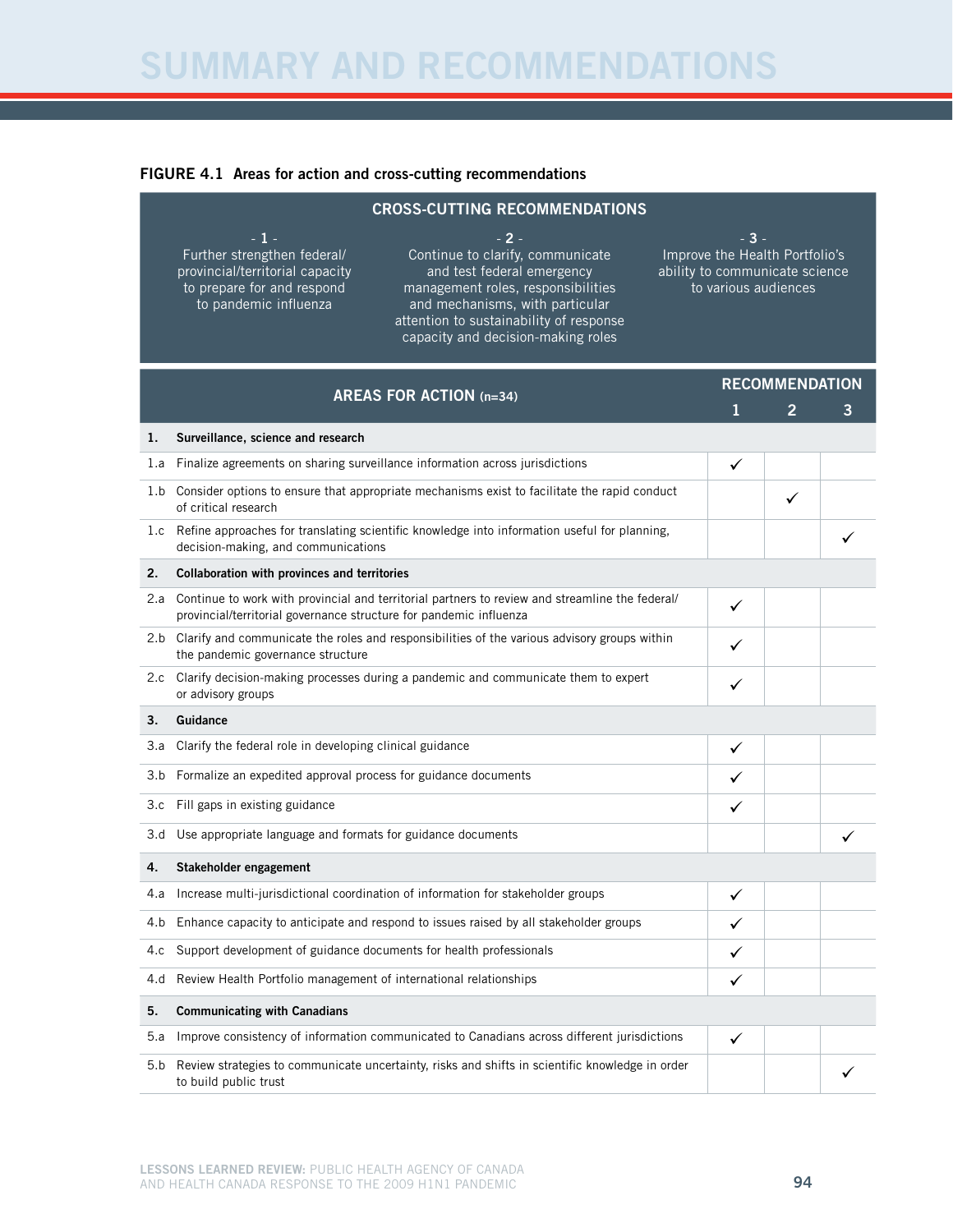# Summary and Recommendations

#### FIGURE 4.1 Areas for action and cross-cutting recommendations *(con't)*

|      | <b>AREAS FOR ACTION (n=34)</b>                                                                                                                         | <b>RECOMMENDATION</b> |              |   |  |
|------|--------------------------------------------------------------------------------------------------------------------------------------------------------|-----------------------|--------------|---|--|
|      |                                                                                                                                                        | ı                     | 2            | 3 |  |
| 6.   | Federal response in on-reserve First Nation communities                                                                                                |                       |              |   |  |
| 6.a  | Develop guidance on the logistical aspects of implementing pandemic plans                                                                              | ✓                     |              |   |  |
| 6.b  | Ensure timely availability of public health guidance for First Nation communities                                                                      | ✓                     |              |   |  |
| 6.c  | Respond to local issues by using regional spokespeople                                                                                                 | ✓                     |              |   |  |
| 6.d  | Address barriers for the movement of health professionals during a public health event                                                                 | ✓                     |              |   |  |
| 7.   | <b>Emergency stockpile</b>                                                                                                                             |                       |              |   |  |
| 7.a  | Review the National Emergency Stockpile System and the National Antiviral Stockpile<br>in light of the H1N1 experience                                 | ✓                     |              |   |  |
| 7.b  | Consider options for prescribing and dispensing antivirals in remote and isolated communities<br>during a pandemic                                     |                       |              |   |  |
| 7.c  | Seek authority to donate stockpile supplies to other countries                                                                                         | ✓                     |              |   |  |
| 8.   | Vaccine                                                                                                                                                |                       |              |   |  |
| 8.a  | Implement an integrated surveillance system for immunization, including managing<br>inventories, tracking vaccine uptake and monitoring adverse events | ✓                     |              |   |  |
| 8.b  | Review the approach for federal delivery of vaccines to provinces and territories                                                                      | ✓                     |              |   |  |
| 8.c  | Establish a permanent regulatory regime for future public health events                                                                                | ✓                     |              |   |  |
| 8.d  | Effectively communicate regulatory processes and mechanisms                                                                                            |                       |              |   |  |
| 9.   | <b>Operational management</b>                                                                                                                          |                       |              |   |  |
|      | Governance during significant public health events                                                                                                     |                       |              |   |  |
| 9.a  | Examine the Incident Management System used in the Health Portfolio Emergency Operations<br>Centre and adapt it for future responses                   |                       | ✓            |   |  |
| 9.b  | Develop a common understanding of the decision making process during an emergency<br>when public health and public policy issues intersect             |                       | ✓            |   |  |
| 9.c  | Look for opportunities to streamline briefings and meetings involving senior management                                                                |                       | ✓            |   |  |
| 9.d  | Continue to distinguish roles and responsibilities among the Public Health Agency of Canada's<br>senior executives                                     |                       | ✓            |   |  |
|      | 9.e Distinguish roles and responsibilities within the Public Health Agency of Canada between the<br>emergency management and the operations groups     |                       |              |   |  |
|      | Corporate support during significant public health events                                                                                              |                       |              |   |  |
| 9.f  | Put mechanisms in place to ensure responsiveness of the Public Health Agency of Canada's<br>corporate services                                         |                       | ✓            |   |  |
| 9.g. | Pay particular attention to policies, plans and procedures for human resources management                                                              |                       | $\checkmark$ |   |  |
|      |                                                                                                                                                        |                       |              |   |  |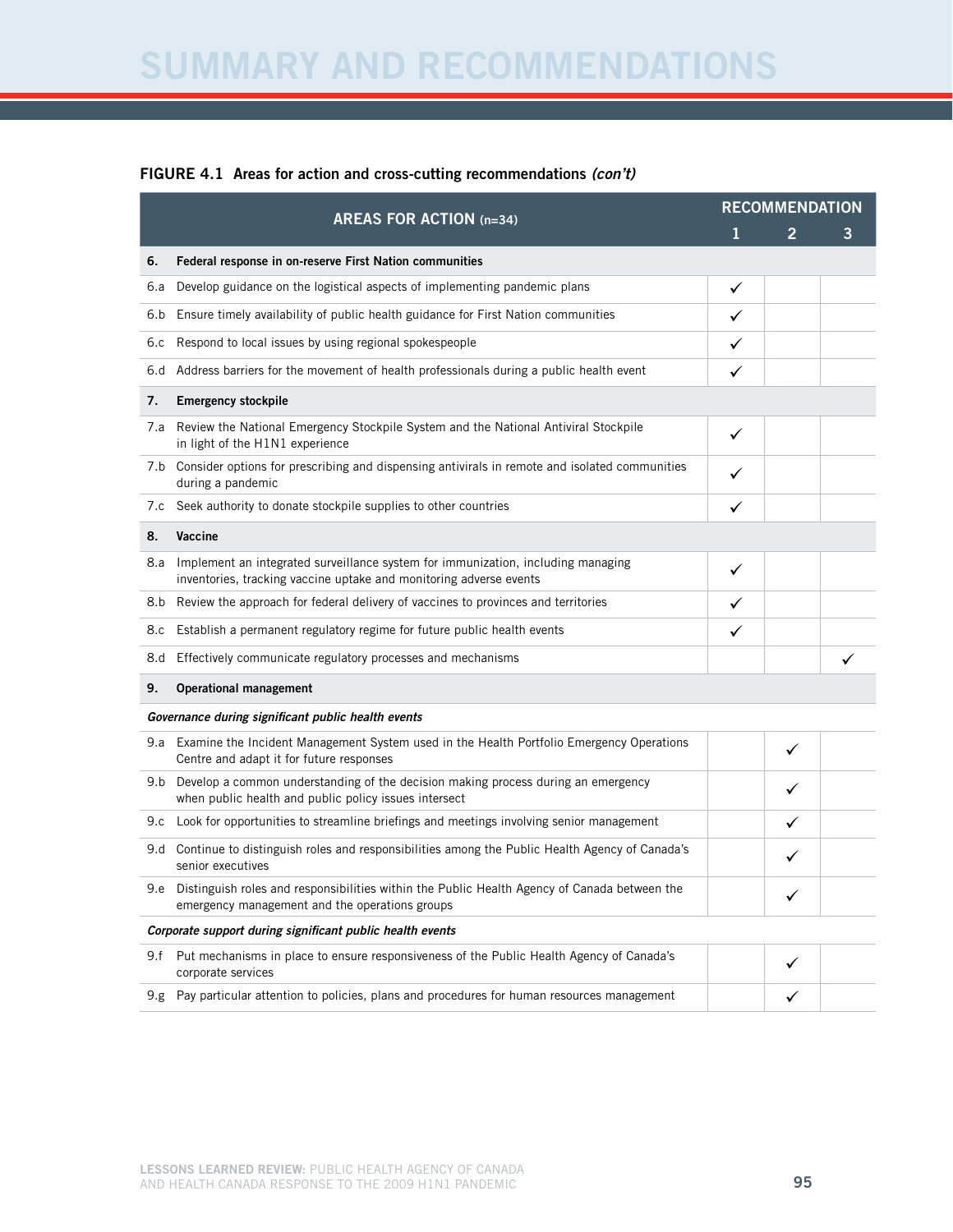# **REFERENCES**

# **Endnotes**

- 1. World Health Organization. (2004-11-01). *WHO Influenza Pandemic Preparedness Checklist*. Retrieved on September 23, 2010, from http://www.wpro.who.int/internet/resources.ashx/ CSR/Publications/WHO+Influenza+Pandemic+Preparedness+Checklist.pdf
- 2. Public Health Agency of Canada. (2009-12-01). *Understanding the difference between H1N1 Flu and Cold symptoms*. Retrieved on July 29, 2010, from http://www.phac-aspc.gc.ca/ alert-alerte/h1n1/difference-eng.php
- 3. World Health Organization. (2010-06-10). *The international response to the influenza pandemic: WHO responds to the critics, WHO Pandemic (H1N1) 2009 Briefing Note 21*. Retrieved on August 2, 2010, from http://www.who.int/csr/disease/swineflu/notes/ briefing\_20100610/en/index.html
- 4. World Health Organization. (2009-04-25). *Statement by WHO Director-General, Dr Margaret Chan*. Retrieved on August 10, 2010, from http://www.who.int/mediacentre/ news/statements/2009/h1n1\_20090425/en/index.html
- 5. World Health Organization. (2010-02-24). *What is the pandemic (H1N1) 2009 virus? 24 February 2010.* Retrieved on July 27, 2010, from http://www.who.int/csr/disease/swineflu/ frequently asked questions/about disease/en/index.html
- 6. World Health Organization. (2010-07-23). *WHO Pandemic (H1N1) 2009 Update 110*. Retrieved on July 27, 2010, from http://www.who.int/csr/don/2010\_07\_23a/en/index.html
- 7. Public Health Agency of Canada. (2009-05-05). *FluWatch April 19, 2009 to April 25, 2009.* Retrieved on August 5, 2010, from http://www.phac-aspc.gc.ca/fluwatch/08-09/w16\_09/ index-eng.php
- 8. Public Health Agency of Canada. (2010-04-30). *FluWatch April 18 to 24, 2010*. Retrieved on August 5, 2010, from http://origin.phac-aspc.gc.ca/fluwatch/09-10/w16\_10/index-eng.php
- 9. Public Health Agency of Canada. (2009-09-04). *FluWatch: Summary of FluWatch Findings for the Week Ending August 29, 2009.* Retrieved on August 5, 2010, from http://origin. phac-aspc.gc.ca/fluwatch/08-09/w34\_09/index-eng.php
- 10. Public Health Agency of Canada. (2010-04-30). *FluWatch: Summary of FluWatch Findings for the Week ending April 24, 2010*. Retrieved on August 5, 2010, from http://origin.phac-aspc.gc.ca/fluwatch/09-10/w16\_10/index-eng.php
- 11. *Ibid.*
- 12. While the Health Portfolio emergency response ended in January 2010, monitoring of H1N1 continued until late April 2010 for the second wave. Public Health Agency of Canada. (2010-05-07). *FluWatch April 25 to May 1, 2010*. Retrieved on August 5, 2010, from http://www.phac-aspc.gc.ca/fluwatch/09-10/w17\_10/index-eng.php
- 13. World Health Organization. (2010). *The role of WHO in public health*. Retrieved on September 16, 2010, from http://www.who.int/about/role/en/index.html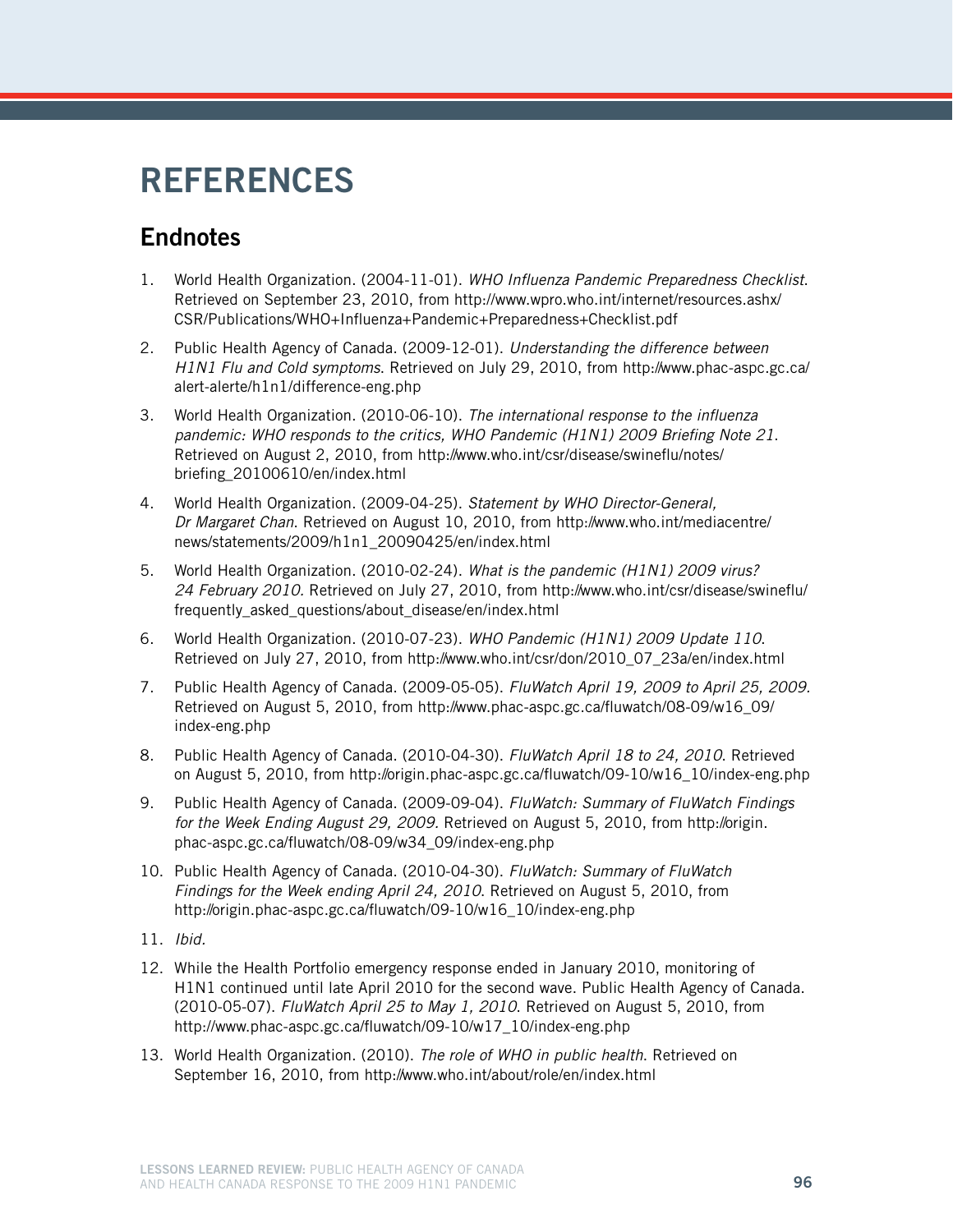# $\ensuremath{\mathsf{E}}\mathsf{FERENCES}$

- 14. World Health Organization. (2010). *Alert and Response Operations.* Retrieved on July 29, 2010, from http://www.who.int/csr/alertresponse/en
- 15. World Health Organization. (2009-04). *Pandemic influenza preparedness and response: a WHO guidance document*. Retrieved on July 21, 2010, from http://www.who.int/csr/disease/ influenza/pipguidance2009/en/index.html
- 16. World Health Organization. (2009-07-13). *WHO recommendations on pandemic (H1N1) 2009 vaccines, WHO Pandemic (H1N1) 2009 Briefing Note 2*. Retrieved on August 16, 2010, from http://www.who.int/csr/disease/swineflu/notes/h1n1\_vaccine\_20090713/en/index.html
- 17. Security and Prosperity Partnership of North America. (2007). *North American Plan for Avian and Pandemic Influenza*. Retrieved on November 8, 2010, from http://www.spp-psp. gc.ca/eic/site/spp-psp.nsf/vwapj/pandemic-influenza.pdf/\$FILE/pandemic-influenza.pdf
- 18. Federation of Canadian Municipalities. (2010). *Open Letter to the Honourable Leona Aglukkaq.* Retrieved on September 24, 2010, from http://www.fcm.ca/English/View. asp?mp=1055&x=1176
- 19. Public Health Agency of Canada. (2008-12-09). *Frequently Asked Questions for Business: Roles and Responsibilities.* Retrieved on August 5, 2010, from http://www.phac-aspc.gc.ca/ influenza/faq-role-eng.php
- 20. Naylor, C. D., Basrur, S., Bergeron, M. G., Brunham, R. C., Butler-Jones, D., Dafoe, G., et al. (2003-10). *Learning from SARS: renewal of public health in Canada*. (Ottawa: Health Canada).
- 21. Pan-Canadian Public Health Network. (2010-08-01). *Annual Report covering fiscal years 2008-2009 and 2009-2010*. Retrieved on September 24, 2010, from http://www.phn-rsp. ca/pubs/annrep-rapann-08-10/pdf/PHN-Annual-Report-2008-10.pdf
- 22. Government of Canada. (2006-10). Federal Emergency Preparedness and Response, Annex L. In *The Canadian Pandemic Influenza Plan for the Health Sector*. 3. (Ottawa: Public Health Agency of Canada).
- 23. Health Portfolio. (2009-09). *Health Portfolio Emergency Response Plan.* (Ottawa: Public Health Agency of Canada).
- 24. Kirby, M. J. L., and LeBreton, M. (2003-11-05). *Report 14. Reforming Health Protection and Promotion in Canada: Time to Act. Standing Senate Committee on Social Affairs, Science and Technology.* (Ottawa: Standing Senate Committee on Social Affairs, Science and Technology). Retrieved on August 5, 2010, from http://www.parl.gc.ca/37/2/parlbus/commbus/senate/ com-e/soci-e/rep-e/repfinnov03-e.htm
- 25. Government of Canada. (2006-10). Federal Emergency Preparedness and Response, Annex L. In *The Canadian Pandemic Influenza Plan for the Health Sector*. 3. (Ottawa: Public Health Agency of Canada).
- 26. Public Health Agency of Canada. (2009-05-07). *Role of the Public Health Agency of Canada's National Microbiology Laboratory: H1N1 Flu Virus Outbreak Response.* Retrieved on September 15, 2010, from http://www.phac-aspc.gc.ca/media/ nr-rp/2009/2009\_0507\_h1n1-eng.php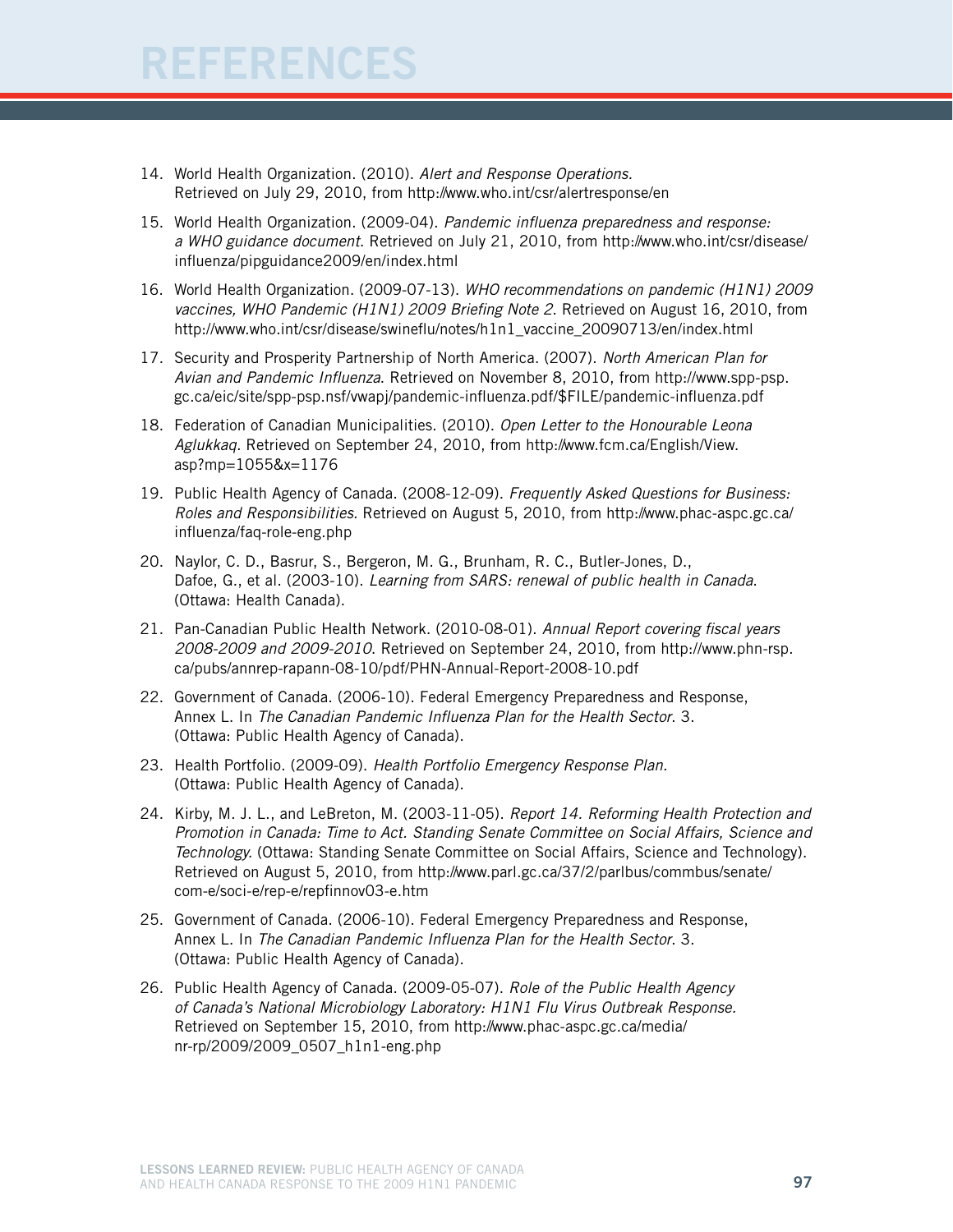- 27. Public Health Agency of Canada. (2004-11-17). *Global Public Health Intelligence Network (GPHIN).* Retrieved on September 15, 2010, from http://www.phac-aspc.gc.ca/media/ nr-rp/2004/2004\_gphin-rmispbk-eng.php#1
- 28. *Ibid.*
- 29. Government of Canada. (2006-10). *The Canadian Pandemic Influenza Plan for the Health Sector*. (Ottawa: Public Health Agency of Canada).
- 30. King, A. (2010–06). *The H1N1 Pandemic How Ontario Fared: A Report by Ontario's Chief Medical Officer of Health.* 10. (Toronto: Ministry of Health and Long-Term Care).
- 31. *Ibid.* 13.
- 32. Canadian Medical Association, The College of Family Physicians of Canada, the National Specialty Society of Community Medicine. (2010-07). *Lessons from the frontlines: A collaborative report on H1N1.* Retrieved on August 12, 2010, from http://www.cfpc.ca/local/ files/Communications/News\_Releases/LessonsfromtheFrontlines%20ENG%20Aug%2010.pdf
- 33. Public Health Agency of Canada. (2009-12-04). *Mass Immunization Clinics in Remote and Isolated Communities*. Retrieved on July 29, 2010, from http://www.phac-aspc.gc.ca/ alert-alerte/h1n1/mass\_vacc/page1-eng.php
- 34. It should be noted that remote and isolated communities are not solely First Nations, Métis and Inuit populations, and, as such, needs to be addressed separately. *Remote* describes a geographical area where a community is located over 350 km from the nearest service centre having year-round access. *Isolated* describes a geographical area that has scheduled flights and good telephone services; however, it is without year-round road access. It is noted that not all homes in a community will have phones, and that flights may be cancelled due to weather. Public Health Agency of Canada. (2009-11). *Considerations for Definitions of "Remote" and "Isolated" in the Context of Pandemic (H1N1) 2009*. Retrieved on August 6, 2010, from http://www.phac-aspc.gc.ca/alert-alerte/h1n1/guidance\_lignesdirectrices/ cdricp-cdeicp-eng.php
- 35. French, Janet. (2009-08-18). MDs urged to prepare for H1N1's return*. The Leader Post — Regina.*
- 36. Archibald, A., Bassett, M. & Munn-Venn, T. (2009-07)*. Ready or Not. Effective Pandemic Response.* (Ottawa: The Conference Board of Canada).
- 37. Deirdre Hine, D. (2010-07). *The 2009 Influenza Pandemic. An independent review of the UK response to the 2009 influenza pandemic.* Retrieved on August 3, 2010, from http://www.cabinetoffice.gov.uk/media/416533/the2009influenzapandemic-review.pdf
- 38. The Strategic Counsel. (2009-10). *Canadian Attitudes toward H1N1 Swine Flu Wave 2. A report to the Globe and Mail and CTV*. Retrieved on August 20, 2010, from http://www. thestrategiccounsel.com/our\_news/polls/GMCTV%20-%20Swine%20Flu%20Poll%20-%20 Final-%20October%2025.pdf
- 39. Ekos Research Associates. (2009-11). *H1N1 Fears "Exaggerated" say many Canadians*. Retrieved on July 29, 2010, from http://www.ekospolitics.com/index.php/2009/11/ h1n1-fears-"exaggerated"-say-many-canadians/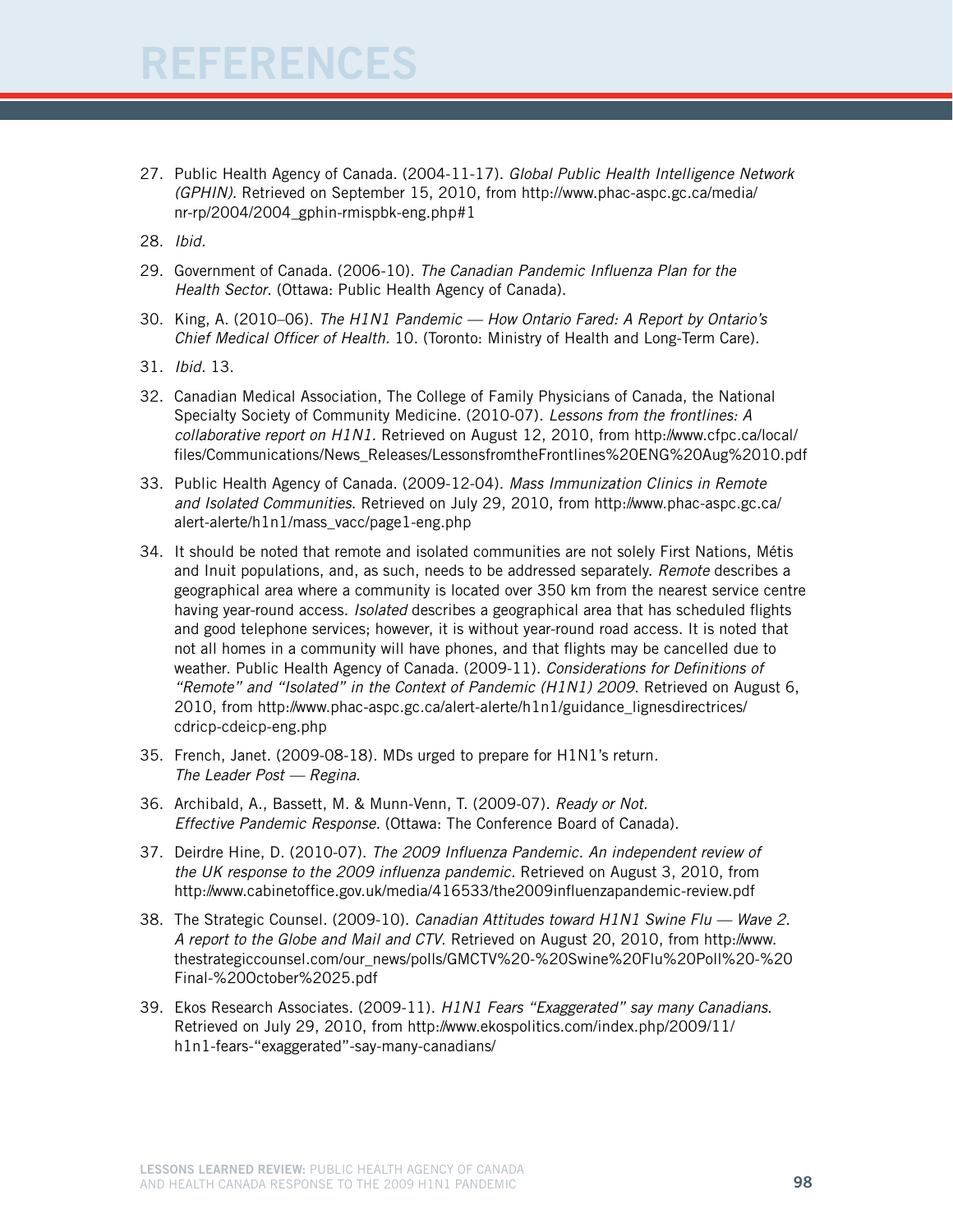# FERENCES

- 40. Weatherill, S. (2009-07). *Report of the Independent Investigator into the 2008 Listeriosis Outbreak.* xvi-xxiii. (Ottawa: Government of Canada)
- 41. Weatherill, S. (2009-07). How Well Were Communications Handled? In *Report of the Independent Investigator into the 2008 Listeriosis Outbreak*. 75-83. (Ottawa: Government of Canada).
- 42. Ipsos Reid Public Affairs. (2010-02). *Evaluation of the Citizen Readiness Social Marketing Campaign (General Population) — (ACET: multiple waves)*.
- 43. *Ibid*
- 44. Picard, A. (2009-10-09). Stop the conflusion: Here are the H1N1 facts. *The Globe and Mail*. Retrieved on August 3, 2010, from http://www.theglobeandmail.com/life/health/ stop-theconflusionhere-are-theh1n1-facts/article1317237/
- 45. Deirdre Hine, D. (2010-07). *The 2009 Influenza Pandemic: An independent review of the UK response to the 2009 influenza pandemic.* Retrieved on August 3, 2010, from http://www.cabinetoffice.gov.uk/media/416533/the2009influenzapandemic-review.pdf
- 46. *Ibid.* 138.
- 47. Van Tam, J., Lambert, P., Carrasco, P., Tschanz, B. et al. (2010-04). *Review of Switzerland's H1N1 immunization strategy. Final Report*. (Zurich: Ernst & Young AG commissioned by the General Secretariat, Federal Department of Home Affairs). 6. Retrieved on July 30, 2010, from http://www.bag.admin.ch/evaluation/01759/02073/10542/index.html?lang=en
- 48. Sweet, M. (2009-08-22). Pandemic lessons learned from Australia. *BMJ.* 339, 424-426. 424.
- 49. Health Canada. (2010-05). *First Nations, Inuit and Aboriginal Health: Diseases and Health Condition.* Retrieved on August 2, 2010, from http://www.hc-sc.gc.ca/fniah-spnia/diseases-maladies/index-eng.php
- 50. Environics Research Group. (2009-10). *2009 Baseline Survey about Pandemic Influenza among First Nations On-Reserve and Inuit*.
- 51. *Ibid.*
- 52. Public Health Agency of Canada. (2009-11). *Mass Immunization Clinics in Remote and Isolated Communities*. Retrieved on August 6, 2010, from http://www.phac-aspc.gc.ca/ alert-alerte/h1n1/mass\_vacc/page1-eng.php
- 53. Health Canada. (2009-11-10). *About Health Canada. H1N1 Flu Virus: First Virtual Summit for First Nations Communities a Success.* Retrieved on August 10, 2010, from http://www.hc-sc.gc.ca/ahc-asc/media/nr-cp/\_2009/2009\_183-eng.php
- 54. Indian and Northern Affairs Canada. (2010-08-06). *Backgrounder H1N1: Working Together on Prevention and Response.* Retrieved on September 17, 2010, from http://www.ainc-inac.gc.ca/ai/mr/nr/s-d2009/bk000000454-eng.asp
- 55. Indian and Northern Affairs Canada. (2010-08-06). *Backgrounder Reaching Out to Aboriginal Canadians.* Retrieved on September 17, 2010, from http://www.ainc-inac.gc.ca/ai/mr/nr/s-d2009/bk000000455-eng.asp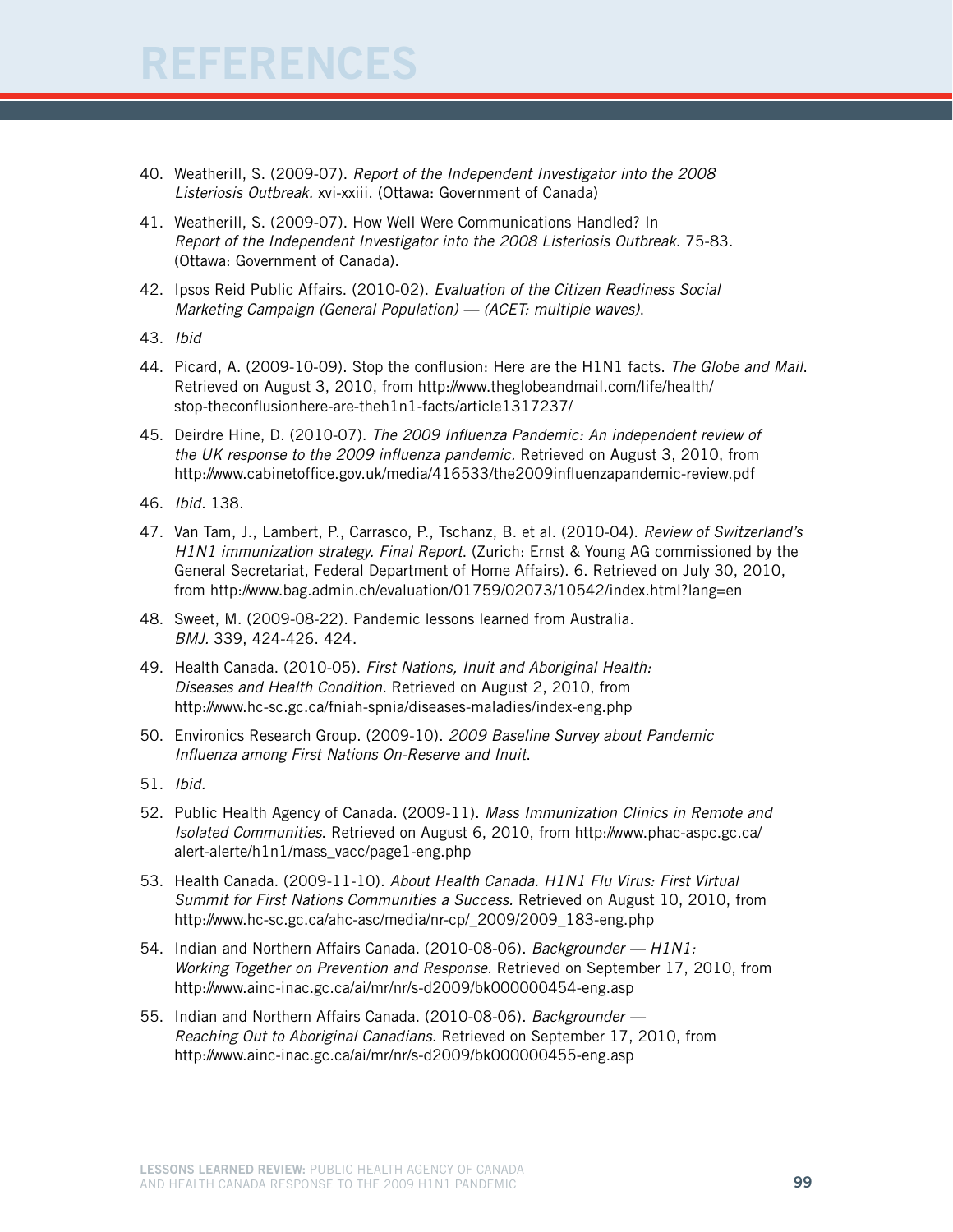# FERENCES

- 56. Environics Research Group. (2009-10). *2009 Baseline Survey about Pandemic Influenza among First Nations On-Reserve and Inuit*.
- 57. Public Health Agency of Canada. (2009). *The Management of the National Antiviral Stockpile: Options Report*. Retrieved on September 23, 2010, from http://www.phac-aspc.gc.ca/ alert-alerte/h1n1/antivir/index-eng.php
- 58. Government of Canada. (2006-10). Annex E: Planning Recommendations for the Use of Anti-Influenza (Antiviral) Drugs in Canada During a Pandemic. In *The Canadian Pandemic Influenza Plan for the Health Sector*. (Ottawa, Public Health Agency of Canada).
- 59. Kondro, W. (2009-10-27). Dispensing antivirals in underserved communities. *CMAJ.* 181(9), E199–E200. E199.
- 60. *Ibid.*
- 61. Public Health Agency of Canada. (2010-06-22). *Frequently Asked Questions H1N1 Flu Virus.* Retrieved on August 5, 2010, from http://www.phac-aspc.gc.ca/alert-alerte/h1n1/faq/ faq\_rg\_h1n1-fvv-eng.php#cq4
- 62. Internal assessments indicate potentially up to 45% of Canadians were immunized. Early results (January to April) from the 2010 Canadian Community Health Survey show that an estimated 41% of Canadians (excluding those in the territories) aged 12 or older had been vaccinated for H1N1 by April 2010. Gilmour, H., and Hofmann, N. (2010-10). H1N1 vaccination. In *Health Reports*. 21(4). 1. (Ottawa: Statistics Canada, Catalogue no. 82-003-X).
- 63. Health Canada, United States Food and Drug Administration, World Health Organization. (2010-07). Workshop on lessons learned from potency testing of pandemic (H1N1) 2009 influenza vaccines and considerations for future potency tests. Ottawa, July 27-29, 2010.
- 64. Kendall, P. (2010-06). *B.C.'s Response to the H1N1 Pandemic A Summary Report.* (Victoria: Office of the Provincial Health Officer).
- 65. Province of British Columbia. (2007-10). *Panorama. Application Overview*. Retrieved on July 23, 2010, from http://www-03.ibm.com/industries/ca/en/healthcare/files/ panorama\_application\_overview\_final.pdf
- 66. King, A. (2010–06). *The H1N1 Pandemic How Ontario Fared: A Report by Ontario's Chief Medical Officer of Health.* (Toronto: Ministry of Health and Long-Term Care).
- 67. Kendall, P. (2010-06). *B.C.'s Response to the H1N1 Pandemic A Summary Report.* (Victoria: Office of the Provincial Health Officer).
- 68. King, A. (2010–06). *The H1N1 Pandemic How Ontario Fared: A Report by Ontario's Chief Medical Officer of Health.* 13. (Toronto: Ministry of Health and Long-Term Care).
- 69. Weatherill, S. (2009-07). What else did we learn during this investigation? In *Report of the Independent Investigator into the 2008 Listeriosis Outbreak.* 92. (Ottawa: Government of Canada).
- 70. Public Health Agency of Canada. (2009-05). *Frequently Asked Questions Pandemic Preparedness*. Retrieved on September 14, 2010, from http://www.phac-aspc.gc.ca/influenza/ pp-faq-eng.php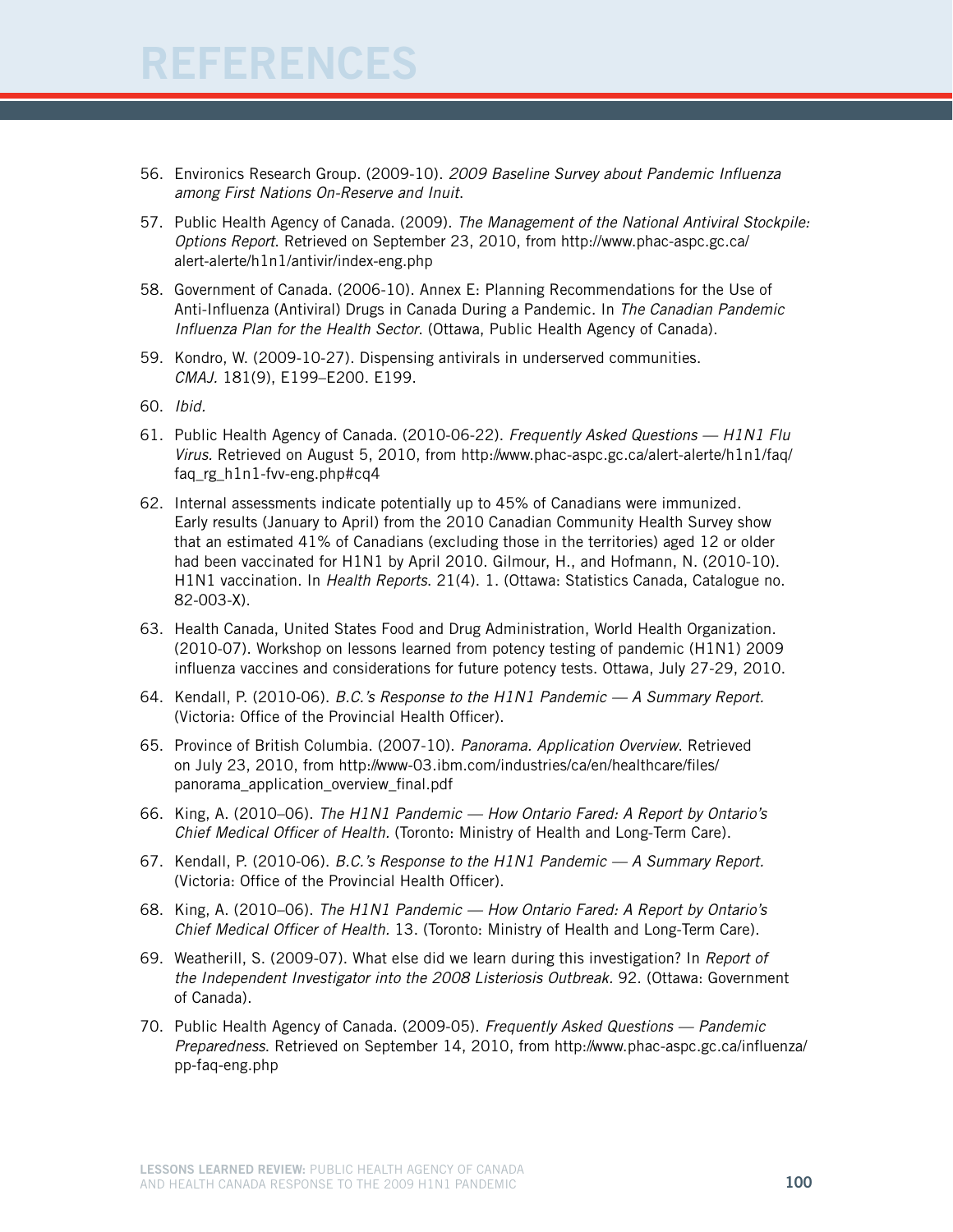# FERENCES

- 71. Public Health Agency of Canada. (2008-12). *Lessons Learned: Public Health Agency of Canada's Response to the 2008 Listeriosis Outbreak.* (Ottawa: Government of Canada)*.*  Retrieved on September 2, 2010, from http://www.phac-aspc.gc.ca/fs-sa/listeria/2008 intro-lessons-lecons-eng.php
- 72. Public Health Agency of Canada. (2010-06). *Audit Report: Emergency Preparedness and Response.* (Ottawa: Government of Canada)*.* Retrieved on October 20, 2010, from http://www.phac-aspc.gc.ca/about\_apropos/audit/2010/epr-miu-eng.php

## Other documents reviewed

In addition to documents cited in this Report, the following publicly available documents were reviewed:

#### Provinces and territories

Embree, J. (2010-08). Pandemic 2009 (A)H1N1 influenza (swine flu) — the Manitoba experience. *Biochemistry Cellular Biology*. 88(4), 589-93.

City of Toronto, Medical Officer of Health. (2010-05-17). *2009-2010 pH1N1 Influenza Pandemic Summary Report*. Retrieved on September 14, 2010, from http://www.toronto.ca/legdocs/ mmis/2010/hl/bgrd/backgroundfile-30493.pdf

Middlesex-London Health Unit. (2010-02-18). *Pandemic H1N1 Influenza Final Summary*. Retrieved on September 14, 2010, from http://www.healthunit.com/article.aspx?ID=15645

Office of the Chief Medical Officer of Health of New Brunswick. (2010-06). *Summary Report: 2009 Pandemic H1N1 Mass Immunization in New Brunswick First Nations Communities*. (Fredericton: New Brunswick Department of Health).

York Region Community and Health Services Committee. (2010-05-20). *Review of H1N1 Response. Report No. 4 of the Community and Health Services Committee Regional Council Meeting*. Retrieved on September 14, 2010, from http://www.york.ca/NR/rdonlyres/ 425stinje37snnojhynxb3g7tut2jbdjkzeyafpvnfijf4epgmljuatnlh4rjk4kb4jyex 2w72g5fytzkwdoligdqg/rpt+4+cls+2.pdf

#### Other Canadian organizations

Canadian Standards Association. (2010-06-08). *Voices from the H1N1 Influenza Pandemic Front Lines: A White Paper About How Canada Could Do Better Next Time*. Report of the Roundtable on Healthcare and Emergency Service Sector Pandemic Preparedness. Retrieved on September 14, 2010, from http://www.csa.ca/cm?blobcol=urldata&blobheader=application%2Fpdf&blobkey= id&blobtable=MungoBlobs&blobwhere=1241708779869&ssbinary=true